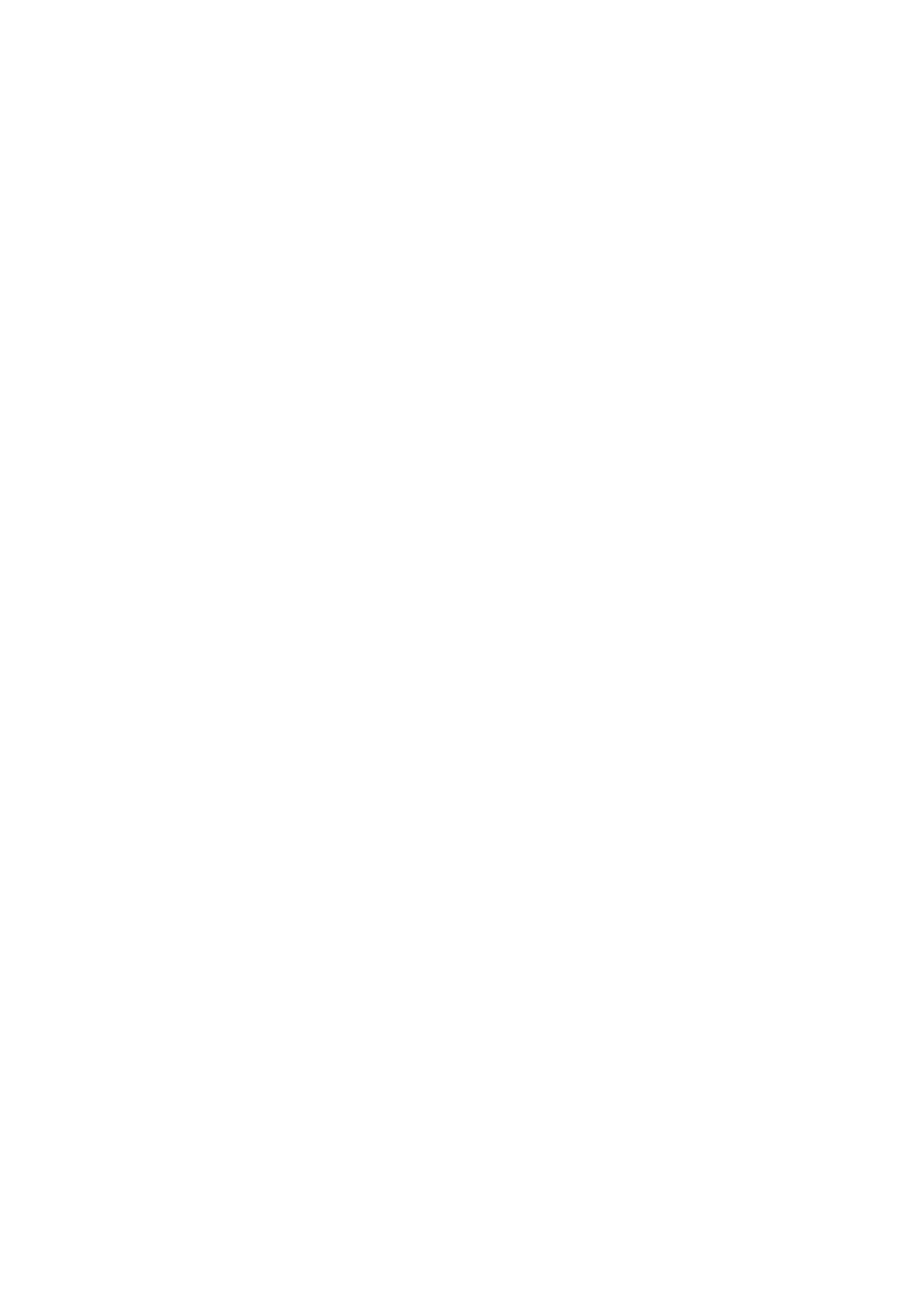Western Australia

# **Bail Act 1982**

**An Act to make better provision for bail in criminal proceedings.** 

Compare 18 Oct 2010 [07-g0-02] / 26 Oct 2011 [07-h0-02] page 1 Extract from www.slp.wa.gov.au, see that website for further information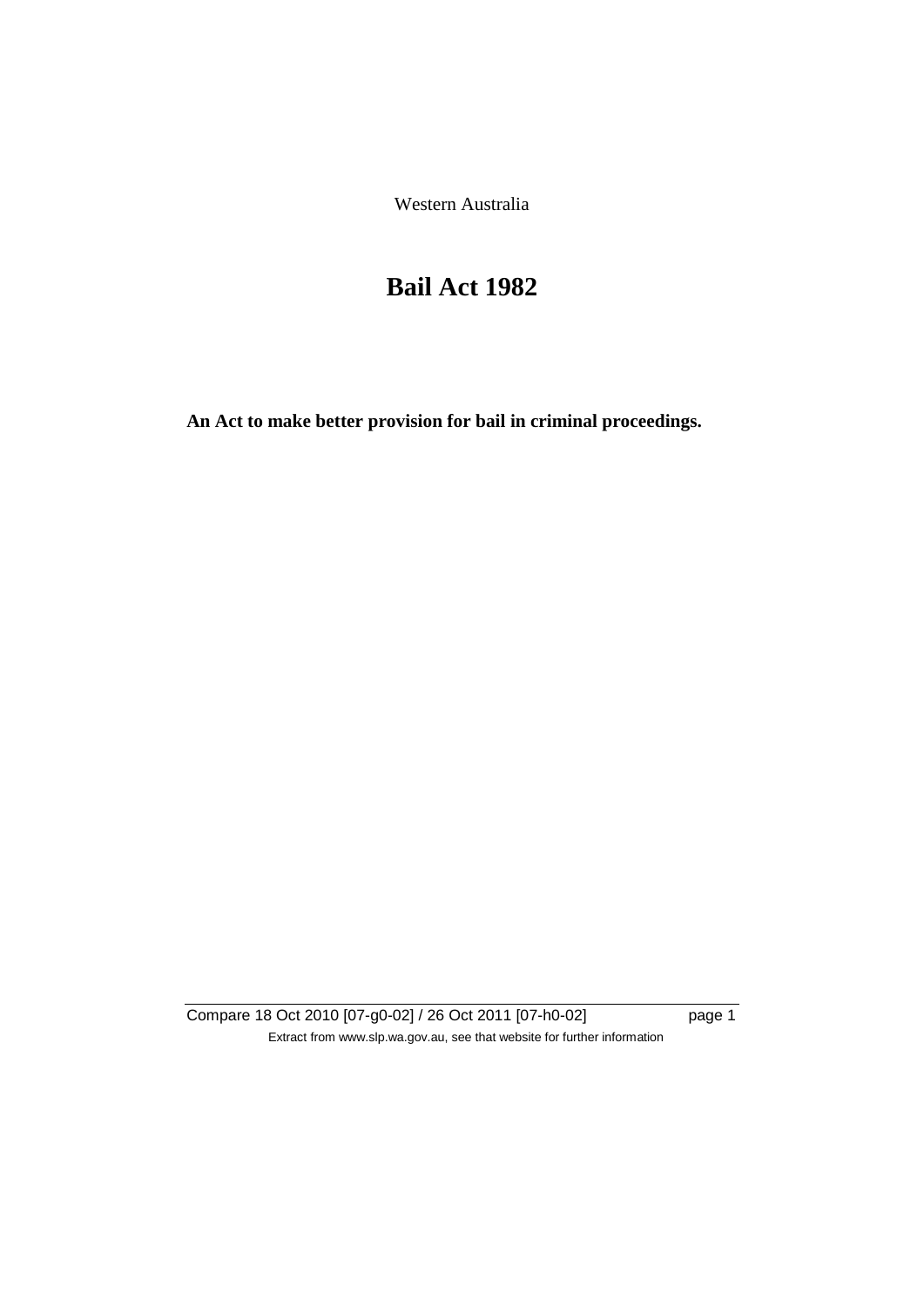**s. 1**

# **Part I — Preliminary**

# **1. Short title**

This Act may be cited as the *Bail Act* 1982<sup>1</sup>.

# **2. Commencement**

This Act shall come into operation on a day to be fixed by proclamation  $<sup>1</sup>$ .</sup>

# **3. Terms used**

(1) In this Act, unless a contrary intention appears —

*accused* includes —

- (a) a person charged with, convicted of, or found guilty of an offence;
- (b) a person whose conviction for an offence is stayed;
- (c) a person in respect of whom an appeal relating to an offence is pending;
- (d) a person in respect of whom a new trial for an offence has been ordered;

#### *adjournment* —

- (a) means any order of a court by which proceedings for an offence are postponed or interrupted or are to be held at a different time or place before the same court; and
- (b) is deemed to include any order of a court, other than a committal to the Supreme Court or District Court, by which the venue of any proceedings for an offence is changed to another court or a court at another place whether by way of a remand, referral, or recommittal of the accused or otherwise;

*appeal* includes an application for leave to appeal;

*appropriate judicial officer* means —

page 2 Compare 18 Oct 2010 [07-g0-02] / 26 Oct 2011 [07-h0-02] Extract from www.slp.wa.gov.au, see that website for further information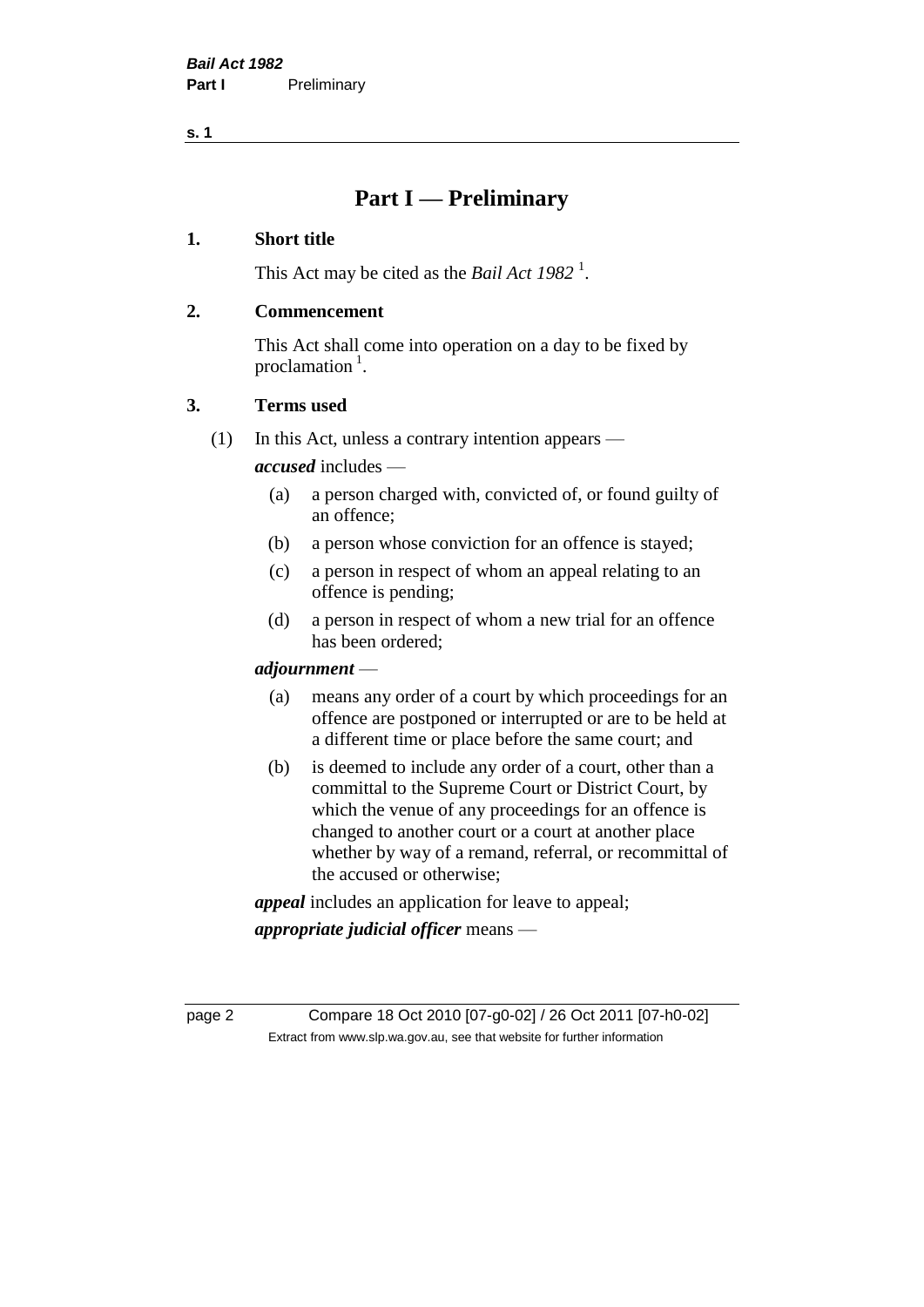- (a) subject to paragraphs (b), (c) and (d), a judicial officer who is empowered to exercise jurisdiction in the court before which the accused is required to appear pursuant to his bail undertaking; or
- (b) if the court is the Court of Appeal, a judge of appeal; or
- (c) except in section 49, a judge of the Supreme Court or of the Children's Court, as the case may require, in any case where —
	- (i) under section 15 only a judge of the Supreme Court or of the Children's Court has power to grant bail; or
	- (ii) a judicial officer has exercised the power contained in section 31(2)(d),

for the appearance in question; or

(d) except in section 49, a judge of the Supreme Court, of the District Court, or of the Children's Court, as the case may require, in any case where such a judge has granted bail under section 14 for the appearance in question;

*approved*, in relation to a form, means approved by the chief executive officer of the department of the Public Service principally assisting in the administration of this Act;

*as soon as is practicable* means as soon as is reasonably practicable;

*authorised community services officer* means any of the following persons —

- (a) the CEO (corrections) or a delegate of the CEO (corrections) under subsection (5);
- (b) a registrar of the Children's Court;
- (c) a superintendent of a detention centre under the *Young Offenders Act 1994*;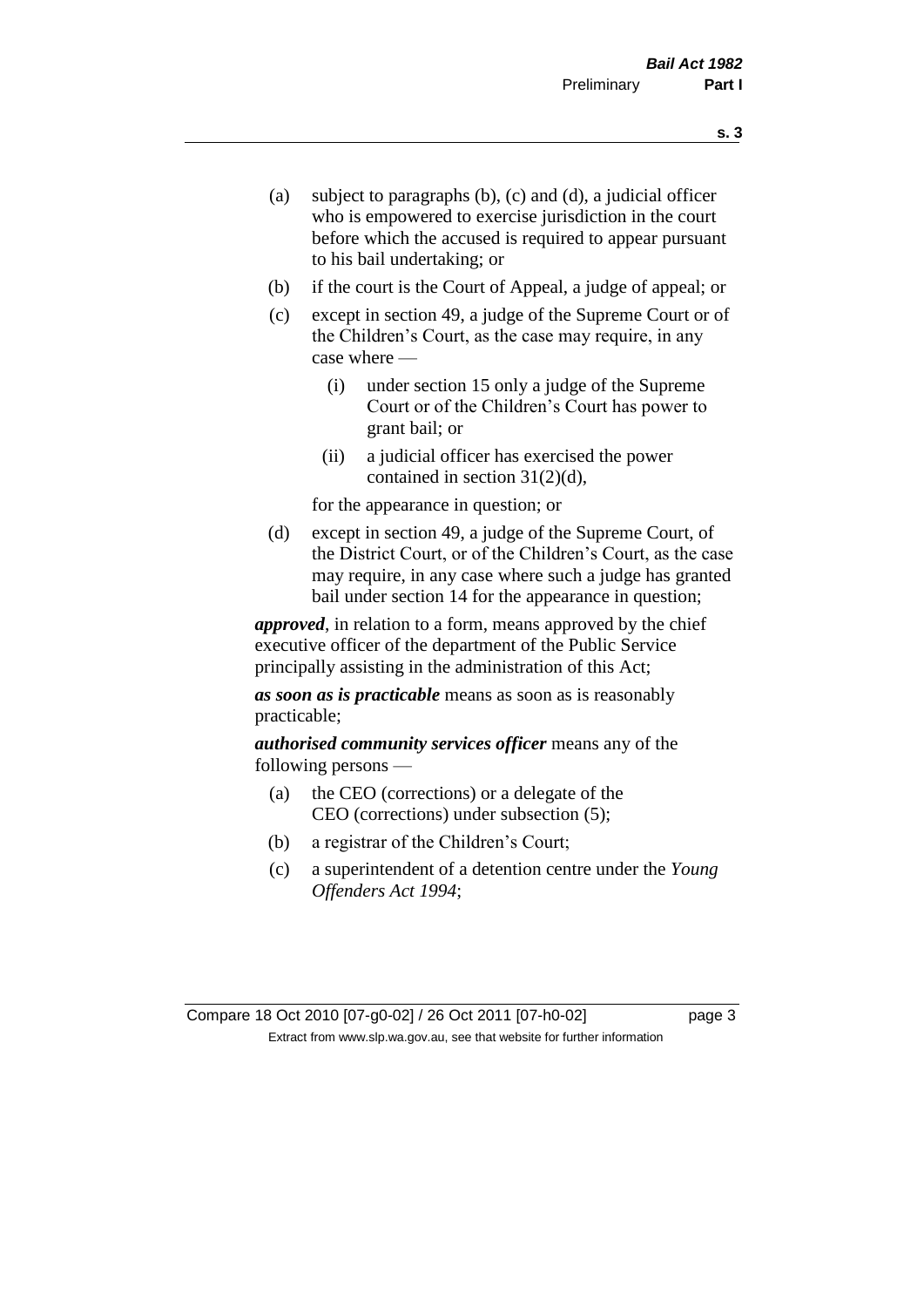(d) the officer for the time being in charge of any detention centre under the *Young Offenders Act 1994*;

*authorised officer* means an authorised police officer or an authorised community services officer;

#### *authorised police officer* means —

- (a) a police officer who holds the rank of sergeant, or a higher rank;
- (b) the police officer who is for the time being in charge of a police station;
- (c) whichever of these officers is for the time being in charge of a lock-up —
	- (i) a police officer;
	- (ii) a special constable appointed under the *Police Act 1892* Part III whose powers, duties and obligations are or include those of an authorised police officer under this Act;
	- (iii) a police auxiliary officer appointed under the *Police Act 1892* Part IIIB whose powers, duties and obligations are or include those of an authorised police officer under this Act;

*bail undertaking* means an undertaking described in section  $28(2)$ ;

*CEO (corrections)* means the chief executive officer of the Public Sector agency principally assisting the Minister administering Part 8 of the *Sentence Administration Act 2003* in its administration;

*Chief Judge* means the Chief Judge of the District Court;

*Chief Justice* means the Chief Justice of Western Australia;

*child* has the same meaning as "young person" has in the *Young Offenders Act 1994*;

*community corrections officer* has the same meaning as in the *Sentence Administration Act 2003*;

page 4 Compare 18 Oct 2010 [07-g0-02] / 26 Oct 2011 [07-h0-02] Extract from www.slp.wa.gov.au, see that website for further information

**s. 3**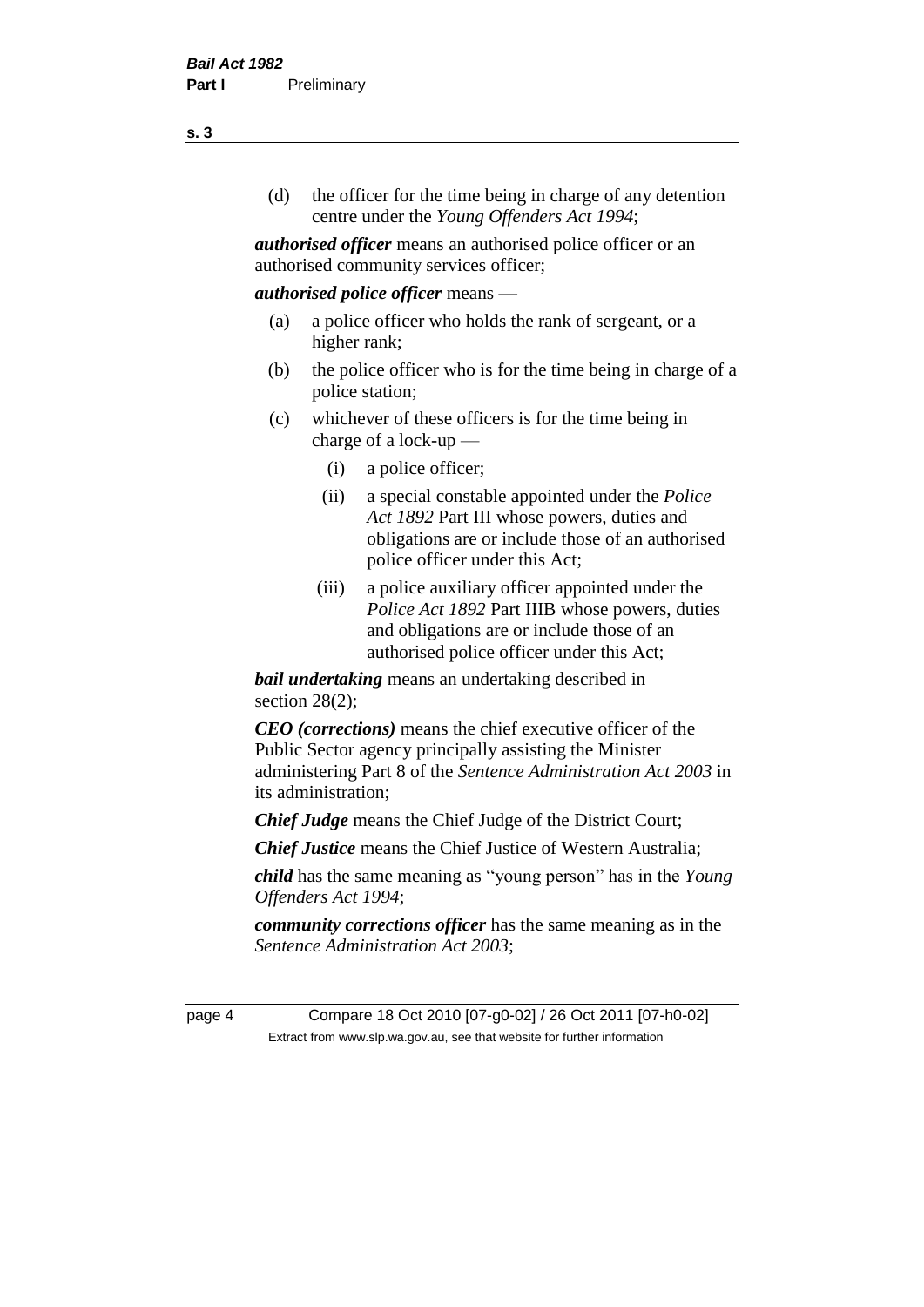*court* means each of the following —

- (a) the Magistrates Court;
- (b) the Children's Court;
- (c) the Coroner's Court of Western Australia;
- (d) the District Court;
- (e) the Supreme Court;
- (f) the Court of Appeal;

*court custody centre* has the meaning given in the *Court Security and Custodial Services Act 1999* section 3;

*Director of Public Prosecutions* means —

- (a) the Director of Public Prosecutions for the State; or
- (b) the officer in charge in the State of the Commonwealth Office of the Director of Public Prosecutions,

as the case requires;

*early release order* means an early release order made under the *Sentence Administration Act 1995* <sup>2</sup> or *Sentence Administration Act 2003*;

*electronic address* means a facsimile number, email address or other electronic address, as the case requires;

*electronic communication* means facsimile transmission, email or other form of electronic communication as defined in the *Electronic Transactions Act 2003* section 5;

*home detention condition* means a home detention condition imposed under clause 3 of Part D of Schedule 1;

*judge of appeal* has the meaning given in the *Supreme Court Act 1935* section 4(1);

*judicial officer* means any person empowered to exercise jurisdiction in a court whether or not he is sitting as a court, and includes a single justice and, where the context so requires, the Court of Appeal exercising jurisdiction under this Act;

*lock-up* includes a place prescribed as a lock-up for the purposes of the *Court Security and Custodial Services Act 1999*;

Compare 18 Oct 2010 [07-g0-02] / 26 Oct 2011 [07-h0-02] page 5 Extract from www.slp.wa.gov.au, see that website for further information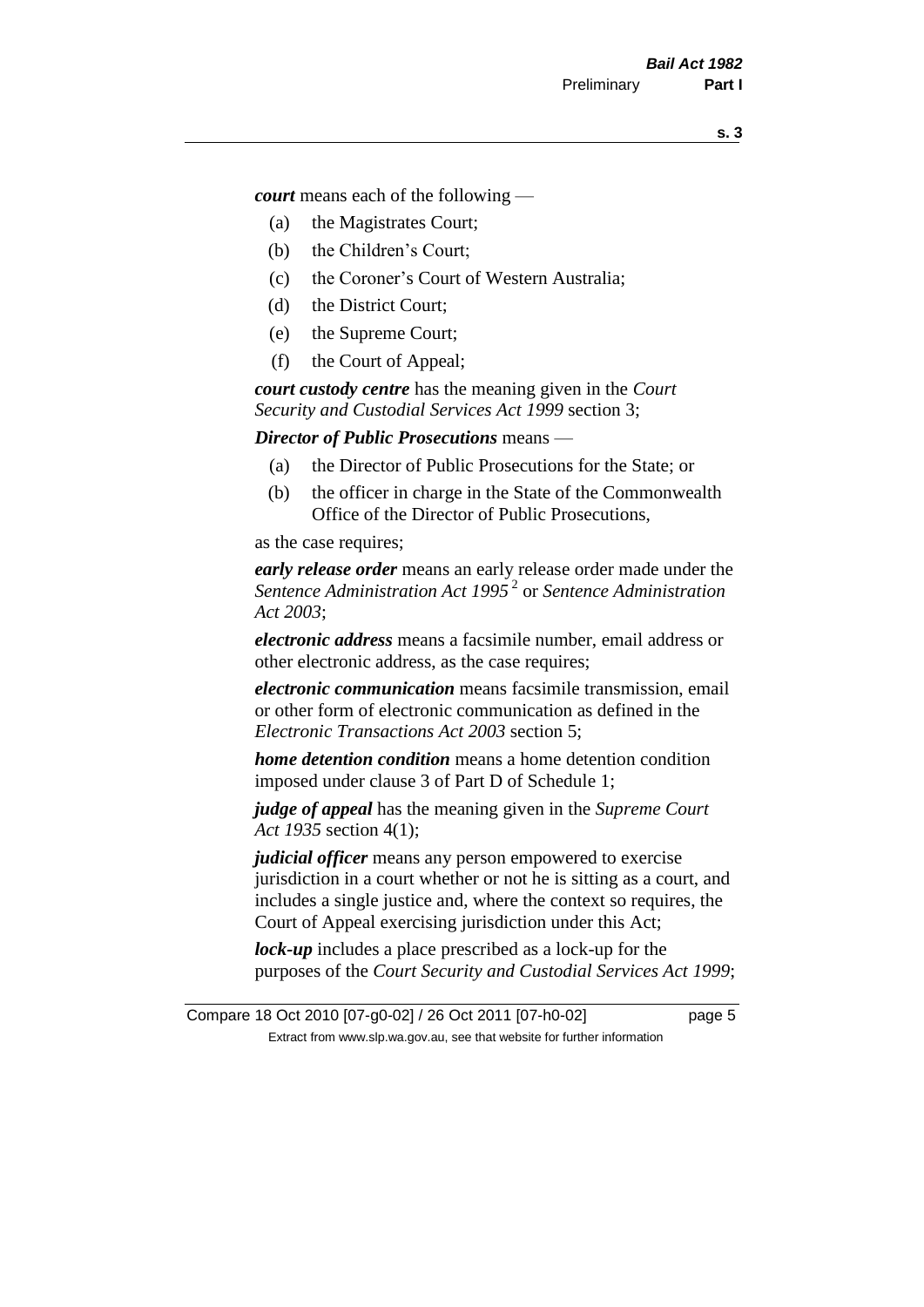*offence* means any act, omission or conduct which renders the person doing the act, making the omission or engaging in the conduct liable to any punishment, and includes an alleged offence; but nothing in this definition shall limit the operation of subsection (4);

*prosecutor* includes —

- (a) in the case of an offence charged in a prosecution notice, the prosecutor;
- (b) in the case of an offence charged in an indictment, the State or the Commonwealth, as the case may be;

*registrar* of a court means —

- (a) for a court other than the Coroner's Court of Western Australia, the principal registrar, a registrar or a deputy registrar of the court; or
- (b) for the Coroner's Court of Western Australia, a coroner's registrar as defined in the *Coroners Act 1996* section 3;

*serious offence* means —

- (a) an offence against section 51(2a); and
- (b) an offence described in Schedule 2;

*surety* and *surety undertaking* have the meanings assigned to them by section 35;

*surety approval officer* means a person who is authorised by section 36 to decide whether an applicant should be approved as a surety;

*trial* means all proceedings for an offence between —

- (a) the time when the accused is called upon to plead to the prosecution notice or the indictment; and
- (b) the time when the accused is found not guilty or is sentenced.

page 6 Compare 18 Oct 2010 [07-g0-02] / 26 Oct 2011 [07-h0-02] Extract from www.slp.wa.gov.au, see that website for further information

**s. 3**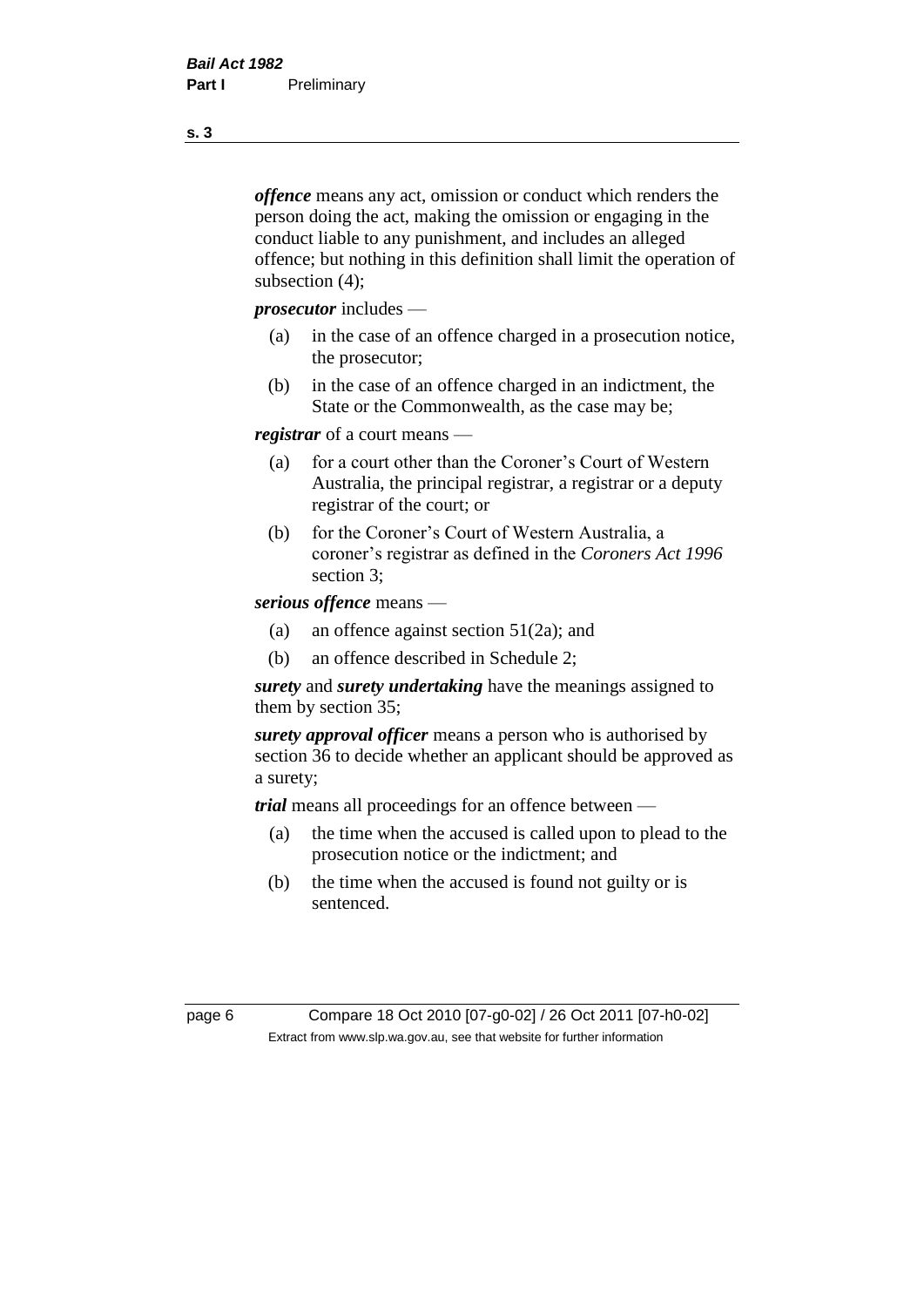**s. 3**

- (2) A reference in this Act
	- (a) to a power to grant bail includes a reference to a power to refuse bail;
	- (b) to a grant of bail includes a reference to a grant of bail by the exercise of a power in section 31(2).
- (3) Where in this Act there is a reference to a requirement that an accused appear in court, the reference is to a requirement, unless a contrary intention appears, that the accused —
	- (a) surrender himself into the custody of the court or, in the case of a bail undertaking, of the court specified therein, or of such person as the court may direct, to be dealt with according to law;
	- (b) submit himself to a search of his person and any property then in his possession (which is hereby authorised) and allow to be taken from him, to be dealt with according to the relevant law and procedures, anything so found; and
	- (c) remain in custody until authorised to be released therefrom.
- (4) If a person is arrested under a warrant issued
	- (a) under section 50, 79, 84E or 129 of the *Sentencing Act 1995* in connection with a possible breach of a conditional release order, a sentence of suspended imprisonment or conditional suspended imprisonment, or a community order imposed under that Act; or
	- (b) under section 43 of the *Young Offenders Act 1994* in respect of an alleged breach of a youth community based order, an intensive youth supervision order or a conditional release order made under that Act,

then —

(c) the person is to be taken as having been arrested and to be in custody awaiting an appearance in court for the offence for which the sentence was imposed;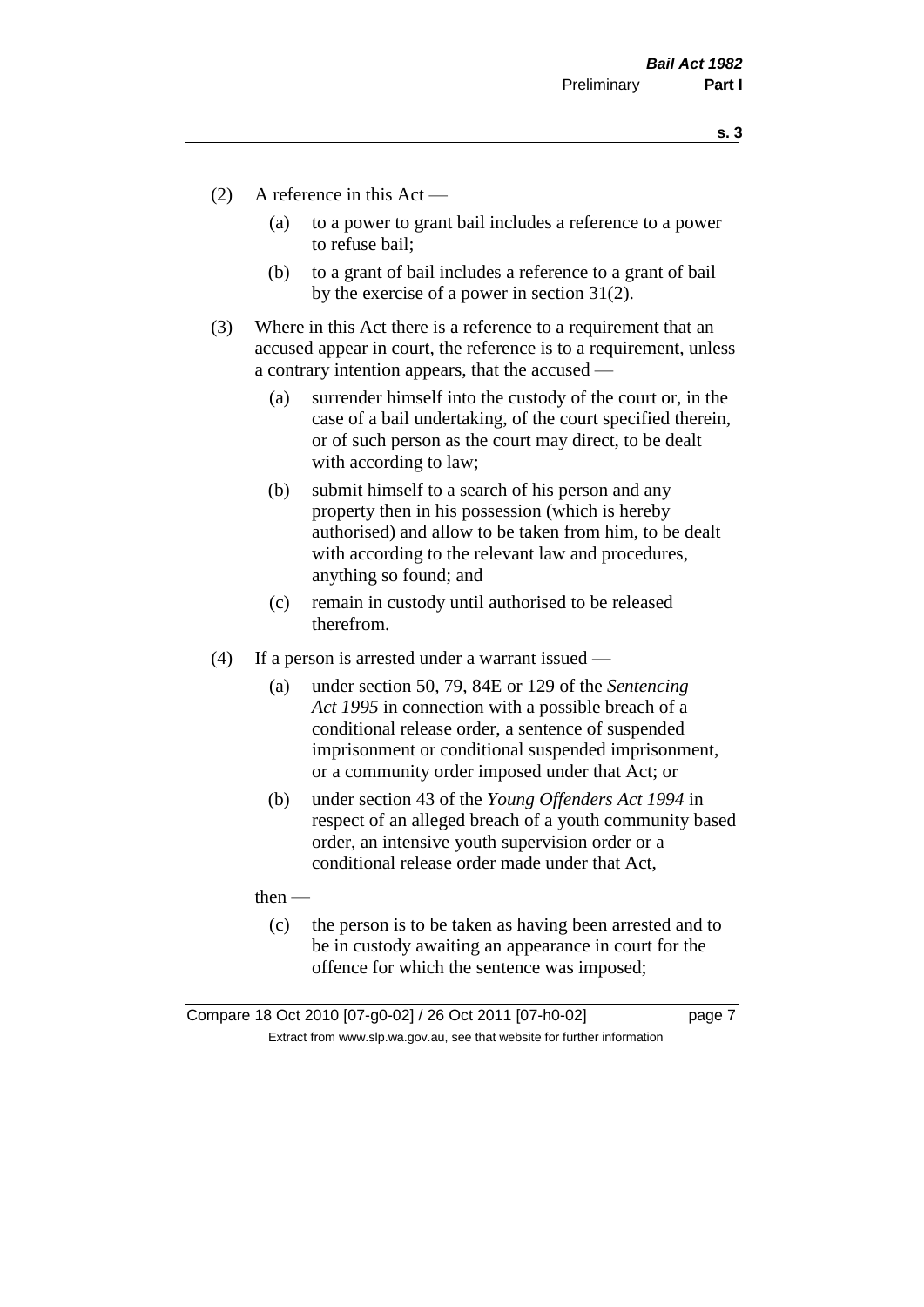(d) the first appearance in court after the arrest is to be taken, for the purposes of sections 5(1) and 8(1) and clause 1 of Part A and clause 7 of Part C of Schedule 1, to be the initial appearance for that offence; and

- (e) the proceedings following the arrest are to be taken to be proceedings for that offence and to be a trial for the purpose of the definition in subsection (1) of "trial".
- (5) The CEO (corrections) may by writing signed by him delegate to any officer of the department of which he is the chief executive officer any function he has under this Act as an authorised community services officer.

*[Section 3 amended by No. 74 of 1984 s. 3; No. 15 of 1988 s. 4; No. 49 of 1988 s. 78; No. 61 of 1990 s. 4; No. 31 of 1993 s. 6; No. 45 of 1993 s. 4 and 12; No. 78 of 1995 s. 7; No. 57 of 1997 s. 21(1); No. 54 of 1998 s. 4 and 14; No. 47 of 1999 s. 7; No. 50 of 2003 s. 29(3); No. 65 of 2003 s. 121(2); No. 27 of 2004 s. 13(2); No. 34 of 2004 s. 251; No. 45 of 2004 s. 28(4); No. 59 of 2004 s. 141; No. 84 of 2004 s. 11, 82 and 83(2); No. 65 of 2006 s. 51 and 53; No. 6 of 2008 s. 4 and 24(2).]* 

*[Section 3. Modifications to be applied in order to give effect to Cross-border Justice Act 2008: section altered 1 Nov 2009. See endnote 1M; amended by No. 42 of 2009 s. 12.]*

#### **3A. Sending notices by electronic communication**

- (1) A reference in this Act, however expressed, to a notice being sent to a person (the *addressee*) by electronic communication is a reference to the notice being sent by electronic communication —
	- (a) to an electronic address provided by the addressee for the purpose of being served with the notice; and
	- (b) in an electronic format that enables it to be printed or otherwise generated by the addressee.

page 8 Compare 18 Oct 2010 [07-g0-02] / 26 Oct 2011 [07-h0-02] Extract from www.slp.wa.gov.au, see that website for further information

**s. 3A**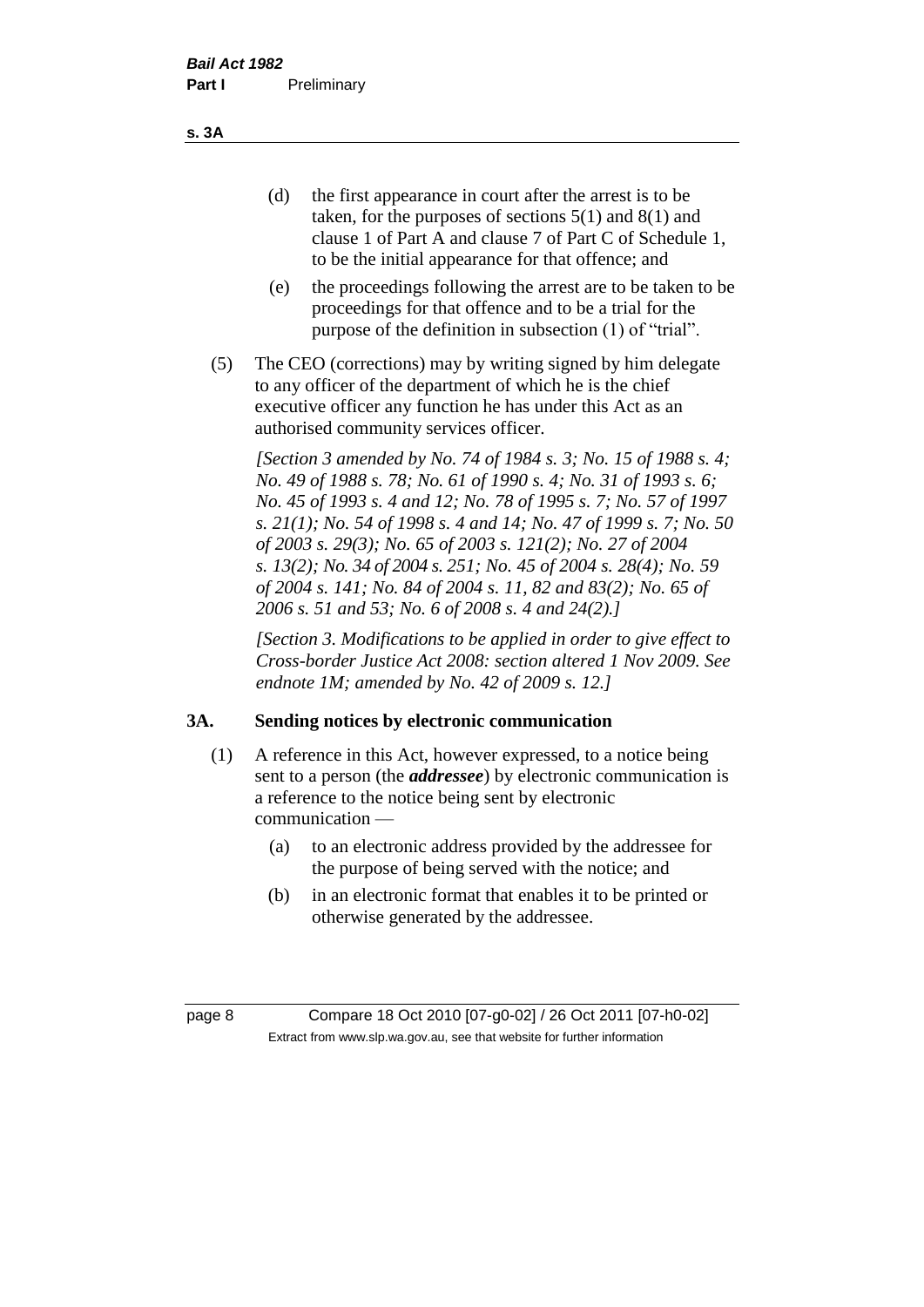(2) If a notice is sent in accordance with subsection (1), the notice is to be presumed, unless the contrary is shown, to have been received at the time when, in the ordinary course of events, the electronic communication would have entered the information system, as defined in the *Electronic Transactions Act 2003* section 5, of the addressee.

*[Section 3A inserted by No. 6 of 2008 s. 5.]*

#### **4. Application of this Act**

The operation of this Act extends to any appearance in a court for an offence —

- (a) except to the extent that in this Act, or in the law creating the offence or applicable thereto, express provision is made excluding or limiting the operation of this Act in respect of that appearance;
- (b) whether or not that law contains a reference to the granting of bail;
- (c) however any reference in that law to the granting of bail may be expressed; and
- (d) as if any reference therein to the taking of a recognizance were to a requirement that, except where bail is dispensed with under this Act, the accused enter into a bail undertaking.

*[Section 4 amended by No. 84 of 2004 s. 82.]*

- *[4AA.* 1M *Modifications to be applied in order to give effect to Crossborder Justice Act 2008: section inserted 1 Nov 2009. See endnote 1M.]*
- **4A. Detention and bail where accused appears in response to summons or court hearing notice**
	- $(1)$  Where —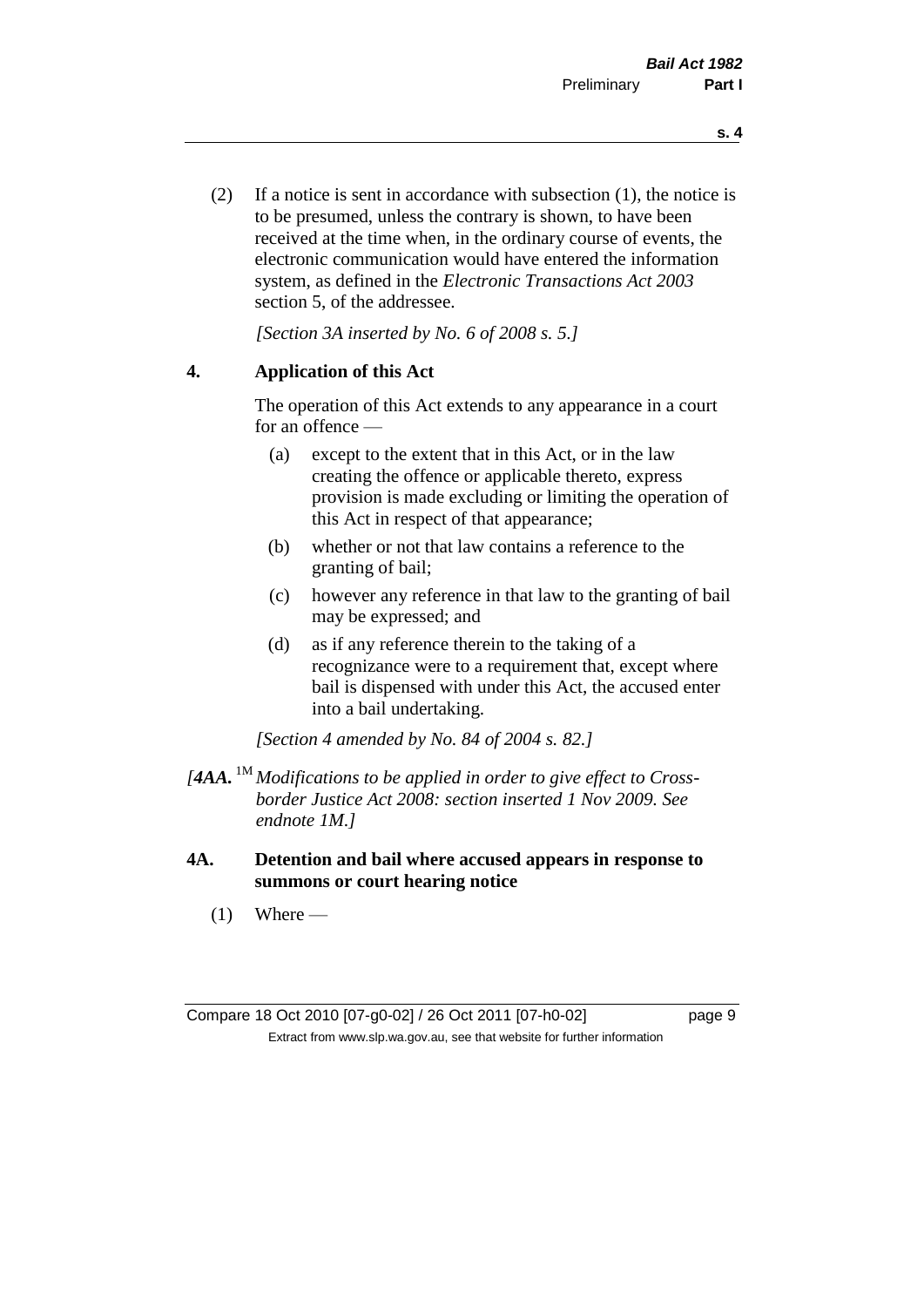**s. 4A**

- (a) an accused has appeared in court for an offence pursuant to a summons or court hearing notice issued under the *Criminal Procedure Act 2004*; and
- (b) a judicial officer adjourns the proceedings,

the accused is not to be detained in custody to further appear before the court for that offence unless the judicial officer so orders.

- (2) If an order is made under subsection (1), the duty described in section 7(1) applies.
- (3) On any appearance in court by the accused a judicial officer to whom section 7(1) applies may revoke an order made under subsection (1).

*[Section 4A inserted by No. 6 of 2008 s. 6(1).]*

page 10 Compare 18 Oct 2010 [07-g0-02] / 26 Oct 2011 [07-h0-02] Extract from www.slp.wa.gov.au, see that website for further information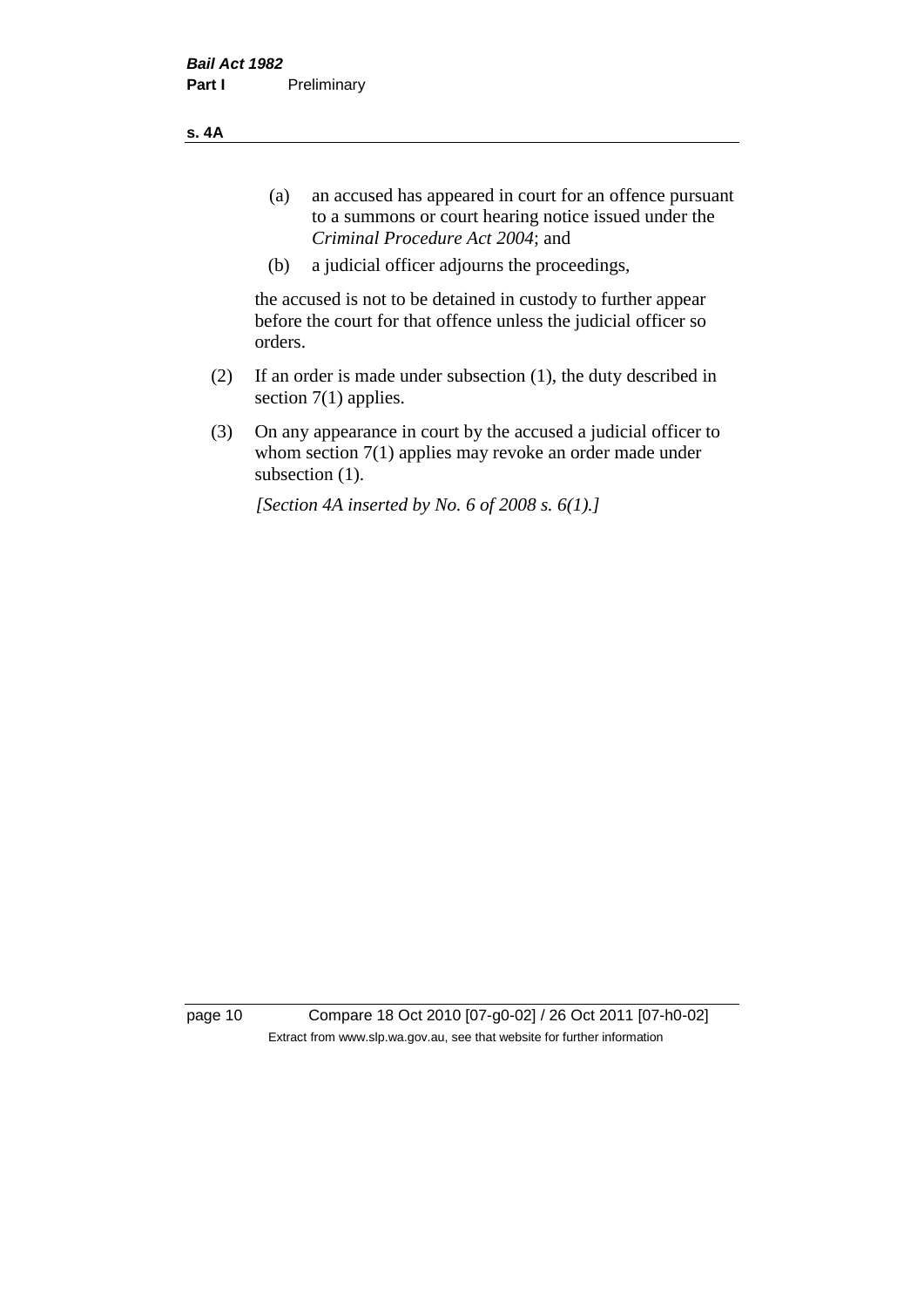# **Part II — Rights of accused in relation to bail**

*[Heading amended by No. 84 of 2004 s. 82.]* 

# **5. Right of accused to have bail considered under this Act**

- (1) An accused who is in custody for an offence awaiting his initial appearance in court therefor is entitled —
	- (a) subject to sections 9, 10, 12 and 16(2), to have his case for bail for that appearance considered under and in accordance with this Act as soon as is practicable;
	- (b) if his case is not so considered, or if he is refused bail or is not released on bail, to be brought before a court as soon as is practicable.
- (2) An accused who is in custody awaiting any appearance in court for an offence, other than an initial appearance, is entitled, subject to sections 7B, 7C, 7E, 9 and 10, to have his case for bail for that appearance considered under and in accordance with this Act.

*[Section 5 amended by No. 74 of 1984 s. 4; No. 84 of 2004 s. 82; No. 6 of 2008 s. 7.]* 

#### **6. Duty on arresting officer and others to consider bail**

- (1) This section applies to a police officer or other person (the *arrester*) who —
	- (a) charges a person who is under arrest (the *accused*) with an offence; and
	- (b) does not release the accused unconditionally under section 142 of the *Criminal Investigation Act 2006*,

or who arrests a person under a warrant.

- (2) This section is subject to  $-$ 
	- (a) the exercise of the power conferred by section 9; and

Compare 18 Oct 2010 [07-g0-02] / 26 Oct 2011 [07-h0-02] page 11 Extract from www.slp.wa.gov.au, see that website for further information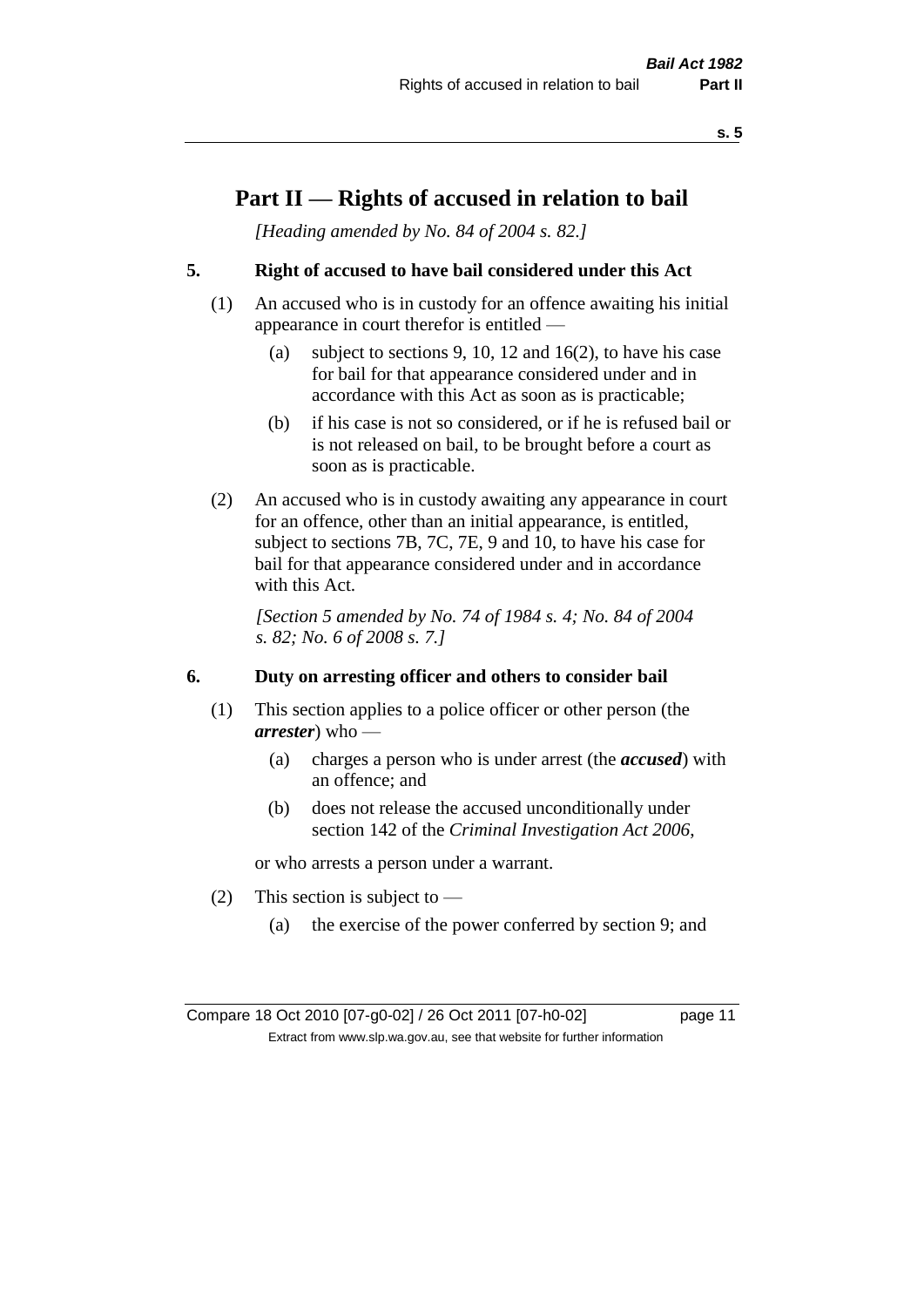(b) sections 10, 12 and 16 and clause 3A of Part C of Schedule 1.

- (3) The duties in this section shall be performed whether or not an application for bail is made by or on behalf of the accused.
- (4) As soon as is practicable after the accused is charged, or arrested under a warrant, as the case may be, the arrester shall either —
	- (a) bring the accused or cause the accused to be brought before a court; or
	- (b) perform the other duties of the arrester under this section.
- (5) If the arrester has power to grant the accused bail, the arrester shall consider the accused's case for bail.
- (6) If the arrester does not have power to grant the accused bail, the arrester shall, unless subsection (8), (9) or (10) applies, bring or cause the accused to be brought before an authorised police officer or a justice or, in the case of a child, any authorised officer or a justice, who shall consider the accused's case for bail as soon as is practicable.
- (7) Even if the arrester has power to grant the accused bail, the arrester may, instead of complying with subsection (5), comply with subsection  $(6)$  as if the arrester did not.
- (8) If under section 15 only a judge of the Supreme Court or a judge of the Children's Court has power to grant the accused bail, the arrester shall bring the accused or cause the accused to be brought before a judge of the Supreme Court or a judge of the Children's Court, as the case requires, who shall consider the accused's case for bail as soon as is practicable.
- (9) If under section 16 only a justice has power to grant the accused bail, the arrester shall bring the accused or cause the accused to be brought before a justice, who shall consider the accused's case for bail as soon as is practicable.

page 12 Compare 18 Oct 2010 [07-g0-02] / 26 Oct 2011 [07-h0-02] Extract from www.slp.wa.gov.au, see that website for further information

**s. 6**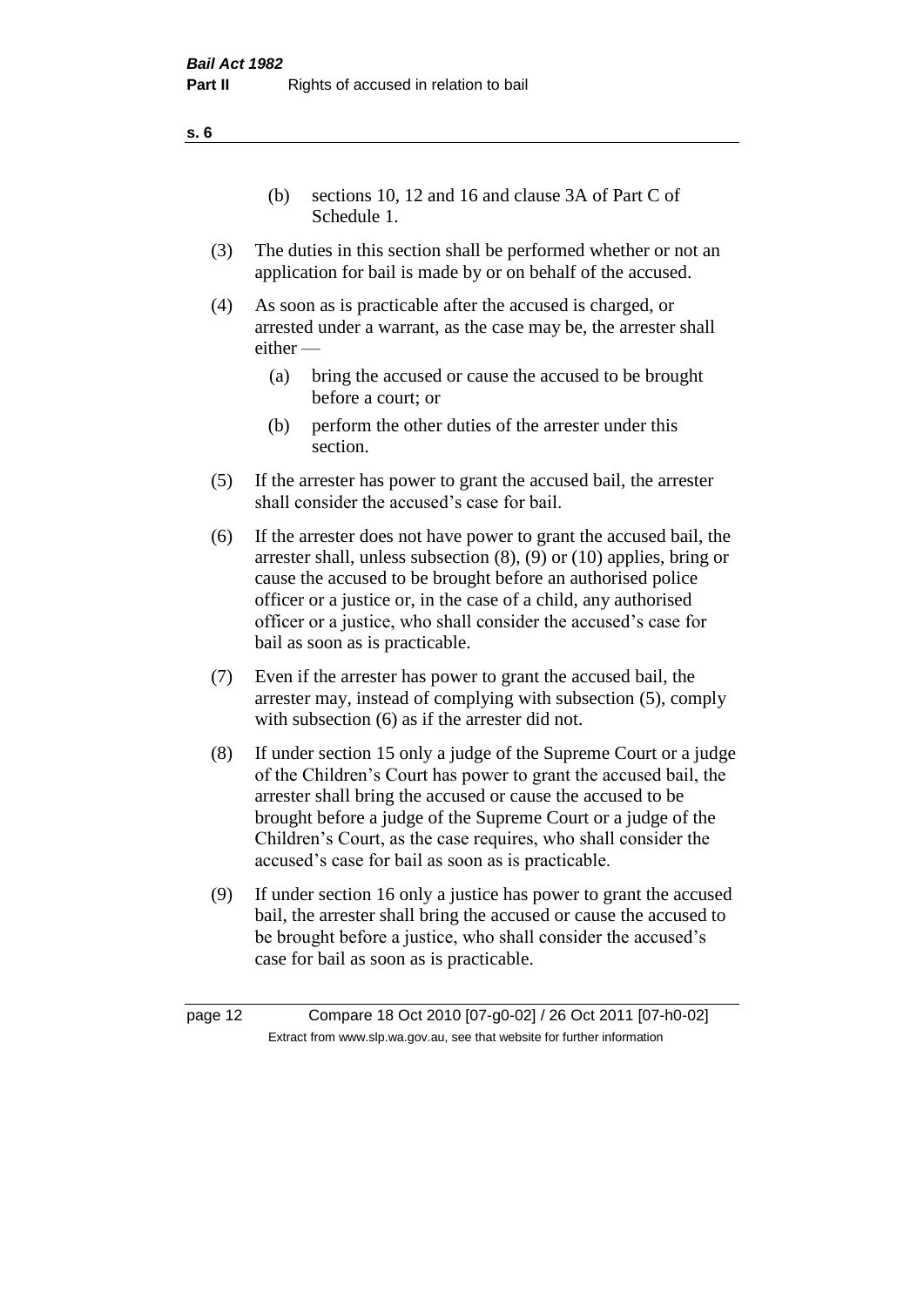(10) If section 16A applies, the arrester shall bring the accused or cause the accused to be brought before a court or judge referred to in section 16A(1), who shall consider the accused's case for bail as soon as is practicable.

*[Section 6 inserted by No. 59 of 2006 s. 4(1).]* 

# **6A. Whether custody justified to be considered in certain cases**

(1) In this section —

*accused* means an accused who is under arrest, other than pursuant to a warrant;

*released* means released from custody without being required to enter into, or without having entered into, a bail undertaking;

*serious offence* means an indictable offence the penalty specified by a written law for which is or includes imprisonment for 5 years or more or life;

*summary court* means the Magistrates Court or the Children's Court.

- (2) An authorised officer or justice who is considering an accused's case for bail for an initial appearance in a summary court on a charge of an indictable offence that is not a serious offence may order that the accused be served with a summons under the *Criminal Procedure Act 2004*, and released, in respect of the charge unless satisfied —
	- (a) that there are reasonable grounds to suspect the accused would not obey the summons if served with it; or
	- (b) that not releasing the accused is justified under subsection (4) or for any other reason.
- (3) An authorised officer or justice who is considering an accused's case for bail for an initial appearance in a summary court on a charge of a simple offence must order that the accused be served with a court hearing notice under the *Criminal Procedure Act 2004*, and released, in respect of the charge unless satisfied —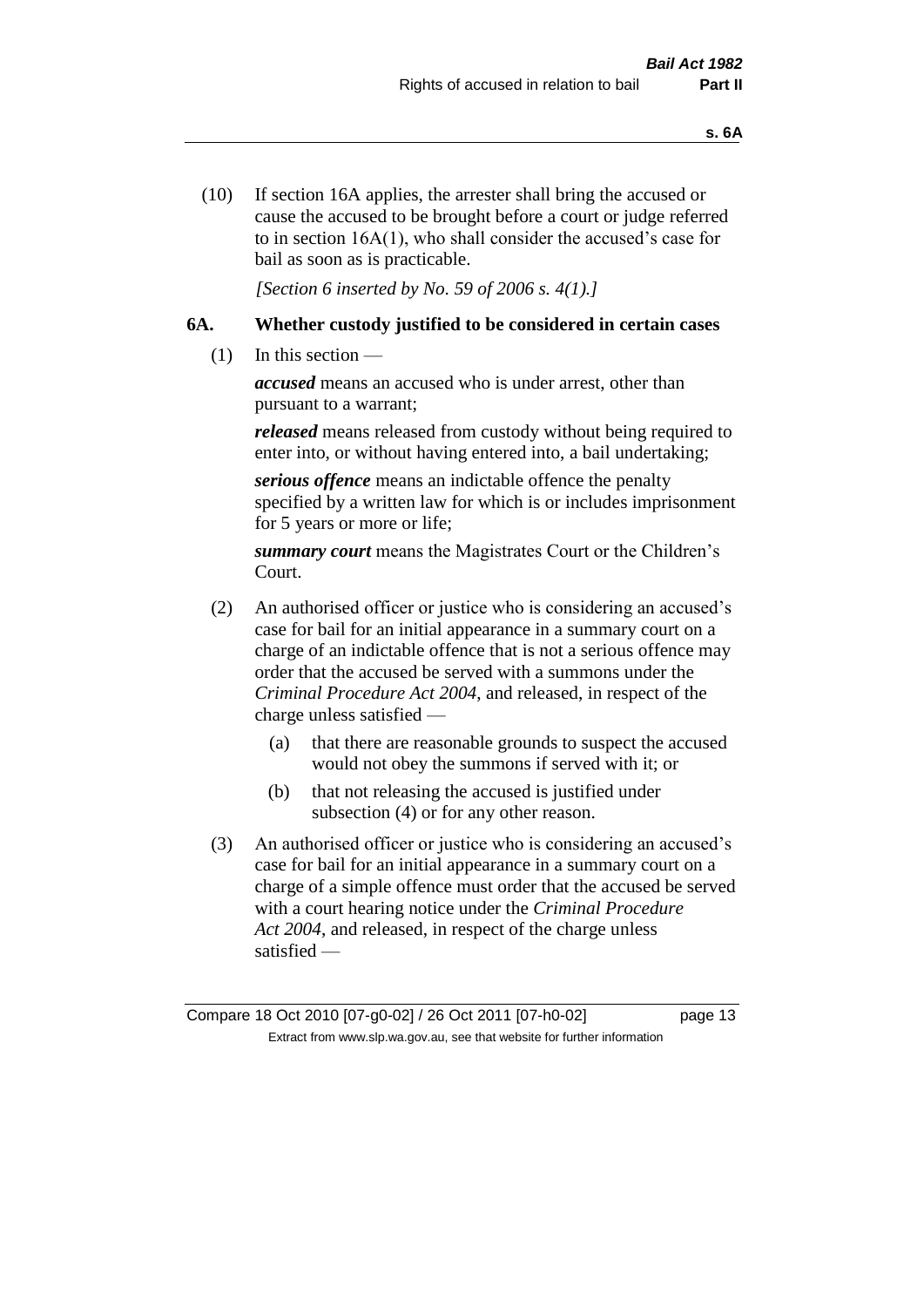(a) that the presence of the accused when the charge is dealt with is likely to be necessary for any reason or for sentencing purposes; or

- (b) that not releasing the accused is justified under subsection (4) or for any other reason.
- (4) Not releasing an accused is justified if there are reasonable grounds to suspect that if the accused were released —
	- (a) the accused
		- (i) would commit an offence;
		- (ii) would continue or repeat an offence with which he or she is charged;
		- (iii) would endanger another person's safety or property; or
		- (iv) would interfere with witnesses or otherwise obstruct the course of justice, whether in relation to the accused or any other person;
		- or
	- (b) the accused's safety would be endangered.
- (5) This section does not affect the operation of section 28 or 30 of the *Criminal Procedure Act 2004*.

*[Section 6A inserted by No. 59 of 2006 s. 5.]* 

#### **7. Duty imposed on judicial officers in respect of unconvicted accused**

(1) Upon and following an accused's initial appearance in court for an offence every judicial officer who may thereafter order his detention or continued detention in custody before conviction for the offence is under a duty, unless section 7B, 7C or 7E applies, to consider the accused's case for bail, whether or not an application for bail is made by the accused or on his behalf.

*[(2)-(4) deleted]*

page 14 Compare 18 Oct 2010 [07-g0-02] / 26 Oct 2011 [07-h0-02] Extract from www.slp.wa.gov.au, see that website for further information

**s. 7**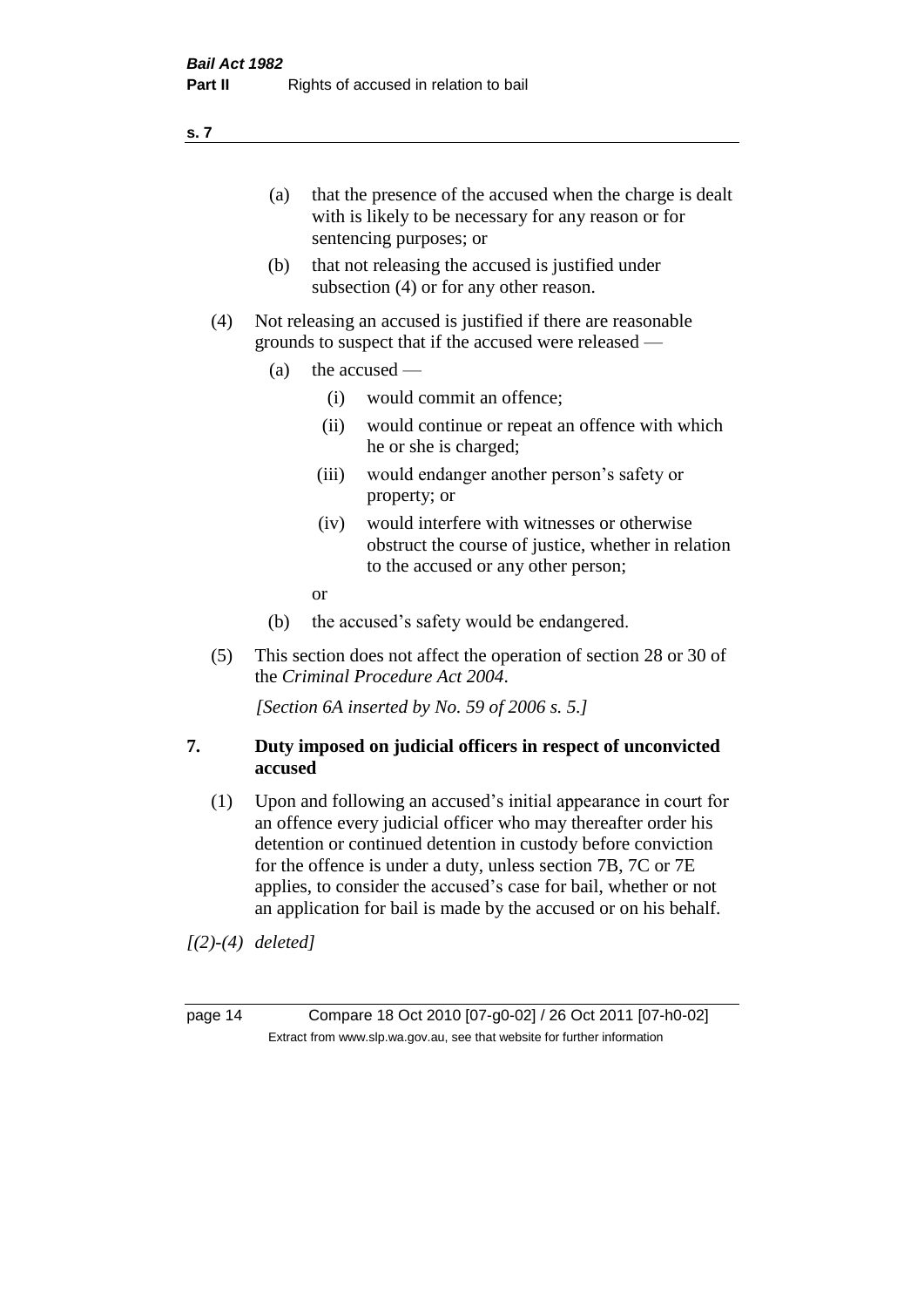(5) The operation of this section is subject to the exercise of the powers conferred by sections 7A and 9 and to the provisions of sections 10, 12 and 16(2) and clause 3A of Part C of Schedule 1.

*[Section 7 amended by No. 74 of 1984 s. 5; No. 49 of 1988 s. 80; No. 45 of 1993 s. 6; No. 84 of 2004 s. 82; No. 59 of 2006 s. 4(2); No. 6 of 2008 s. 8.]* 

#### **7A. Bail may be dispensed with by court**

- (1) A judicial officer referred to in section 7(1) may, instead of discharging the duty imposed by that subsection, dispense with the requirement for bail for an appearance in court for an offence by an accused if the judicial officer —
	- (a) has jurisdiction to do so under section 13A(1); and
	- (b) may properly do so under section 13A(2).
- (2) Where the requirement for bail is dispensed with under this section, the accused has a right to be at liberty until the accused is required to appear before a court for the offence, but subject  $\mathrm{to}$  —
	- (a) section 59A; and
	- (b) any requirement that the accused be in custody for some other offence or reason.

*[Section 7A inserted by No. 6 of 2008 s. 9(1).]*

#### **7B. Special provision for adult accused in murder cases**

 $(1)$  In this section —

*judge* means a judge of the Supreme Court.

- (2) This section applies where
	- (a) an accused is in custody for an offence of murder so that under section 15 only a judge has power to grant bail; and
	- (b) the accused is not a child.

Compare 18 Oct 2010 [07-g0-02] / 26 Oct 2011 [07-h0-02] page 15 Extract from www.slp.wa.gov.au, see that website for further information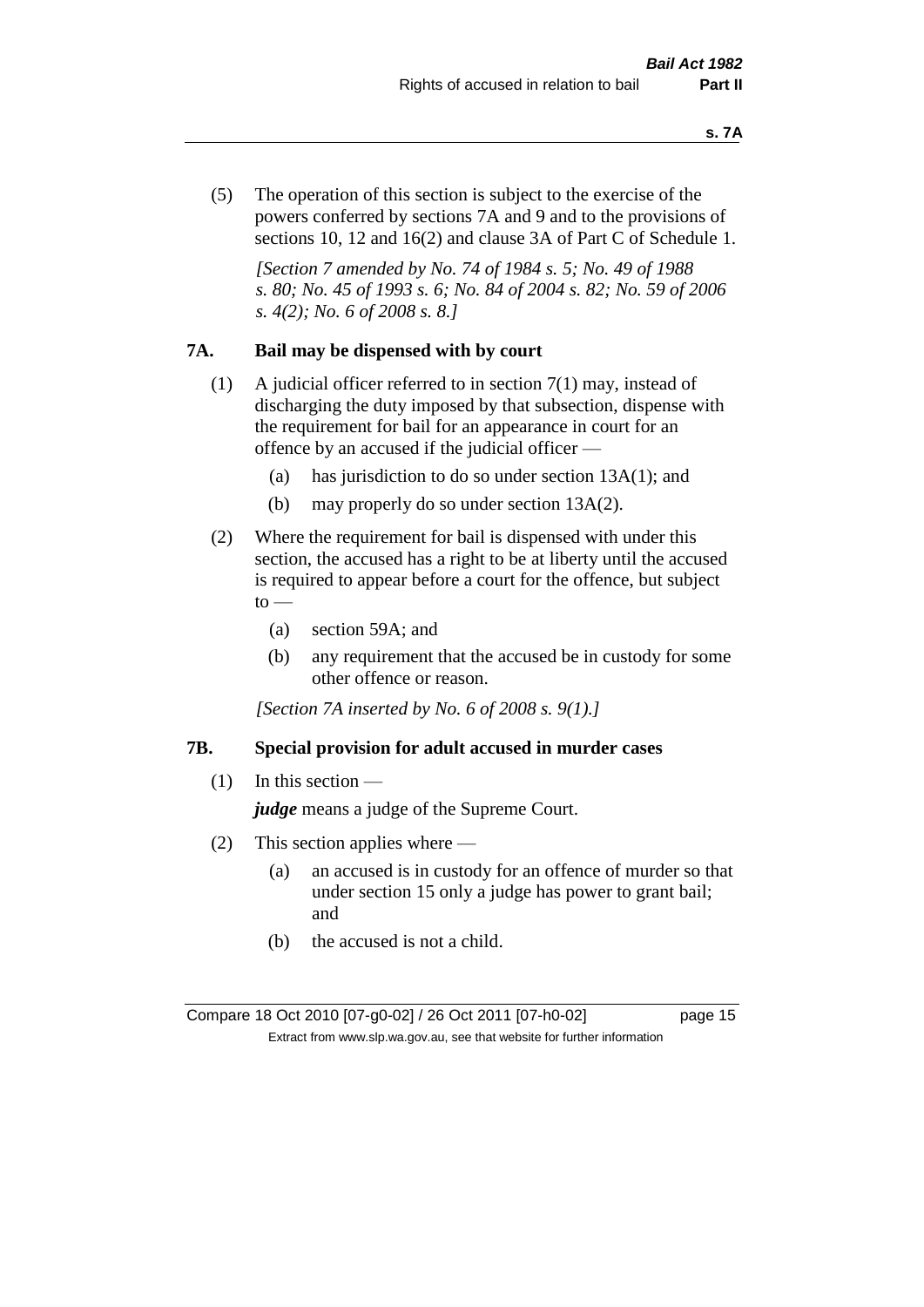#### **s. 7B**

- (3) Where this section applies the accused, or a person on the accused's behalf, may make an application to a judge for bail at any time before conviction for the offence.
- (4) Upon an accused's initial appearance in court for an offence of murder, the judicial officer who may order the accused's detention in custody is under a duty to inform the accused of the right conferred by subsection (3).
- $(5)$  Where
	- (a) an accused's case for bail has been considered by a judge on an application under subsection (3); and
	- (b) bail has been refused,

the accused's case for bail shall not be considered on any subsequent occasion in the same case when the accused's continued detention may be ordered unless subsection (6) applies.

- (6) The accused's case for bail shall again be considered by a judge if the accused, or a person on the accused's behalf, applies to a judge and satisfies the judge that —
	- (a) new facts have been discovered, new circumstances have arisen or the circumstances have changed since bail was refused; or
	- (b) the accused failed to adequately present the accused's case for bail on the previous occasion.
- $(7)$  Where
	- (a) an accused's case for bail has been considered by a judge on an application under subsection (3); and
	- (b) bail has been granted,

on any subsequent appearance in the same case a judicial officer may order, notwithstanding section 15, that bail is to continue on the same terms and conditions.

page 16 Compare 18 Oct 2010 [07-g0-02] / 26 Oct 2011 [07-h0-02] Extract from www.slp.wa.gov.au, see that website for further information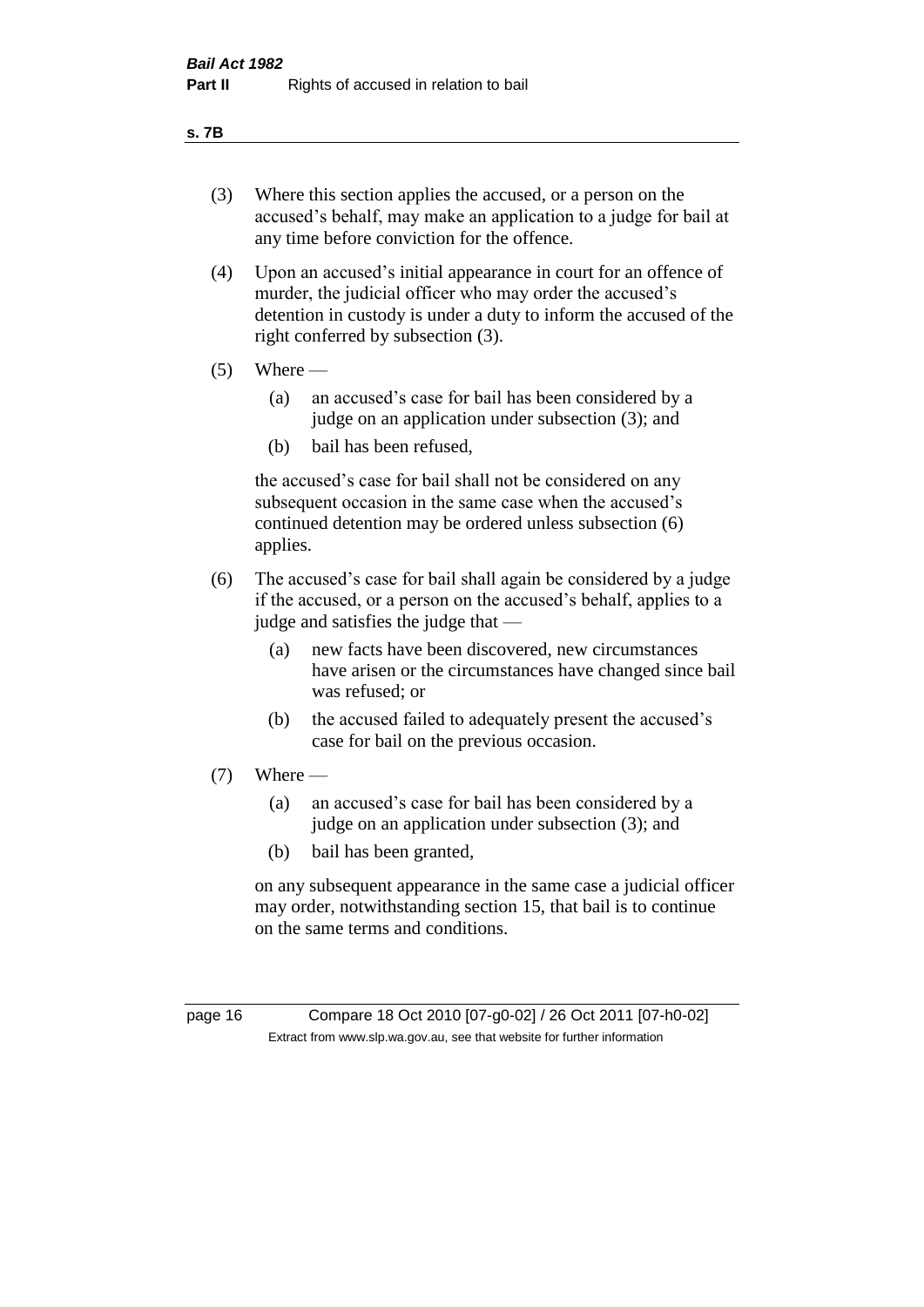(8) The accused is to be taken before a judge for the purposes of an application under this section only if the judge so orders.

*[Section 7B inserted by No. 6 of 2008 s. 9(1); amended by No. 29 of 2008 s. 24(2) and (3).]*

#### **7C. Special provision for child accused in murder cases**

- (1) This section applies where a child accused is in custody for an offence of murder so that under section 15 only a judge of the Children's Court has power to grant bail.
- (2) Where this section applies, the judicial officer referred to in section 7(1) other than a judge of the Children's Court, shall, whether or not an application for bail is made by the accused or on the accused's behalf, cause the accused to be taken as soon as is practicable before a judge of the Children's Court for the purpose of having the accused's case for bail considered by the judge.
- (3) Notwithstanding subsection (2), where
	- (a) the duty described in that subsection has been discharged once in relation to a child accused's case for bail; and
	- (b) bail has on that occasion been refused by a judge of the Children's Court,

the accused's case for bail need not be considered on any subsequent occasion in the same case when the accused's continued detention may be ordered unless subsection (4) applies.

- (4) On a subsequent occasion the accused may apply to the judicial officer who may order the accused's continued detention for a reconsideration of the accused's case for bail on the ground  $that -$ 
	- (a) new facts have been discovered, new circumstances have arisen or the circumstances have changed since bail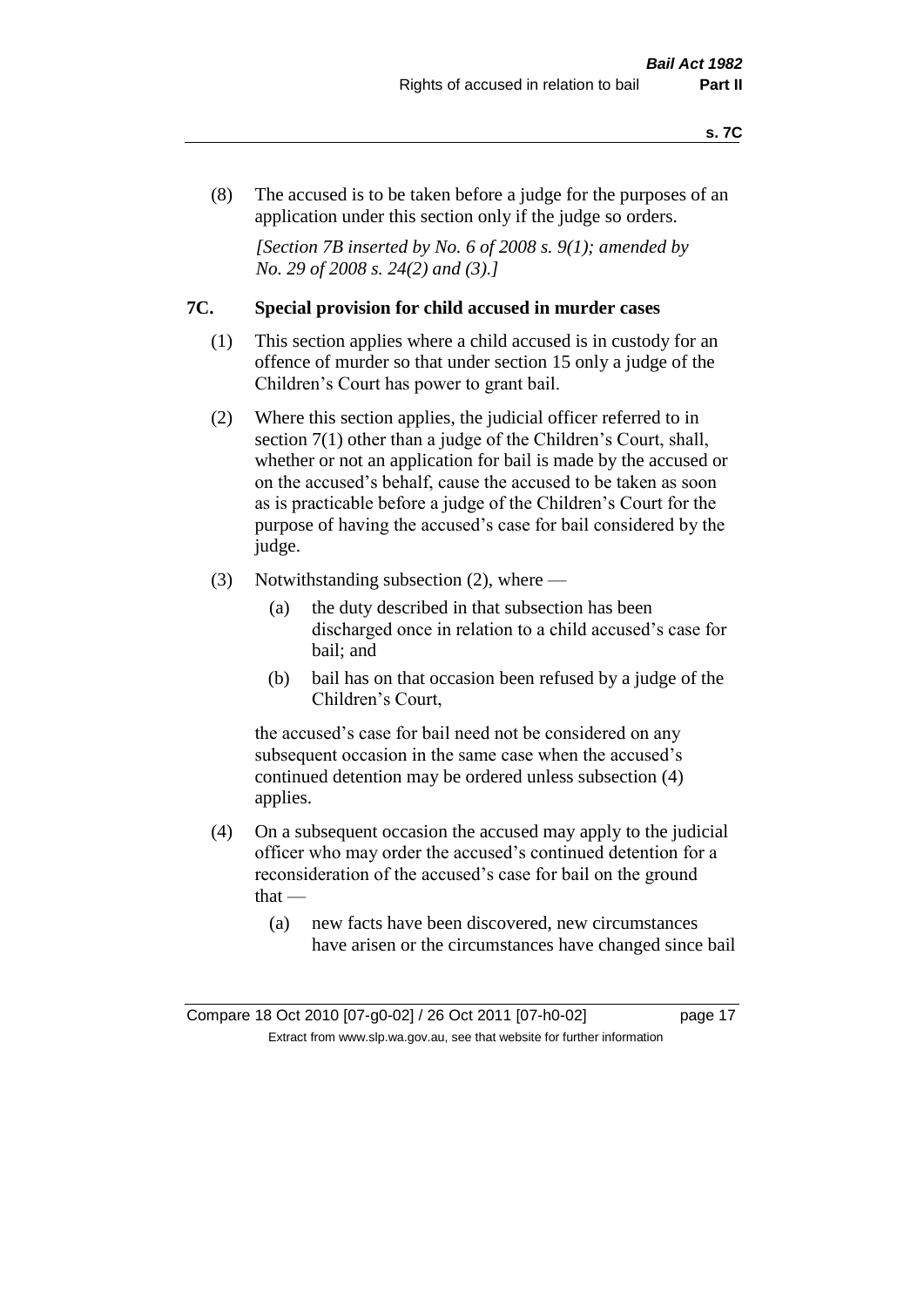#### **s. 7D**

was refused on the occasion mentioned in subsection (3); or

- (b) the accused failed to adequately present the accused's case for bail on that occasion.
- (5) If the judicial officer is satisfied as to one or more of those grounds the judicial officer shall cause the accused to be taken as soon as is practicable before a judge of the Children's Court for the purpose of having the accused's case for bail considered by the judge.

*[Section 7C inserted by No. 6 of 2008 s. 9(1); amended by No. 29 of 2008 s. 24(4).]*

# **7D. Previous decision may be adopted**

- (1) Notwithstanding section 7(1), after
	- (a) the duty described in that subsection has been discharged once in relation to an accused's case for bail; or
	- (b) a judge of the Children's Court has considered the case under section 15,

it is sufficient on any subsequent consideration of bail in the same case for a judicial officer, including a judge of the Children's Court acting under section 15, to make inquiry of the accused in terms of subsection (2).

- (2) The inquiry to be so made is  $-$ 
	- (a) whether any new fact has been discovered or new circumstance has arisen, or whether the circumstances have changed, since bail was previously granted or refused; and
	- (b) whether the accused considers that the accused failed to adequately present the accused's case for bail on a previous occasion.

page 18 Compare 18 Oct 2010 [07-g0-02] / 26 Oct 2011 [07-h0-02] Extract from www.slp.wa.gov.au, see that website for further information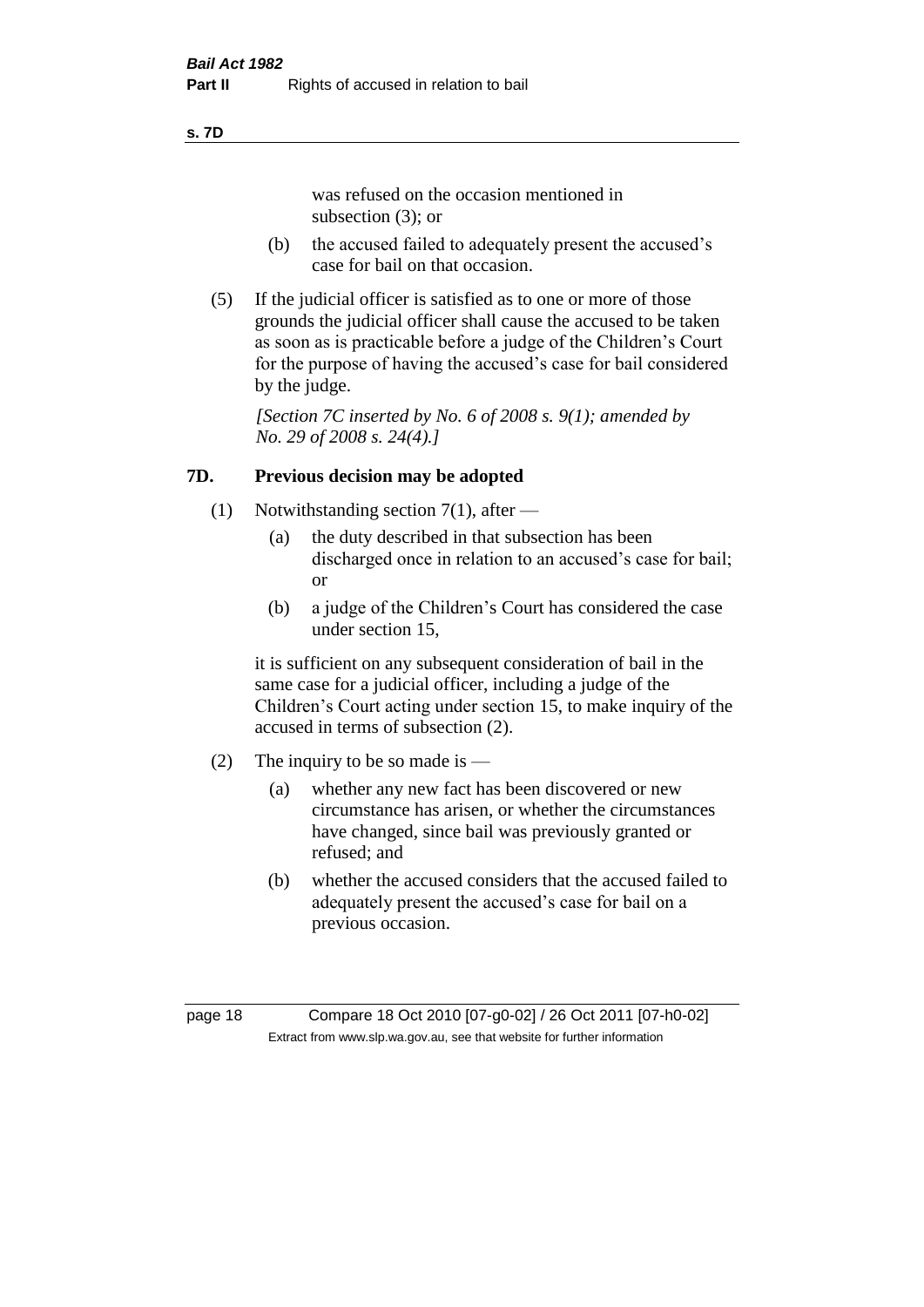(3) Unless the judicial officer is satisfied that there is any reason of the kind mentioned in subsection (2) for not doing so, the judicial officer may adopt the decision previously made in the case, but with power to make such variations of the terms and conditions of bail as the judicial officer thinks fit.

*[Section 7D inserted by No. 6 of 2008 s. 9(1).]*

# **7E. Bail during trial**

- $(1)$  Where
	- (a) an accused has been refused bail for the accused's appearance for trial for an offence; and
	- (b) the trial extends beyond one day,

a judicial officer referred to in section 7(1) need not comply with that subsection unless the accused, or a person on the accused's behalf, applies for bail.

(2) In subsection  $(1)$  —

*trial* means that part of proceedings for an offence when evidence is being received by the court in respect of the offence and also extends to any time when —

- (a) legal argument is being heard; or
- (b) a judicial officer or a jury is deliberating.

*[Section 7E inserted by No. 6 of 2008 s. 9(1).]*

#### **7F. Bail for appeal from courts of summary jurisdiction**

- (1) If a person is in custody and an appeal has been commenced under the *Criminal Appeals Act 2004* Part 2 in connection with the decision by virtue of which the person is in custody, the person may apply for bail —
	- (a) if the appeal is to be heard and determined by the Court of Appeal or if an application has been made to the Court of Appeal for leave to appeal to the Court of Appeal — to a judge of appeal; or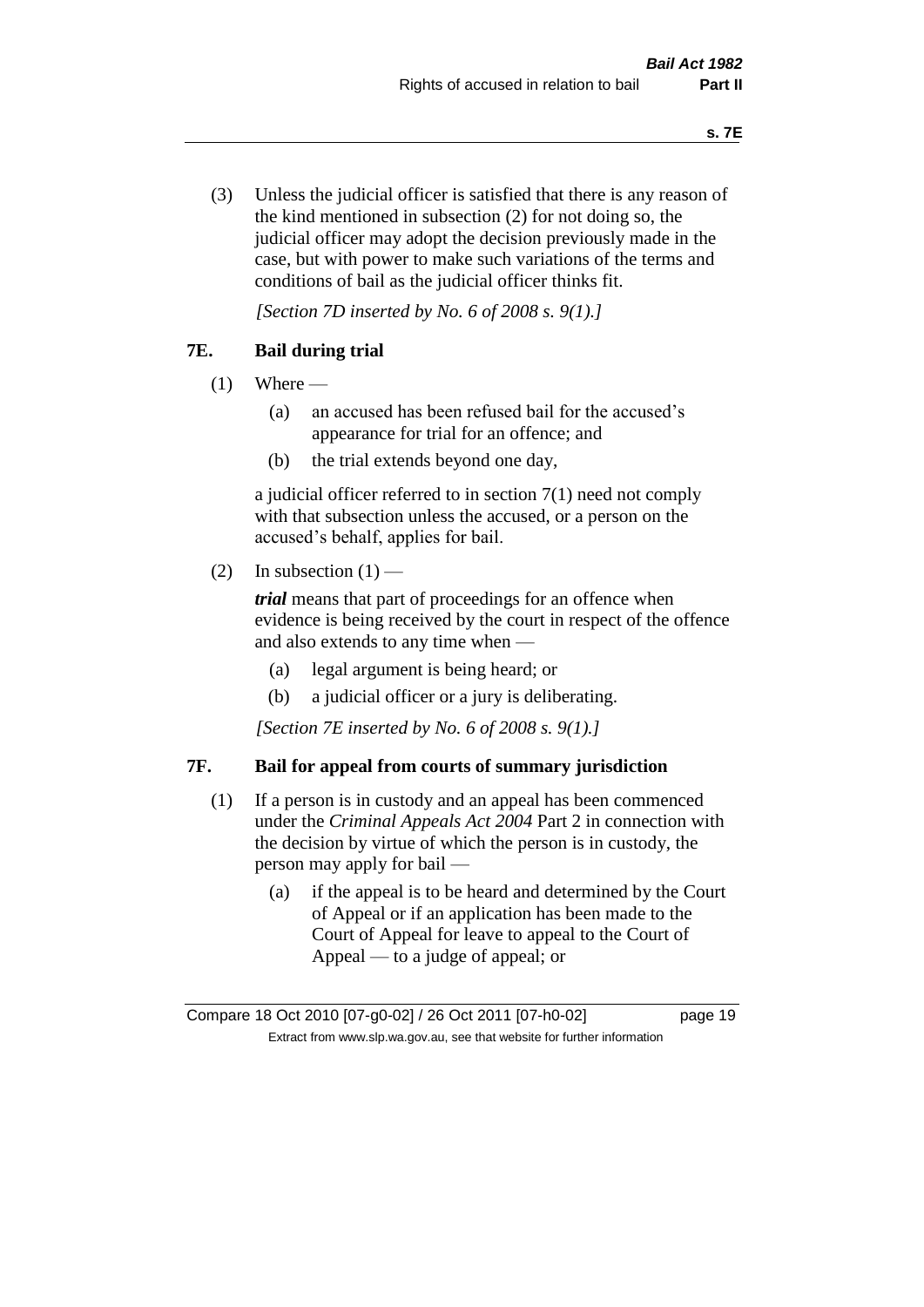**s. 8**

- (b) in any other case to a judge of the Supreme Court.
- (2) Bail shall not be granted to an applicant for bail under subsection (1) unless —
	- (a) the applicant has given notice of the application for bail  $to -$ 
		- (i) the Director of Public Prosecutions; or
		- (ii) the State Solicitor,

as the case may require; and

(b) that official has been given an opportunity to be heard on the application.

*[Section 7F inserted by No. 6 of 2008 s. 9(1).]*

#### **8. Accused to be given information and approved forms**

- (1) Subject to subsection (4), a judicial officer or authorised officer who is called upon to consider an accused's case for bail, on the first occasion when it arises in relation to an offence or group of offences for which an accused is required to appear, shall ensure that the accused is, or has been, given —
	- (a) such information in writing as to the effect of this Act as is prescribed for the purposes of this paragraph;
	- (b) an approved form for completion, designed to disclose to the judicial officer or authorised officer all information relevant to the decision; and
	- (c) where the accused is unable or insufficiently able, to read, speak or write English, such assistance as he may reasonably require in order to have communicated to him the information mentioned in paragraph (a) and complete the form referred to in paragraph (b).
- (2) After an accused case for bail has been considered once, a judicial officer or authorised officer on any subsequent consideration of bail in the same case shall —
	- (a) comply with subsection  $(1)(a)$ ; and

page 20 Compare 18 Oct 2010 [07-g0-02] / 26 Oct 2011 [07-h0-02] Extract from www.slp.wa.gov.au, see that website for further information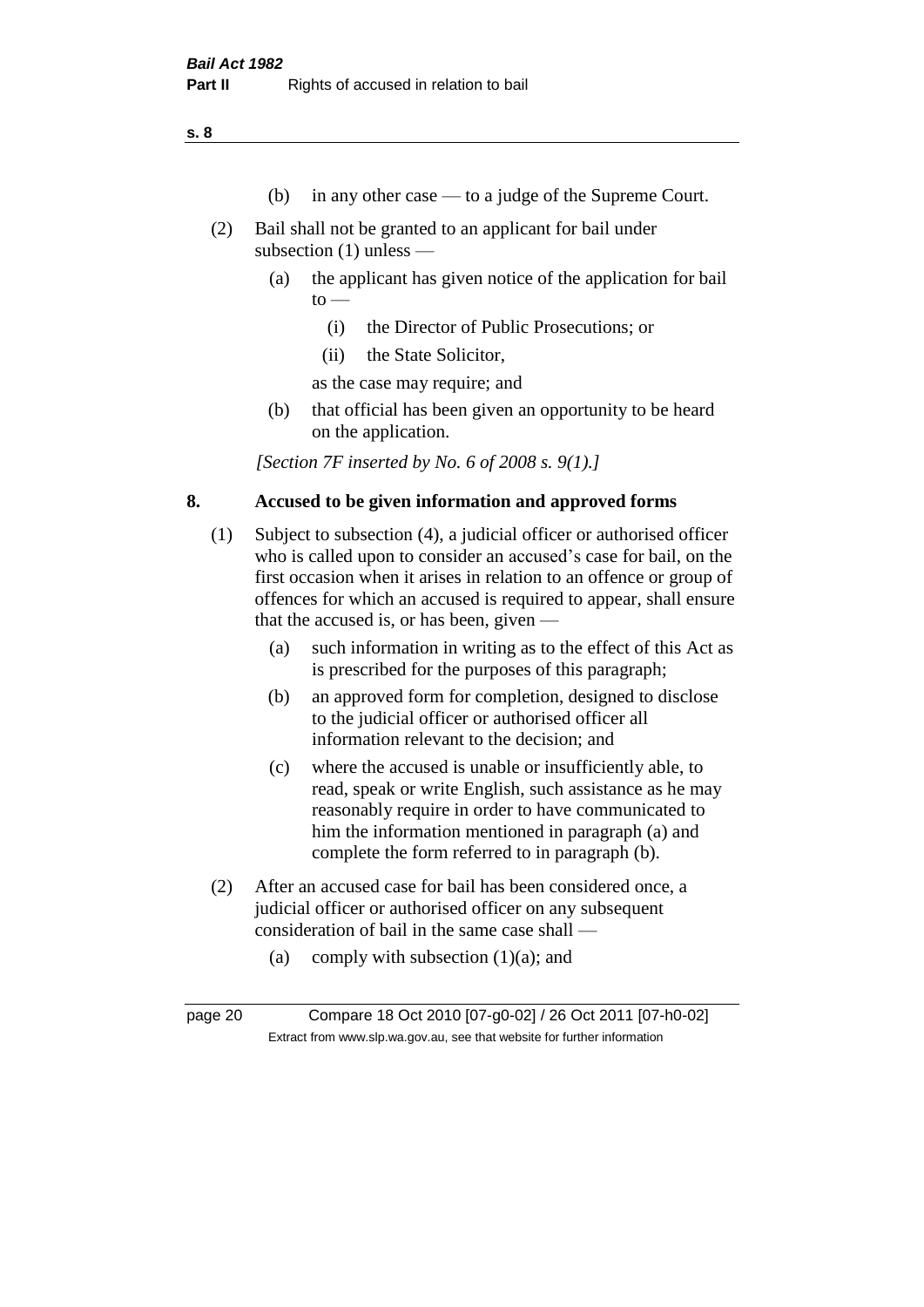- (b) either comply with subsection  $(1)(b)$  or obtain the form previously completed for the purposes of that paragraph, if any, and ensure that —
	- (i) the form is revised in order to show any changes which he is informed have occurred since it was completed; and
	- (ii) any assistance, of the kind referred to in subsection  $(1)(c)$  is given to the accused for the purpose of completing or revising the form, as the case may be.
- (3) Nothing in this section shall be read as limiting section 23.
- (3a) Notwithstanding subsection  $(1)(a)$  or  $(2)(a)$  a judicial officer or authorised officer need not comply with that paragraph if it appears to him that the accused's case for bail is such that bail is likely to be granted to him in accordance with this Act; but if it subsequently appears to him that bail will not be granted or that the accused is dissatisfied with any condition imposed on the grant of bail he shall then comply with that paragraph.
- (4) Notwithstanding subsection (1)(b) or (2)(b), a judicial officer or an authorised officer may dispense with completion or revision of the form referred to in those paragraphs if it appears to him  $that -$ 
	- (a) the accused's case for bail is such that bail is likely to be granted to him in accordance with this Act; and
	- (b) the information in the possession of the judicial officer or authorised officer is sufficient for his consideration of the case.
- (5) Where a person has applied for bail for an appeal as mentioned in section 7F(1), this section applies as if the consideration of bail for the appeal were a first consideration of bail for an offence.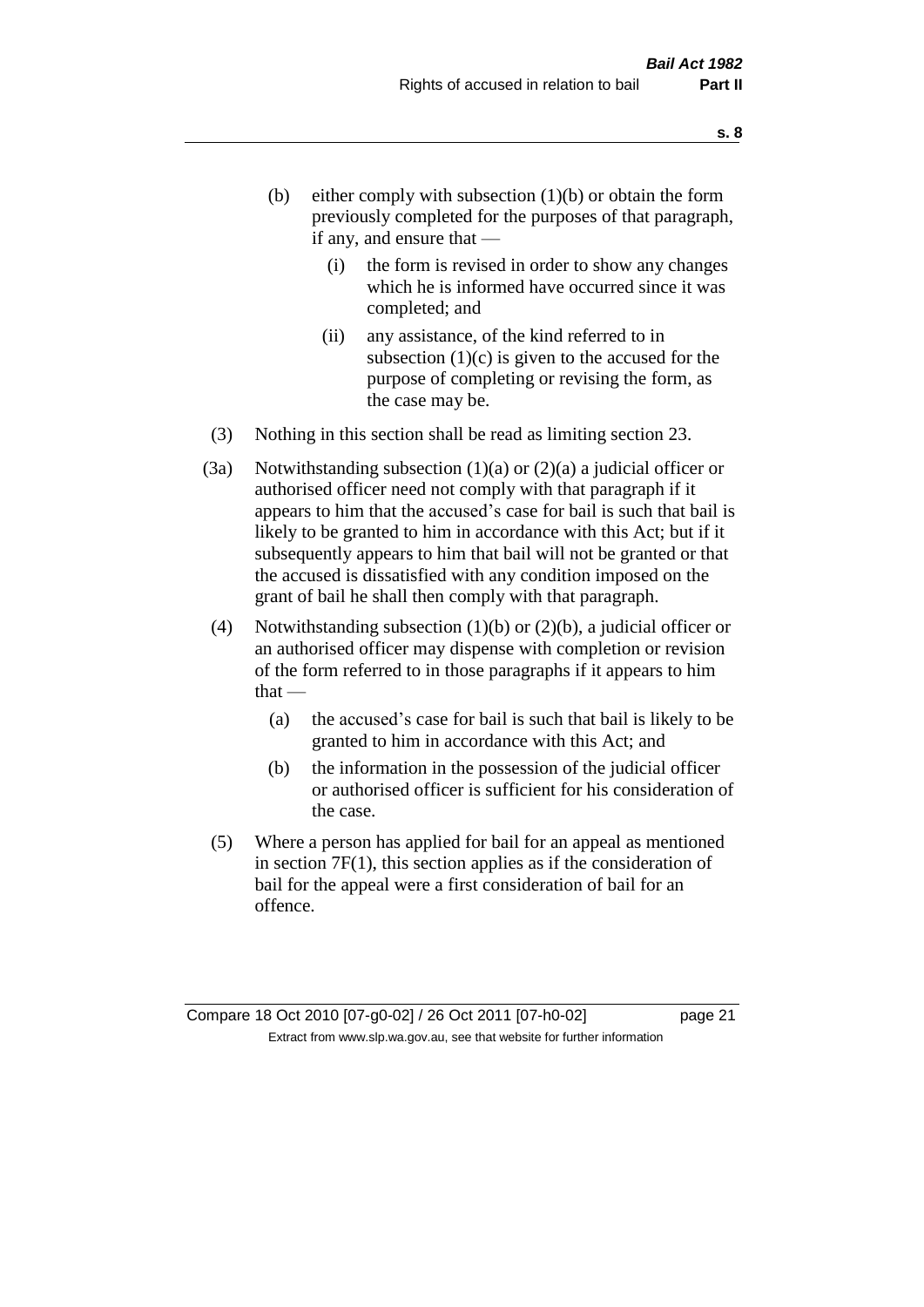#### **s. 9**

*[Section 8 amended by No. 74 of 1984 s. 6; No. 15 of 1988 s. 6; No. 33 of 1989 s. 18; No. 84 of 2004 s. 82; No. 6 of 2008 s. 9(2) and 43(1).]* 

#### **9. Bail decision may be deferred until further information obtained**

- (1) Subject to section 26(2) of the *Young Offenders Act 1994*, a judicial officer or authorised officer who is called upon to consider a case for bail may defer consideration of the case for a period not exceeding 30 days if he thinks it is necessary —
	- (a) to obtain more information for the purpose of making a decision in accordance with this Act; or
	- (b) to take any step authorised by section  $24(1)$  or  $24A(1)$ or (2).
- (2) Nothing in this section shall be taken to limit the right of an accused to be brought before a court as soon as is practicable if he is not released on bail.

*[Section 9 amended by No. 57 of 1997 s. 21(2); No. 84 of 2004 s. 82; No. 6 of 2008 s. 10(1).]*

#### **10. Sections 5, 6 and 7 do not apply where accused imprisoned for other cause**

Notwithstanding sections 5, 6 and 7, the rights conferred on an accused and the duties imposed on police officers, authorised officers and judicial officers by those sections in respect of an appearance in court for an offence do not arise where —

- (a) the accused is in custody for some other offence or reason (including the non-payment of a sum of money); and
- (b) the police officer, authorised officer or judicial officer is satisfied that the accused is likely to remain in custody for that other offence or reason until or beyond the time for the appearance for the first-mentioned offence.

page 22 Compare 18 Oct 2010 [07-g0-02] / 26 Oct 2011 [07-h0-02] Extract from www.slp.wa.gov.au, see that website for further information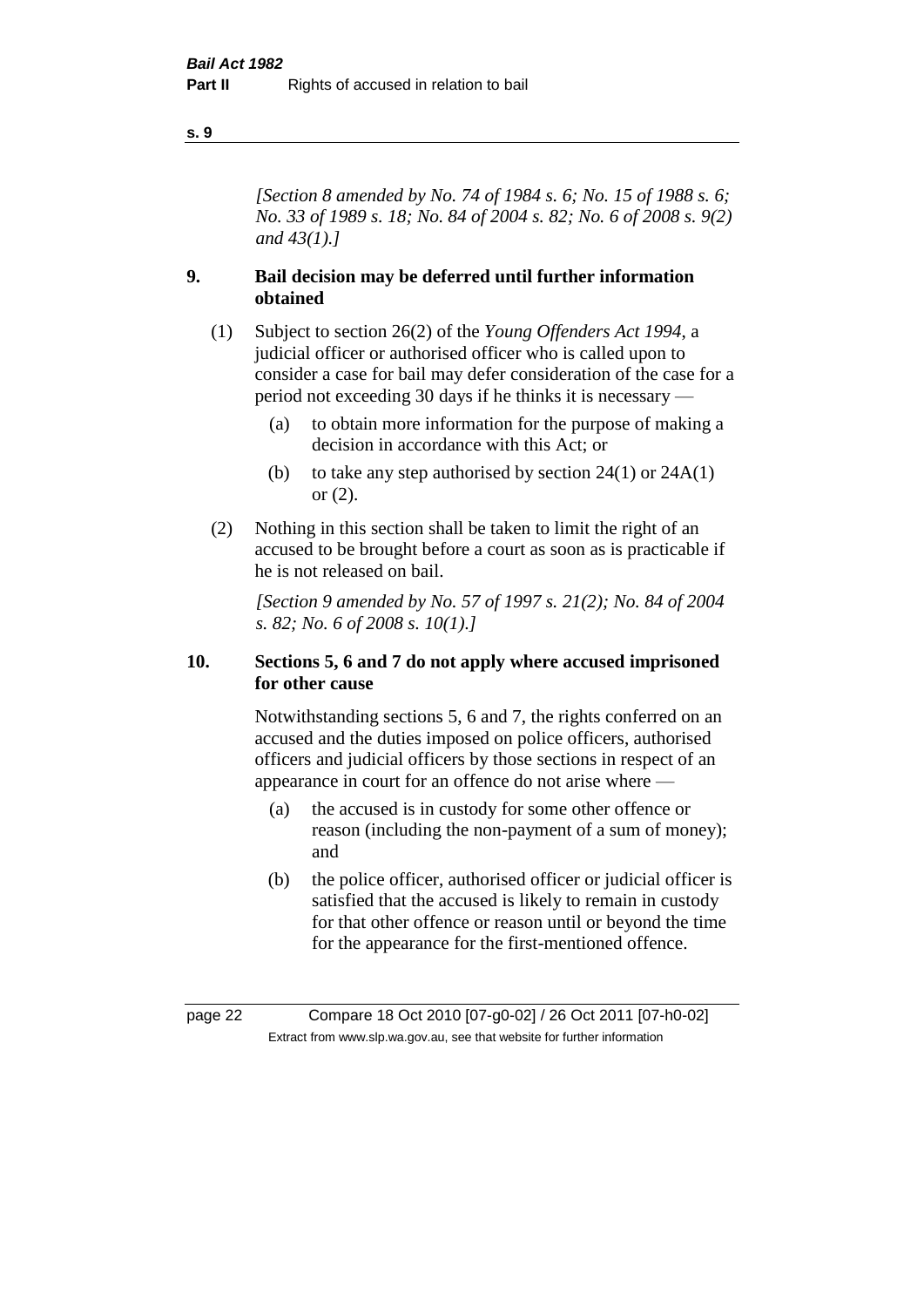*[Section 10 amended by No. 84 of 2004 s. 82.]*

# **11. Rights following grant of bail**

- $(1)$  When
	- (a) bail has been granted to an accused for an appearance in court;
	- (b) all conditions which are to be complied with before the release of the accused have been complied with; and
	- (c) he has entered into a bail undertaking for that appearance or his bail undertaking is deemed to be amended under section 31(3),

the accused has a right to be at liberty until he is required to appear, or to next appear, before a court, but subject to —

- (d) any requirement that he be in custody for some other reason;
- (e) the exercise of the powers in sections 14(3), 17A, 46, 50F, 54 and 55; and
- (f) the limitation mentioned in section 12.
- (2) Where the accused is in custody in a lock-up, court custody centre or prison, the right conferred by subsection (1) is also subject to the person in charge of the lock-up, court custody centre or prison either —
	- (a) signing a certificate under subsection (3); or
	- (b) receiving notice that a certificate has been signed by another person under that subsection.
- (3) After an accused becomes entitled to be at liberty as provided in subsection (1), a person referred to in section 29 may sign a certificate to that effect in the prescribed form.
- (4) The person in charge of a lock-up, court custody centre or prison in which the accused is in custody shall release the accused from custody as soon as is practicable after —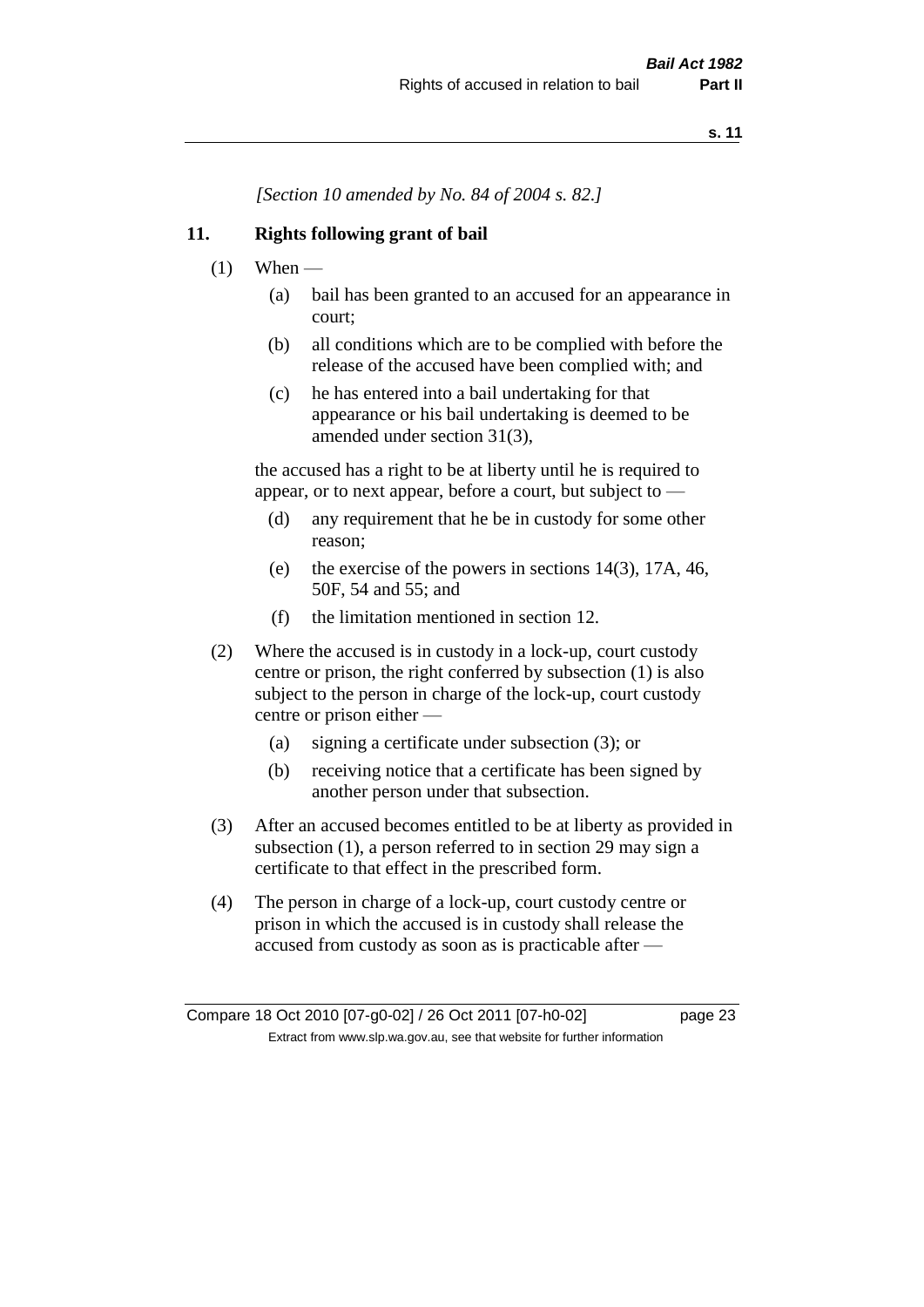**s. 12**

- (a) the person in charge signs the certificate; or
- (b) if the certificate is signed by a person other than the person in charge, the person in charge receives notice as described in subsection (2)(b).

*[Section 11 amended by No. 74 of 1984 s. 7; No. 15 of 1988 s. 7; No. 49 of 1988 s. 81; No. 45 of 1993 s. 7; No. 47 of 1999 s. 8; No. 59 of 2004 s. 141; No. 84 of 2004 s. 82; No. 6 of 2008 s. 11(1) and (2).]* 

# **12. Further limitation on rights in s. 7A(2) and 11**

The right of an accused to have his case for bail considered as soon as is practicable, his right to be at liberty as mentioned in sections 7A(2) and 11(1), and the corresponding duties created by this Part, are limited so far as is reasonably necessary for the exercise or performance by a person of any statutory power or function vested in him which requires or permits the continued custody of the accused, including the exercise of the powers set out in Part 12 of the *Criminal Investigation Act 2006* and Parts 6 and 7 of the *Criminal Investigation (Identifying People) Act 2002*.

*[Section 12 amended by No. 6 of 2002 s. 96; No. 84 of 2004 s. 82; No. 59 of 2006 s. 6; No. 6 of 2008 s. 12.]*

page 24 Compare 18 Oct 2010 [07-g0-02] / 26 Oct 2011 [07-h0-02] Extract from www.slp.wa.gov.au, see that website for further information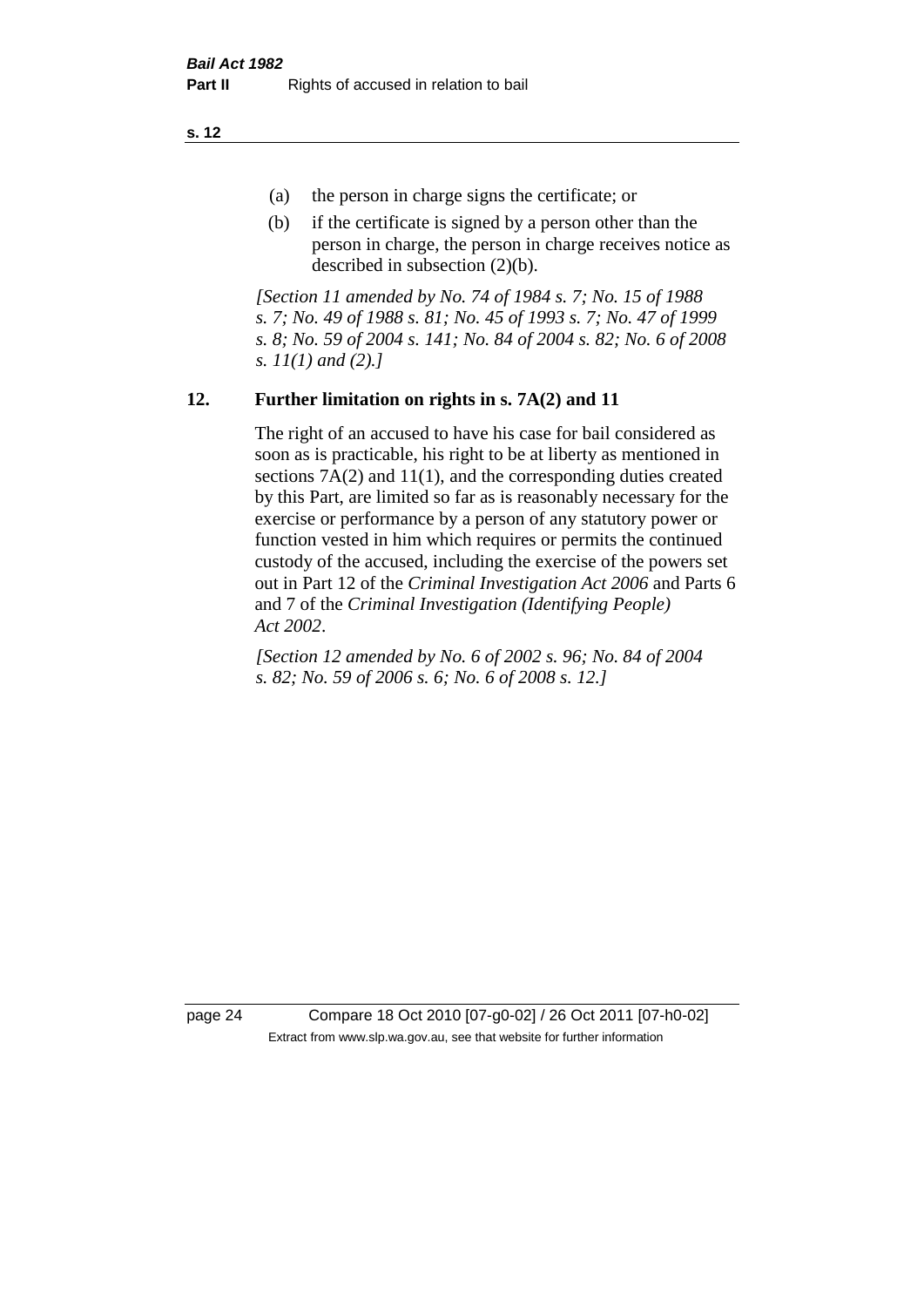# **Part III — Jurisdiction relating to bail**

*[Heading inserted by No. 6 of 2008 s. 13.]*

# **13. Jurisdiction to grant bail**

- (1) Jurisdiction to grant bail for any appearance described in the first column of Part A of Schedule 1 is vested in the judicial officer or authorised officer specified in the second column of that Part opposite thereto and shall be exercised subject to and in accordance with this Part and the further provisions in Parts B, C and D of Schedule 1.
- (2) A home detention condition shall not be imposed as a condition of bail except by a judicial officer.

*[Section 13 amended by No. 61 of 1990 s. 5; No. 45 of 1993 s. 12.]* 

#### **13A. Jurisdiction to dispense with bail and how jurisdiction to be exercised**

- (1) Jurisdiction to dispense with the requirement for bail under section 7A for any appearance described in the first column of Schedule 1 Part A clause 2 or 3 is vested, subject to Schedule 1 Part B, in the judicial officer specified in the second column of that clause opposite that description, but Schedule 1 Part A clause 7 does not apply for the purposes of this subsection.
- (2) The jurisdiction referred to in subsection (1) is exercisable  $only$ —
	- (a) in respect of an appearance in court before conviction for an offence; and
	- (b) if it appears to the judicial officer that bail would be granted in accordance with Schedule 1 Part C clause 1 or 2 but that in the circumstances the completion of bail papers is an unnecessary imposition.
- (3) Where a judicial officer dispenses with the requirement for bail for an appearance by an accused the registrar of the court shall,

Compare 18 Oct 2010 [07-g0-02] / 26 Oct 2011 [07-h0-02] page 25 Extract from www.slp.wa.gov.au, see that website for further information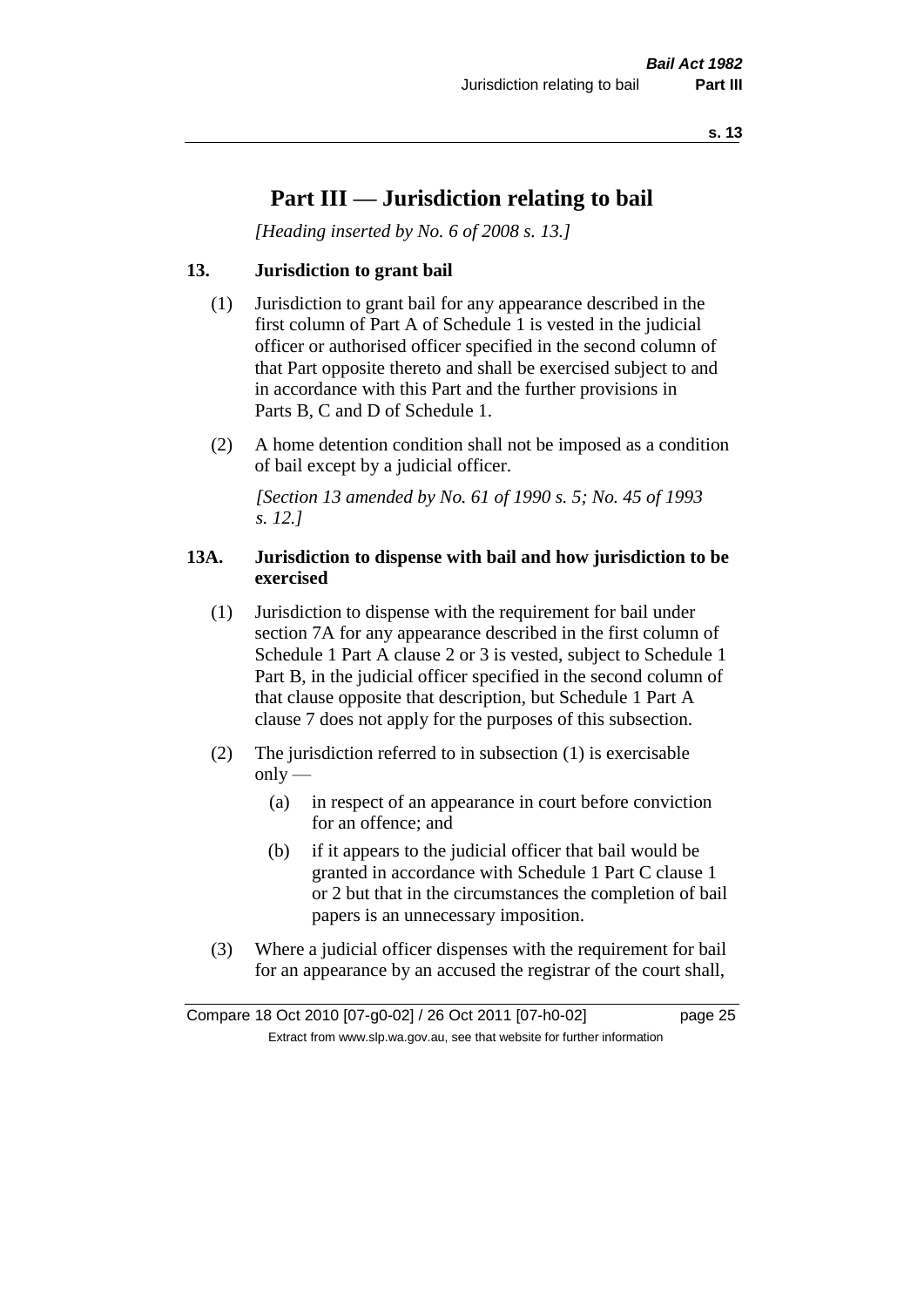#### **s. 13B**

in accordance with section 13B, give written notice to the accused of the time and place for the appearance.

*[Section 13A inserted by No. 6 of 2008 s. 14.]*

# **13B. Giving and proof of notices under s. 13A(3)**

- (1) A written notice to an accused under section  $13A(3)$  shall be
	- (a) given to the accused personally; or
	- (b) sent to the accused
		- (i) by post to the accused's address appearing in the records of the court; or
		- (ii) in urgent cases or with the accused's consent, by electronic communication.
- (2) A person who gives or sends a notice in accordance with subsection (1) shall endorse on a file copy of the notice a certificate showing —
	- (a) that the person has done so; and
	- (b) the time of doing so.
- (3) If a notice is sent by post under subsection  $(1)(b)(i)$ , the notice is to be presumed, unless the contrary is shown, to have been received at the time when, in the ordinary course of events, it would have been delivered.
- (4) In any proceedings
	- (a) a document purporting to be a copy of a notice referred to in subsection (1) is evidence of the terms of the notice; and
	- (b) an endorsement on a copy of a notice referred to in subsection (2) purporting to be a certificate referred to in that subsection is evidence of the matters appearing in the certificate without proof of the signature of the person who made the endorsement.

*[Section 13B inserted by No. 6 of 2008 s. 14.]*

page 26 Compare 18 Oct 2010 [07-g0-02] / 26 Oct 2011 [07-h0-02] Extract from www.slp.wa.gov.au, see that website for further information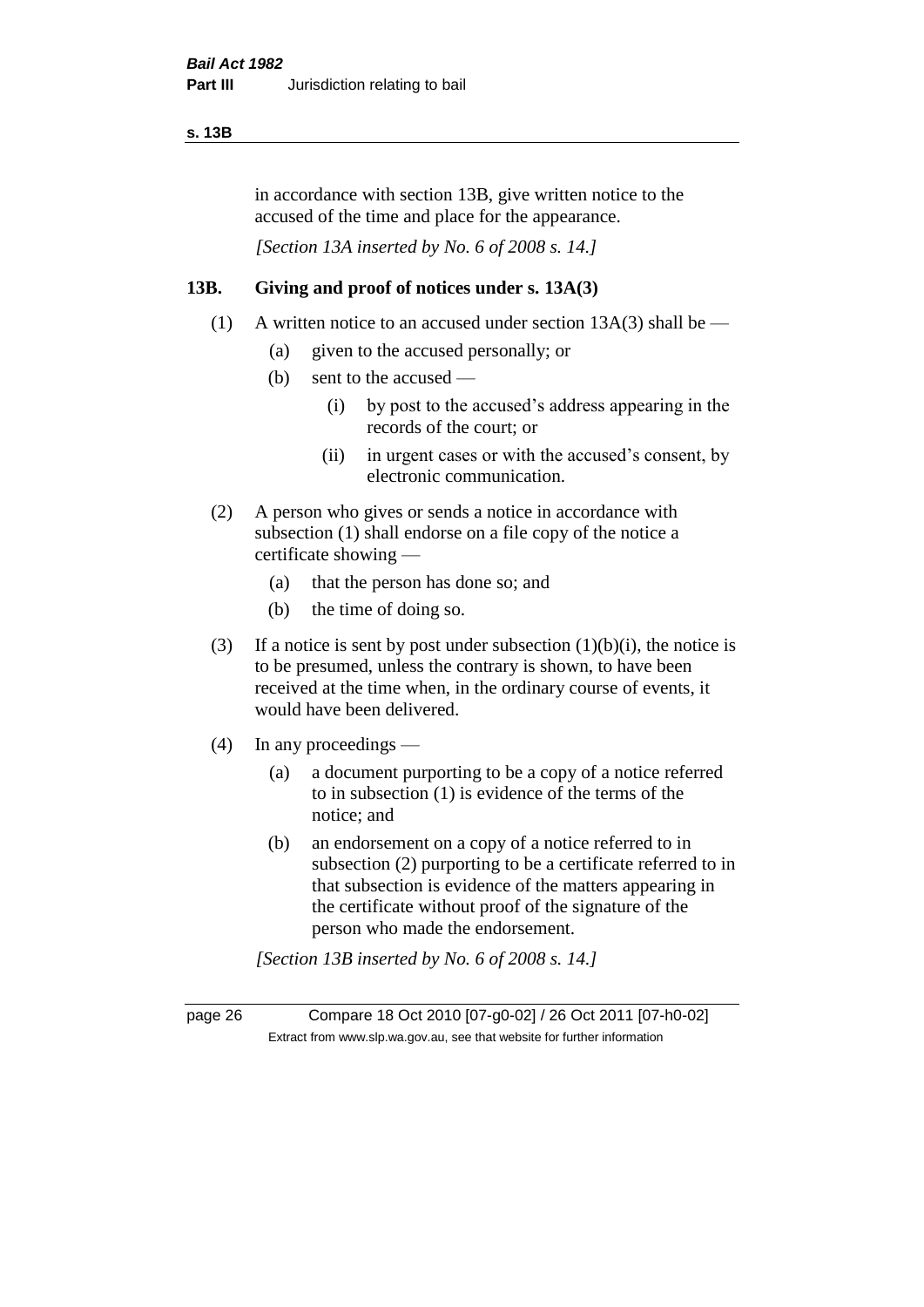#### **14. Extent of judge's jurisdiction**

- (1) A judge may, in accordance with this Act
	- (a) exercise a power to grant bail which is conferred upon any other judicial officer or any authorised officer by this Act; and
	- (b) revoke or vary any bail previously granted by any other such officer; and
	- (c) under section 7A dispense with the requirement for bail or revoke an existing dispensation.
- (2) Subject to subsection (2a), the jurisdiction of a judge under subsection (1) in respect of an appearance by an accused may be invoked by application made by either the prosecutor or the accused, and whether or not any other judicial officer has —
	- (a) previously granted, refused or dispensed with bail; or
	- (b) exercised any power conferred on him by section 55,

in respect of that appearance.

- (2a) After the jurisdiction under subsection (1) has been invoked once by an accused in relation to an offence or group of offences for which he is required to appear, it may not be further invoked by that accused in relation to that offence or group of offences unless the accused satisfies a judge that —
	- (a) new facts have been discovered, new circumstances have arisen or the circumstances have changed since the occasion when the jurisdiction was invoked; or
	- (b) he failed to adequately present his case for bail on that occasion.
- (3) Where under subsection (1) a judge
	- (a) revokes the bail of an accused who is at liberty, he may order that the accused be returned to custody to await the appearance for which the bail was granted;

Compare 18 Oct 2010 [07-g0-02] / 26 Oct 2011 [07-h0-02] page 27 Extract from www.slp.wa.gov.au, see that website for further information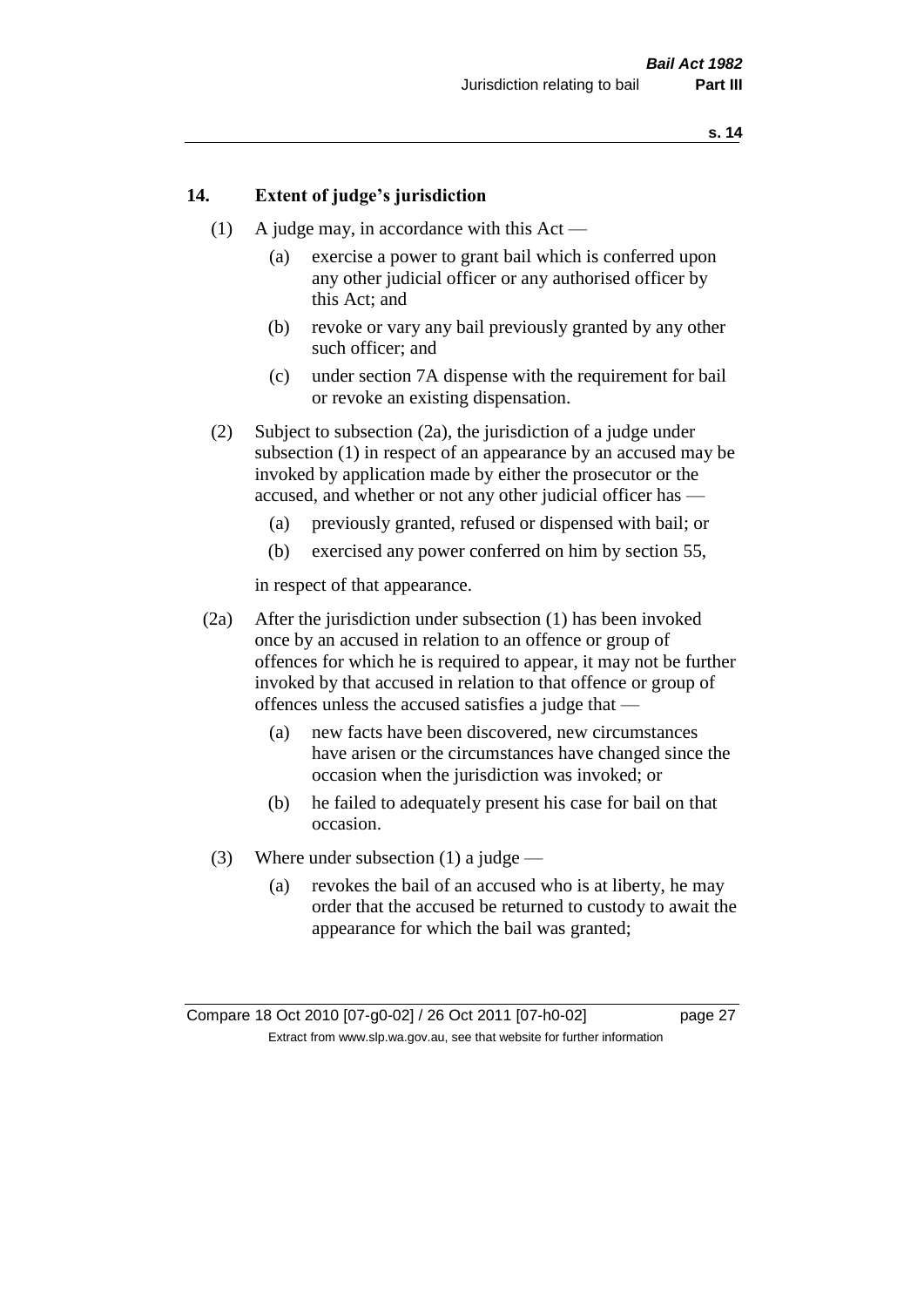#### **s. 15**

(b) varies the bail of such an accused, he may order that the accused be returned to custody until he becomes entitled to be at liberty pursuant to section 11,

and the judge may issue any warrant which may be necessary to carry such an order into effect.

- $(4)$  In this section
	- (a) references to a judge are references
		- (i) in the case of a child charged with an offence before the Children's Court, to a judge of that Court; and
		- (ii) in the case of an accused committed for trial or sentence to the District Court, to a judge of that Court; and
		- (iii) in any other case, to a judge of the Supreme Court;

and

- (b) references to any other judicial officer
	- (i) in relation to the exercise of powers under this section by a judge, are references to any judicial officer whose jurisdiction is inferior to that of the judge; but
	- (ii) in relation to the exercise of powers under this section by a judge of the Supreme Court, do not include a judge of the Children's Court or a judge of the District Court.

*[Section 14 amended by No. 74 of 1984 s. 8; No. 49 of 1988 s. 82; No. 84 of 2004 s. 82; No. 6 of 2008 s. 15(1)-(4).]* 

#### **15. Exclusive jurisdiction of Supreme Court judge in murder cases**

(1) Where an accused is in custody for murder, the power to grant bail shall be exercised only by a judge of the Supreme Court, or

page 28 Compare 18 Oct 2010 [07-g0-02] / 26 Oct 2011 [07-h0-02] Extract from www.slp.wa.gov.au, see that website for further information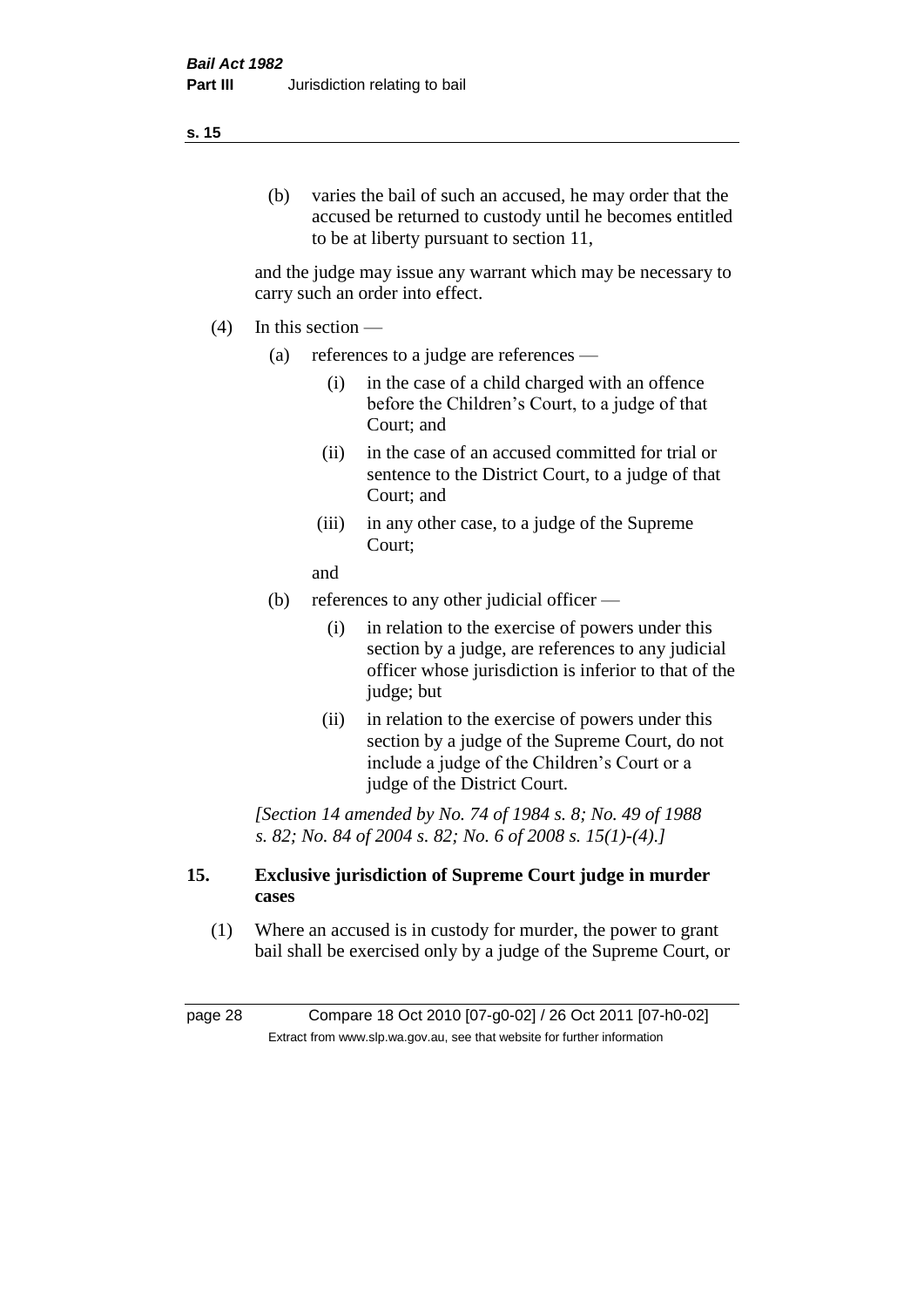#### **s. 15A**

in the case of an accused who is a child by a judge of the Children's Court, except —

- (a) where section  $31(2)(d)$  applies; or
- (b) to the extent that the Court of Appeal exercises its powers under Part A of Schedule 1.
- *[(2) deleted]*

*[Section 15 amended by No. 52 of 1984 s. 35; No. 74 of 1984 s. 9; No. 49 of 1988 s. 83; No. 70 of 1988 s. 45; No. 45 of 1993 s. 12; No. 45 of 2004 s. 28(4); No. 84 of 2004 s. 82; No. 29 of 2008 s. 24(5).]* 

#### **15A. Appeal from decision of judge**

(1) In this section —

*bail decision* means a decision —

- (a) to grant or refuse bail; or
- (b) to vary or revoke bail; or
- (c) to dispense with the requirement for bail; or
- (d) to impose any condition on a grant of bail,

and includes a decision under section 55 or 59A(4).

- (2) The prosecutor or the accused may appeal to the Court of Appeal against a bail decision of —
	- (a) a judge of the Children's Court; or
	- (b) a judge of the District Court; or
	- (c) a judge of the Supreme Court.
- (3) The leave of the Court of Appeal is required for each ground of appeal in an appeal under this section.
- (4) The *Criminal Appeals Act 2004* section 27(2), (3) and (4) apply, with necessary modifications, as if an appeal under this section were an appeal under Part 3 of that Act.

Compare 18 Oct 2010 [07-g0-02] / 26 Oct 2011 [07-h0-02] page 29 Extract from www.slp.wa.gov.au, see that website for further information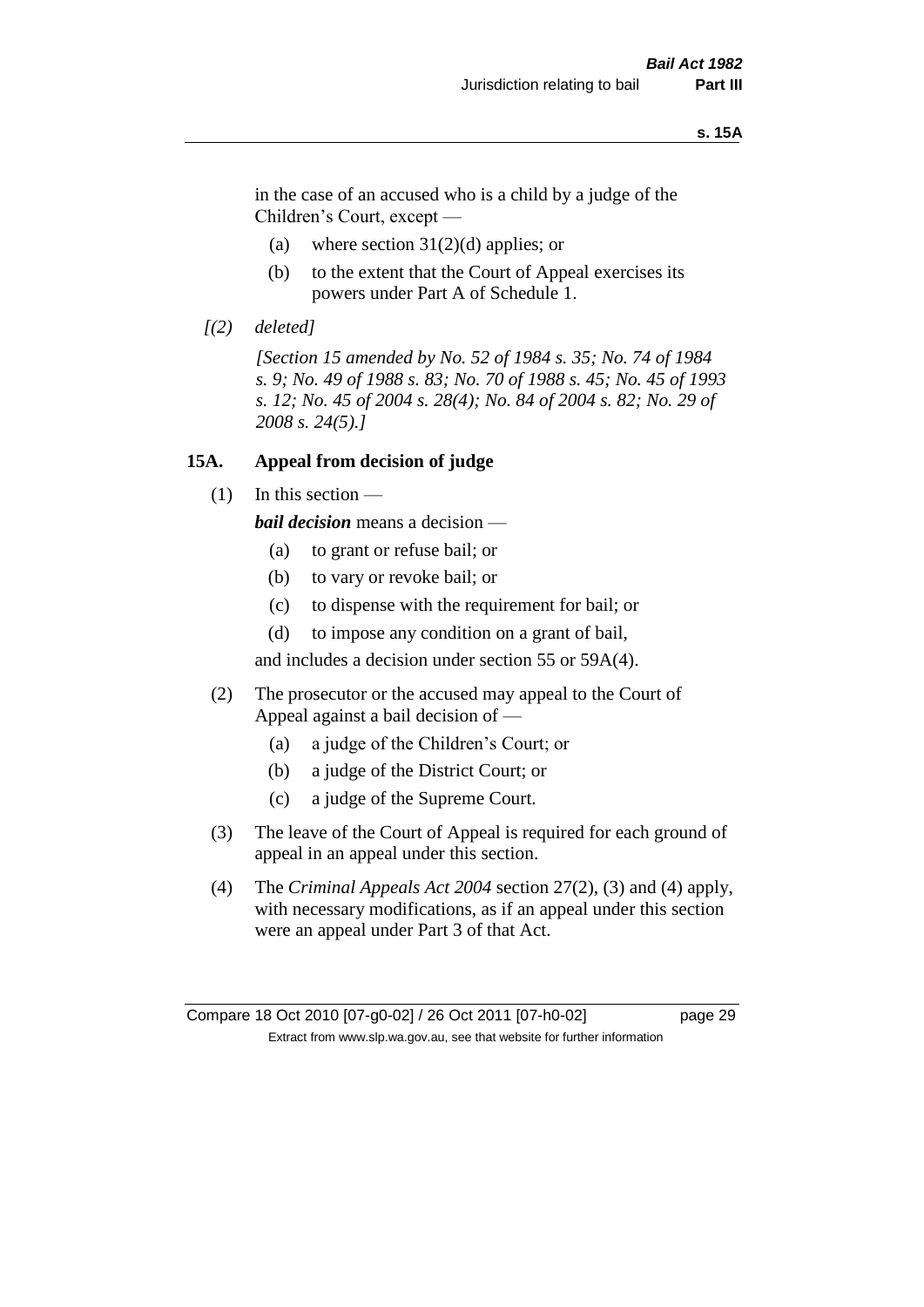- (5) An appeal under this section shall be commenced and conducted in accordance with this section, section 15B and rules of court made by the Supreme Court.
- (6) An appeal under this section shall be commenced by lodging with the Court of Appeal an application for leave to appeal that sets out the grounds of the appeal.
- (7) An appeal under this section cannot be commenced later than 21 days after the date of the bail decision unless the Court of Appeal orders otherwise.
- (8) An accused who is a party to an appeal under this section and who is in custody is entitled to be present at the hearing of the appeal if the accused so requests, and any official responsible for that custody who is informed of such a request shall do what is necessary to give effect to it.
- (9) For the purposes of giving effect to a request referred to in subsection (8), arrangements may be made for the accused to appear before the Court of Appeal by means of a video link or an audio link in accordance with section 66B, unless the Court of Appeal has ordered that the accused appear before it in person.

*[Section 15A inserted by No. 6 of 2008 s. 16(1).]*

## **15B. Determination of appeal under s. 15A and related provisions**

- (1) The Court of Appeal has jurisdiction to hear and determine an appeal under section 15A.
- (2) The Court of Appeal shall determine an appeal on the material and evidence that was before the judge whose decision is the subject of the appeal.
- (3) Any decision of the Court of Appeal in relation to bail shall be made in accordance with the relevant provisions of sections 13A and 17 and Schedule 1.

page 30 Compare 18 Oct 2010 [07-g0-02] / 26 Oct 2011 [07-h0-02] Extract from www.slp.wa.gov.au, see that website for further information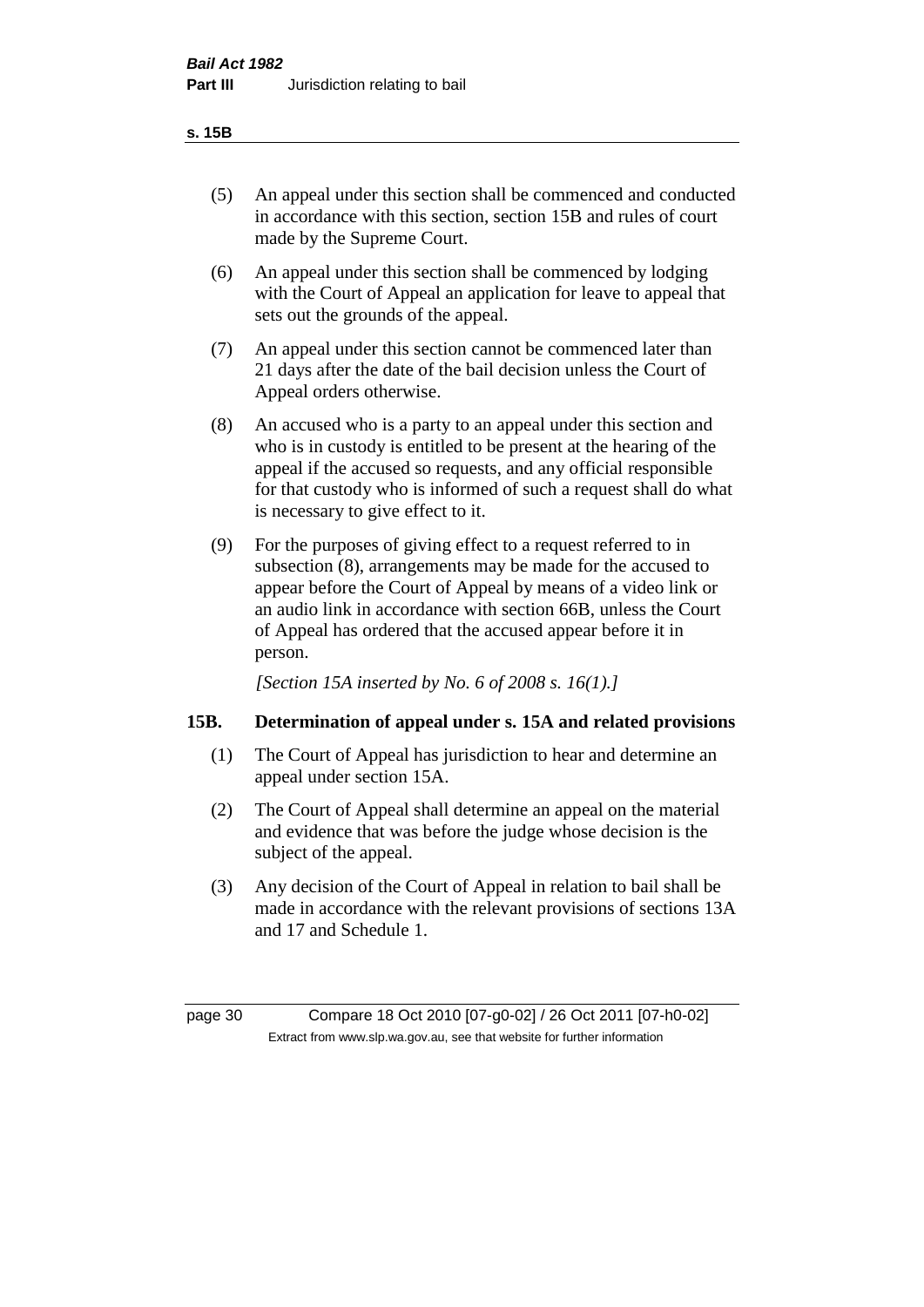- (4) Where in determining an appeal the Court of Appeal revokes the bail of an accused who is at liberty, it may order that the accused be returned to custody to await the appearance for which the bail was granted.
- (5) Where in determining an appeal the Court of Appeal varies the bail of an accused who is at liberty, it may order that the accused be returned to custody until the accused becomes entitled to be again at liberty pursuant to section 11.
- (6) A judge of appeal may issue any warrant that may be necessary to carry into effect an order under subsection (4) or (5).

*[Section 15B inserted by No. 6 of 2008 s. 16(1).]*

#### **16. Bail of person arrested on warrant**

- (1) Subject to sections 14 and 15 where the arrest of an accused for an offence is made pursuant to a warrant he shall not be granted bail before he is brought before a court or judicial officer as commanded by the warrant, except by a justice acting in terms of section 6(9).
- (2) Notwithstanding subsection (1) or any other provision of this Act, an accused who has been arrested pursuant to a warrant —
	- (a) issued under section 59B; or
	- (b) issued under the *Criminal Procedure Act 2004* for an offence against section 51(1) or (2),

shall not have a right to have his case for bail considered, and shall not be granted bail, before he is brought before the court as commanded by the warrant.

*[Section 16 amended by No. 59 of 2004 s. 141; No. 84 of 2004 s. 11 and 82; No. 59 of 2006 s. 4(3); No. 6 of 2008 s. 36(2).]*

#### Compare 18 Oct 2010 [07-g0-02] / 26 Oct 2011 [07-h0-02] page 31 Extract from www.slp.wa.gov.au, see that website for further information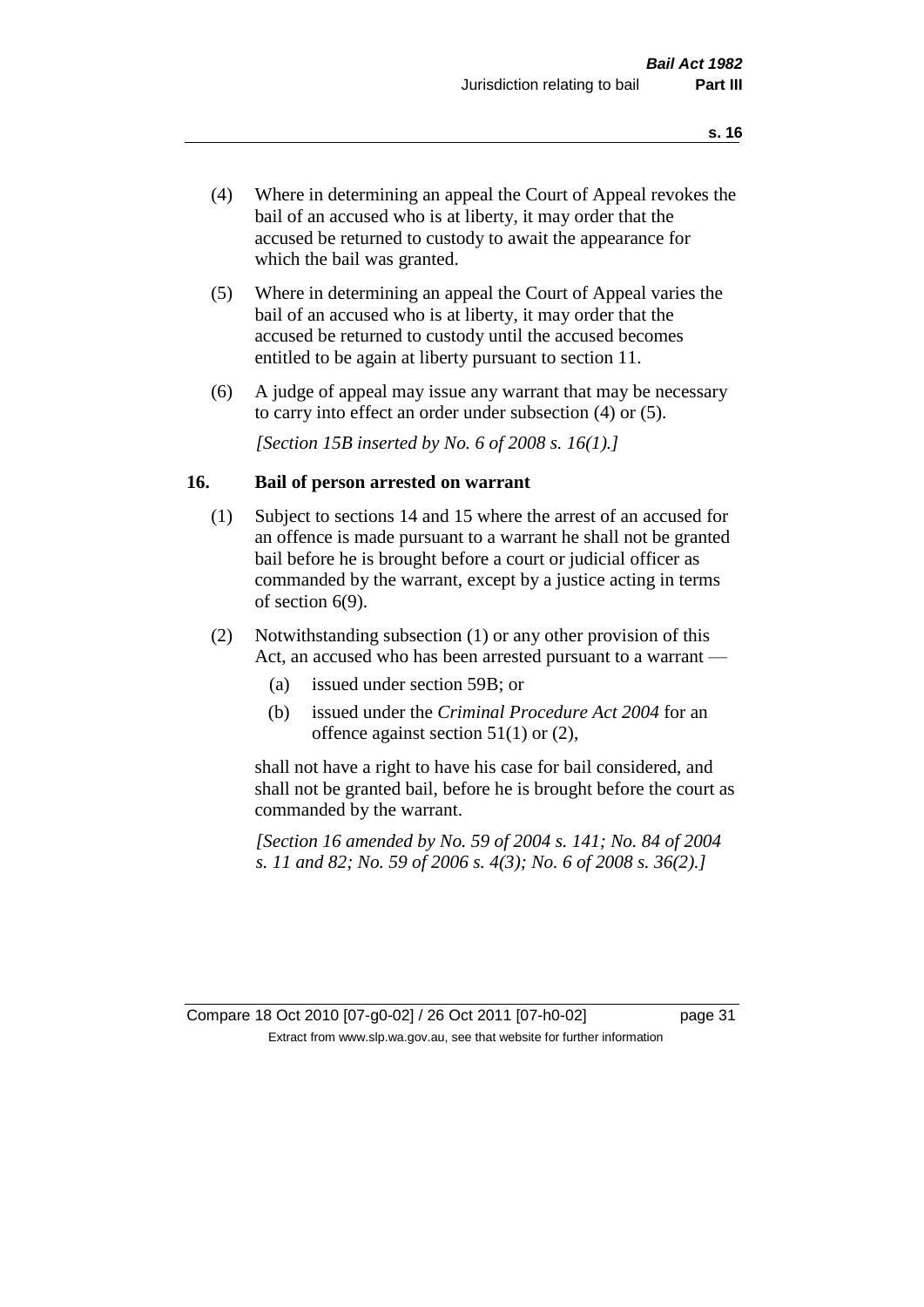# **16A. Restrictions on powers of authorised officers and justices in certain cases**

- (1) Where this section applies to a person who has been arrested for an offence jurisdiction does not arise under section 13 until the person is brought before —
	- (a) a court constituted by or so as to include a magistrate; or
	- (b) where section 15 applies, a judge of the Supreme Court or a judge of the Children's Court as the case may require.
- (2) This section applies where
	- (a) a person has been arrested in an urban area for a serious offence; and
	- (b) the serious offence is alleged to have been committed while the accused was —
		- (i) on bail for; or
		- (ii) at liberty under an early release order made in respect of,

another serious offence.

- (3) This section also applies where a person has been arrested in an urban area for an offence against section 61(1) of the *Restraining Orders Act 1997* (which creates offences for breaches of violence restraining orders).
- (4) In this section —

*urban area* means —

- (a) the metropolitan region as defined in the *Planning and Development Act 2005* and any prescribed area that adjoins that region; and
- (b) any other prescribed area of the State, being the whole or part of, or an area adjoining, a local government district under the *Local Government Act 1995* that is designated under that Act as a city or a town.

page 32 Compare 18 Oct 2010 [07-g0-02] / 26 Oct 2011 [07-h0-02] Extract from www.slp.wa.gov.au, see that website for further information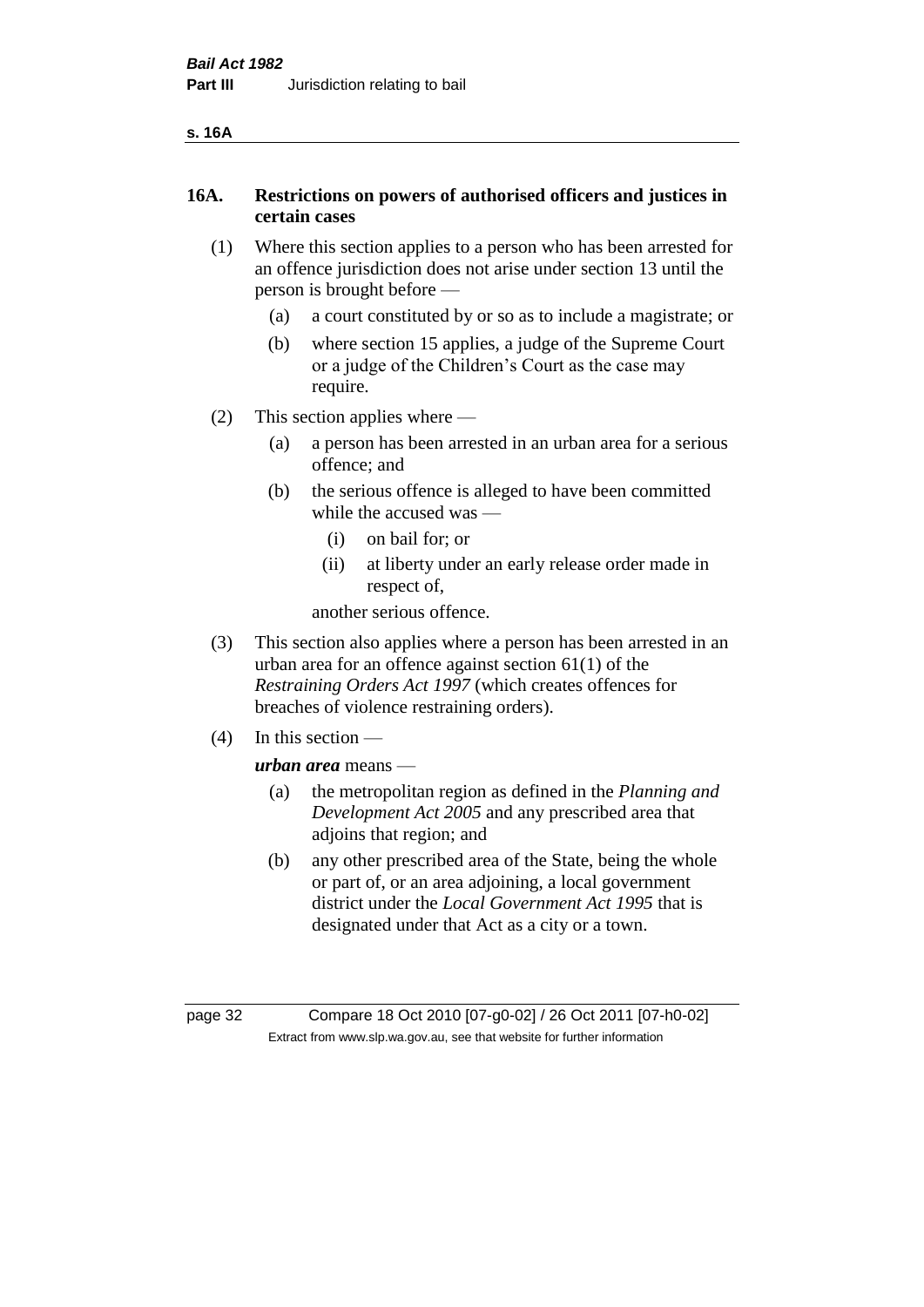*[Section 16A inserted by No. 54 of 1998 s. 6(1); amended by No. 38 of 2004 s. 59; No. 84 of 2004 s. 82; No. 38 of 2005 s. 15.]*

#### **17. Conditions which may be imposed**

- (1) A judicial officer or authorised officer may impose conditions on a grant of bail only to the extent that he is authorised to do so by clause 2(3)(c) of Part C and Part D of Schedule 1.
- (2) Conditions imposed on a grant of bail shall not be any more onerous on the accused than the judicial officer or authorised officer considers is required in the public interest having regard to the nature of the offence for which the accused is in custody and the circumstances of the accused.

*[Section 17 amended by No. 45 of 1993 s. 8 and 12; No. 84 of 2004 s. 82.]* 

#### **17A. Further provisions as to responsible person's undertaking (Schedule 1 Part C clause 2)**

- (1) Where this section applies, an authorised police officer may
	- (a) cancel an undertaking of the kind described in clause 2(3)(c) of Part C of Schedule 1;
	- (b) approve of another person as a responsible person within the meaning in that clause; and
	- (c) detain the accused or order his detention until the person so approved enters into an undertaking of the kind mentioned in paragraph (a).
- (2) Subsection (1) applies where
	- (a) a person has entered into an undertaking referred to in paragraph (a) of that subsection;
	- (b) a judicial officer when granting bail ordered that the person may under this section be released from the undertaking by an authorised police officer; and
	- (c) the person wishes to be so released.

Compare 18 Oct 2010 [07-g0-02] / 26 Oct 2011 [07-h0-02] page 33 Extract from www.slp.wa.gov.au, see that website for further information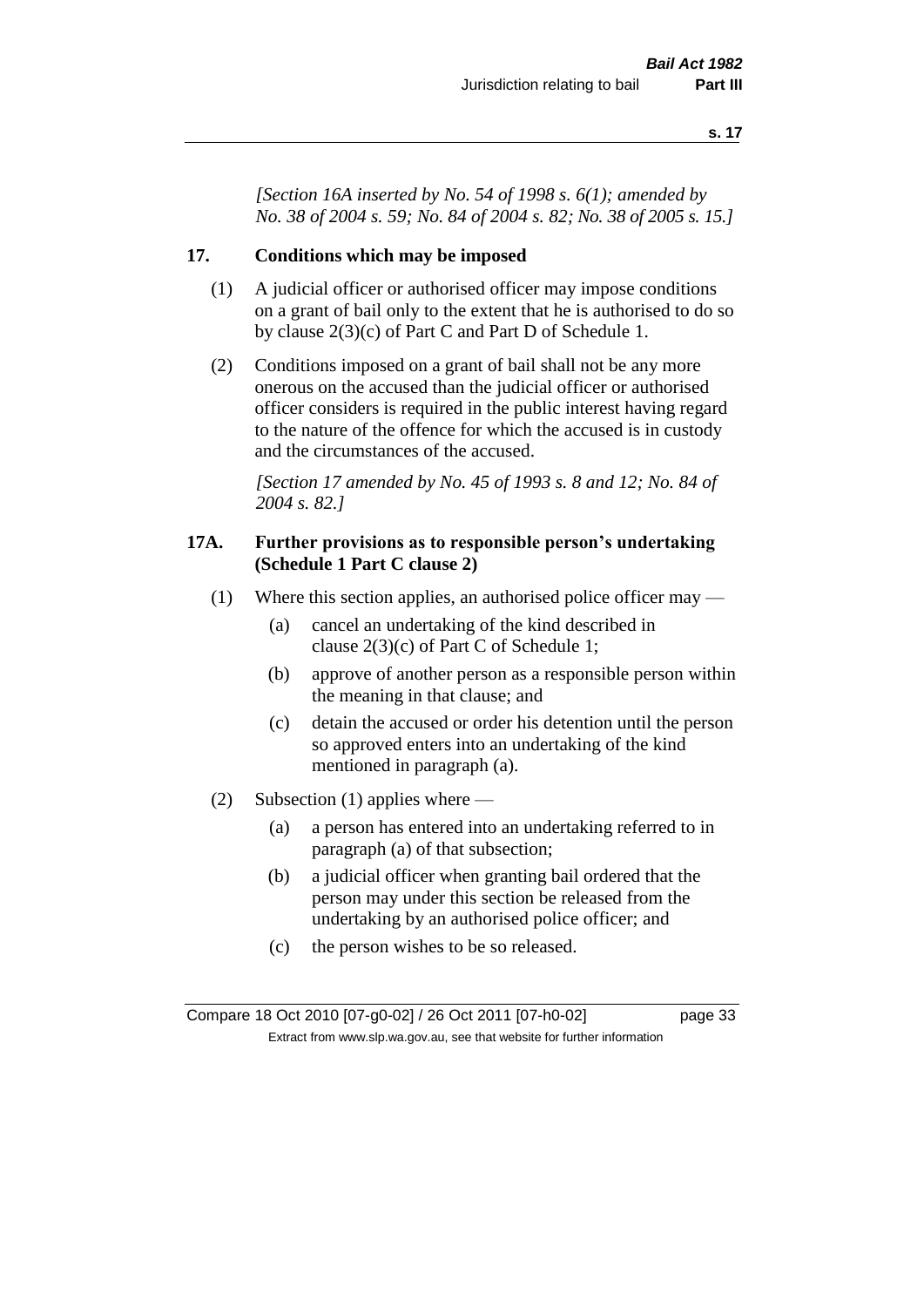#### **s. 17A**

- (3) A police officer may, for the purpose of the exercise of the powers in subsection (1), take into custody a child accused who has been released on bail.
- (4) If the police officer is not an authorised police officer he shall, as soon as is practicable, bring the accused before an authorised police officer for the purpose referred to in subsection (3).
- (5) After an undertaking has been entered into as mentioned in subsection  $(1)(c)$ , the accused, subject to this Act, has a right to be at liberty until he is required to appear before a court.

*[Section 17A inserted by No. 45 of 1993 s. 9; amended by No. 84 of 2004 s. 82.]* 

*[18-19. Deleted by No. 59 of 2006 s. 7(1).]*

page 34 Compare 18 Oct 2010 [07-g0-02] / 26 Oct 2011 [07-h0-02] Extract from www.slp.wa.gov.au, see that website for further information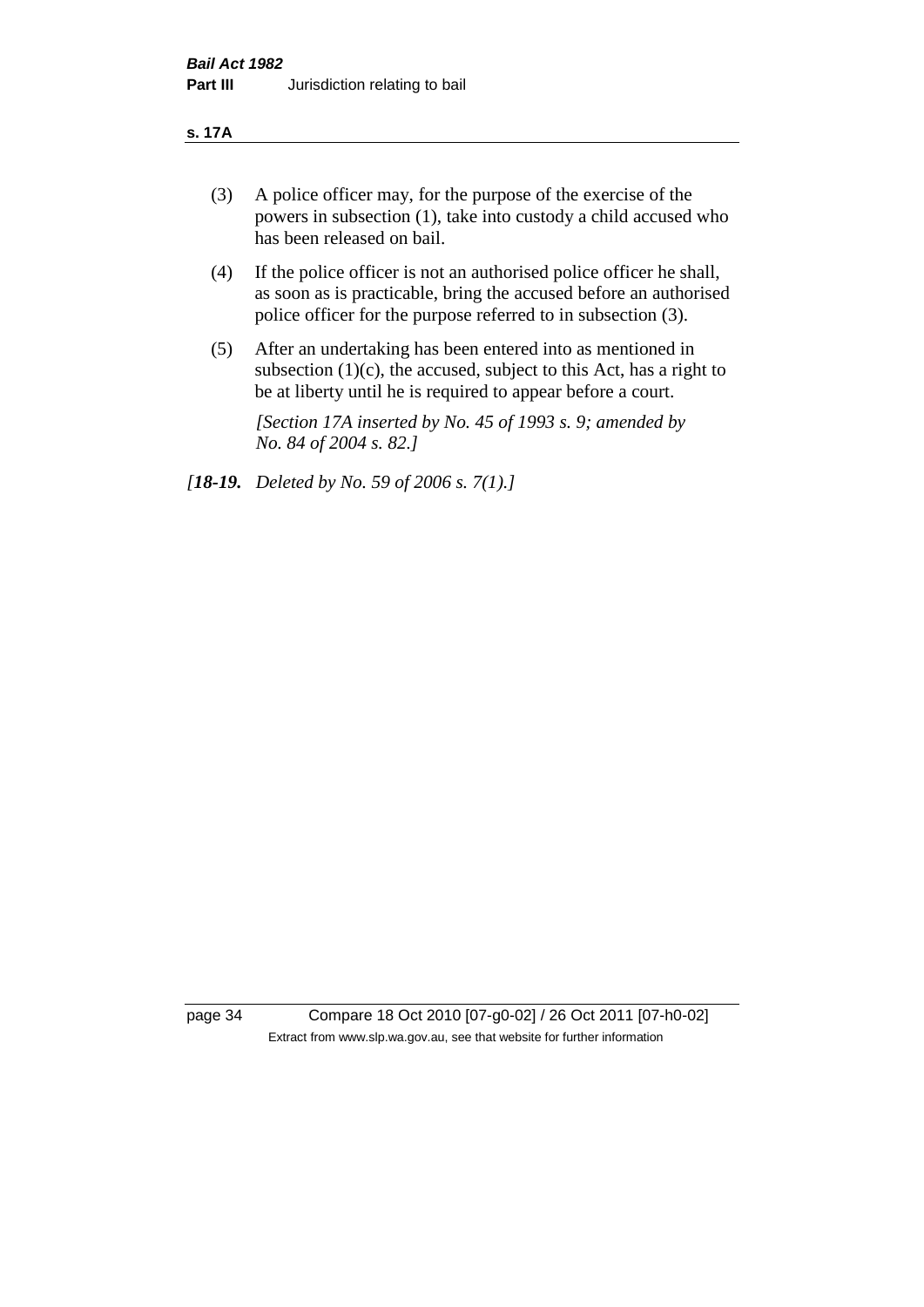# **Part IV — Hearing of case for bail, parties, and evidence**

## **20. Power to consider bail** *in camera* **and to prohibit publication**

- (1) On the consideration by a judicial officer of a case for bail of an accused who is charged with an offence triable by jury, the judicial officer may, to avoid prejudice to either party, exercise the powers described in subsection (2), but shall only exercise the power in paragraph (b) thereof if he considers that the exercise of the power in paragraph (a) is not, on its own, likely to be sufficient to avoid prejudice.
- (2) The powers referred to in subsection (1) are to order
	- (a) that no report, or summary, of any statement, or of any specified statement, made or furnished at the hearing shall be published by any means;
	- (b) that the bail application be heard *in camera*.
- (3) Where an order is made under subsection (2)(a), no report, or summary, of any statement referred to in that paragraph shall be published by any means —
	- (a) if the offence is one that may be tried on indictment, before a court decides that it is to be tried on indictment;
	- (b) if the accused is discharged from further proceedings upon the prosecution notice or indictment brought against him for the offence, before he is so discharged; or
	- (c) if the accused is tried on indictment for the offence, before the trial is ended.
- (4) A person who, except with lawful excuse, fails to comply with an order made under this section commits an offence.

Penalty: \$1 000.

*[Section 20 amended by No. 50 of 2003 s. 37(2); No. 4 of 2004 s. 58; No. 84 of 2004 s. 11 and 82.]*

Compare 18 Oct 2010 [07-g0-02] / 26 Oct 2011 [07-h0-02] page 35 Extract from www.slp.wa.gov.au, see that website for further information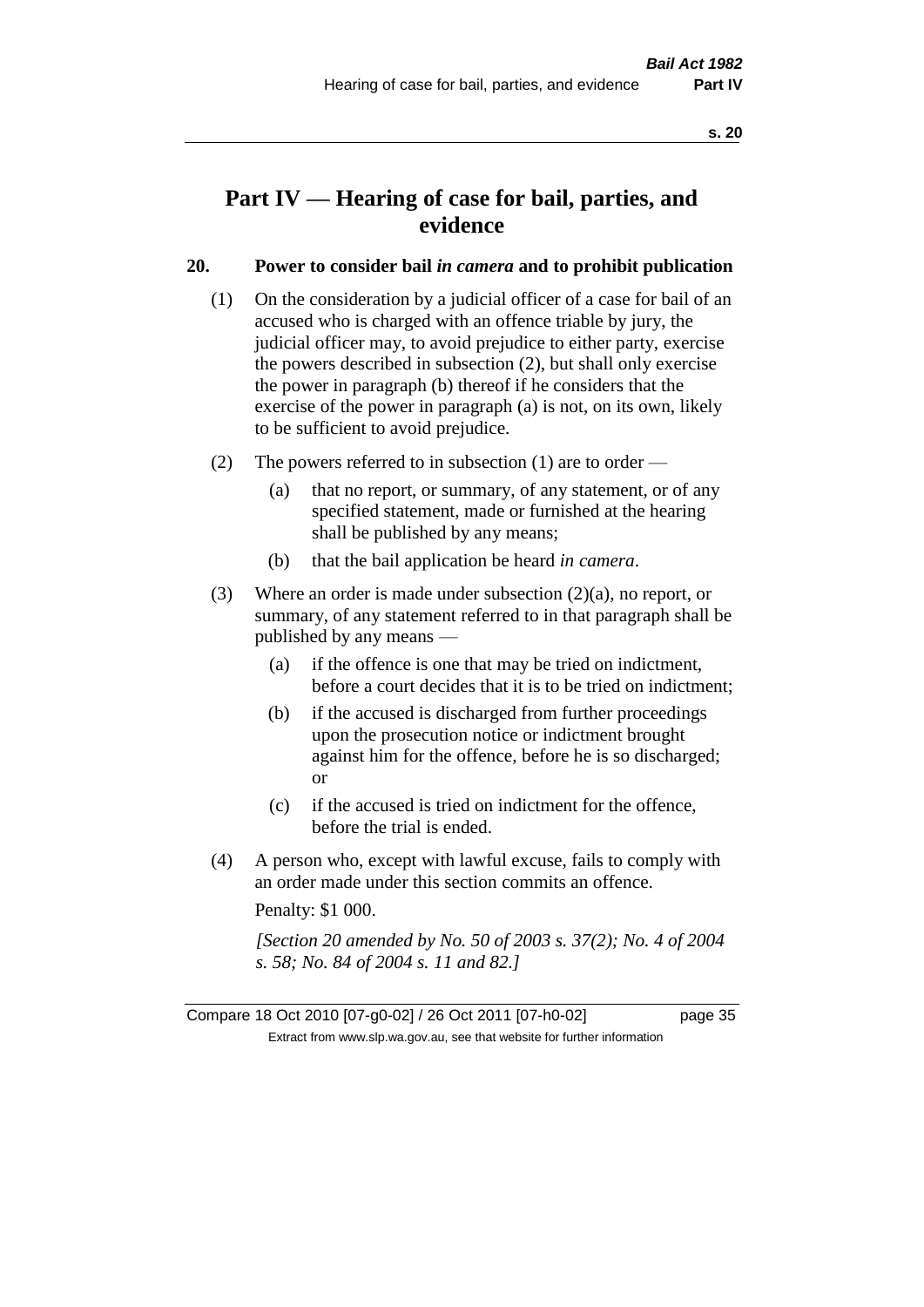## **21. Parties**

- (1) The parties to proceedings on a case for bail are the prosecutor and the accused and, subject to subsection (2), no other person shall be a party to, or be represented at, the proceedings.
- (2) Nothing in subsection (1) affects the right of
	- (a) the Attorney General to apply for leave, or be an appellant, under Part 2 of the *Criminal Appeals Act 2004*; or
	- (b) the Director of Public Prosecutions or the State Solicitor to receive notice and be heard under section 7F(2); or
	- (c) an officer referred to in section 33 of the *Children's Court of Western Australia Act 1988* to be present at and participate in proceedings concerning a child under that section.

*[Section 21 amended by No. 15 of 1988 s. 9; No. 49 of 1988 s. 84; No. 33 of 1989 s. 18; No. 31 of 1993 s. 7; No. 65 of 2003 s. 88(3); No. 59 of 2004 s. 141; No. 84 of 2004 s. 11 and 82; No. 6 of 2008 s. 9(3).]* 

## **22. Evidence**

A judicial officer or authorised person may in considering any case for bail receive and take into account such information as he thinks fit whether or not the same would normally be admissible in a court of law.

### **23. Accused not bound to supply information**

An accused is not obliged to complete, or furnish information for, the form referred to in section  $8(1)(b)$ , or for any revision thereof, or to furnish any information, whether on oath or otherwise, for the purpose of having his case for bail considered.

*[Section 23 amended by No. 84 of 2004 s. 82; No. 6 of 2008 s. 43(2).]* 

page 36 Compare 18 Oct 2010 [07-g0-02] / 26 Oct 2011 [07-h0-02] Extract from www.slp.wa.gov.au, see that website for further information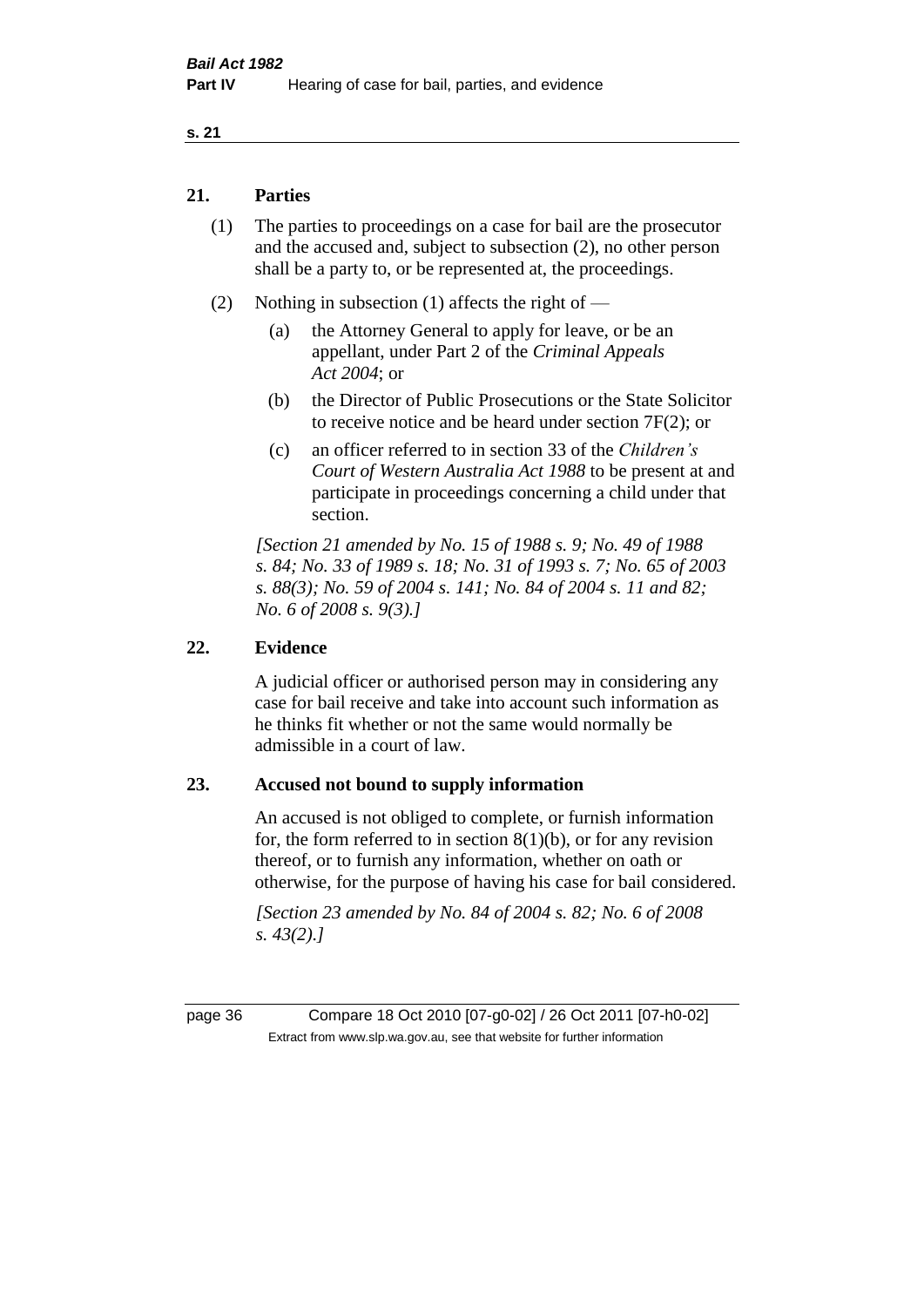# **24. Information may be referred to police officer for verification or for report**

- (1) A judicial officer or authorised officer who is called upon to consider a case for bail may —
	- (a) request that any information placed before the judicial officer or authorised officer by the accused for the purposes of the case be verified by a police officer, and to that end may refer to a police officer the form mentioned in section 8(1)(b), after it has been completed or revised;
	- (b) request that a report on any matter mentioned in Part C of Schedule 1, so far as it applies to an accused whose case is being or to be considered, be made by a police officer.
- (2) Where a reference or request is made under subsection (1) a police officer shall, as soon as is practicable —
	- (a) make a report to the judicial officer or the authorised officer accordingly; and
	- (b) furnish a copy of the report to the accused or his solicitor or counsel.

*[Section 24 inserted by No. 61 of 1990 s. 6; amended by No. 45 of 1993 s. 12; No. 84 of 2004 s. 82; No. 6 of 2008 s. 43(2).]* 

# **24A. Information may be referred to community corrections officer for verification or for report**

- (1) A judicial officer who is called upon to consider a case for bail may refer to a community corrections officer any matter referred to in section 24(1) and may request a community corrections officer to do any matter referred to in that section.
- (2) A judicial officer who is called upon to consider a case for bail and who desires to impose a home detention condition as a condition on a grant of bail, shall request that a report be made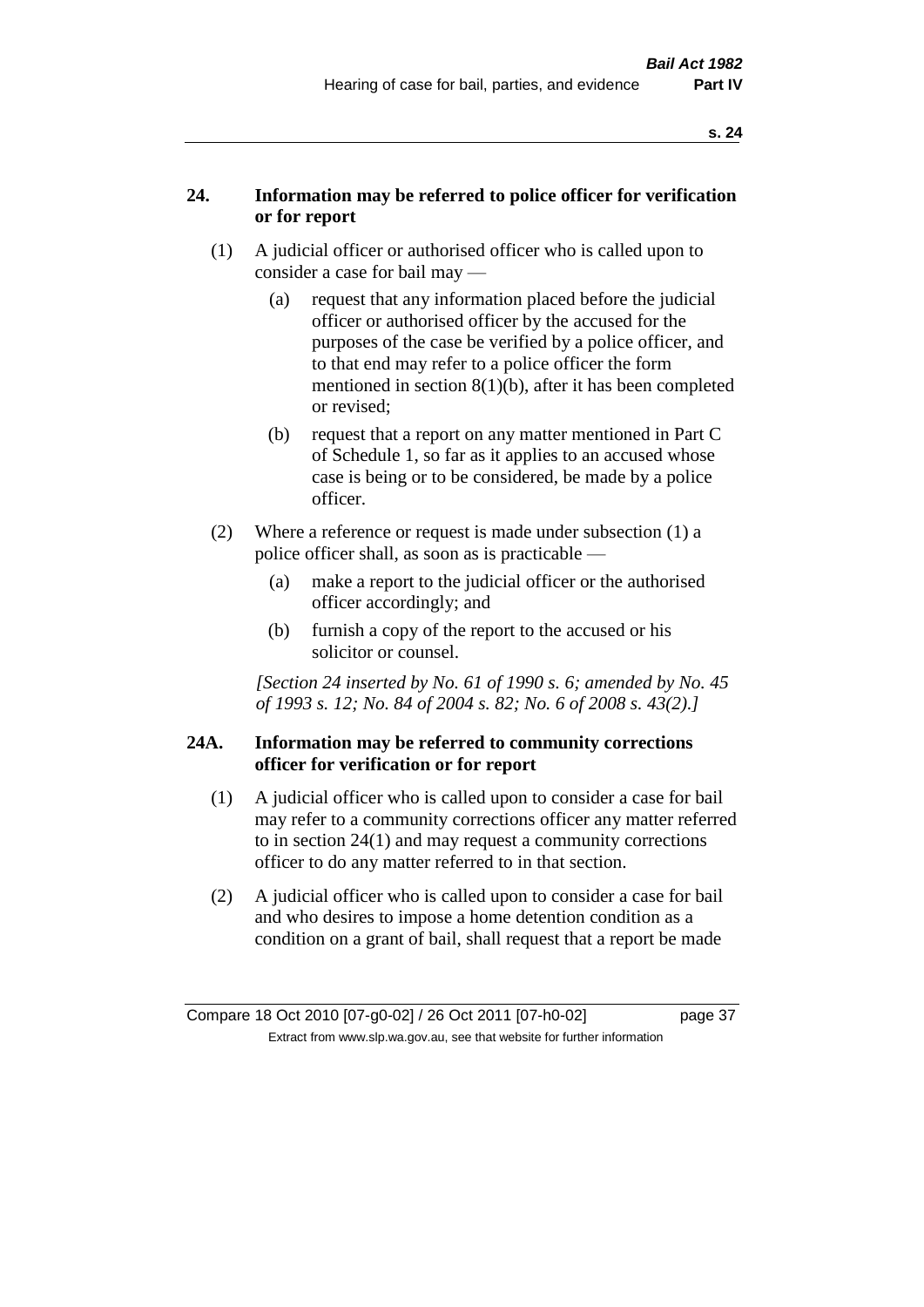by a community corrections officer about the suitability of the accused to be subject to a home detention condition.

- (3) Where a reference or a request is made under subsection (1) or a report is requested under subsection (2) a community corrections officer shall, as soon as is practicable, make a report to the judicial officer and, at the discretion of the judicial officer, copies may be made available to the prosecution or to the accused or his solicitor or counsel.
- (4) Where a community corrections officer makes a report that an accused is suitable to be subject to a home detention condition, the officer shall annex to the report and provide to the accused or his solicitor or counsel, a list of those conditions in rules made under section 50L that may be applied to the accused by the CEO (corrections) while the accused is subject to the home detention condition.

*[Section 24A inserted by No. 61 of 1990 s. 7; amended by No. 31 of 1993 s. 9; No. 84 of 2004 s. 82; No. 65 of 2006 s. 53.]* 

# **25. Protection of accused as to information given for bail purposes**

A statement made by an accused to a judicial officer or authorised officer for the purpose of a decision whether bail should be granted to him for any appearance in court for an offence shall not be admissible in evidence against him at his trial for that offence.

*[Section 25 amended by No. 84 of 2004 s. 82.]* 

# **26. Record of decision and reasons**

- (1) A bail record form shall be completed by an authorised officer or a justice if he —
	- (a) refuses to grant bail to an accused; or
	- (b) grants bail to an accused in the circumstances referred to in clause 3 of Part B of Schedule 1; or

page 38 Compare 18 Oct 2010 [07-g0-02] / 26 Oct 2011 [07-h0-02] Extract from www.slp.wa.gov.au, see that website for further information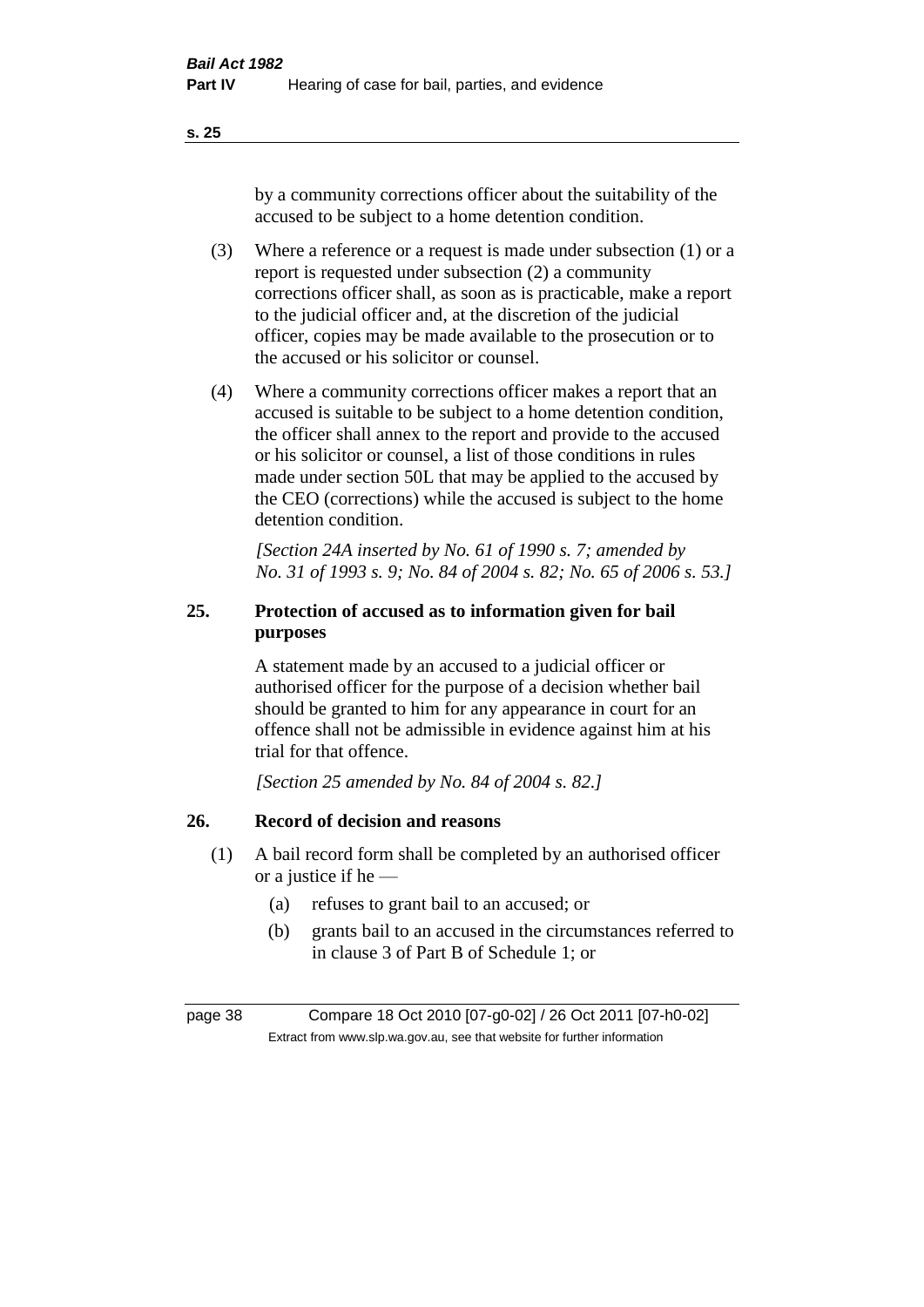- (ba) grants bail to an accused for a serious offence to which Schedule 1 Part C clause 3A applies; or
- (c) imposes any condition on a grant of bail and it appears to him that the accused is dissatisfied with the condition.
- (2) Where a judicial officer, other than a justice
	- (a) refuses to grant bail to an accused; or
	- (aa) grants bail to an accused for a serious offence to which Schedule 1 Part C clause 3A applies; or
	- (b) imposes any condition on a grant of bail and it appears to him that the accused is dissatisfied with the condition,

a record of the decision and of the reasons therefor shall be made.

- (3) The accused, the prosecutor or an intending prosecutor shall be entitled, upon request, to be furnished with a copy of the bail record form or, where subsection (2) applies, of the record made.
- (4) For the purposes of this section
	- (a) references to a justice do not include a magistrate or a judge of the District Court or the Supreme Court or the Children's Court who is a justice; and
	- (b) a bail record form is an approved form designed to contain a summary of the matters relevant to the decision as to the bail of an accused, including those matters set out in Part C of Schedule 1, the decision made, and the reasons for the decision.

*[Section 26 inserted by No. 15 of 1988 s. 10; amended by No. 49 of 1988 s. 85; No. 45 of 1993 s. 12; No. 59 of 2004 s. 141; No. 84 of 2004 s. 82; No. 6 of 2008 s. 17 and 43(1).]* 

# **27. Transmission of relevant papers to court**

(1) An authorised officer and a judicial officer who consider an accused's case for bail for an appearance for an offence and a

Compare 18 Oct 2010 [07-g0-02] / 26 Oct 2011 [07-h0-02] page 39 Extract from www.slp.wa.gov.au, see that website for further information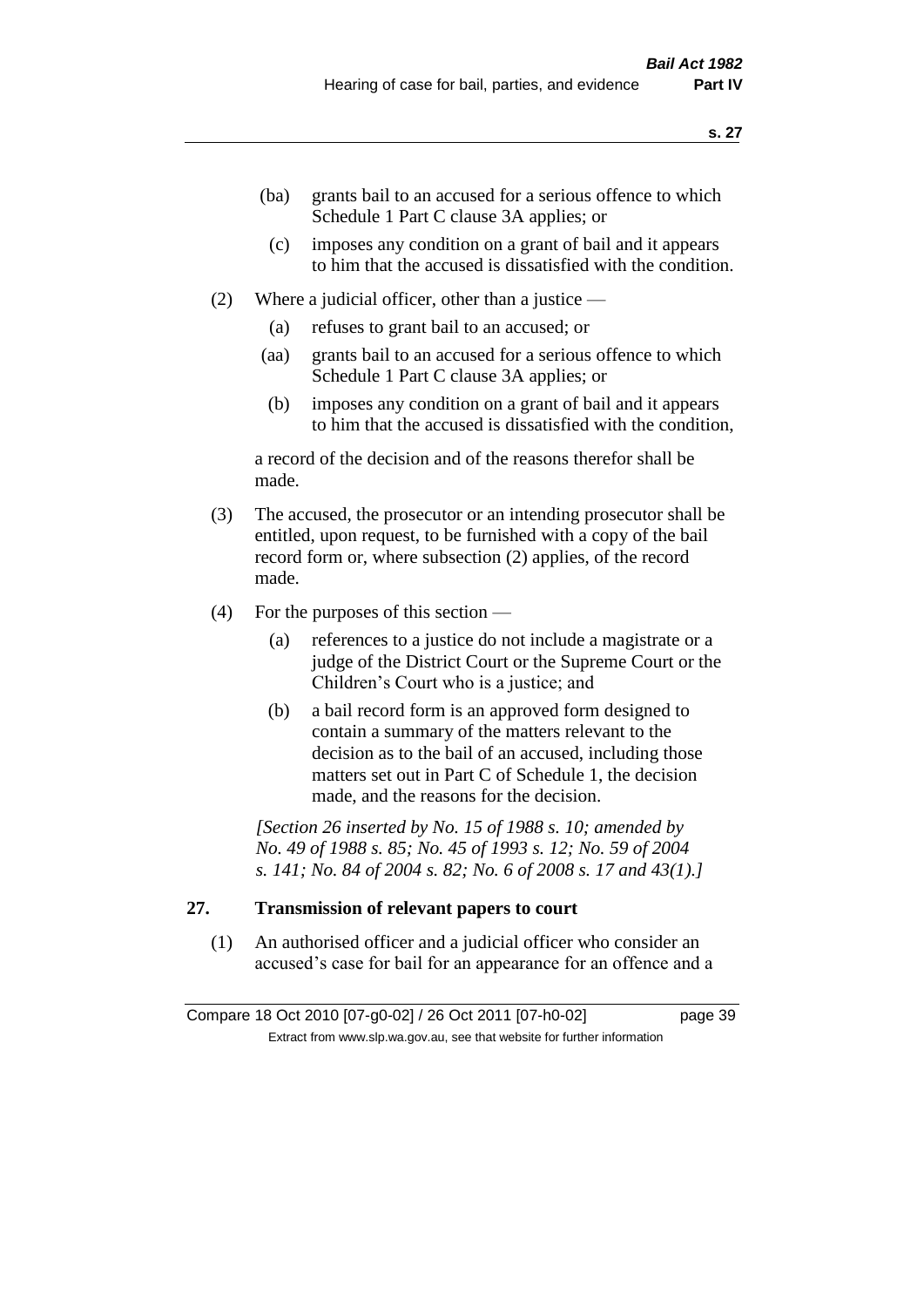### **s. 27A**

person before whom a bail undertaking or a surety undertaking is entered into shall ensure that the relevant papers are sent as soon as is practicable, to the court before which the accused is required to appear.

(2) In subsection (1) *the relevant papers* in relation to any particular officer or person means such papers as are prescribed to be sent by that officer or person.

*[Section 27 amended by No. 84 of 2004 s. 82; No. 59 of 2006 s. 7(2).]* 

### **27A. Transmission of papers to CEO (corrections)**

A judicial officer who grants bail subject to a home detention condition shall ensure that a copy of the bail record form and of the bail undertaking are sent as soon as is practicable to the CEO (corrections).

*[Section 27A inserted by No. 61 of 1990 s. 8; amended by No. 31 of 1993 s. 9; No. 65 of 2006 s. 53.]* 

page 40 Compare 18 Oct 2010 [07-g0-02] / 26 Oct 2011 [07-h0-02] Extract from www.slp.wa.gov.au, see that website for further information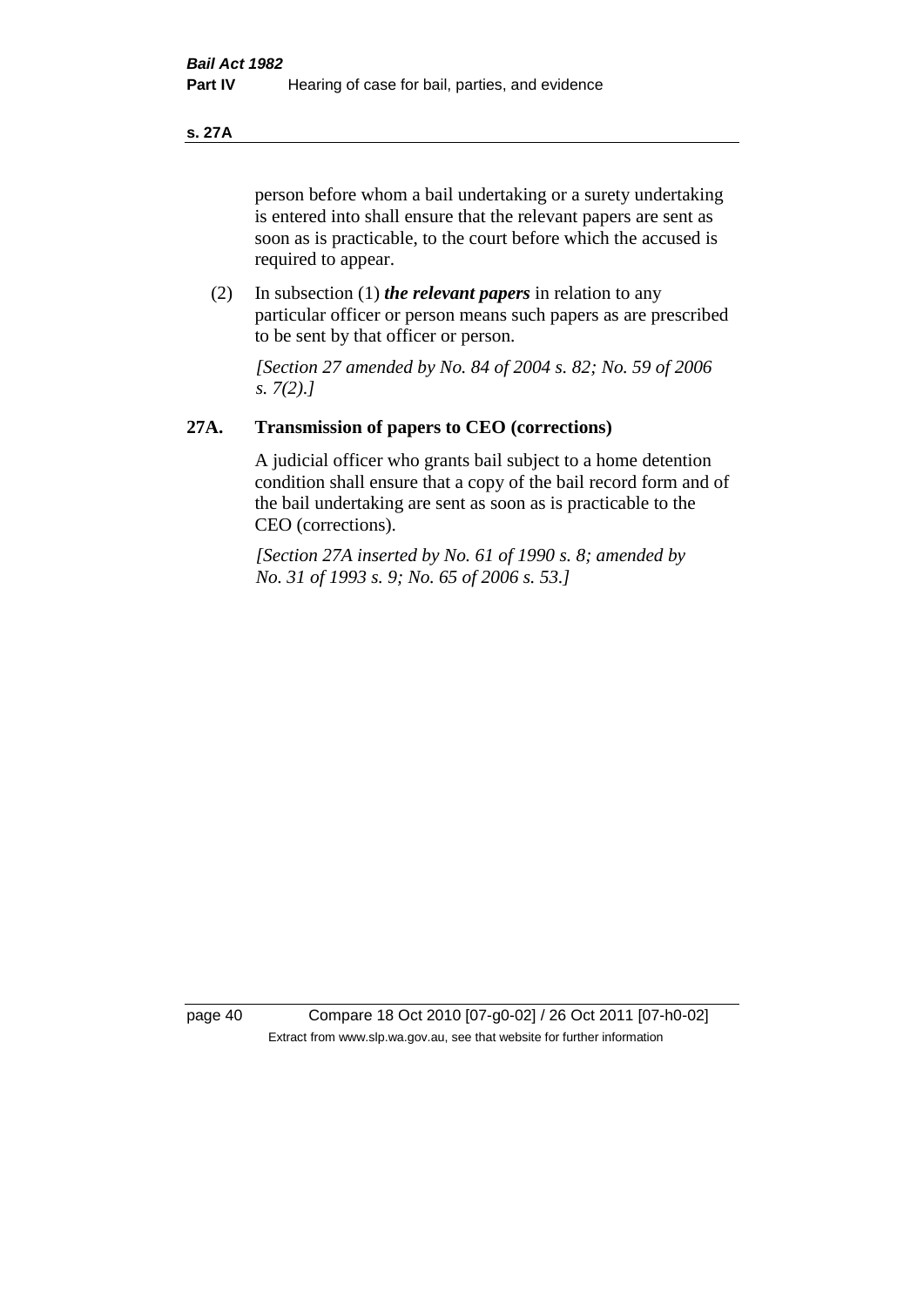# **Part V — Bail undertakings**

### **28. Bail undertaking**

- (1) A person shall not be released on bail for an appearance in court unless he has entered into a bail undertaking for that appearance or is deemed to have done so under section 31(3).
- (2) A bail undertaking is an undertaking in writing by an accused in the prescribed form —
	- (a) that he will appear at a time and place specified, or deemed by section 31(3) to be specified, in the undertaking; and
	- (b) that if the accused fails to appear at that time and place the accused will, as soon as is practicable, appear at the court at which the accused was required to appear, when that court is sitting; and
	- (c) that he will comply with such conditions as may be imposed on him under clause 2 of Part D of Schedule 1; and
	- (d) that he will comply with any home detention condition which may be imposed as a condition on a grant of bail to him pursuant to clause 3 of Part D of Schedule 1,

and containing any agreement as to forfeiture of money by the accused which may be required pursuant to clause 1 of that Part.

- (3) A bail undertaking for any appearance may be entered into in respect of more than one offence.
- (4) The undertakings mentioned in subsection (2)(a) and (b) are, subject to section 34, enforceable under sections 51, 57 and 58.

*[Section 28 amended by No. 61 of 1990 s. 9; No. 45 of 1993 s. 12; No. 59 of 2004 s. 141; No. 84 of 2004 s. 82; No. 6 of 2008 s. 18(1).]* 

Compare 18 Oct 2010 [07-g0-02] / 26 Oct 2011 [07-h0-02] page 41 Extract from www.slp.wa.gov.au, see that website for further information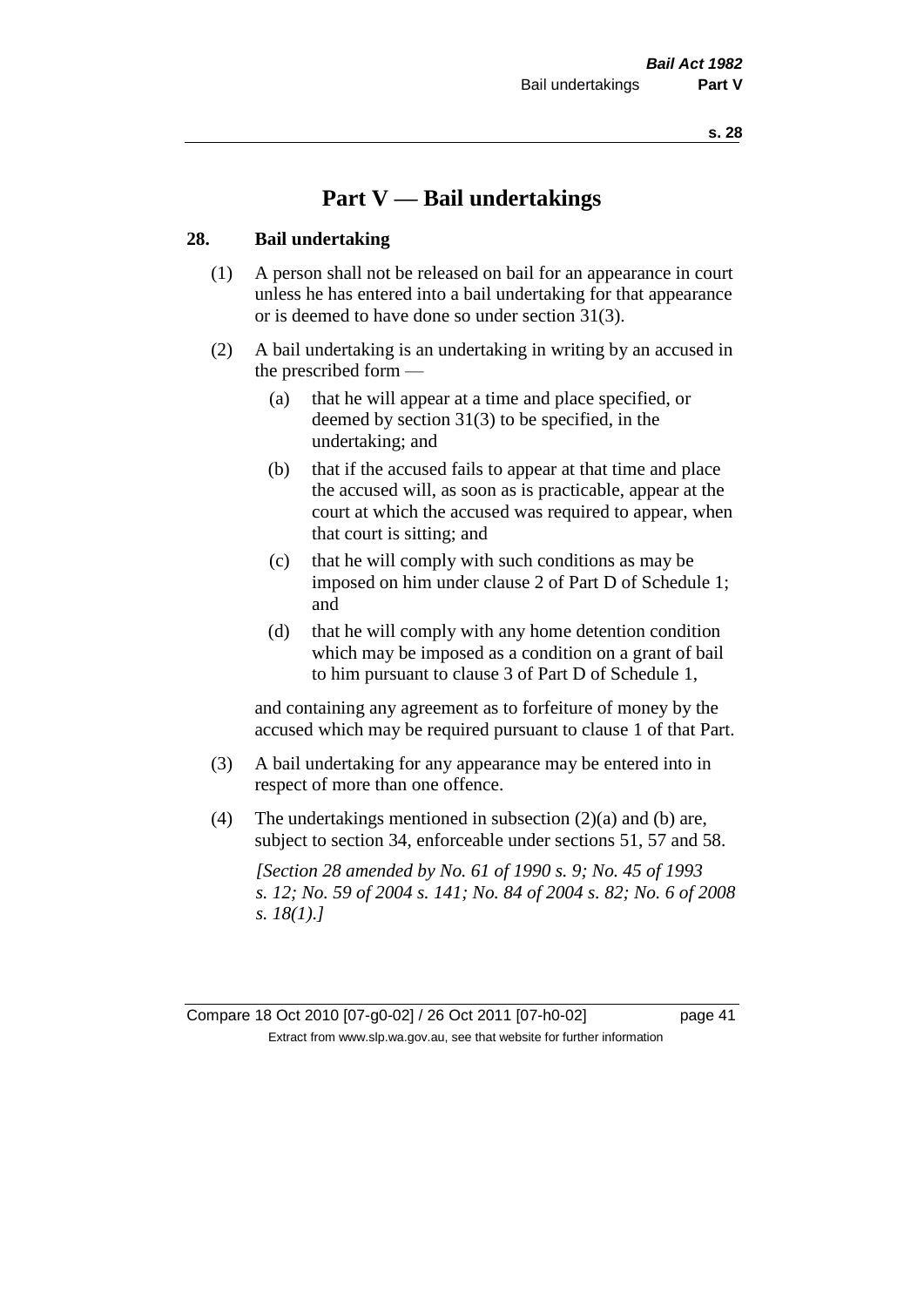# **29. Before whom bail undertaking may be entered into**

A bail undertaking need not be entered into before the judicial officer or authorised officer who granted bail but may be entered into before any of the following persons —

- (a) a judicial officer;
- (b) a registrar of a court, other than a deputy registrar of the Magistrates Court or the Children's Court;
- (c) an authorised police officer;
- (d) an associate of a judge of the Supreme Court, the District Court or the Children's Court;
- (e) where the accused is in a lock-up or prison, any person for the time being in charge of the lock-up or prison;
- (f) where the accused is in a court custody centre, any person for the time being in charge of the centre who is approved for the purposes of this paragraph by the chief executive officer of the department of the Public Service principally assisting in the administration of the *Court Security and Custodial Services Act 1999*;
- (g) where the accused is a child, any authorised community services officer.

*[Section 29 amended by No. 15 of 1988 s. 11; No. 49 of 1988 s. 86; No. 2 of 1996 s. 61; No. 59 of 2004 s. 141; No. 84 of 2004 s. 82; No. 6 of 2008 s. 19.]* 

# **30. Duties of person before whom bail undertaking is entered into**

- (1) The person before whom a bail undertaking is to be entered into by an accused shall before it is entered into —
	- $(a)$  either
		- (i) read it to the accused; or
		- (ii) be informed by the accused that the accused has read it; or
		- (iii) if necessary, have it translated to the accused;

page 42 Compare 18 Oct 2010 [07-g0-02] / 26 Oct 2011 [07-h0-02] Extract from www.slp.wa.gov.au, see that website for further information

### **s. 29**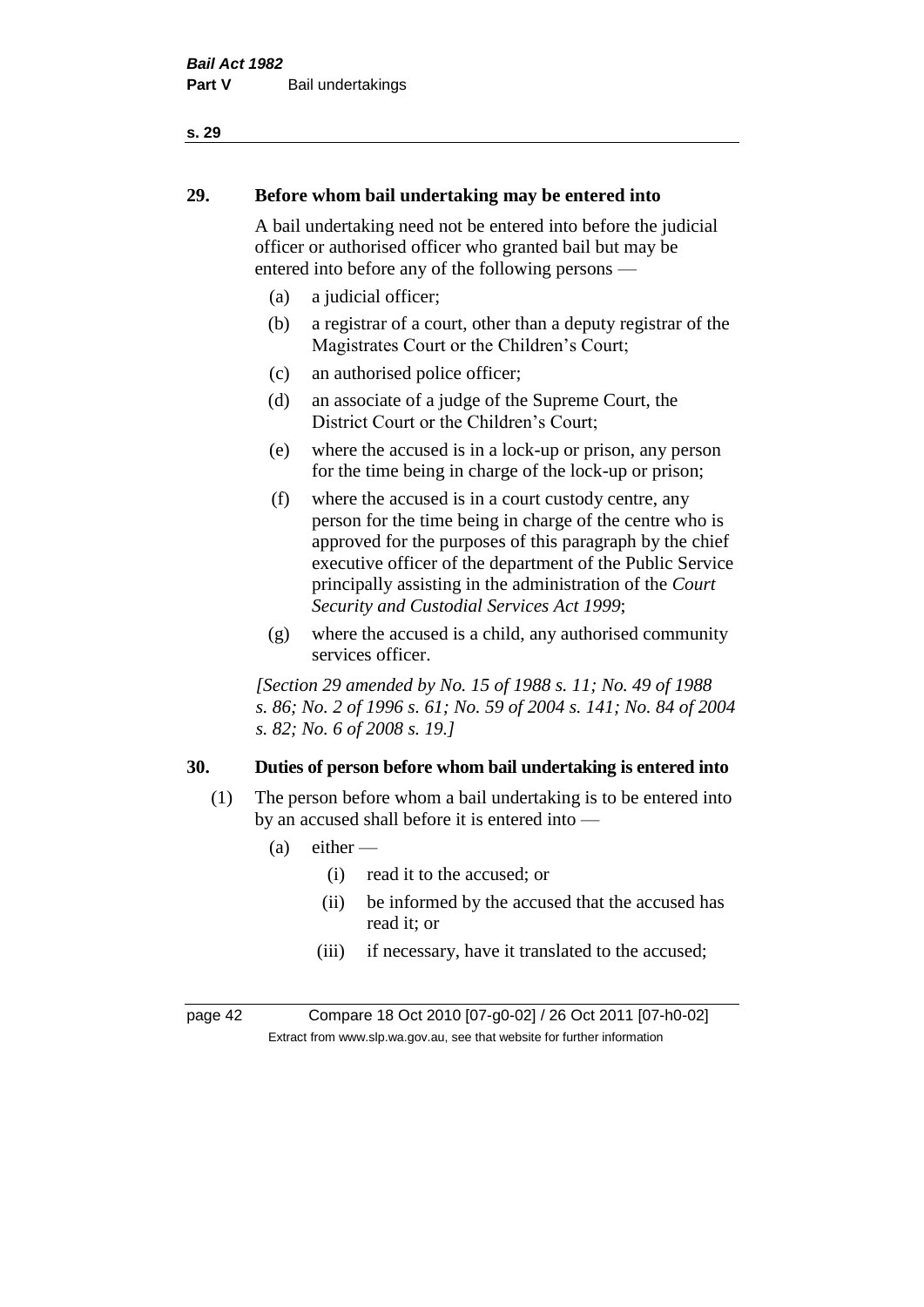and

- (b) ensure that all conditions which are to be complied with before the release of the accused have been complied with.
- (2) The person before whom a bail undertaking is entered into by an accused shall give to him, or cause to be given to him —
	- (a) a copy of the bail undertaking as duly completed; and
	- (b) a notice in writing in the approved form showing
		- (i) his obligations pursuant to the undertaking; and
		- (ii) the consequences of his failure to comply with them.
- (3) The person before whom a bail undertaking is entered into by an accused shall enquire of the accused whether he requires the notice referred to in subsection (2)(b) to be read or translated to him and shall take such steps as are necessary to comply with any such requirement of the accused.

*[Section 30 inserted by No. 15 of 1988 s. 12; amended by No. 84 of 2004 s. 82; No. 6 of 2008 s. 20 and 43(3).]* 

### **31. Different time and place for appearance may be substituted**

- (1) A different time or a different time and place may be substituted in accordance with this section for the time and place for appearance specified, or deemed by this section to be specified, in a bail undertaking.
- (2) A different time, or a different time and place, for the appearance by the accused may be substituted as mentioned in subsection  $(1)$  —
	- (a) upon an adjournment of proceedings at which the accused is present, by the judicial officer, if he has power to grant bail for that appearance, fixing a time and place for the resumed proceedings and notifying the accused orally thereof;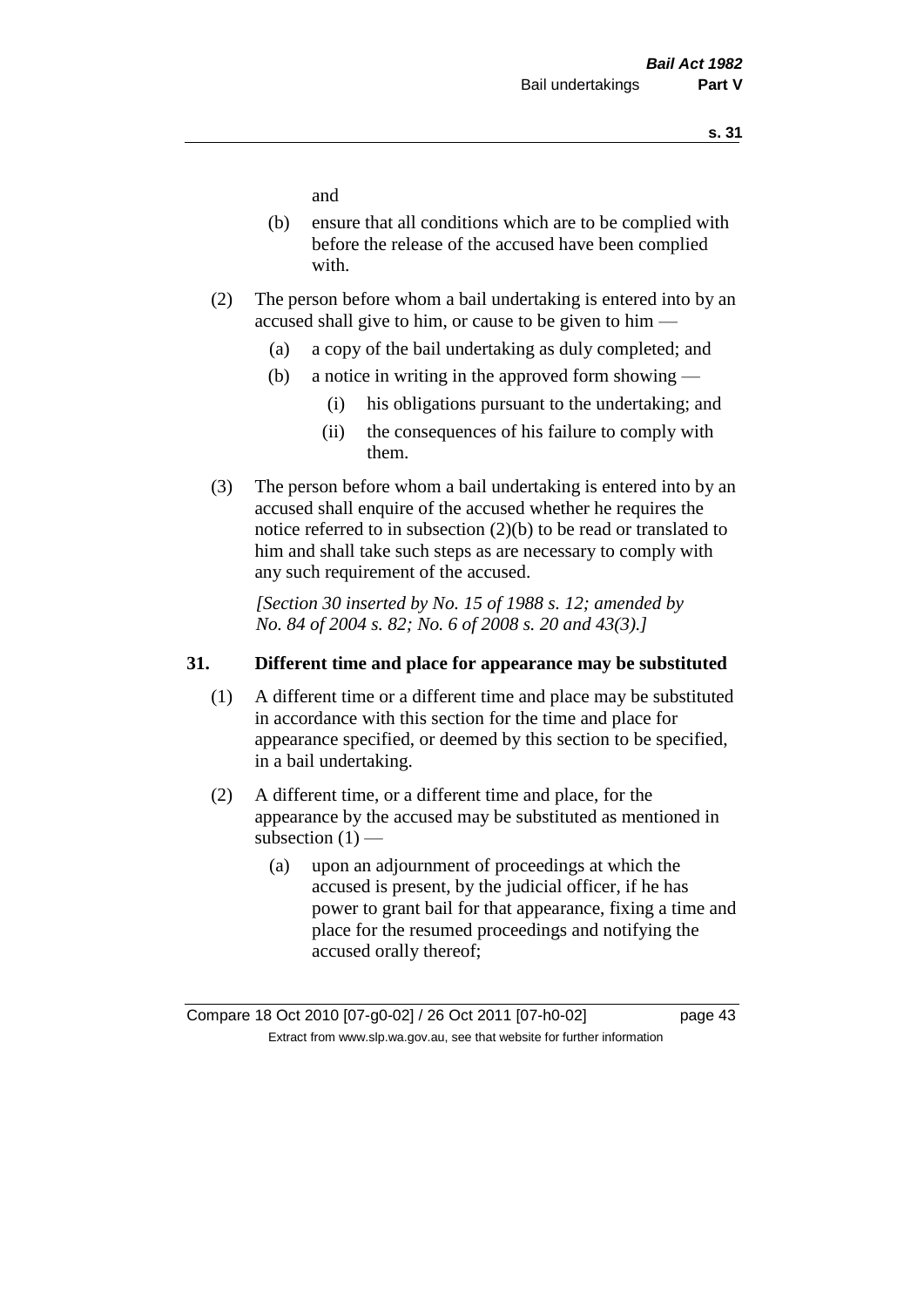- (b) upon an adjournment of proceedings from which the accused is absent for reasonable cause, by the judicial officer, if he has power to grant bail for that appearance, fixing a time and place for the resumed proceedings and directing the registrar of the court to cause written notice of the time and place to be given to the accused;
- (c) where
	- (i) a judge of the Supreme Court or a judge of the Children's Court has granted bail to an accused under section 15; and
	- (ii) a judicial officer, other than such a judge, has committed the accused to the Supreme Court,

by a judge of the Supreme Court or a judge of the Children's Court, as the case may require, notifying the accused orally, or directing the registrar of the court to cause written notice to be given to the accused of the time or time and place for the proceedings;

- $(d)$  where
	- (i) a judge of the Supreme Court or a judge of the Children's Court has granted bail to an accused under section 15;
	- *[(ii) deleted]*
	- (iii) the judicial officer is satisfied that there has been no material change in the facts or circumstances which applied on the grant of bail,

by the judicial officer notifying the accused orally, or directing the registrar of the court to cause written notice to be given to the accused, of the time or time and place for the resumed proceedings;

(e) upon a committal to the Supreme Court or District Court, by a judicial officer, if he has power to grant bail for that appearance, fixing a specified day in a specified sitting or session of that court and directing the registrar

**s. 31**

page 44 Compare 18 Oct 2010 [07-g0-02] / 26 Oct 2011 [07-h0-02] Extract from www.slp.wa.gov.au, see that website for further information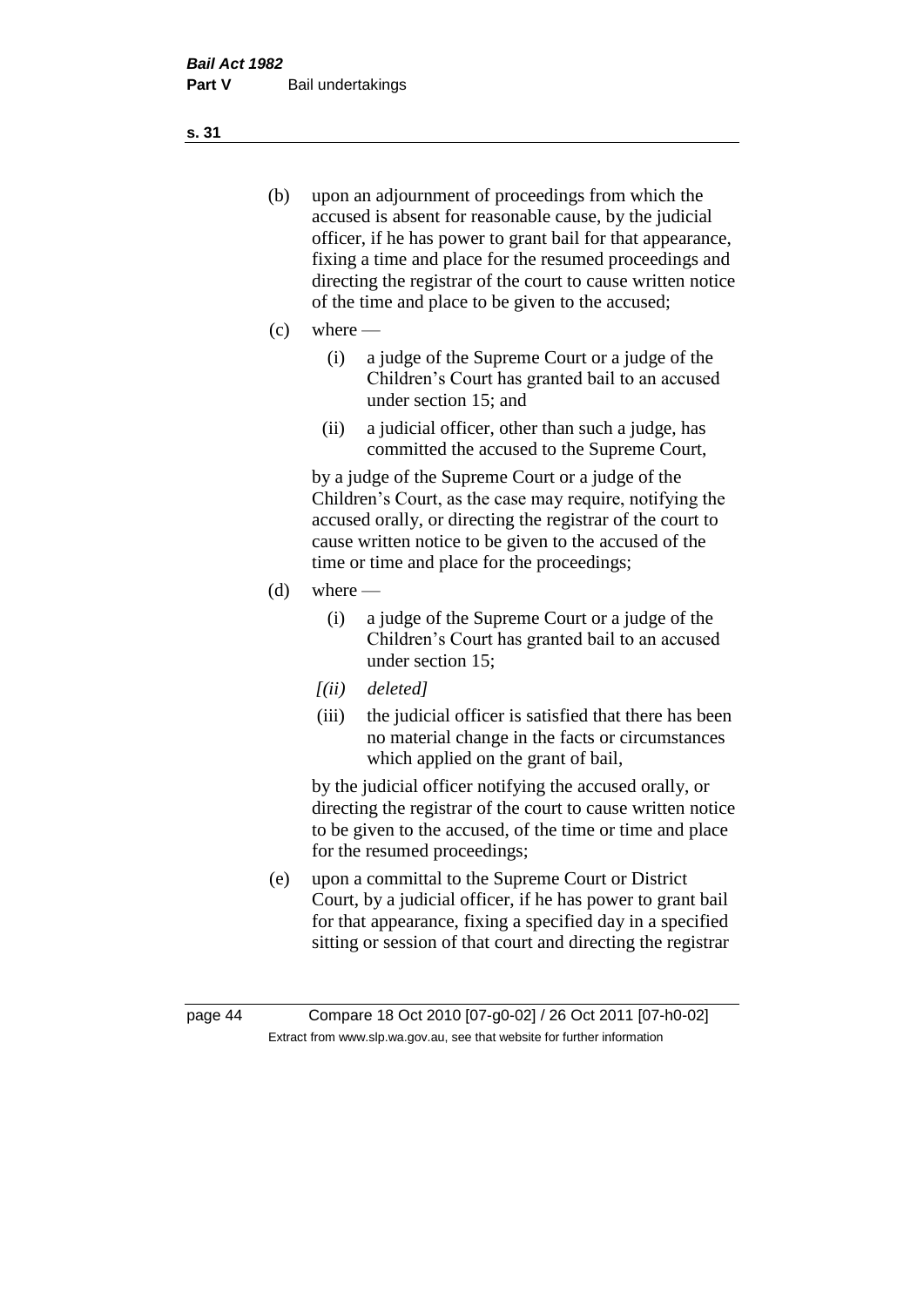of the court to cause written notice of the day to be given to the accused;

- (f) where an accused has been committed for trial in the Supreme Court or the District Court in a specified sitting or session thereof or on a specified day in a specified sitting or session thereof, by an officer of the court, or a person authorised under subsection (5), fixing a time for the trial in that sitting or session and causing written notice of the time to be given to the accused;
- (g) if the parties agree to a different time or a different time and place for the proceedings, by an officer of the court giving written notice thereof to the accused.
- (3) Where a different time or a different time and place is notified to an accused pursuant to subsection (2) the bail undertaking shall be deemed to be amended to specify that time or that time and place for appearance, and the terms and conditions thereof shall continue to apply as so amended as if the accused had entered into the bail undertaking in that form.
- (4) Where the power in subsection  $(2)(b)$  is exercised upon an adjournment of proceedings the right of the accused to be at liberty under section 11(1) does not lapse by reason only that there is an interval between the adjournment of the proceedings and the time when he is notified of the time and place for the resumed proceedings.
- (5) The Chief Justice, in respect of committals to the Supreme Court, and the Chief Judge, in respect of committals to the District Court, may authorise a person or persons, by name or office, to perform the functions referred to in subsection (2)(f).

*[Section 31 amended by No. 15 of 1988 s. 13; No. 49 of 1988 s. 87; No. 27 of 2002 s. 21; No. 59 of 2004 s. 141; No. 84 of 2004 s. 82; No. 6 of 2008 s. 21(1) and (2).]* 

Compare 18 Oct 2010 [07-g0-02] / 26 Oct 2011 [07-h0-02] page 45 Extract from www.slp.wa.gov.au, see that website for further information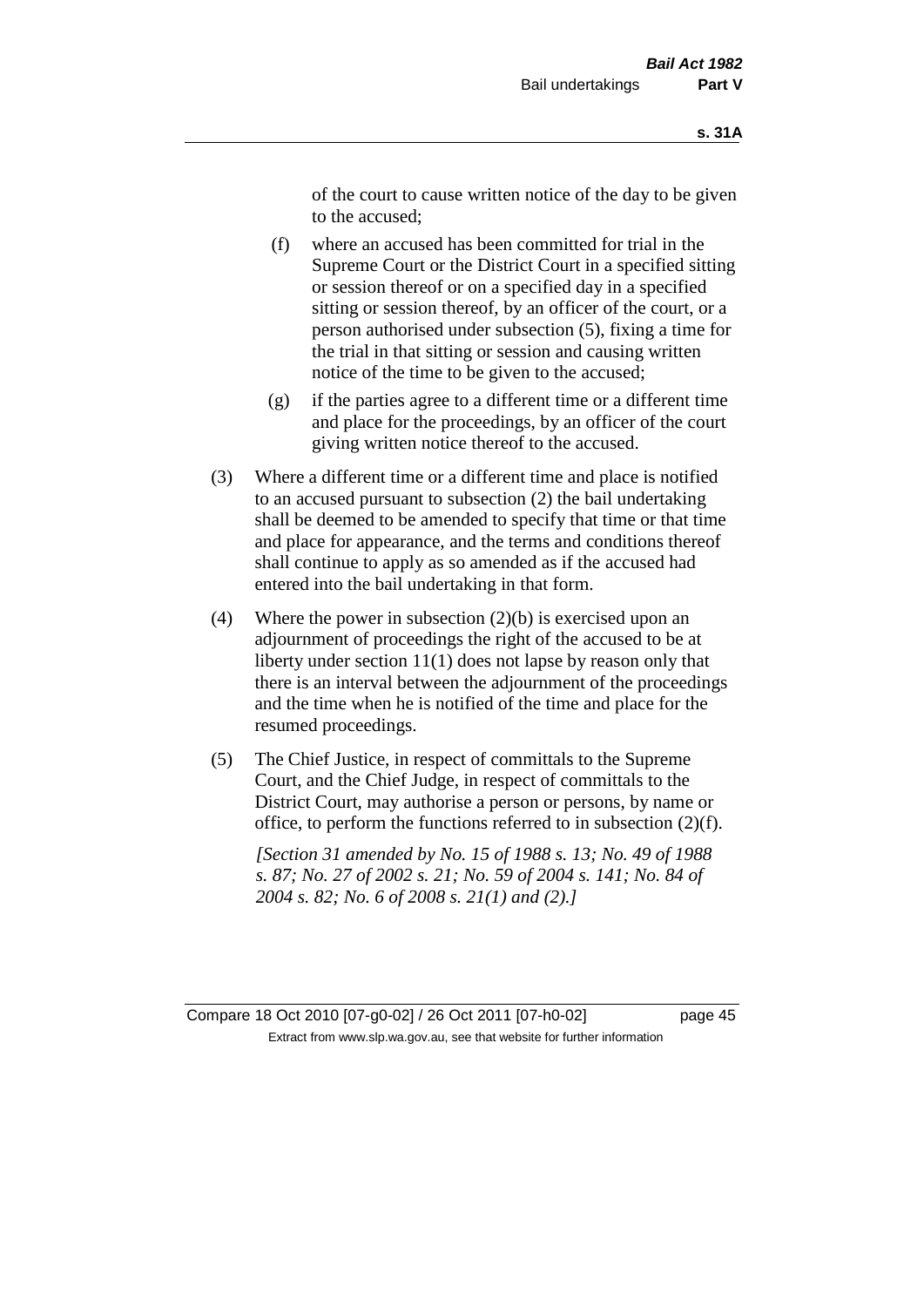### **s. 31A**

### **31A. Amendment of conditions during trial**

(1) In this section —

*amendment* means an addition, variation or cancellation under subsection (2);

*trial* means that part of proceedings for an offence when evidence is being received by the court in respect of the offence and also extends to any time when —

- (a) legal argument is being heard; or
- (b) a judicial officer or a jury is deliberating.

### $(2)$  Where —

- (a) an accused has been granted bail for the accused's appearance for trial for an offence; and
- (b) the trial extends beyond one day,

a judicial officer who grants bail for the next appearance by exercising the power in section  $31(2)(a)$  may also do one or more of the following —

- (c) add any condition to the extent that is authorised by clause 2 or 3 of Part D of Schedule 1;
- (d) vary a condition to that extent;
- (e) cancel a condition.
- (3) A judicial officer who adds, varies or cancels a condition under subsection (2) shall cause an officer of the court —
	- (a) to endorse the amendment on the accused's copy of the bail undertaking or, if that copy is not available for endorsement, to give written notice of the amendment to the accused; and
	- (b) to endorse on a file copy of the undertaking a certificate as to the amendment and the action taken under paragraph (a).

page 46 Compare 18 Oct 2010 [07-g0-02] / 26 Oct 2011 [07-h0-02] Extract from www.slp.wa.gov.au, see that website for further information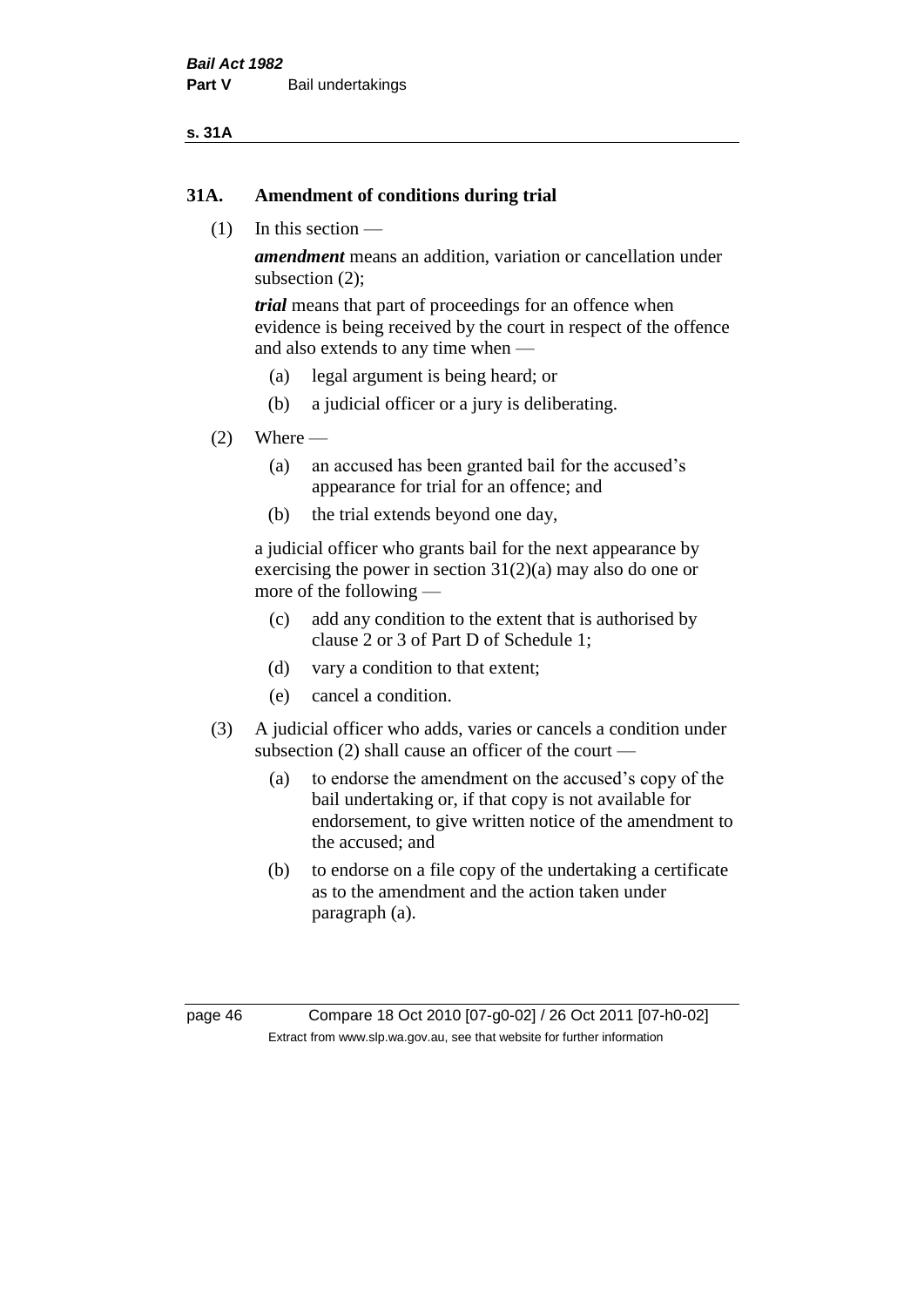- (4) If the judicial officer considers that the amendment is of a minor nature, the judicial officer may, for the purposes of section 44(4), cause the officer of the court to include a statement to that effect in the endorsement or notice under subsection (3)(a) and the certificate under subsection (3)(b).
- (5) When action is taken under subsection  $(3)(a)$ 
	- (a) the bail undertaking is to be regarded as having been amended as provided in the endorsement or notice, as the case requires; and
	- (b) the terms and conditions of the bail undertaking continue to apply as so amended as if the accused had entered into the bail undertaking in that form.
- (6) In any proceedings an endorsement on a copy of a bail undertaking referred to in subsection (3)(b) purporting to be a certificate referred to in that paragraph is evidence of the matters appearing in it without proof of the signature of the person who made the endorsement.

*[Section 31A inserted by No. 6 of 2008 s. 22(1).]*

### **32. Giving and proof of notices under s. 31**

- (1) A written notice to an accused under section  $31(2)$ 
	- (a) shall be given to the accused personally; or
	- (b) shall be sent to the accused by post to the accused's address appearing in the records of the court; or
	- (c) in urgent cases or with the accused's consent, shall be sent to the accused by electronic communication.
- (2) A person who gives or sends a notice in accordance with subsection (1) shall endorse on a file copy of the notice a certificate showing —
	- (a) that the person has done so; and
	- (b) the time of doing so.

Compare 18 Oct 2010 [07-g0-02] / 26 Oct 2011 [07-h0-02] page 47 Extract from www.slp.wa.gov.au, see that website for further information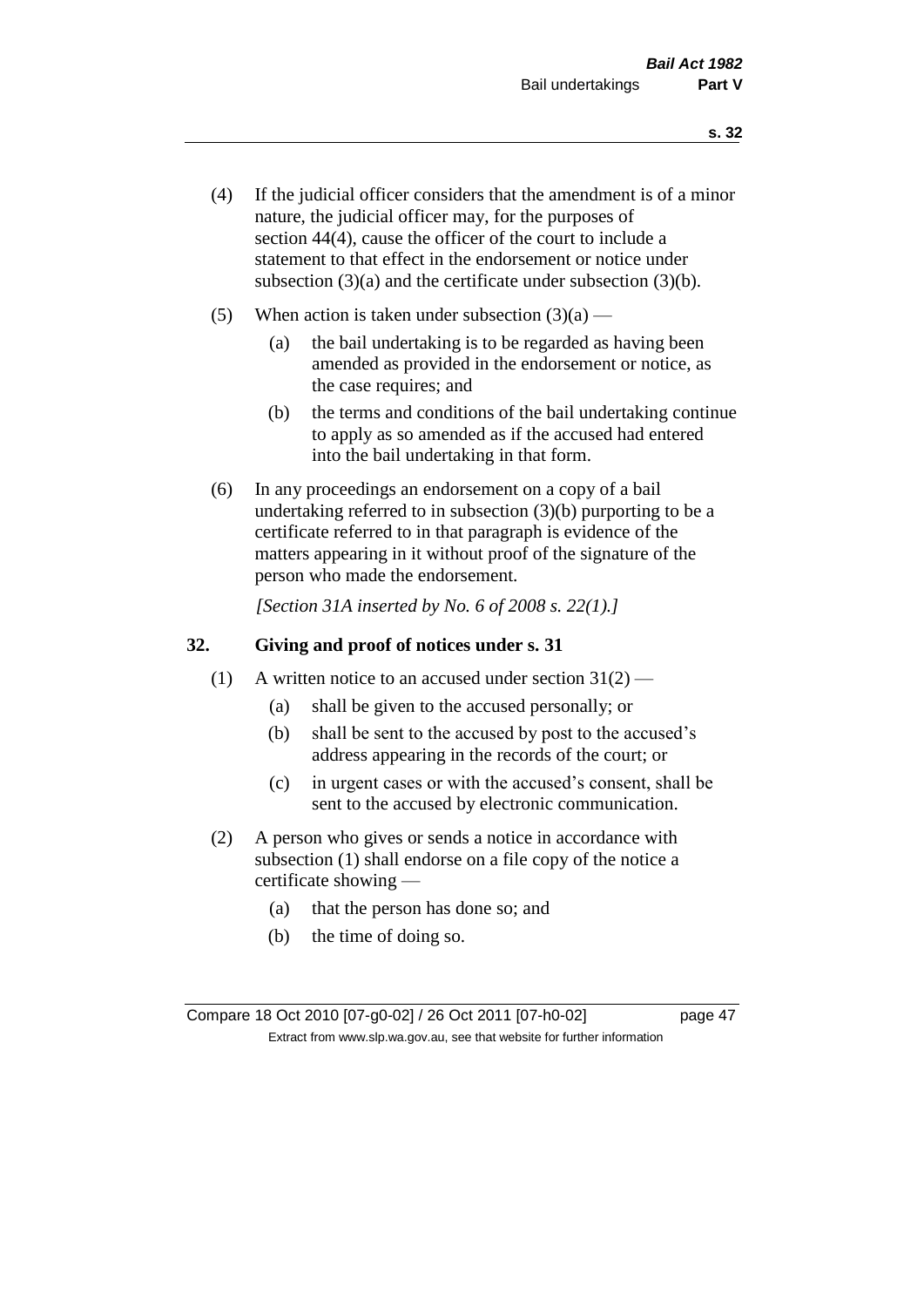- (3) If a notice is sent by post under subsection  $(1)(b)$ , the notice is to be presumed, unless the contrary is shown, to have been received at the time when, in the ordinary course of events, it would have been delivered.
- (4) The judicial officer who under section  $31(2)(a)$  notifies an accused of the time and place for resumed proceedings shall cause to be endorsed on the accused's bail undertaking a certificate showing details of such time and place and that the accused has been notified of them.
- (5) In any proceedings
	- (a) a document purporting to be a copy of a notice referred to in subsection (1) shall be evidence of the terms of the notice; and
	- (b) an endorsement
		- (i) on a copy of a notice referred to in subsection (2); or
		- (ii) on a bail undertaking,

purporting to be a certificate referred to in subsection (2) or (4) is evidence of the matters appearing in it without proof of the signature of the person who made the endorsement.

*[Section 32 amended by No. 74 of 1984 s. 12; No. 84 of 2004 s. 82; No. 6 of 2008 s. 23(1)-(3).]* 

# **33. Judicial officer may order accused to enter into bail undertaking**

(1) Where bail is granted to an accused by a judicial officer, whether with or without any condition being attached thereto, and the accused fails or refuses to enter into a bail undertaking in terms of the grant, the judicial officer who granted bail may, subject to subsection (3), order that the accused enter into the bail undertaking within such time as he may specify.

page 48 Compare 18 Oct 2010 [07-g0-02] / 26 Oct 2011 [07-h0-02] Extract from www.slp.wa.gov.au, see that website for further information

**s. 33**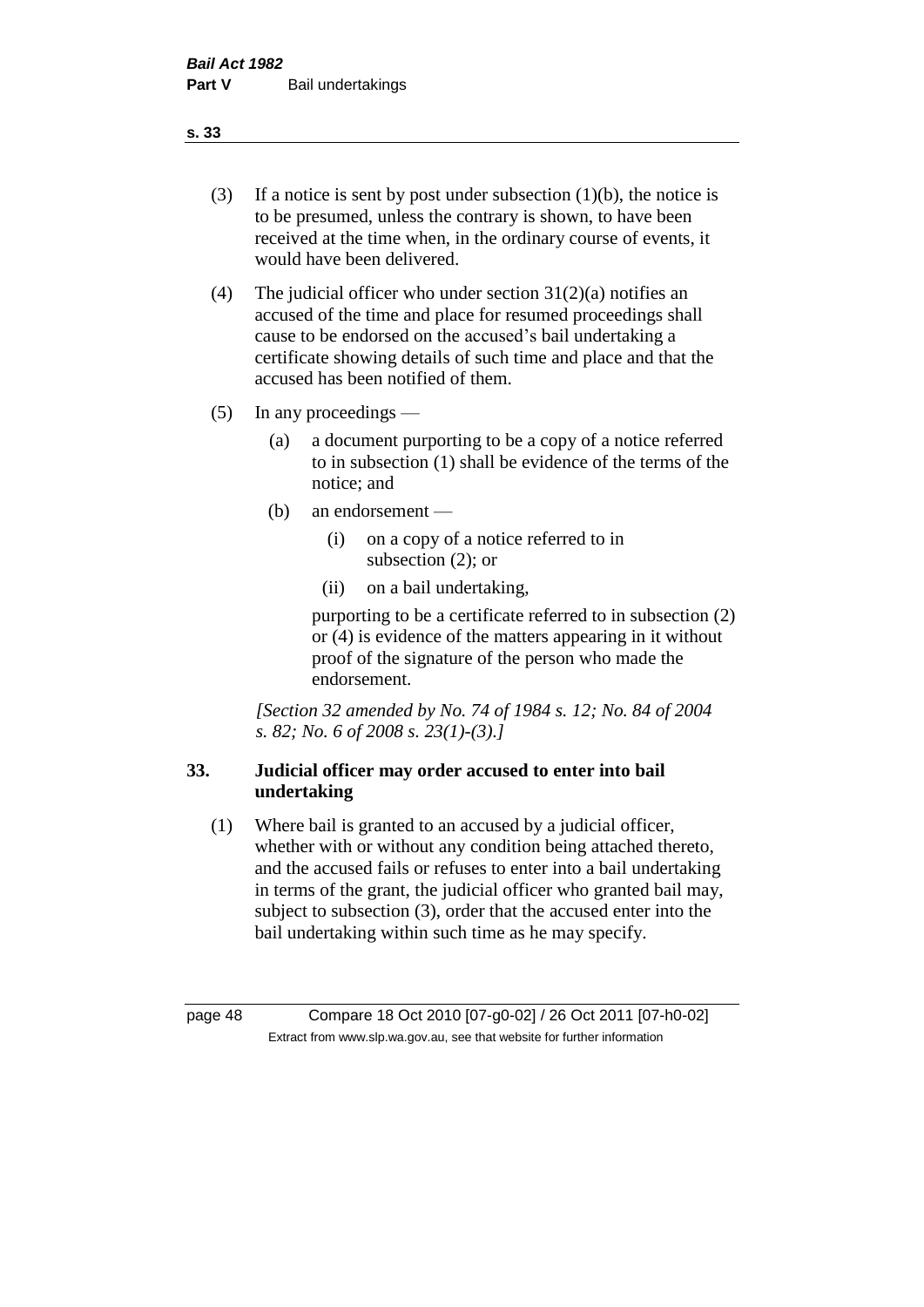- (2) If an accused does not comply with an order under subsection (1), the judicial officer may, subject to subsection (3), further order that a bail undertaking, in such form as the judicial officer may approve, shall be deemed to have been entered into by the accused on the date of such further order, and thereupon that undertaking shall be treated as if it had been duly entered into by the accused for the purposes of this Act.
- (3) A judicial officer shall not
	- (a) make an order under subsection (2) unless he has personally informed the accused of the terms and effect of the order made under subsection (1);
	- (b) exercise any of the powers conferred on him by this section unless he is satisfied that the accused has the capacity to enter into and comply with the undertaking.

*[Section 33 amended by No. 84 of 2004 s. 82.]* 

### **34. Cessation and suspension of bail undertaking**

A bail undertaking ceases to have effect —

- (a) upon the revocation of bail under section 55;
- (b) upon the death of the accused, but only if no order has been made under section 57;
- (c) subject to section 31, upon the appearance in court by the accused as required by his bail undertaking;
- (d) upon the discharge of the accused according to law from any further proceedings for the offence, or all of the offences, to which the bail undertaking relates;
- (e) during any period before the time at which the accused is required to appear in court when he is in custody for any other offence or reason.

*[Section 34 amended by No. 84 of 2004 s. 82.]* 

Compare 18 Oct 2010 [07-g0-02] / 26 Oct 2011 [07-h0-02] page 49 Extract from www.slp.wa.gov.au, see that website for further information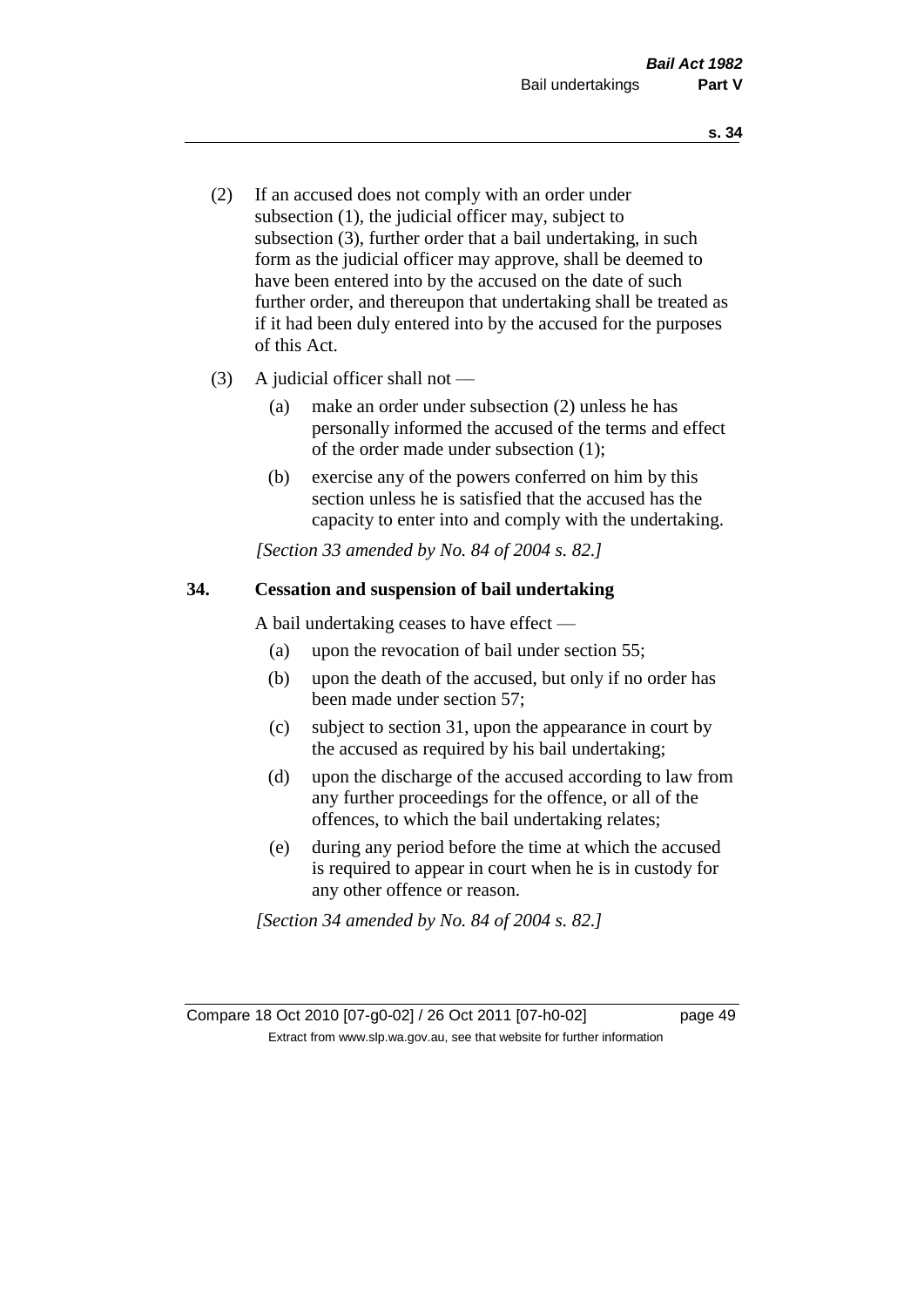# **Part VI — Sureties and surety undertakings**

# **35. Surety and surety undertaking**

- (1) A surety is a person who, as a condition of the grant of bail to an accused, enters into a surety undertaking, that is to say, undertakes in writing that he will, subject to this Act, forfeit a specified amount of money if the accused fails to comply with any requirement of his bail undertaking mentioned in section  $28(2)(a)$  and (b).
- (2) A surety is required to be approved under section 40.
- (3) A forfeiture of money by a surety as mentioned in subsection (1) is enforceable as provided in section 49 but not otherwise.

*[Section 35 amended by No. 84 of 2004 s. 82; No. 6 of 2008 s. 18(3).]* 

### **36. Authority to approve sureties**

- (1) The decision whether an applicant should be approved as a surety in any case is to be made —
	- (a) by a person referred to in section 29(a) to (d); or
	- (b) where the accused to whom bail has been granted is in prison, by a person for the time being in charge of the prison; or
	- (c) where the accused to whom bail has been granted is a child, by an authorised community services officer.
- (2) A judicial officer when granting bail to an accused subject to a requirement for a surety or sureties may make an order as to —
	- (a) the giving of notice to the prosecutor of an application for approval of any surety; or
	- (b) the person or persons who are to, or may, approve any surety,

and subsection (1) has effect subject to any such order.

page 50 Compare 18 Oct 2010 [07-g0-02] / 26 Oct 2011 [07-h0-02] Extract from www.slp.wa.gov.au, see that website for further information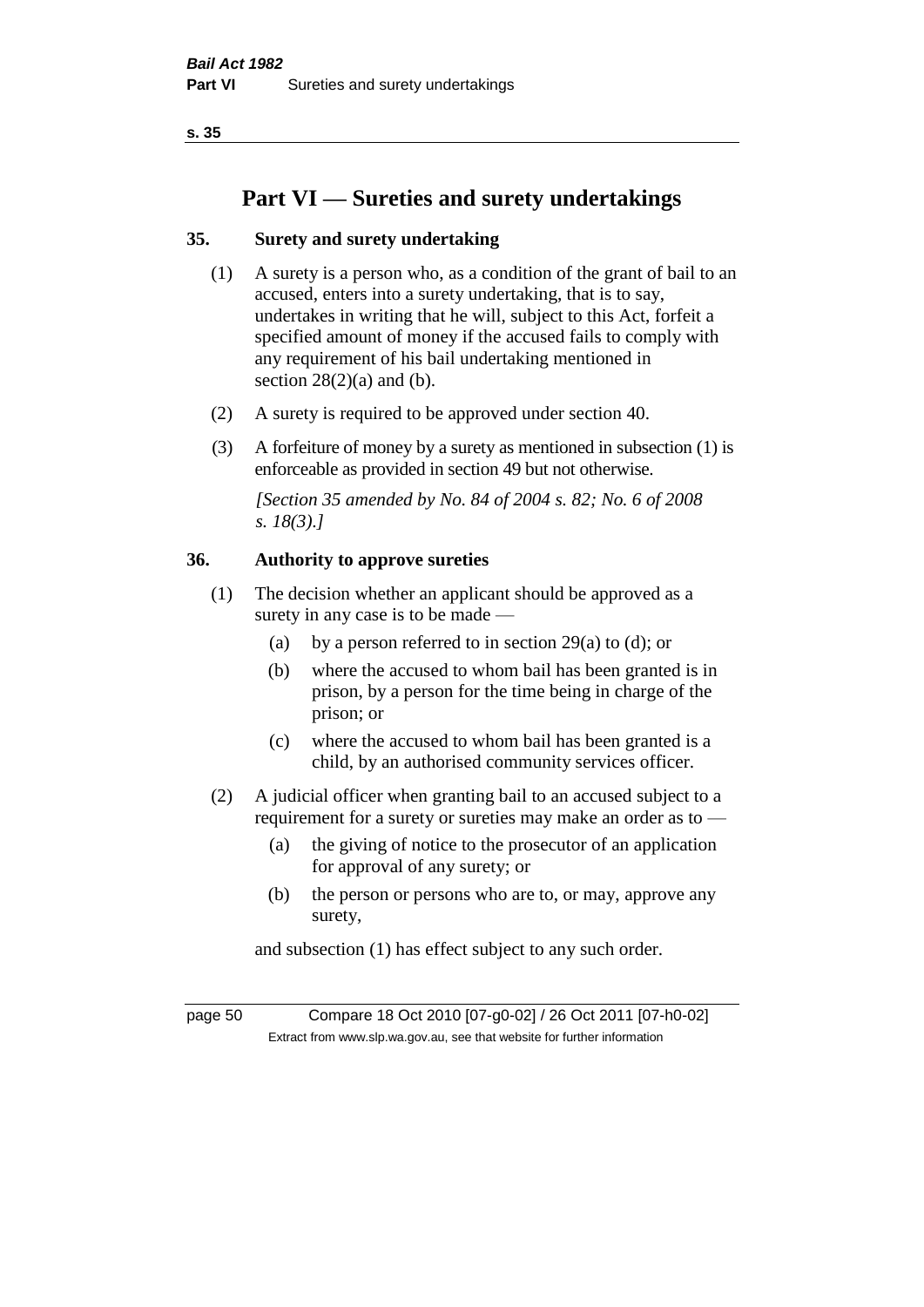*[Section 36 inserted by No. 6 of 2008 s. 24(1).]*

# **37. Proposed surety to receive certain information and prescribed form for completion**

- (1) Whenever a surety approval officer is called upon to decide whether an applicant should be approved as a surety, he shall ensure that the applicant is, or has been, given —
	- (a) a duly completed notice in the prescribed form showing details of the terms and conditions on which bail has been granted to the accused in whose case the surety is required;
	- (b) such information in writing as to the effect of this Act in relation to the rights, obligations and liabilities of sureties as is prescribed for the purposes of this paragraph; and
	- (c) a prescribed form of declaration for completion designed to disclose to the surety approval officer all information relevant to the decision.
- (2) Before he makes his decision, the surety approval officer shall ensure that the applicant furnishes to him the declaration referred to in subsection (1)(c) duly completed.
- (3) For the purposes of this section it is sufficient if  $-$ 
	- (a) the notice, information and declaration referred to in subsection (1) are sent by electronic communication to an electronic address provided by the applicant; and
	- (b) the declaration referred to in subsection  $(1)(c)$  duly completed is sent by electronic communication to an electronic address provided by the surety approval officer.

*[Section 37 amended by No. 84 of 2004 s. 82; No. 6 of 2008 s. 24(4), (5) and 25.]*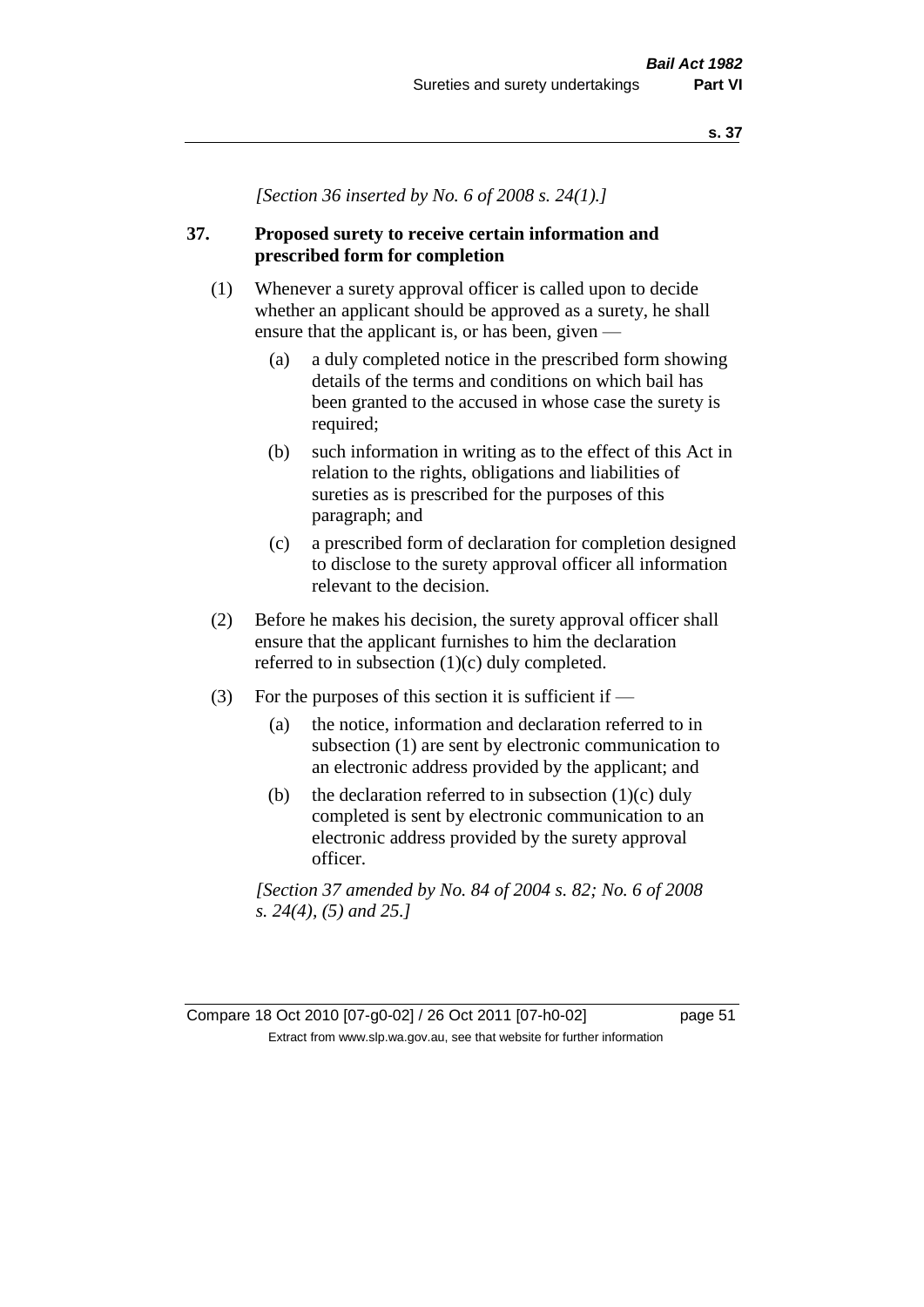# **38. Persons disqualified from being sureties**

- (1) A person is not qualified to be approved as a surety if  $-$ 
	- (a) he is under 18 years of age; or
	- (b) subject to subsection (2), the value of his assets, after provision is made for his debts and liabilities, is less than the amount which he might become liable to forfeit under his proposed surety undertaking; or
	- (c) there are reasonable grounds for believing that he has been, or will be, indemnified by any person against any forfeiture referred to in paragraph (b).
- (2) Subsection (1)(b) does not apply where the applicant for approval is required to give security sufficient to cover the amount which he might become liable to forfeit.

### **39. Matters relevant to approval of sureties**

In determining whether an applicant is suitable to be a surety a surety approval officer shall have regard to all matters which appear to him to be relevant including, as well as any others, the following —

- (a) the character and antecedents of the applicant;
- (b) his proximity to or connection with the accused, whether by kinship, place of residence or otherwise; and
- (c) his ability to pay, or give security for, the amount which he might become liable to forfeit under his proposed surety undertaking, without excessive hardship to himself or his dependants.

*[Section 39 amended by No. 84 of 2004 s. 82; No. 6 of 2008 s. 24(4).]* 

### **40. Decision on application by proposed surety**

(1) Upon receipt of the duly completed declaration referred to in section  $37(1)(c)$ , the surety approval officer shall, after making any enquiries which he thinks desirable, make a decision, as

page 52 Compare 18 Oct 2010 [07-g0-02] / 26 Oct 2011 [07-h0-02] Extract from www.slp.wa.gov.au, see that website for further information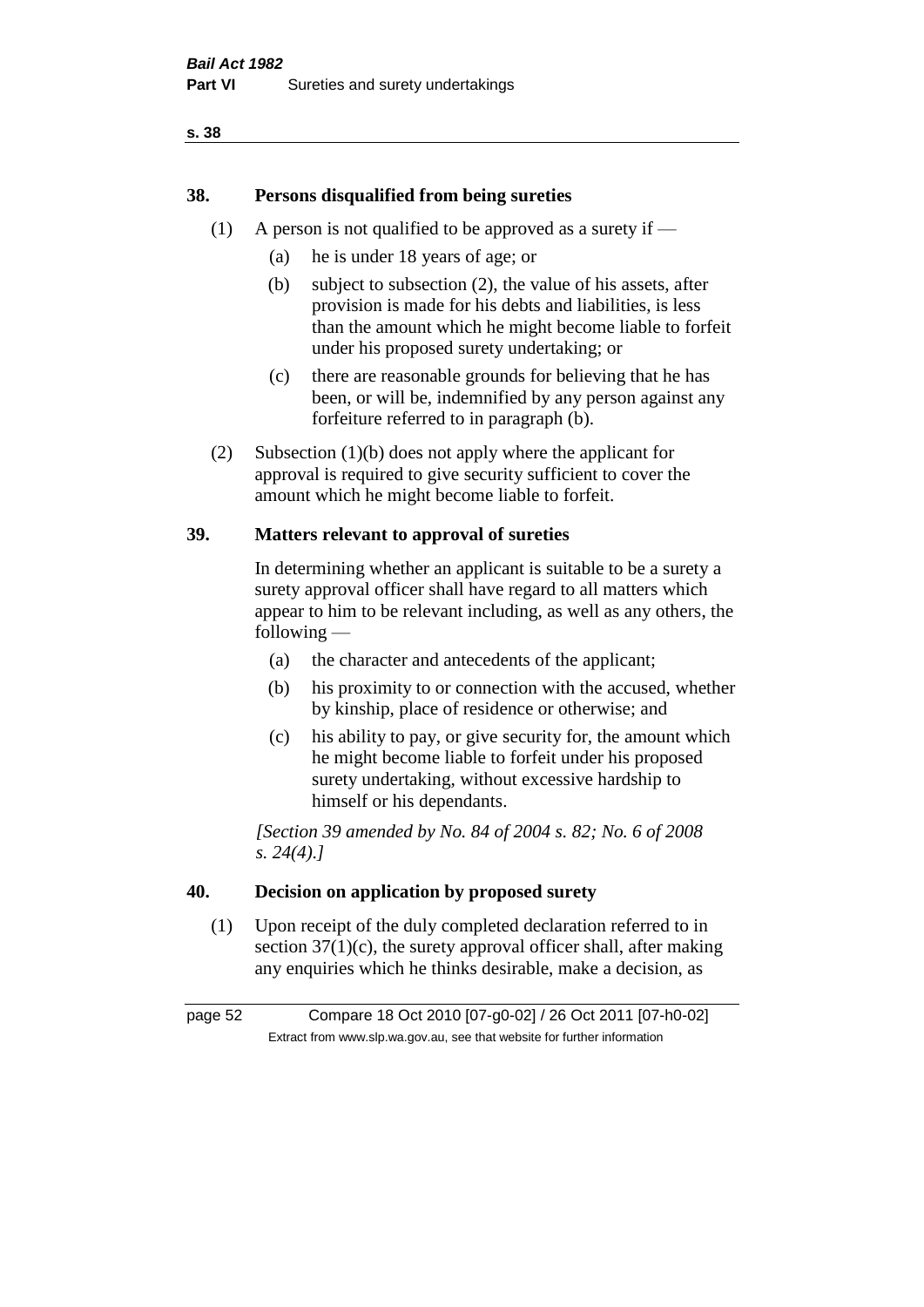soon as is practicable, either to approve or not to approve of the applicant as a surety in that case.

(2) If the surety approval officer does not approve of the applicant as a surety he shall record the reasons for his doing so and inform the applicant and the accused thereof, or cause them to be so informed.

*[Section 40 amended by No. 15 of 1988 s. 15; No. 84 of 2004 s. 82; No. 6 of 2008 s. 24(5).]* 

### **41. Finality of decision to refuse approval**

- (1) A decision by a surety approval officer not to approve of the applicant as a surety is final unless the applicant becomes entitled to re-apply under subsection (2).
- (2) An applicant who is refused approval as a surety may re-apply for approval to the surety approval officer who made that decision, or if that officer is absent or unavailable to another surety approval officer, on the ground that —
	- (a) new facts have been discovered, new circumstances have arisen or the circumstances have changed since he was refused approval; or
	- (b) he failed to adequately present his case for approval on his previous application,

and the provisions of this Act, except section 37, shall, with necessary modifications, apply to any such further application and the decision thereon.

*[Section 41 amended by No. 6 of 2008 s. 24(3) and (4).]*

### **42. Before whom surety undertaking may be entered into**

A surety undertaking need not be entered into before the surety approval officer who approved the surety but may be entered into before any person before whom the accused for whose appearance the surety is approved might enter into his bail undertaking under section 29.

Compare 18 Oct 2010 [07-g0-02] / 26 Oct 2011 [07-h0-02] page 53 Extract from www.slp.wa.gov.au, see that website for further information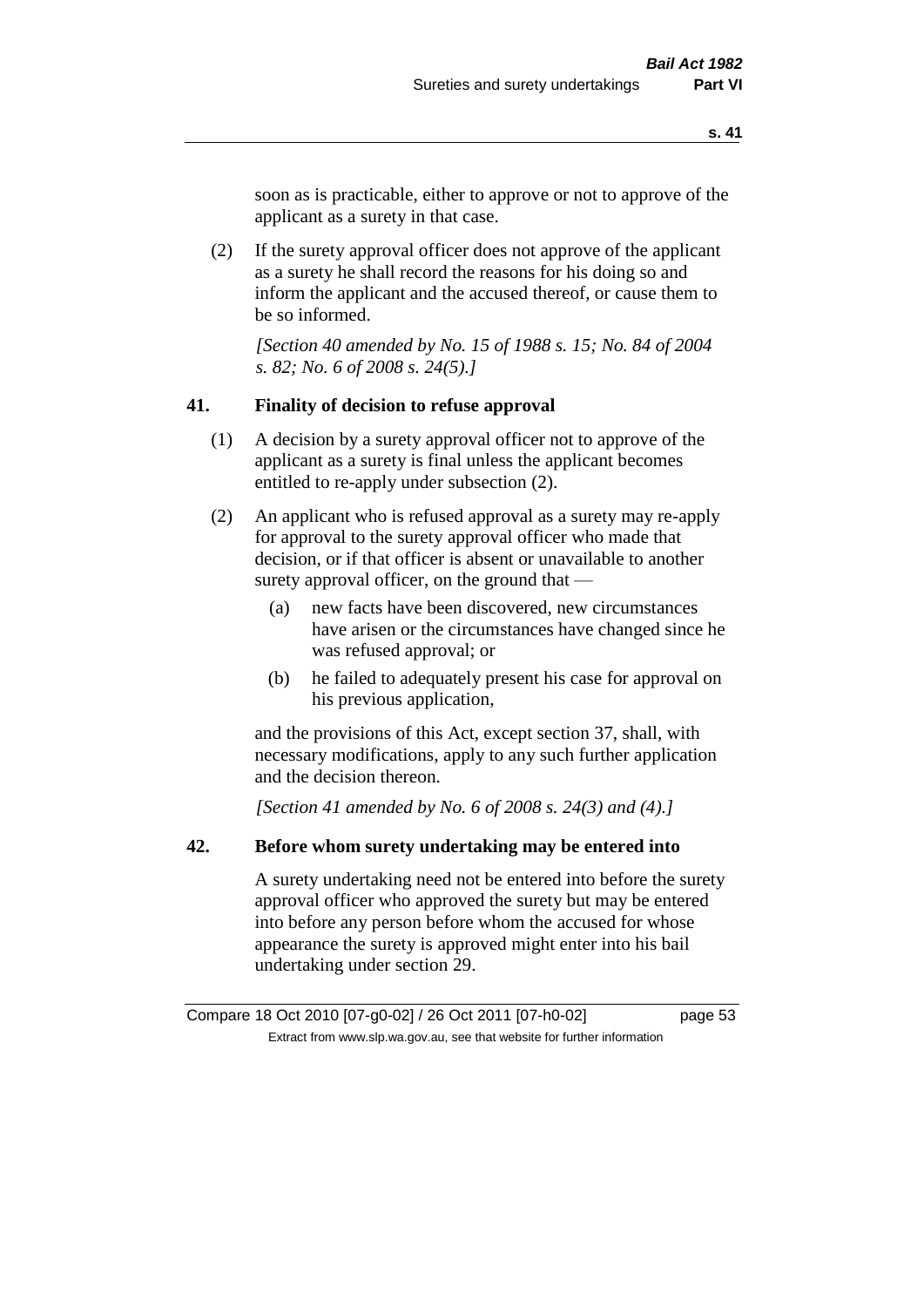*[Section 42 amended by No. 84 of 2004 s. 82; No. 6 of 2008 s. 24(5).]* 

### **43. Duties of persons before whom surety undertaking is entered into**

A person before whom a surety undertaking is to be entered into —

- $(a)$  shall
	- (i) read to the surety;
	- (ii) be informed by the surety that he has read; or
	- (iii) if necessary, have translated to the surety,

the documents described in section  $37(1)(a)$  and (b), and the surety undertaking, before the surety enters into the undertaking;

- (b) shall ensure that all conditions which are to be complied with by the surety have been complied with before the surety enters into his undertaking; and
- (c) shall give to the surety a copy of his surety undertaking as duly completed.

*[Section 43 amended by No. 74 of 1984 s. 13.]* 

## **43A. Use of video link and electronic communication where proposed surety is interstate**

(1) In this section —

*proposed surety* means a person who is to enter into a surety undertaking;

*relevant official* means the person before whom the surety undertaking is to be entered into or was entered into, as the case requires;

*video link* means facilities (including closed circuit television) that enable, at the same time —

(a) the relevant official to see and hear the proposed surety; and

page 54 Compare 18 Oct 2010 [07-g0-02] / 26 Oct 2011 [07-h0-02] Extract from www.slp.wa.gov.au, see that website for further information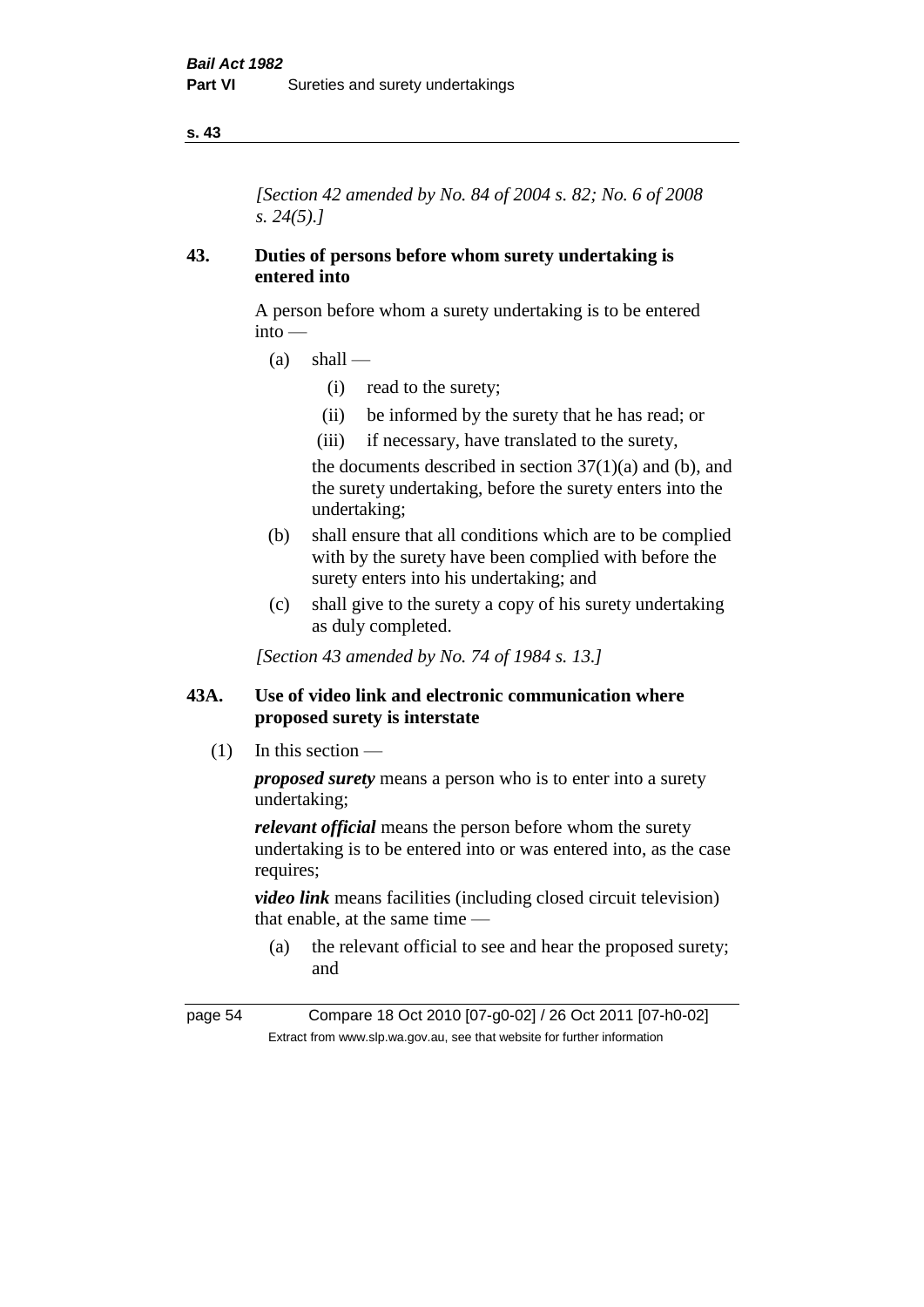- (b) the proposed surety to see and hear the relevant official.
- (2) This section applies if a proposed surety is in another State or a Territory.
- (3) The relevant official may comply with section 43(a) and (b) by means of a video link.
- (4) The relevant official may send the surety undertaking to the proposed surety by electronic communication for completion.
- (5) The proposed surety may enter into the surety undertaking by sending the completed surety undertaking to the relevant official by electronic communication.
- (6) If the surety undertaking is sent by electronic communication under subsection (4) or (5), any requirement for the proposed surety or the relevant official to sign it is to be taken to have been complied with if the full name of the proposed surety or the relevant official, as the case requires, appears in the appropriate place in the undertaking.
- (7) The relevant official may comply with section  $43(c)$  by sending a copy of the surety undertaking as duly completed to the surety by electronic communication.
- (8) A surety undertaking that is entered into in accordance with this section is to be taken to have been entered into before the relevant official.
- (9) In any proceedings a document purporting to be a copy of a surety undertaking and purporting to be certified by the relevant official to be a copy of a surety undertaking entered into in accordance with this section is evidence of the surety undertaking without proof of the signature of the relevant official.
- (10) A reference in this section to sending a surety undertaking or copy of a surety undertaking to a person by electronic communication is a reference to sending the undertaking or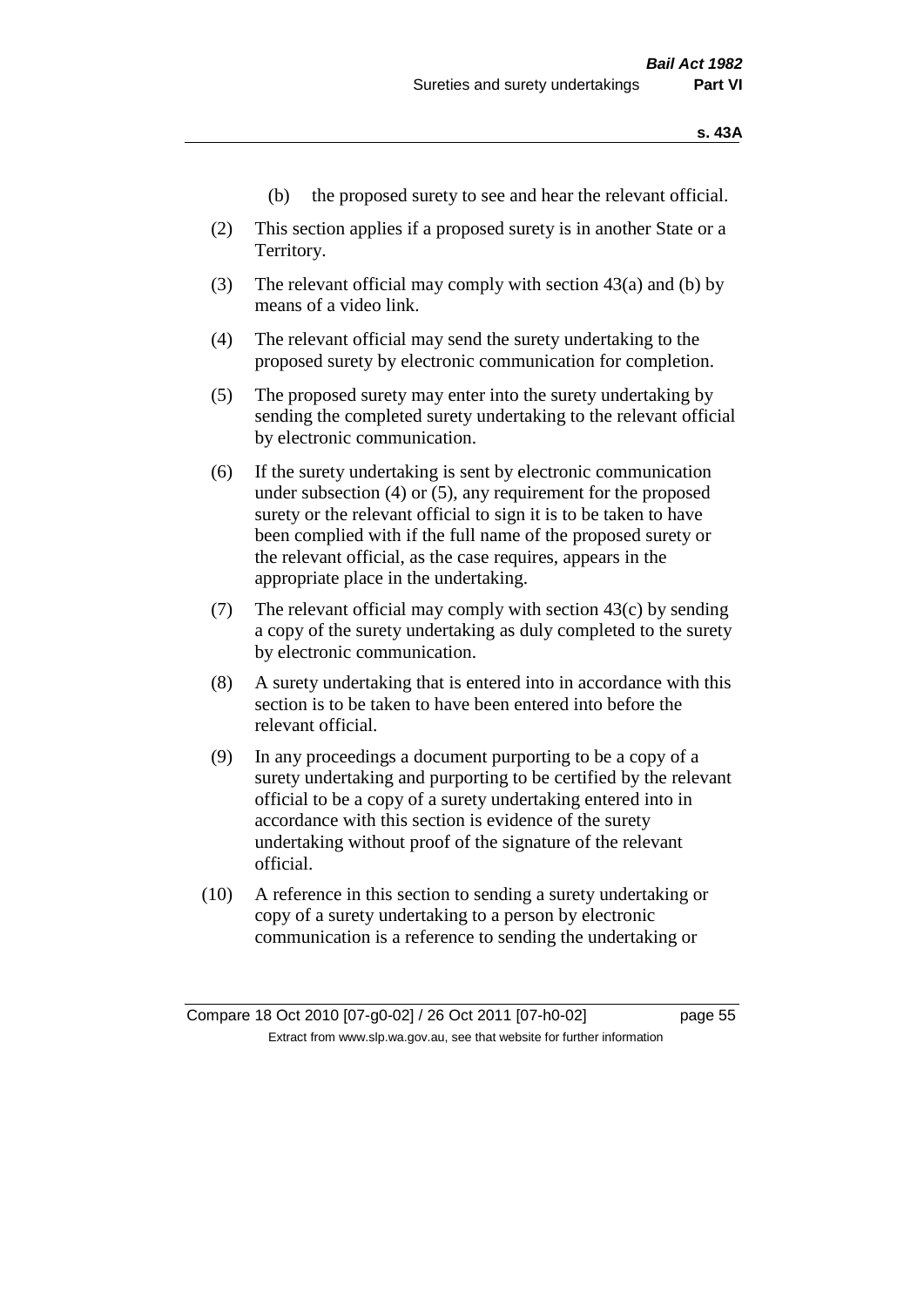copy by electronic communication to an electronic address provided by the person.

*[Section 43A inserted by No. 6 of 2008 s. 26.]*

# **44. When surety undertaking extends to different time or different time and place substituted under s. 31**

- (1) A surety undertaking does not extend to the failure by the accused to appear at a different time or a different time and place substituted pursuant to section 31 unless —
	- (a) the surety undertaking contains a provision stating that it does so extend and, where applicable under subsection (5), the surety has received notice as mentioned in that subsection; or
	- (b) subsection (2) applies.
- (2) A surety undertaking extends to the failure by the accused to appear at a different time substituted pursuant to section 31 during a trial if, at the option of the surety, the undertaking contains a provision stating —
	- (a) that it does so extend; and
	- (b) the effect of subsection (4).
- (3) In subsection  $(2)$  —

*trial* means that part of proceedings for an offence when evidence is being received by the court in respect of the offence and also extends to any time when —

- (a) legal argument is being heard; or
- (b) a judicial officer or a jury is deliberating.
- (4) Subsection (2) applies despite any amendment as defined in section 31A(1) if the endorsement or notice under section 31A(3)(a) in respect of the amendment includes a statement referred to in section 31A(4).
- (5) A surety undertaking may, at the option of the surety, also contain a provision stating that where —

page 56 Compare 18 Oct 2010 [07-g0-02] / 26 Oct 2011 [07-h0-02] Extract from www.slp.wa.gov.au, see that website for further information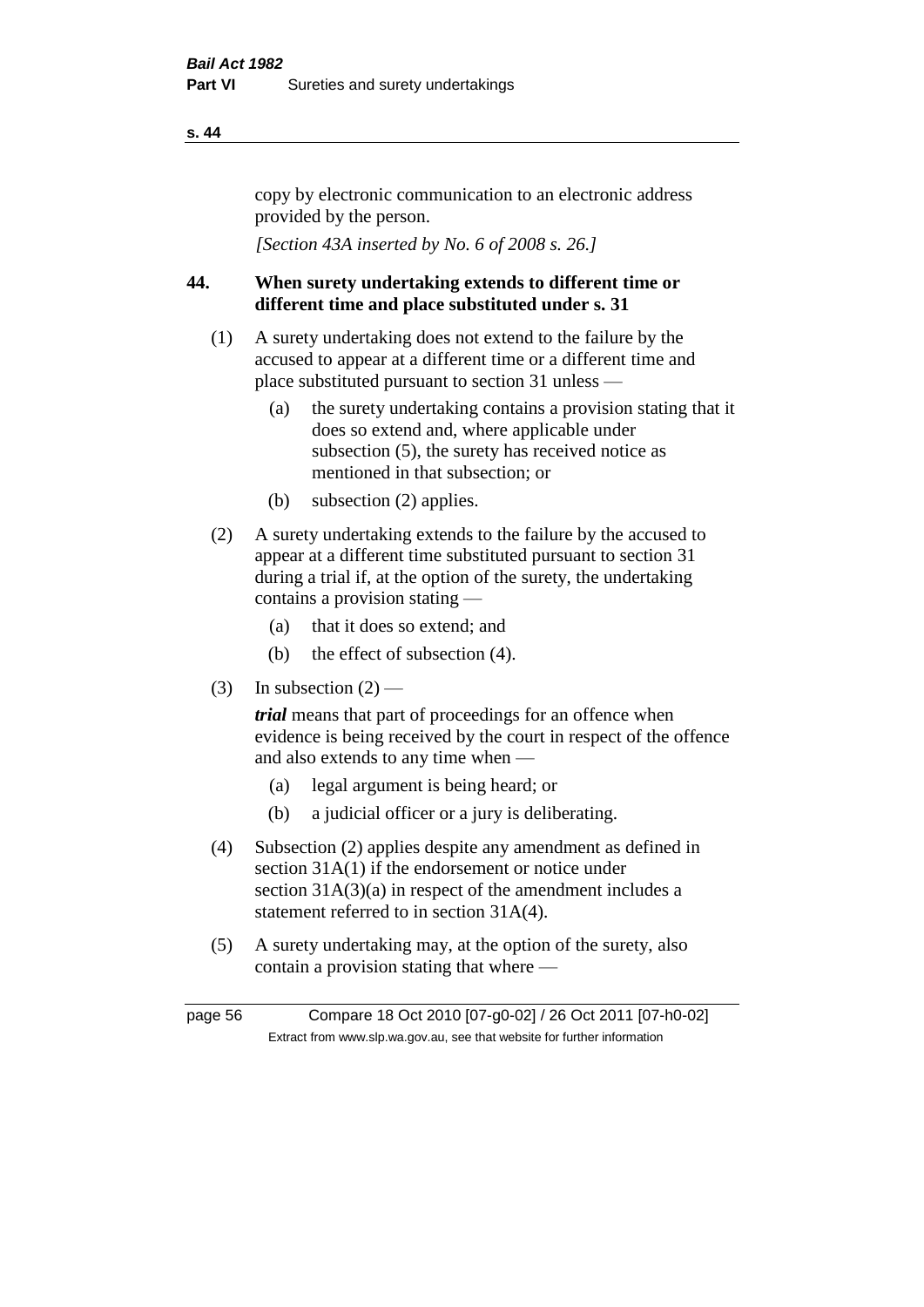- (a) a different time or a different time and place for the accused's appearance is substituted pursuant to section 31; and
- (b) subsection (2) does not apply,

the surety's liability only arises if the surety is given notice, as soon as is practicable, of the different time or the different time and place.

(6) Where, by operation of this section, a surety undertaking would extend to the failure by the accused to appear at a different time or a different time and place substituted pursuant to section 31, that extension is not affected by a reduction in the number of offences to which the accused's bail undertaking relates.

*[Section 44 inserted by No. 6 of 2008 s. 27(1).]*

### **45. Giving and proof of notices under s. 44**

- (1) For the purposes of section 44(5) notice to a surety may be given —
	- (a) orally to the surety by the judicial officer when he fixes a time and place for the proceedings or the resumed proceedings; or
	- (b) in the approved form to the surety personally; or
	- (c) by a person authorised under subsection (5) sending or causing to be sent the approved form to the surety —
		- (i) by post to the surety's address appearing in the records of the court; or
		- (ii) in urgent cases or with the surety's consent, by electronic communication.
- (2) A person who gives a notice in accordance with subsection  $(1)(b)$  or  $(c)$  shall endorse on a file copy of the notice a certificate showing —
	- (a) that the person has done so; and
	- (b) the time of doing so.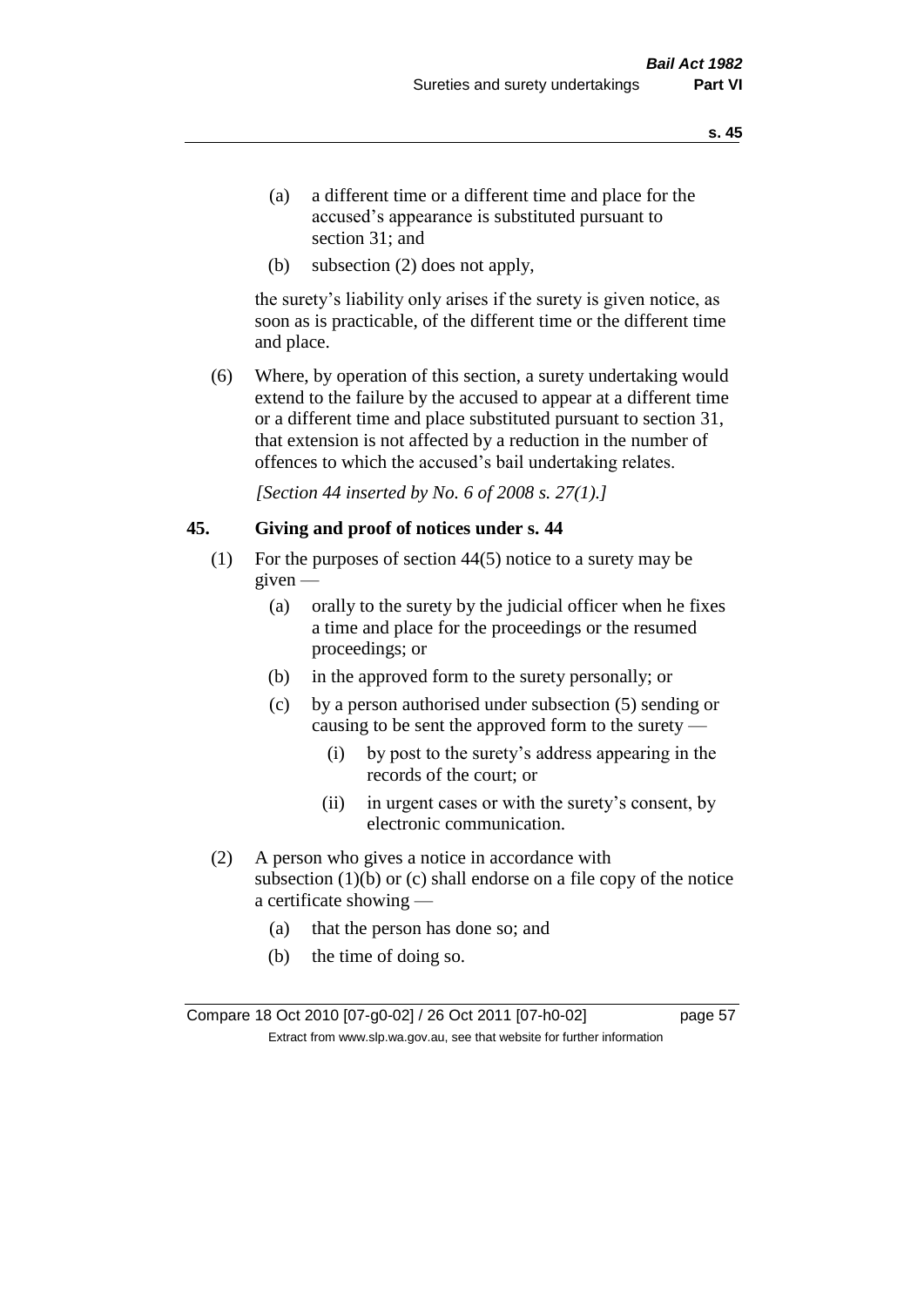- 
- (2a) If a notice is sent by post under subsection  $(1)(c)$ , the notice is to be presumed, unless the contrary is shown, to have been received at the time when, in the ordinary course of events, it would have been delivered.
- (3) A judicial officer who, under subsection  $(1)(a)$ , notifies a surety of the time and place for the proceedings or the resumed proceedings shall cause to be endorsed on a file copy of the surety's undertaking a certificate showing details of such time and place and that the surety has been notified of them.
- (4) In any proceedings
	- (a) a document purporting to be a copy of a notice referred to in section 44(5) shall be evidence of the terms of the notice; and
	- (b) an endorsement
		- (i) on a file copy of a notice given under subsection  $(1)(b)$  or  $(c)$  purporting to be a certificate referred to in subsection (2); or
		- (ii) on a file copy of a surety undertaking purporting to be a certificate referred to in subsection (3),

is evidence of the matters appearing in the certificate without proof of the signature of the person who made the endorsement.

- (5) A registrar of the court, other than a deputy registrar of the Magistrates Court or the Children's Court, is an authorised person for the purposes of subsection  $(1)(c)$  and in addition —
	- (a) in respect of committals to the Supreme Court, the Chief Justice; and
	- (b) in respect of committals to the District Court, the Chief Judge,

may authorise a person or persons, by name or office, to perform the function referred to in subsection  $(1)(c)$ .

page 58 Compare 18 Oct 2010 [07-g0-02] / 26 Oct 2011 [07-h0-02] Extract from www.slp.wa.gov.au, see that website for further information

**s. 45**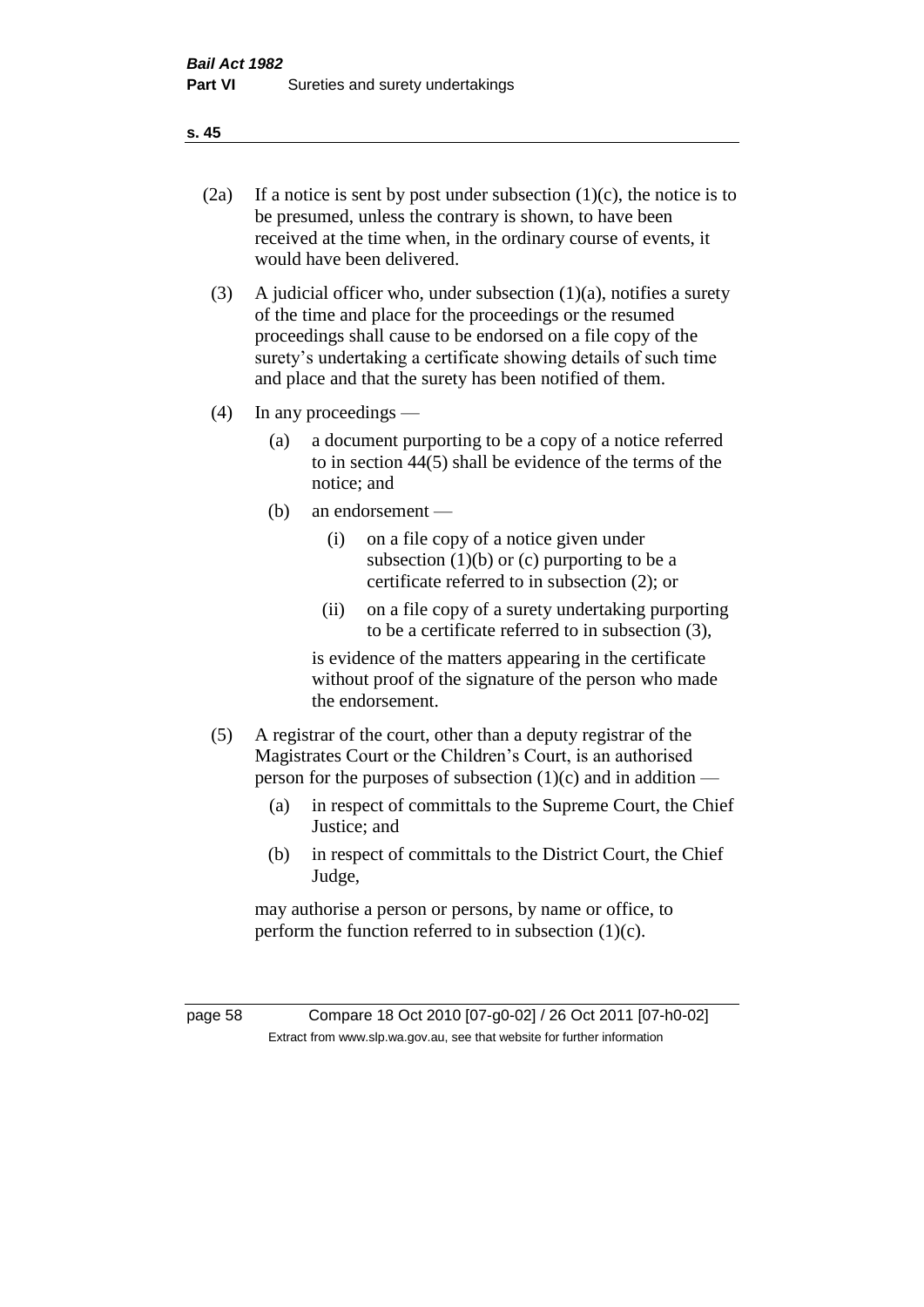*[Section 45 amended by No. 74 of 1984 s. 15; No. 59 of 2004 s. 141; No. 6 of 2008 s. 28(1)-(5).]* 

### **46. Power of surety to apprehend accused**

- (1) A surety may arrest an accused for whose appearance in court he has entered into a surety undertaking if the surety has reasonable grounds to believe that —
	- (a) the accused
		- (i) is not likely to comply with the requirements of his bail undertaking mentioned in section  $28(2)(a)$  or (b);
		- (ii) is, or has been, in breach of any condition of his bail undertaking mentioned in section 28(2)(c); or
		- (iii) is, or has been, in breach of a home detention condition mentioned in section 28(2)(d);
		- and
	- (b) it is not expedient to invoke the assistance of the relevant officer under section 54(1) because the delay occasioned by doing so would defeat the purpose of that section.
- (2) A surety who arrests an accused under subsection (1) shall, as soon as is practicable, deliver him into the custody of a police officer and thereafter he shall be dealt with under section 54(4) and section 55, and those provisions shall apply, as if he had been arrested by a police officer under section 54(2).

*[Section 46 amended by No. 74 of 1984 s. 16; No. 61 of 1990 s. 10; No. 84 of 2004 s. 82; No. 6 of 2008 s. 33(5).]* 

### **47. Cessation and suspension of surety undertaking**

A surety undertaking ceases to have effect —

(a) upon the revocation of bail under section  $55(1)$ ;

Compare 18 Oct 2010 [07-g0-02] / 26 Oct 2011 [07-h0-02] page 59 Extract from www.slp.wa.gov.au, see that website for further information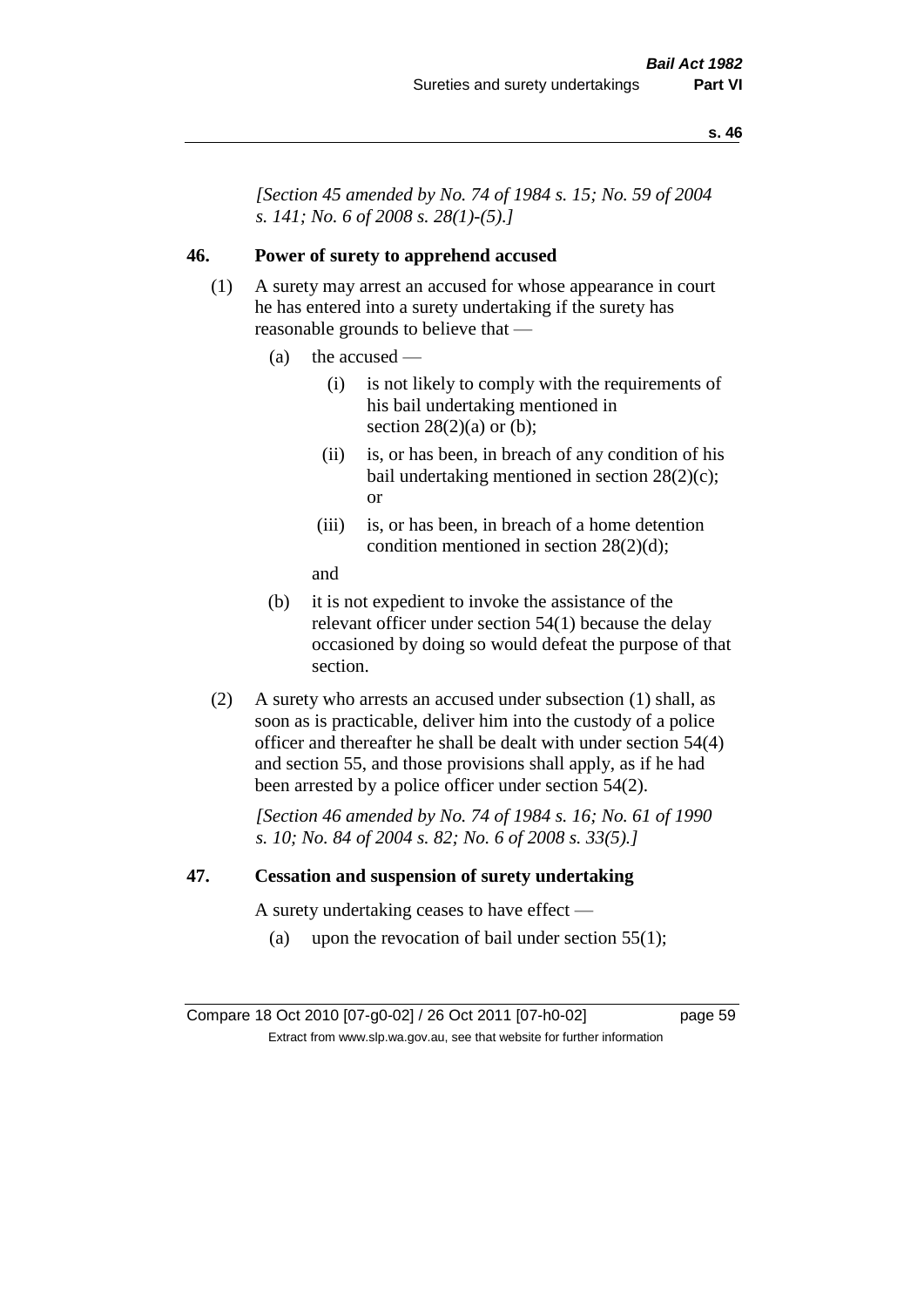(b) upon the release of an accused under section 55(2) if the surety does not consent to the continuance in force of his surety undertaking;

- (c) upon its being cancelled under section 48(4) (and as from the time fixed therefor) by an appropriate judicial officer;
- (d) upon the death of the surety, but only if no order under section 49(1) has been made before then;
- (e) subject to sections 31 and 44, upon the appearance in court by the accused as required by his bail undertaking;
- (f) upon the discharge of the accused according to law from any further proceedings for the offence, or all of the offences, to which the surety undertaking relates; or
- (g) during any period before the time at which the accused is required to appear in court when he is in custody for any other offence or reason.

*[Section 47 amended by No. 84 of 2004 s. 82.]* 

# **48. Surety may apply for cancellation of his undertaking**

- (1) A surety may apply to an appropriate judicial officer for cancellation of his undertaking.
- (2) An application under subsection (1) may be made at any time before that specified, or deemed by section 31(3) to be specified, in the accused's bail undertaking for his appearance in court.
- (3) Upon an application being made under subsection (1) an appropriate judicial officer shall cause the accused to appear before him or another such officer and may issue a warrant or summons for that purpose.
- (4) Upon the appearance of the accused before the time mentioned in subsection (2) an appropriate judicial officer shall —
	- (a) cancel the surety undertaking; and

page 60 Compare 18 Oct 2010 [07-g0-02] / 26 Oct 2011 [07-h0-02] Extract from www.slp.wa.gov.au, see that website for further information

**s. 48**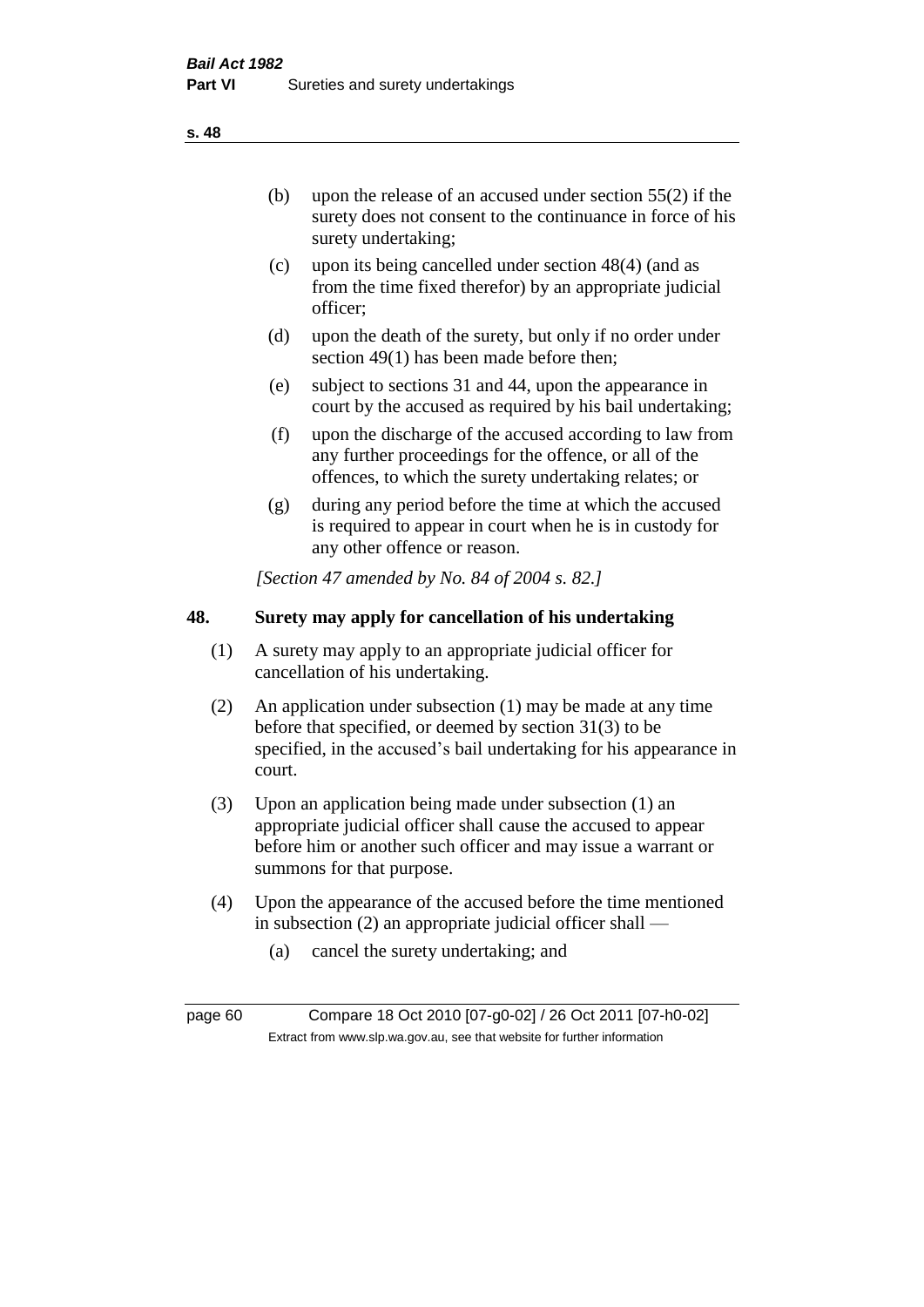- **s. 49**
- (b) exercise one of the powers set out in section  $55(1)(d)$ or (e).
- (5) An application under subsection (1) must be made, and proceedings on it are to be conducted —
	- (a) in a court of summary jurisdiction in accordance with the regulations;
	- (b) in the Supreme Court or the District Court in accordance with rules of court.

*[Section 48 amended by No. 59 of 2004 s. 141; No. 84 of 2004 s. 7 and 82; No. 6 of 2008 s. 29.]* 

### **49. Forfeiture of money under surety's undertaking**

- (1) Where an accused has failed to comply with any requirement of his bail undertaking mentioned in section 28(2)(a) or (b) the following provisions of this section apply for the purpose of enforcing payment to the State of any sum thereupon payable by a surety in terms of his surety undertaking —
	- (a) an application for an order that the sum be paid may be made to an appropriate judicial officer —
		- (i) by the Director of Public Prosecutions where the court before which the accused failed to appear was —
			- (I) the District Court, the Supreme Court or the Court of Appeal; or
			- (II) another court, if the Director of Public Prosecutions is the prosecutor in that court of the case against the accused;
			- or
		- (ii) in other cases, by the State Solicitor or the registrar of the court before which the accused failed to appear;
	- *[(b) deleted]*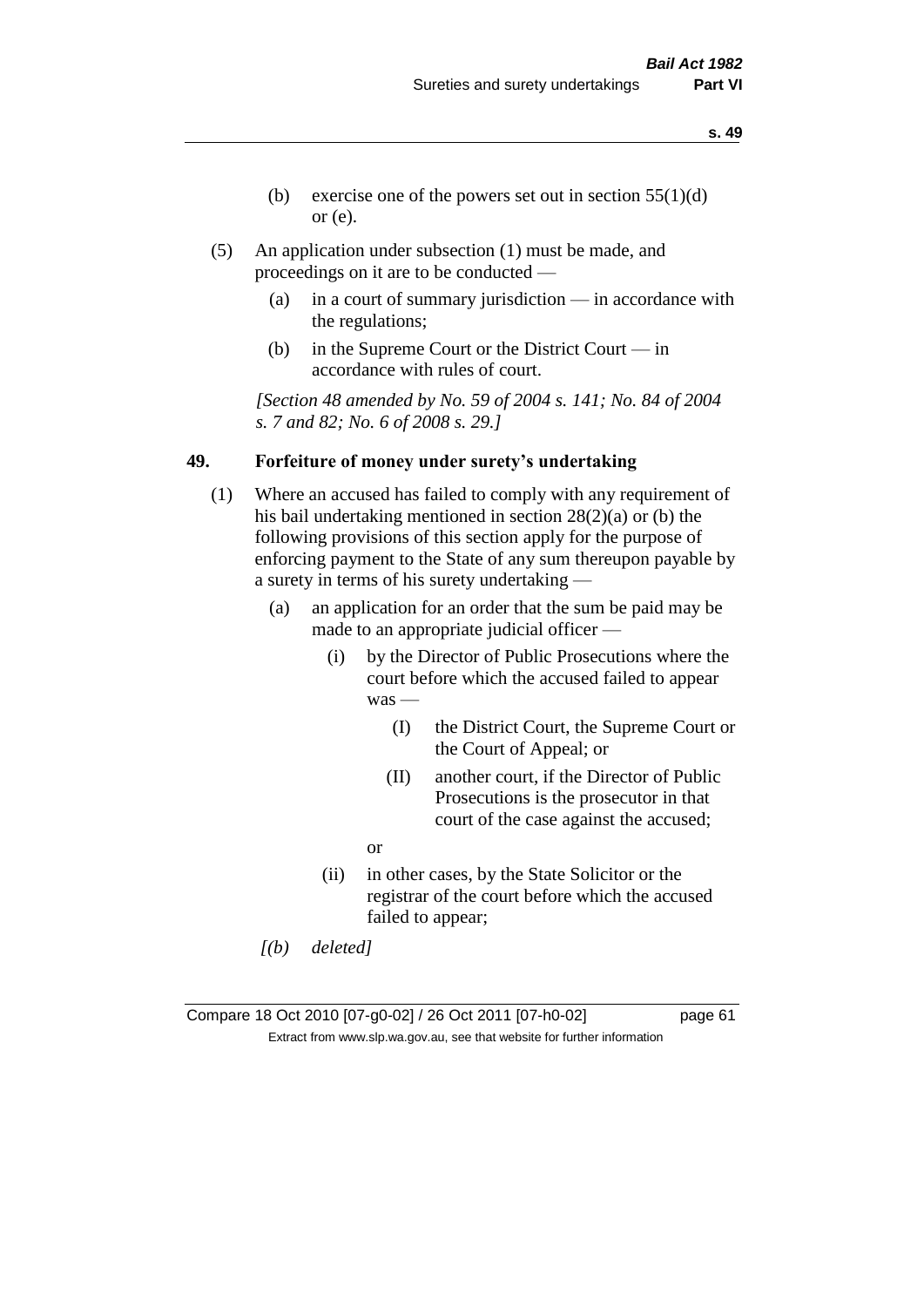(c) on the hearing of the application and upon proof of the surety's liability in terms of his undertaking, the judicial officer shall order forfeiture of the full amount specified in the undertaking unless the surety attends at the hearing and shows to the satisfaction of the judicial officer that there was reasonable cause for the failure of the accused to comply with the requirement to which the application relates;

- (d) notwithstanding paragraph (c), the judicial officer may decline to make an order under that paragraph or may order forfeiture in part only where the surety attends and shows to the satisfaction of the judicial officer —
	- (i) that, by reason of a change of circumstances since the undertaking was entered into, an order for forfeiture, or for forfeiture in full (as the case may be), would cause excessive hardship to the surety or his dependants; and
	- (ii) that such hardship would not be relieved by the exercise of one or more of the powers conferred by section 59;
- (e) an order may be made under this section whether or not the accused has been convicted of an offence against section 51(1) or (2) but if, after an order has been made, the surety satisfies the Governor that new facts have been discovered or new circumstances have arisen which show that there was reasonable cause for the failure of the accused as mentioned in paragraph (c), the Governor may exercise the power in section 139 of the *Sentencing Act 1995* as if the forfeiture were one to which that section applied.
- (2) An application under subsection (1) must be made, and proceedings on it are to be conducted —
	- (a) in a court of summary jurisdiction in accordance with the regulations;

**s. 49**

page 62 Compare 18 Oct 2010 [07-g0-02] / 26 Oct 2011 [07-h0-02] Extract from www.slp.wa.gov.au, see that website for further information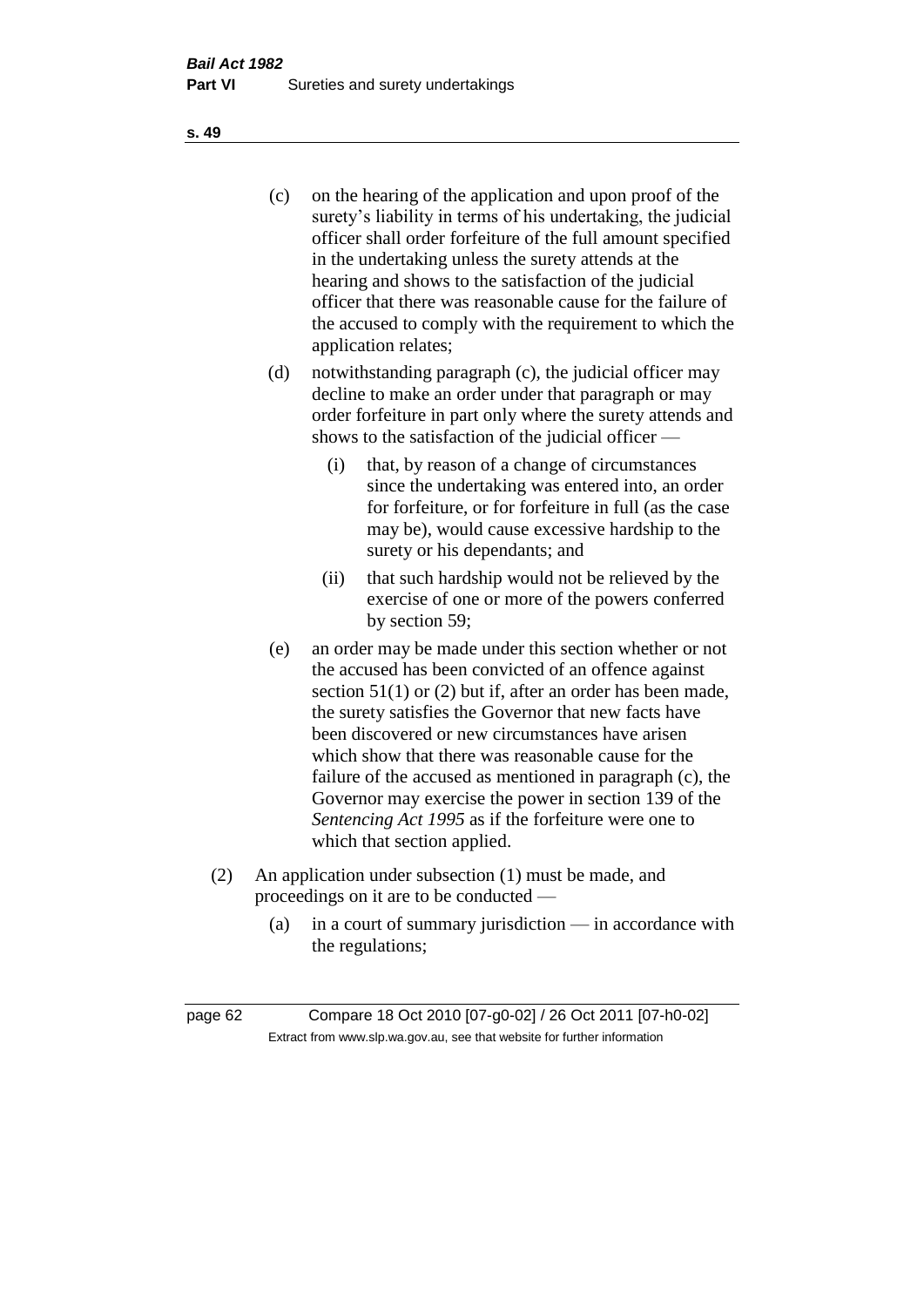- **s. 50**
- (b) in the Supreme Court or the District Court  $-\text{in}$ accordance with rules of court.
- (3) Without prejudice to the recovery of such an amount as a civil debt due to the State, any amount to be paid under an order made under this section is to be paid, and its payment may be enforced under Part 5 of the *Fines, Penalties and Infringement Notices Enforcement Act 1994*, unless an order has been made under subsection (4).
- (4) If under this section the Supreme Court or the District Court makes an order requiring the payment of money, the court may make an order under section 59 of the *Sentencing Act 1995* in respect of the amount payable and for that purpose that section, with any necessary changes, applies as if the amount were a fine imposed on the surety.

*[Section 49 amended by No. 74 of 1984 s. 17; No. 92 of 1994 s. 5; No. 78 of 1995 s. 8; No. 65 of 2003 s. 121(3); No. 74 of 2003 s. 29; No. 59 of 2004 s. 141; No. 84 of 2004 s. 8, 11 and 82; No. 6 of 2008 s. 18(2) and 30(1) and (2).]* 

### **50. Offence to indemnify surety**

(1) If a person indemnifies, or agrees to indemnify, a surety or proposed surety against any liability which the surety or proposed surety may incur under this Act (including this section) he and the surety or proposed surety and any person with whom he agrees as aforesaid each commits an offence.

Penalty: \$1 000 or imprisonment for 12 months or both.

- (2) An offence is committed under subsection  $(1)$ 
	- (a) whether the agreement is made before or after the surety undertaking is entered into and whether or not a proposed surety actually becomes a surety; and
	- (b) whether the compensation is to be in money or in money's worth.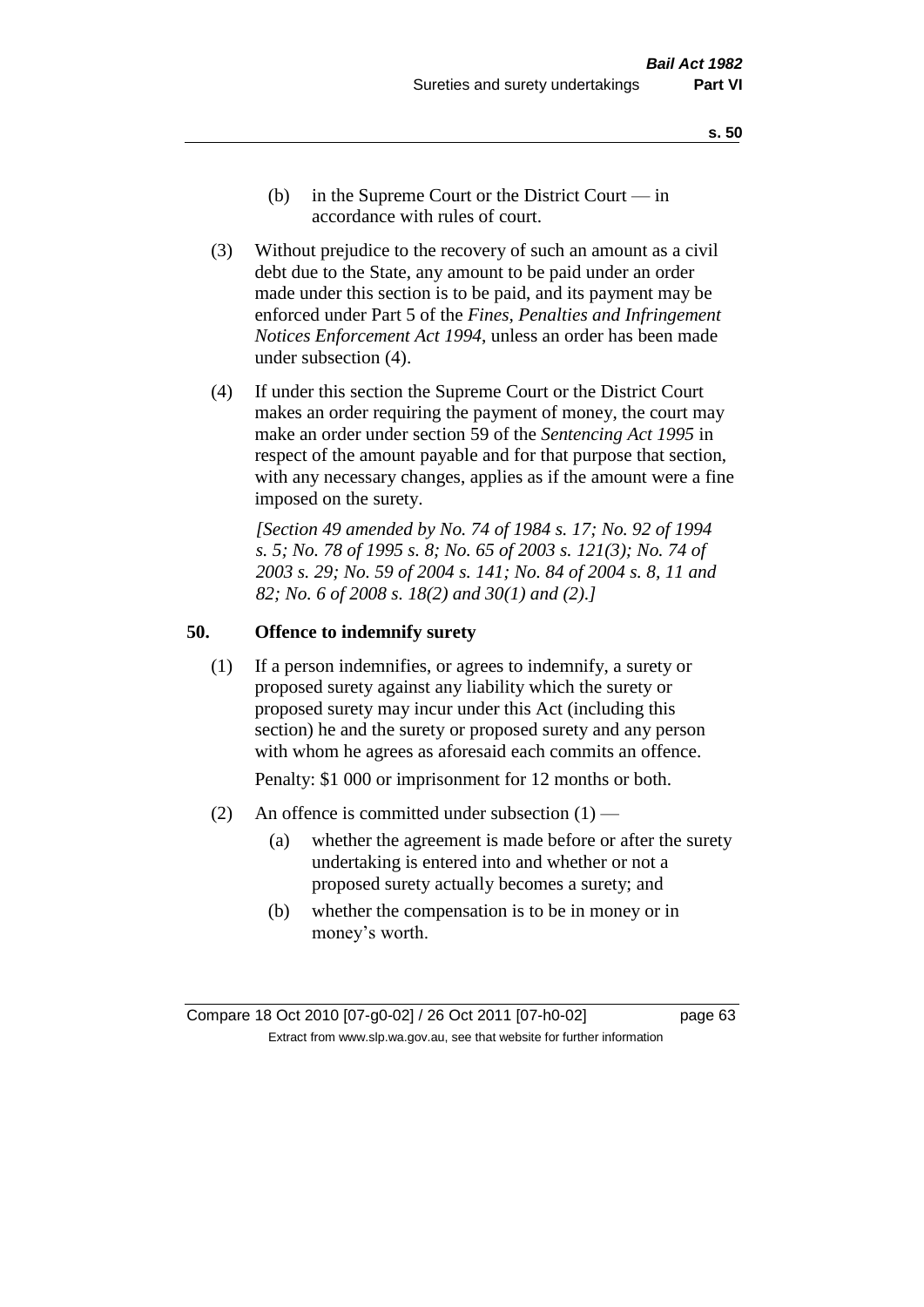- (3) An offence is not committed under subsection (1) by a surety or proposed surety if he shows —
	- (a) that he had no knowledge of an agreement within the meaning of subsection (1) proposed to be entered into between 2 other persons; or
	- (b) that having such knowledge he took all steps reasonably available to him to prevent the agreement being entered into.

*[Section 50 amended by No. 74 of 1984 s. 18.]* 

page 64 Compare 18 Oct 2010 [07-g0-02] / 26 Oct 2011 [07-h0-02] Extract from www.slp.wa.gov.au, see that website for further information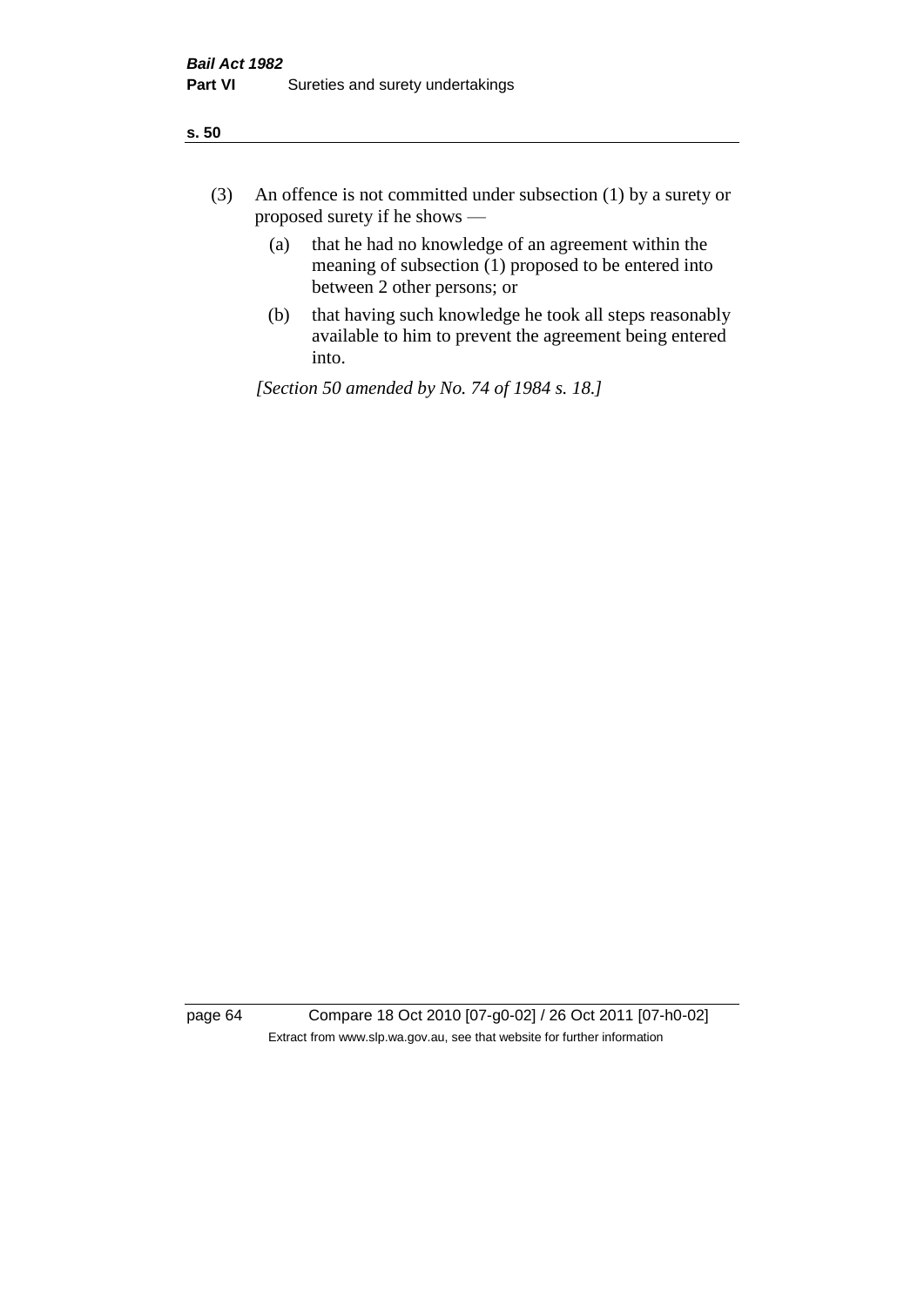### **s. 50A**

# **Part VIA — Administration of home detention conditions**

*[Heading inserted by No. 61 of 1990 s. 11.]* 

### **50A. Powers of CEO (corrections)**

The CEO (corrections) has all of the powers conferred under this Act on a community corrections officer and may review, vary, or rescind a direction given by a community corrections officer.

*[Section 50A inserted by No. 61 of 1990 s. 11; amended by No. 31 of 1993 s. 9; No. 65 of 2006 s. 53.]* 

*[50B. Deleted by No. 78 of 1995 s. 8.]* 

### **50C. Powers and duties of community corrections officers**

- (1) A community corrections officer may give such reasonable directions to an accused subject to a home detention condition as are necessary for the proper administration of the condition and any other condition imposed on the grant of bail to the accused including, without limiting the generality of the foregoing, directions as to —
	- (a) when the accused may leave the place where he is required by the home detention condition to remain;
	- (b) the period of any authorised absence from the place where he is required by the home detention condition to remain;
	- (c) when the accused shall return to the place where he is required by the home detention condition to remain;
	- (d) the method of travel to be used by the accused during any absence from the place where he is required by the home detention condition to remain; and
	- (e) the manner in which the accused shall report his whereabouts.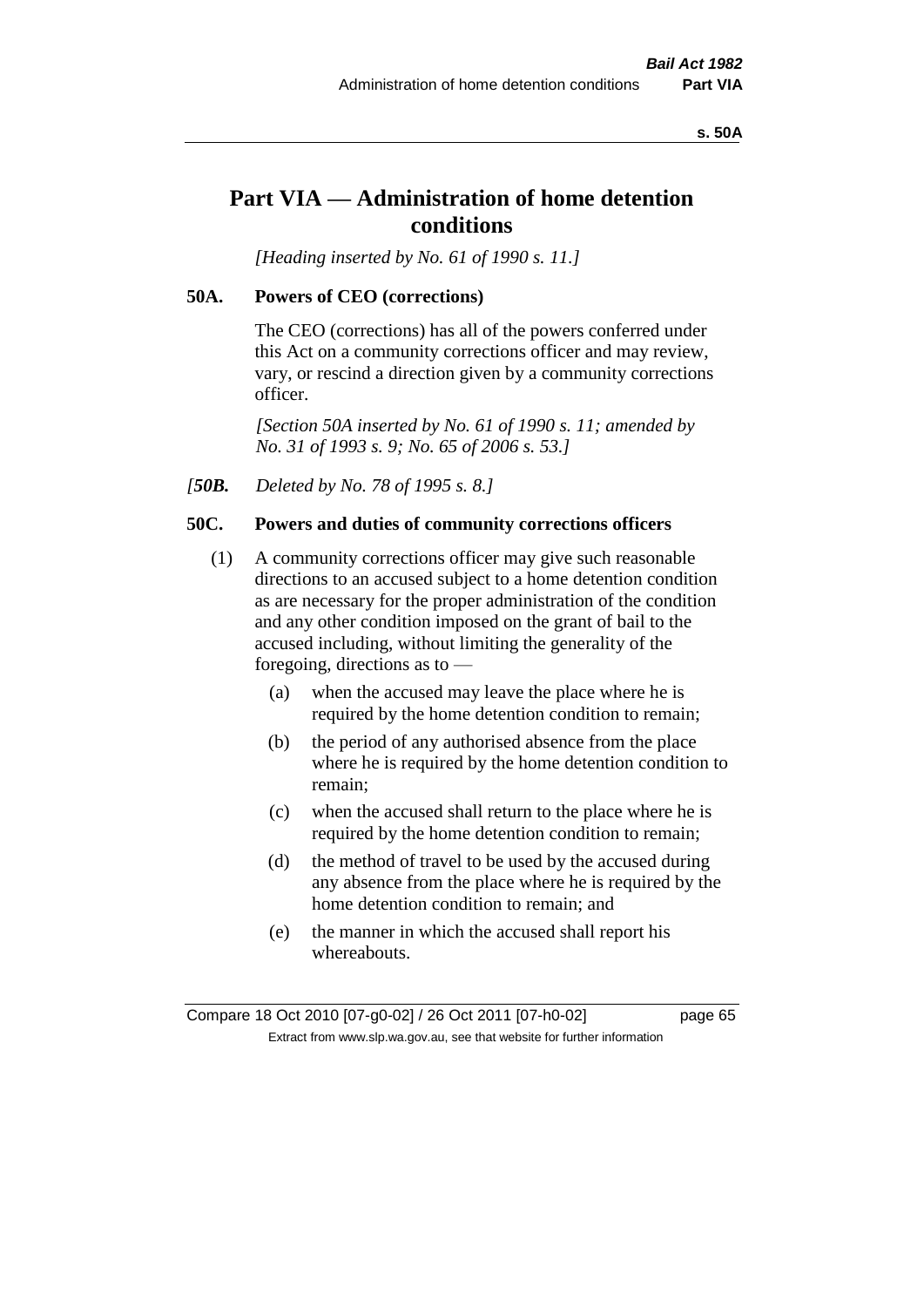**s. 50C**

| (2)     | For the purpose of ascertaining whether or not an accused is<br>complying with a home detention condition or any direction<br>given pursuant to subsection (1), a community corrections<br>officer may, at any time — |                                                                                                                                                                                              |  |
|---------|-----------------------------------------------------------------------------------------------------------------------------------------------------------------------------------------------------------------------|----------------------------------------------------------------------------------------------------------------------------------------------------------------------------------------------|--|
|         | (a)                                                                                                                                                                                                                   | enter or telephone the place where the accused is<br>required by a home detention condition to remain;                                                                                       |  |
|         | (b)                                                                                                                                                                                                                   | enter or telephone the accused's place of employment or<br>any other place where the accused is permitted or<br>required to attend; or                                                       |  |
|         | (c)                                                                                                                                                                                                                   | question any person at any place referred to in<br>paragraph $(a)$ or $(b)$ .                                                                                                                |  |
| (3)     | A person who $-$                                                                                                                                                                                                      |                                                                                                                                                                                              |  |
|         | (a)                                                                                                                                                                                                                   | hinders a person exercising powers under subsection (2);<br><sub>or</sub>                                                                                                                    |  |
|         | (b)                                                                                                                                                                                                                   | fails to answer a question put pursuant to<br>subsection $(2)(c)$ or gives an answer that the person<br>knows is false or misleading in a material particular,                               |  |
|         |                                                                                                                                                                                                                       | commits an offence.                                                                                                                                                                          |  |
|         |                                                                                                                                                                                                                       | Penalty: \$2 000 and imprisonment for 12 months.                                                                                                                                             |  |
| (4)     | A community corrections officer —                                                                                                                                                                                     |                                                                                                                                                                                              |  |
|         | (a)                                                                                                                                                                                                                   | shall keep such records and make such returns and<br>reports in relation to accused persons subject to home<br>detention conditions as the CEO (corrections) directs;<br>and                 |  |
|         | (b)                                                                                                                                                                                                                   | shall make any records relating to an accused subject to<br>a home detention condition available on the request of<br>the CEO (corrections) to him.                                          |  |
|         |                                                                                                                                                                                                                       | [Section 50C inserted by No. 61 of 1990 s. 11; amended by<br>No. 31 of 1993 s. 9; No. 50 of 2003 s. 37(3); No. 84 of 2004<br>s. 82 and 83(3); No. 65 of 2006 s. 53; No. 2 of 2008 s. 56(2).] |  |
|         |                                                                                                                                                                                                                       |                                                                                                                                                                                              |  |
| page 66 |                                                                                                                                                                                                                       | Compare 18 Oct 2010 [07-g0-02] / 26 Oct 2011 [07-h0-02]<br>Extract from www.slp.wa.gov.au, see that website for further information                                                          |  |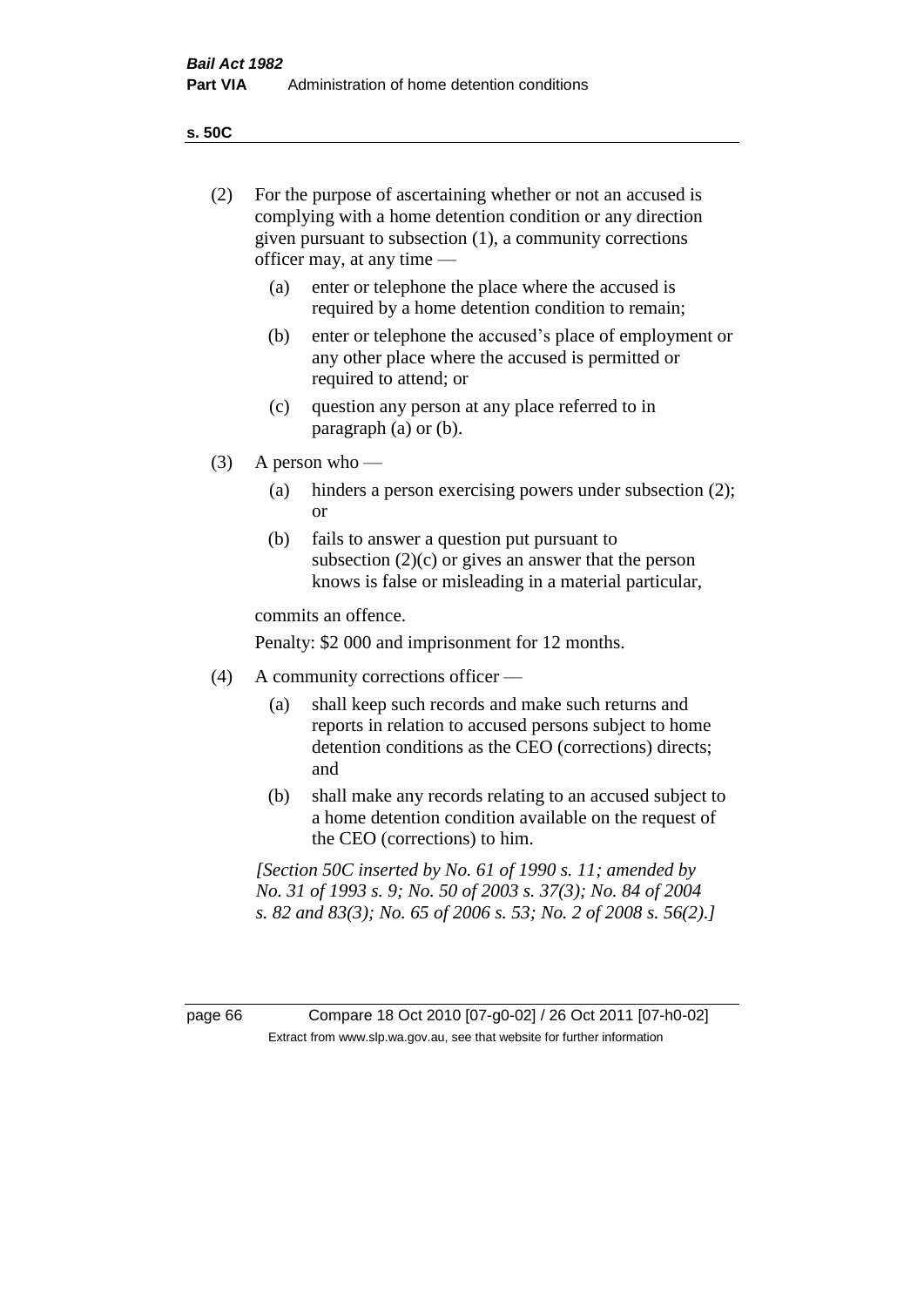### **50D. Powers of members of the Police Force**

- (1) For the purpose of ascertaining whether or not an accused is complying with a home detention condition, a member of the Police Force may —
	- (a) require the accused to produce a copy of his bail undertaking and any notice by the CEO (corrections) under section 50E(a) for inspection; and
	- (b) require the accused to explain why he is absent from the place where he is required by the home detention condition to remain.
- (2) An accused who fails to comply with subsection  $(1)(a)$  or who fails to explain when required to do so under subsection (1)(b) or who gives an explanation that the accused knows is false or misleading in a material particular, commits an offence.

Penalty: \$2 000.

*[Section 50D inserted by No. 61 of 1990 s. 11; amended by No. 31 of 1993 s. 9; No. 50 of 2003 s. 37(4); No. 84 of 2004 s. 82; No. 65 of 2006 s. 53.]* 

### **50E. CEO (corrections) may substitute a different place of detention and apply conditions**

The CEO (corrections) may, at any time, by notice in writing given to an accused granted bail subject to a home detention condition —

- (a) substitute a different place for the place where an accused is required by a home detention condition to remain;
- (b) require the accused to comply with such of the conditions specified in the list provided to the accused under section 24A(4) as are specified in the notice.

*[Section 50E inserted by No. 61 of 1990 s. 11; amended by No. 31 of 1993 s. 9; No. 84 of 2004 s. 82; No. 65 of 2006 s. 53.]*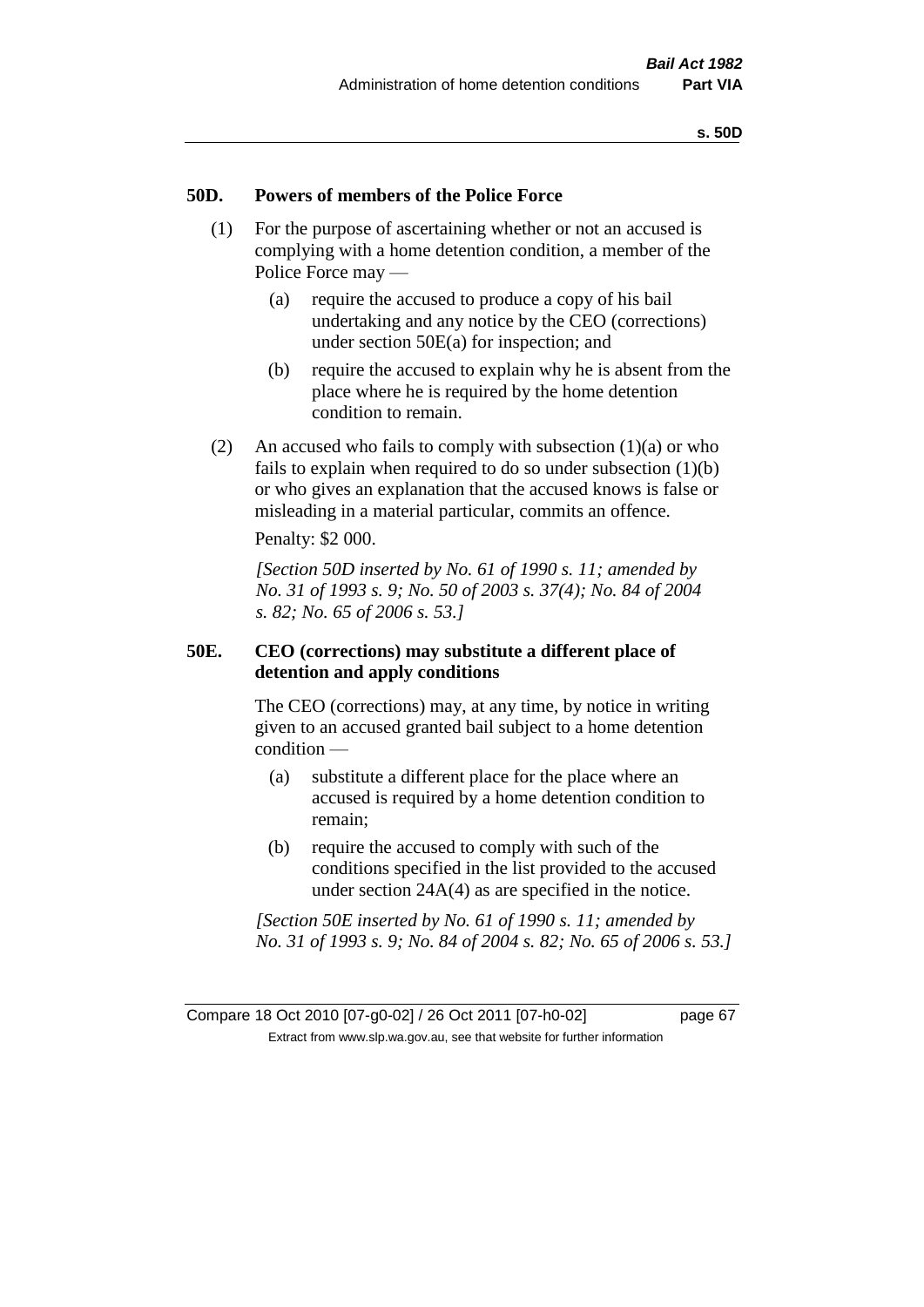| ۰.<br>×<br>-<br>۰.<br>× |  |
|-------------------------|--|
|-------------------------|--|

### **50F. CEO (corrections) may revoke bail**

- (1) Where a home detention condition has been imposed as a condition on a grant of bail to an accused the CEO (corrections) may, in his absolute discretion, by instrument signed by him and if practicable, given to the accused, revoke the bail.
- (2) Without limiting the generality of subsection (1), the power to revoke bail may be exercised where the accused —
	- (a) is not likely to comply with any requirement of his bail undertaking mentioned in section  $28(2)(a)$  or (b); or
	- (b) is, or has been, or is likely to be in breach of any condition of his bail undertaking mentioned in section  $28(2)(c)$ .
- (3) Subject to subsection (4), where the CEO (corrections) revokes bail he shall include a statement of his reasons for the cancellation in the instrument cancelling the bail.
- (4) Where the CEO (corrections) is of the opinion that it would be in the interest of the accused or any other person, or the public, to withhold from the accused any or all of the reasons referred to in subsection (3), the CEO (corrections) may so withhold the reason or reasons.
- (5) Where the CEO (corrections) revokes bail, he may, whenever necessary, issue a warrant directed to all members of the Police Force to have the accused arrested and brought before an appropriate judicial officer.

*[Section 50F inserted by No. 61 of 1990 s. 11; amended by No. 31 of 1993 s. 9; No. 84 of 2004 s. 82; No. 65 of 2006 s. 53.]* 

### **50G. Procedure on arrest after revocation of bail**

(1) An accused arrested pursuant to a warrant issued under section 50F shall be taken as soon as is practicable before an appropriate judicial officer unless he is arrested less than

page 68 Compare 18 Oct 2010 [07-g0-02] / 26 Oct 2011 [07-h0-02] Extract from www.slp.wa.gov.au, see that website for further information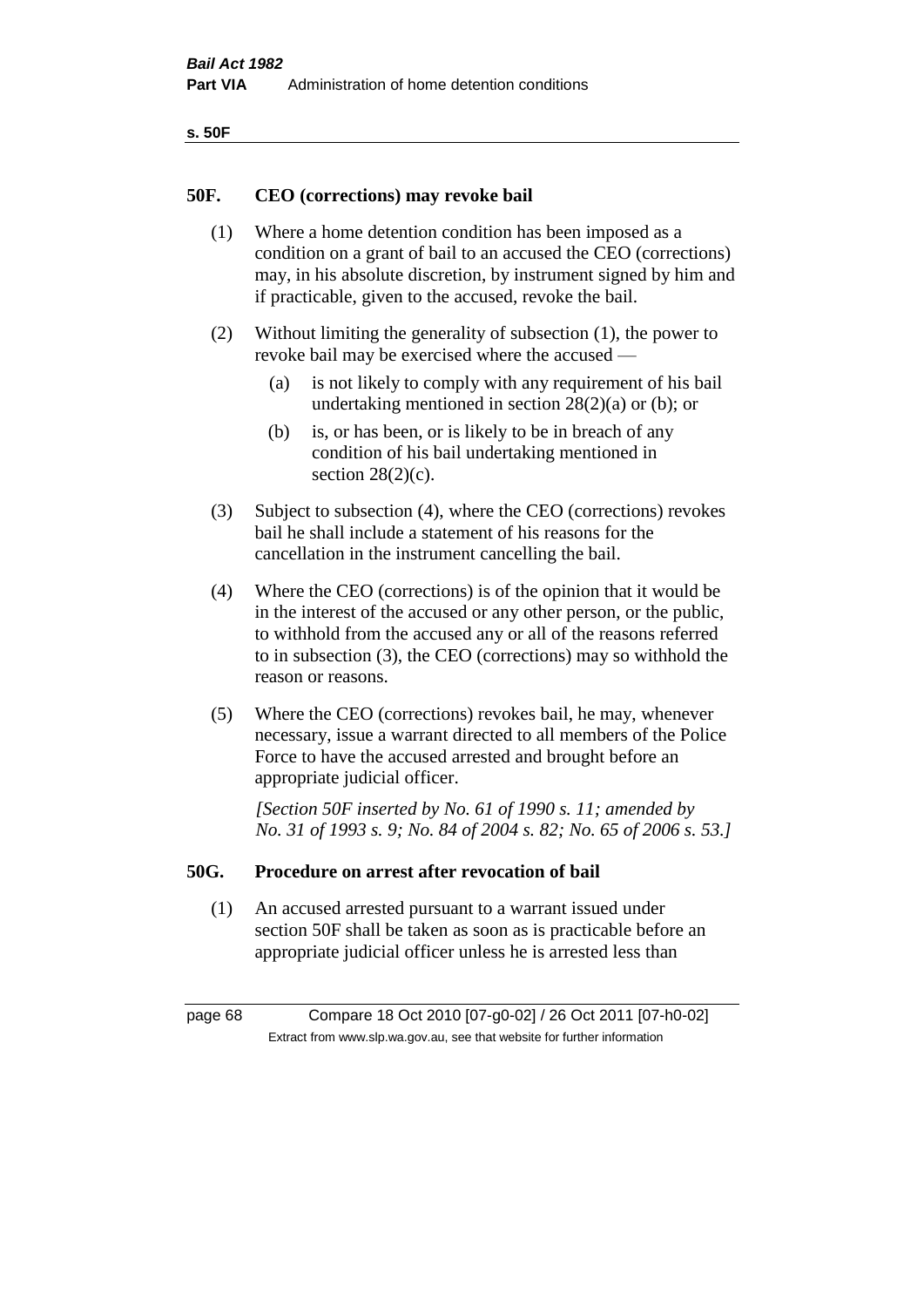24 hours before the time at which he is due to appear in accordance with his bail undertaking, in which case he shall be held in custody and brought before an appropriate judicial officer at that time.

- (2) The judicial officer before whom an accused appears under this section may —
	- (a) remand the accused in custody to appear at the time and place specified, or deemed by section 31(3) to be specified, in his bail undertaking; or
	- (b) grant fresh bail to the accused in accordance with this Act, other than clause 2 of Part B of Schedule 1.

*[Section 50G inserted by No. 61 of 1990 s. 11; amended by No. 45 of 1993 s. 12; No. 84 of 2004 s. 82.]* 

# **50H. Exclusion of the rules of natural justice**

The rules known as the rules of natural justice (including any duty of procedural fairness) do not apply to or in relation to the doing or omission of any act, matter or thing under this Part by the CEO (corrections).

*[Section 50H inserted by No. 61 of 1990 s. 11; amended by No. 31 of 1993 s. 9; No. 65 of 2006 s. 53.]* 

### **50J. Delegation by CEO (corrections)**

The CEO (corrections) may, either generally or as otherwise provided by the instrument of delegation, by writing signed by him, delegate to any person any power or duty under this Part, other than this power of delegation.

*[Section 50J inserted by No. 61 of 1990 s. 11; amended by No. 31 of 1993 s. 9; No. 65 of 2006 s. 53.]* 

## **50K. Retrieval of monitoring equipment**

If under rules made under section 50L any device or equipment has been installed at the place where an accused is required by a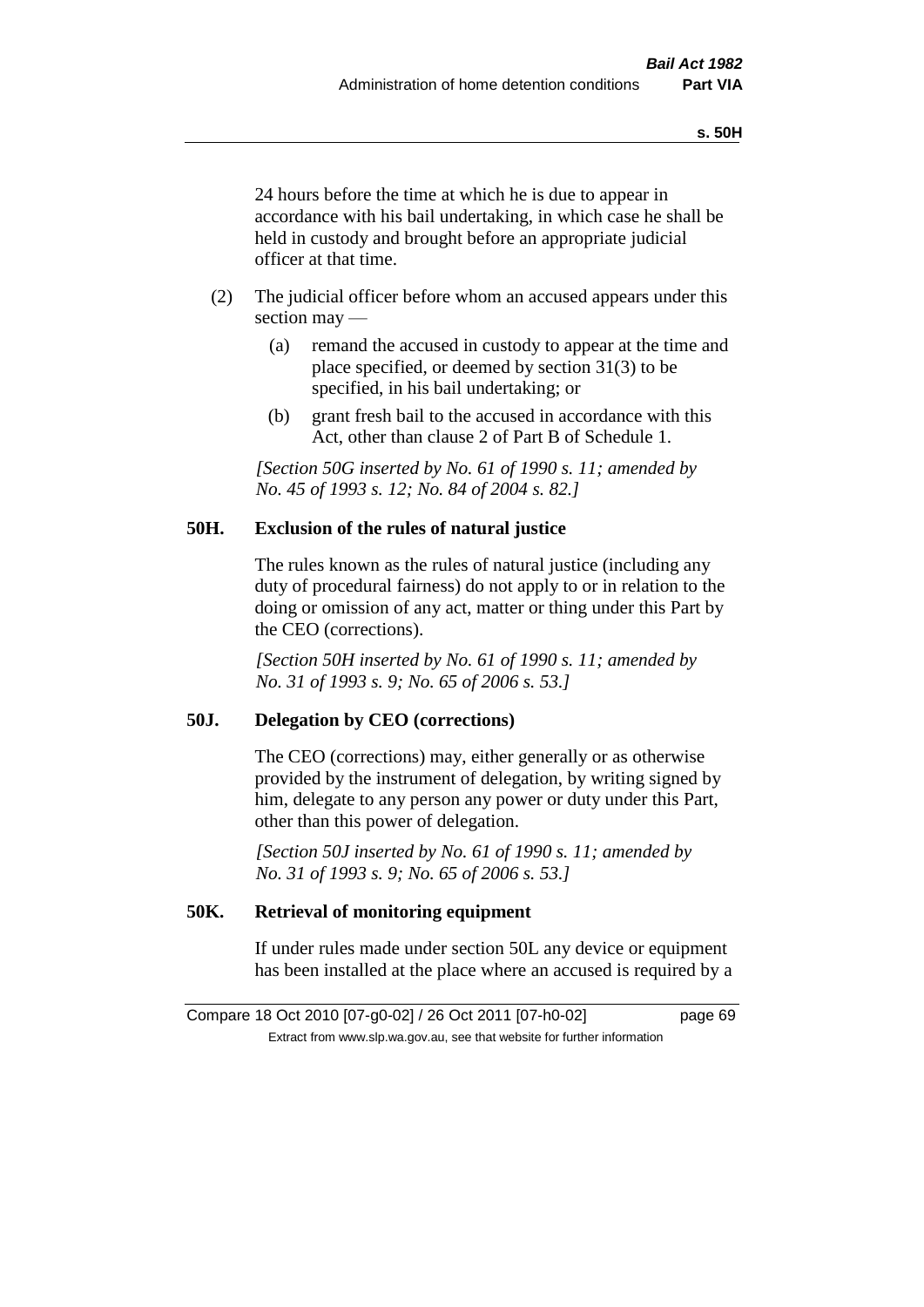### **s. 50L**

home detention condition to remain, section 118 of the *Sentence Administration Act 2003* applies.

*[Section 50K inserted by No. 78 of 1995 s. 8; amended by No. 50 of 2003 s. 29(3); No. 84 of 2004 s. 82.]* 

### **50L. Rules**

- (1) The CEO (corrections) may, with the approval of the Minister, make rules for the purposes of this Part which may provide for the manner of ensuring that accused persons are complying with home detention conditions and for conditions to be applied to accused persons granted bail subject to home detention conditions including conditions —
	- (a) requiring an accused to wear any device;
	- (b) requiring an accused to permit the CEO (corrections) to install any device or equipment at the place where the accused is required by a home detention condition to remain.
- (2) Rules made under this section may confer a discretionary authority on any person or class of persons.
- (3) Sections 41 and 42 of the *Interpretation Act 1984* do not apply to rules made under this section.

*[Section 50L inserted by No. 61 of 1990 s. 11; amended by No. 31 of 1993 s. 9; No. 84 of 2004 s. 82 and 83(3); No. 65 of 2006 s. 53; No. 2 of 2008 s. 56(3) and (4).]* 

page 70 Compare 18 Oct 2010 [07-g0-02] / 26 Oct 2011 [07-h0-02] Extract from www.slp.wa.gov.au, see that website for further information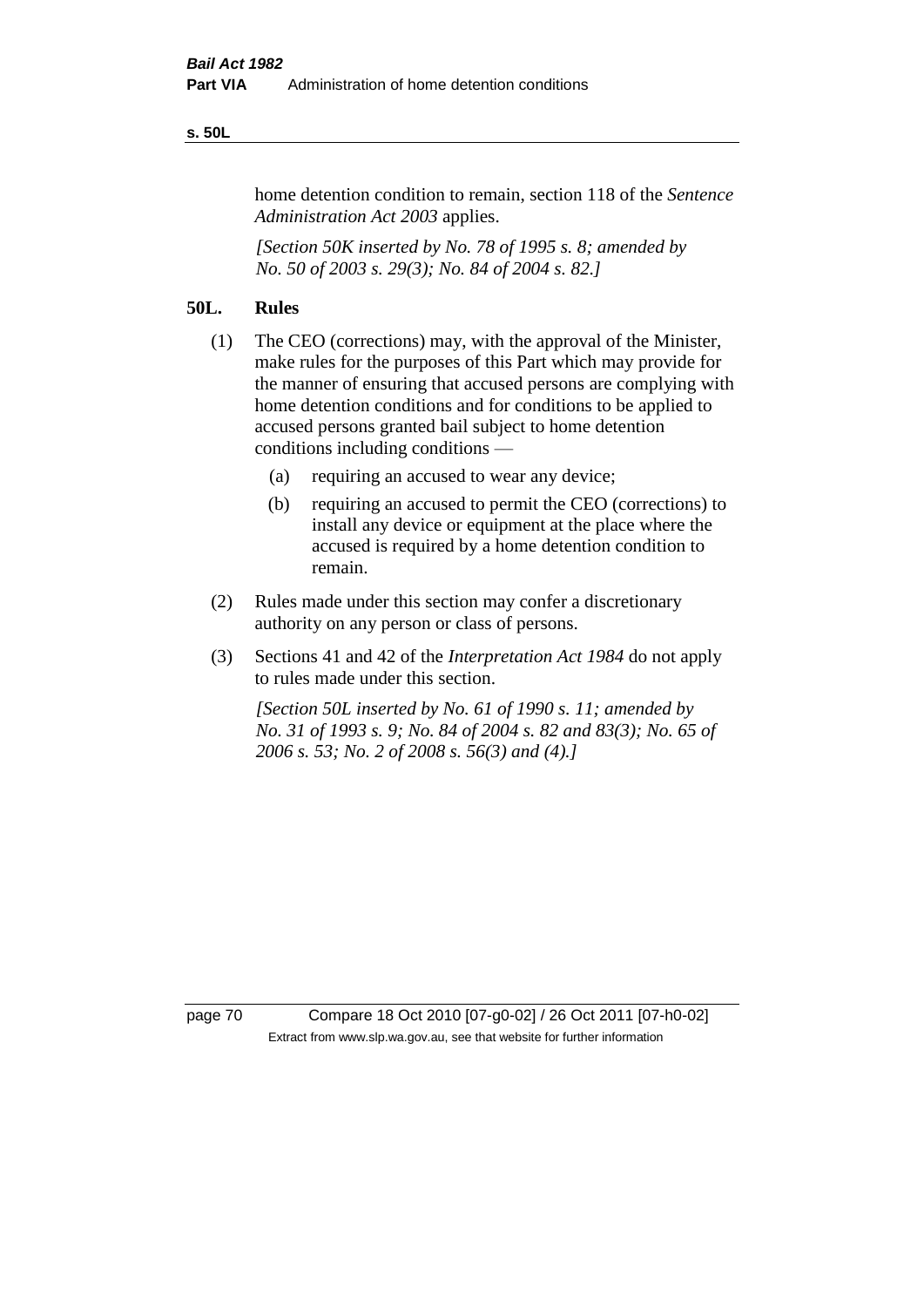# **Part VII — Enforcement of bail undertakings**

# **51. Offence to fail to comply with bail undertaking**

- (1) An accused who, without reasonable cause, fails to comply with the requirement of his bail undertaking mentioned in section 28(2)(a) commits an offence.
- (2) An accused who fails to comply with the requirement of his bail undertaking mentioned in section 28(2)(b) commits an offence.
- $(2a)$  An accused
	- (a) whose bail undertaking includes any condition imposed for a purpose mentioned in clause  $2(2)(c)$  or (d) of Part D of Schedule 1; and
	- (b) who fails to comply with the condition,

commits an offence.

- (3) An accused shall not be convicted in his absence of an offence against this section.
- (4) An accused who is charged with an offence against subsection (1) or (2) may be convicted of the other of those offences if that other offence is proved by the evidence.
- (5) A prosecution for an offence against subsection (1), (2) or (2a) may be brought at any time.
- (6) A person who is convicted of an offence against subsection (1), (2) or (2a) is liable to a fine not exceeding \$10 000 or imprisonment for a term not exceeding 3 years, or both.
- (7) A court which convicts an accused of an offence against this section may, in addition to any penalty which it may impose, order that the accused pay such sum as it may fix in or towards defraying the costs and expenses of and consequent upon his apprehension following the failure to comply with his bail undertaking for which he was convicted.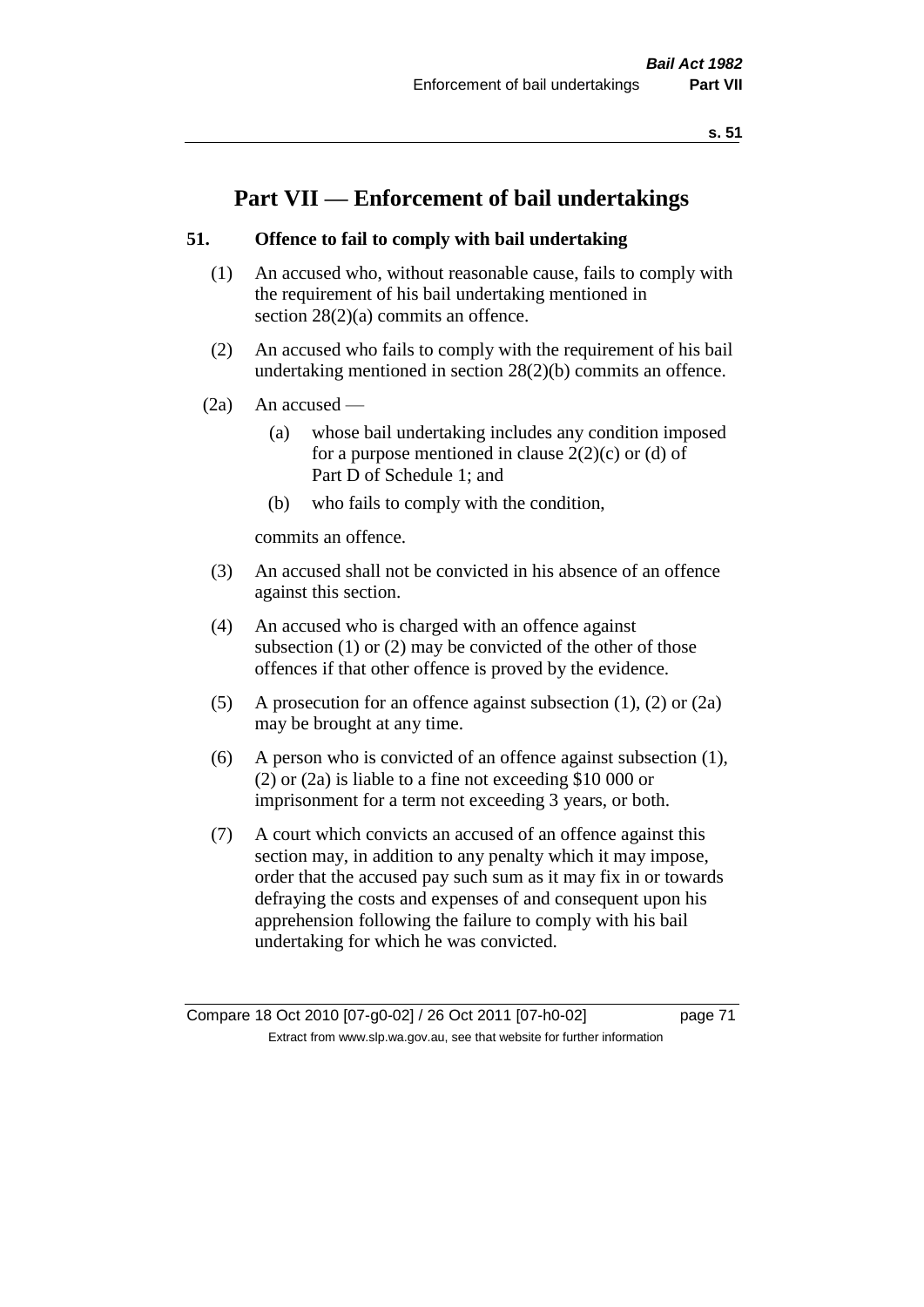### **s. 51A**

- (8) An order made under subsection (7)
	- (a) shall specify to whom and in what manner the sum shall be paid; and
	- (b) may be enforced as though the sum were a penalty imposed under this section.

*[Section 51 amended by No. 54 of 1998 s. 9; No. 59 of 2004 s. 141; No. 84 of 2004 s. 11 and 82; No. 6 of 2008 s. 18(3).]*

# **51A. Proceedings before courts of summary jurisdiction for an offence under s. 51**

- (1) This section applies for the purpose of prosecuting an offence against section  $51(1)$ ,  $(2)$  or  $(2a)$  where the court before which the accused is bound to appear at the time when the accused fails to comply with the accused's bail undertaking is a court of summary jurisdiction.
- (2) Where this section applies, the prosecution shall be commenced and conducted by the person who was conducting the proceedings in which the accused failed to comply with the accused's bail undertaking or by a police officer.
- (3) Where this section applies, the registrar of the court before which the accused was bound to appear shall cause to be issued to the Commissioner of Police a certificate under section 64 as to the accused's failure to appear.

*[Section 51A inserted by No. 6 of 2008 s. 31(1).]*

# **52. Provisions as to summary proceedings before superior courts for an offence under s. 51**

(1) This section applies, notwithstanding any other Act, for the purpose of prosecuting an offence against section 51(1), (2) or (2a) where the court before which the accused is bound to appear at the time when he fails to comply with his bail undertaking is the Supreme Court or the District Court.

page 72 Compare 18 Oct 2010 [07-g0-02] / 26 Oct 2011 [07-h0-02] Extract from www.slp.wa.gov.au, see that website for further information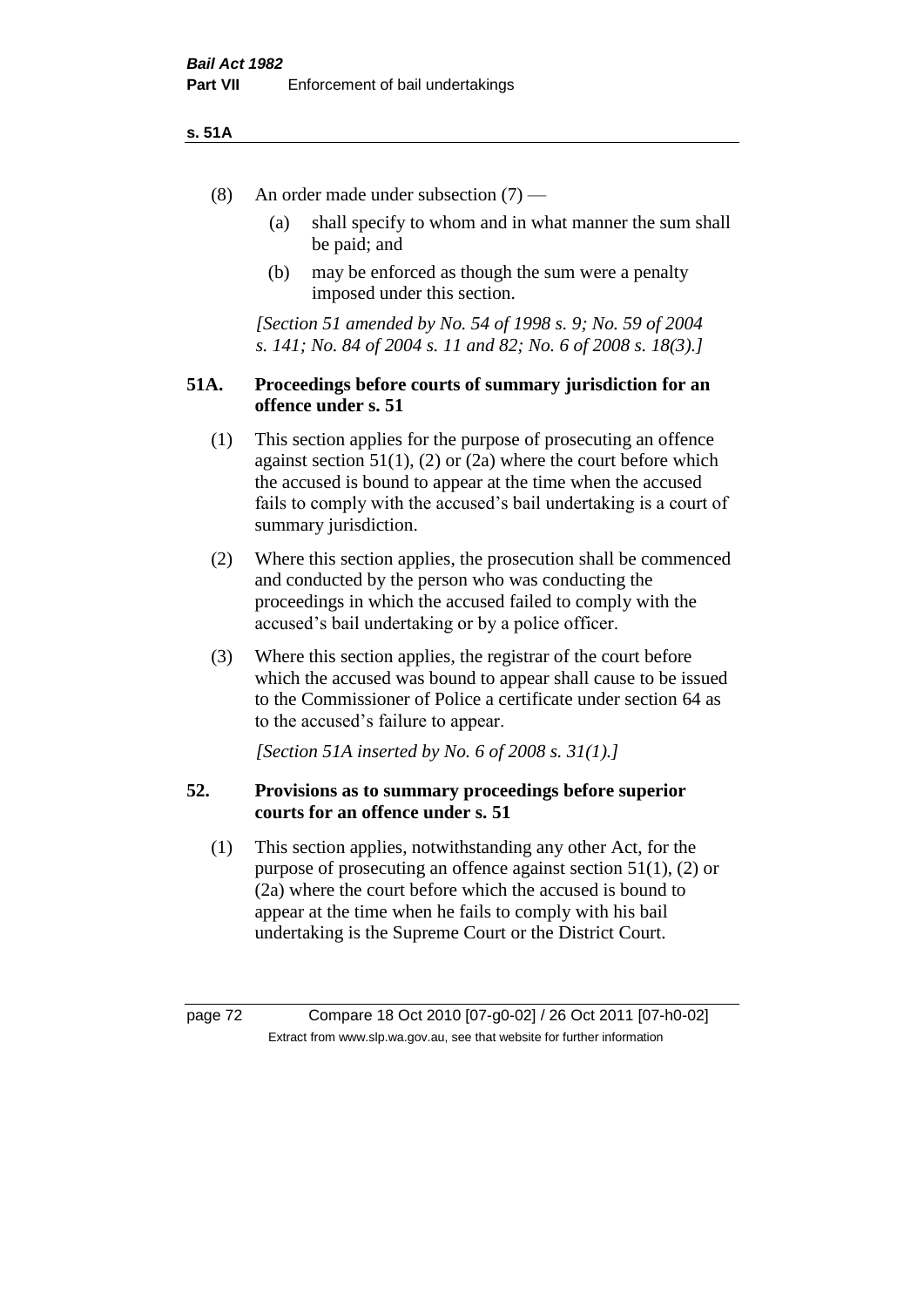- (2) Where this section applies, the accused shall be dealt with summarily for the offence and shall be so dealt with —
	- (a) by a judge of the Supreme Court in any case where the accused was bound to appear before the General Division of the Supreme Court;
	- (ab) by a judge of appeal in any case where the accused was bound to appear before the Court of Appeal;
	- (b) by a judge of the District Court in any case where the accused was bound to appear before that Court.
- (3) A prosecution for an offence which is to be dealt with under this section shall be commenced by the authorised officer (as defined in section 80 of the *Criminal Procedure Act 2004*) who was conducting the proceedings in which the accused failed to comply with his bail undertaking or by a police officer —
	- (a) where subsection  $(2)(a)$  or (ab) applies, in the Supreme Court; and
	- (b) where subsection (2)(b) applies, in the District Court.
- (3a) Where this section applies, a person authorised under subsection (3b) shall cause to be issued to the Commissioner of Police a certificate under section 64 as to the accused's failure to appear.
- (3b) The Chief Justice, in respect of cases where the court before which the accused was bound to appear is the Supreme Court, and the Chief Judge, in respect of cases where the court before which the accused was bound to appear is the District Court, may authorise a person or persons, by name or office, to perform the function referred to in subsection (3a).
- (3c) A prosecution that has been commenced under subsection (3) by a police officer shall be conducted by the Director of Public Prosecutions.
- (4) Subject to section 51(3) and (5), a prosecution for an offence which is to be dealt with under this section is to be commenced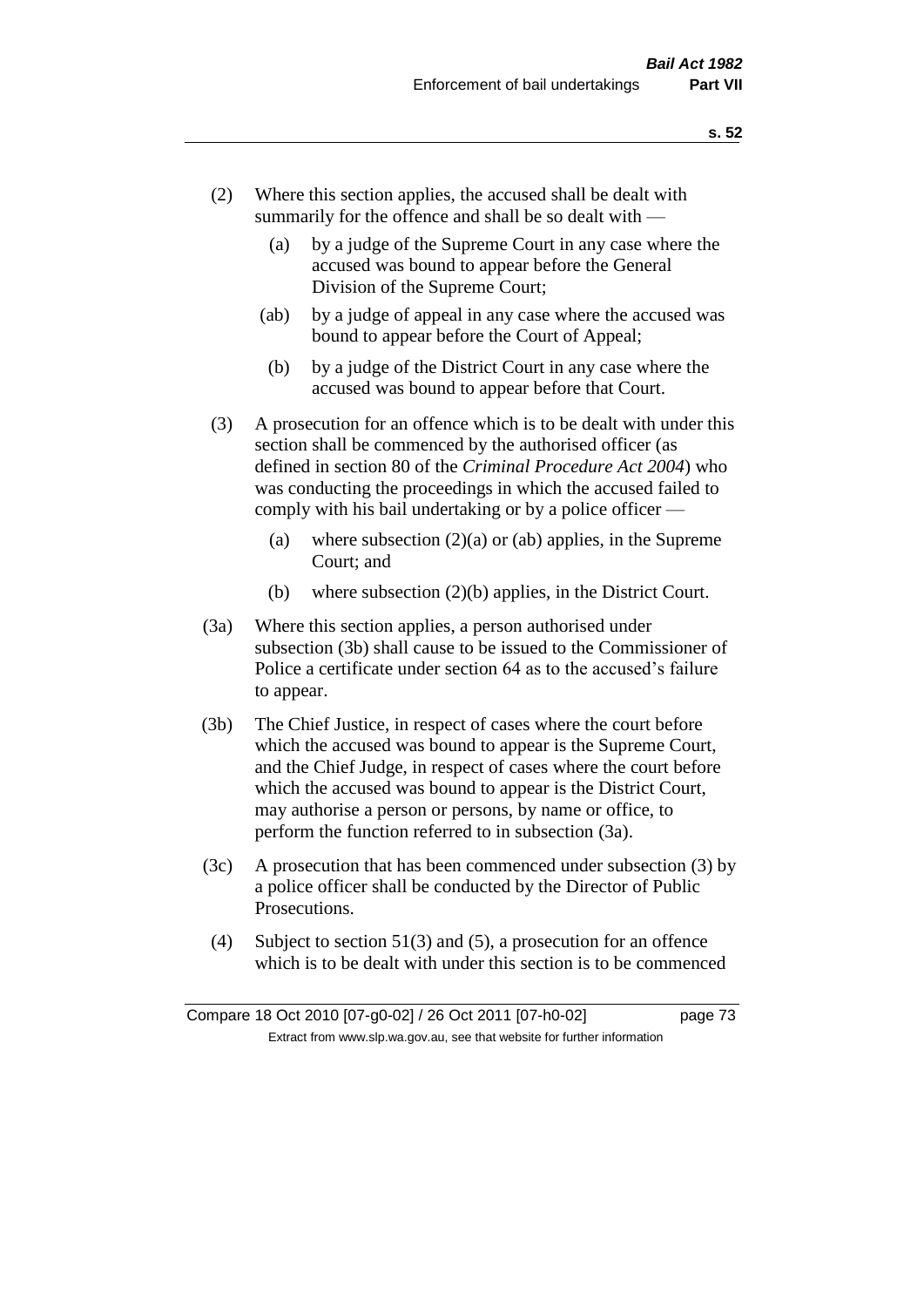and conducted under the *Criminal Procedure Act 2004* as if it were a prosecution of a simple offence in a court of summary jurisdiction, but —

- (a) no fees shall be charged by the Supreme Court or District Court for or in respect of any act or proceeding that relates to the prosecution; and
- (b) the Supreme Court or District Court cannot order a party to the prosecution to pay another party's costs of or relating to the prosecution, except under section 166(2) of the *Criminal Procedure Act 2004*.
- (5) If under section 51(6) or (7) the Supreme Court or the District Court imposes a pecuniary penalty the court may make an order under section 59 of the *Sentencing Act 1995* in respect of the amount payable.

*[Section 52 amended by No. 92 of 1994 s. 6; No. 78 of 1995 s. 8; No. 54 of 1998 s. 10; No. 45 of 2004 s. 28(2) and (4); No. 59 of 2004 s. 141; No. 84 of 2004 s. 11 and 82; No. 2 of 2008 s. 56(5); No. 6 of 2008 s. 32(1) and (2).]* 

# **53. Appeals against decisions made under s. 52**

- (1) A person who is dissatisfied with a decision (as defined in section 6 of the *Criminal Appeals Act 2004*) made under section 52 may, with the leave of the Court of Appeal, appeal against it.
- (2) For the purposes of subsection (1), Part 2 of the *Criminal Appeals Act 2004*, with any necessary changes, applies as if —
	- (a) the decision referred to in subsection (1) were a decision of a court of summary jurisdiction;
	- (b) a reference in that Part to a court of summary jurisdiction were a reference to the court that made the decision referred to in subsection (1); and
	- (c) a reference in that Part to commencing an appeal were a reference to applying for leave to appeal.

page 74 Compare 18 Oct 2010 [07-g0-02] / 26 Oct 2011 [07-h0-02] Extract from www.slp.wa.gov.au, see that website for further information

**s. 53**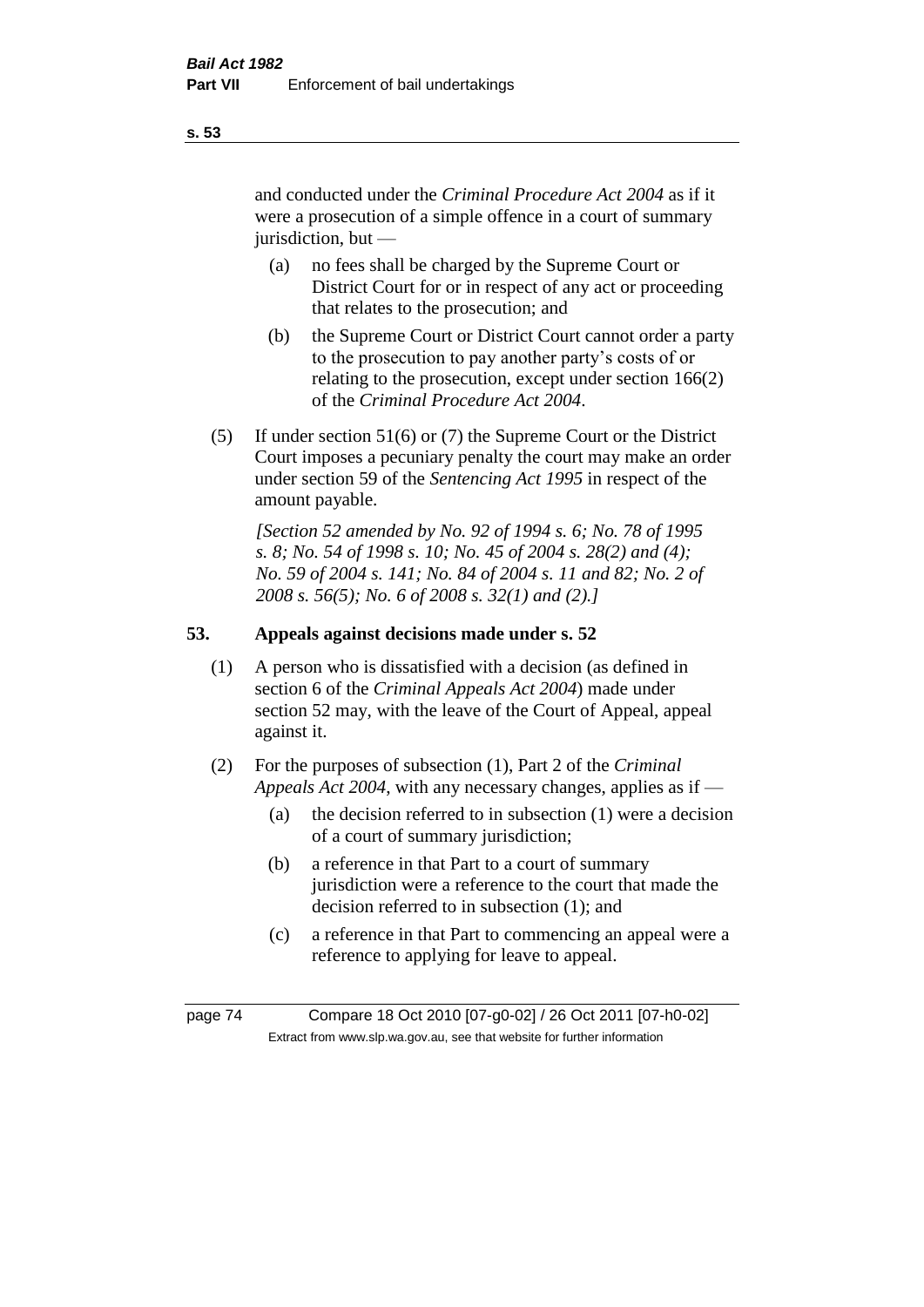(3) Despite section 13(1) of the *Criminal Appeals Act 2004*, the appeal is to be dealt with by the Court of Appeal.

*[Section 53 inserted by No. 45 of 2004 s. 28(3); amended by No. 84 of 2004 s. 11 and 82.]*

# **54. Accused on bail may be taken before a judicial officer for variation or revocation of bail**

(1a) In this section —

*relevant officer* means —

- (a) if the court before which the accused is required to appear is the District Court, the Supreme Court or the Court of Appeal — the prosecutor; or
- (b) in any other case the prosecutor or a police officer.
- (1) Where an accused has been released on bail the relevant officer may cause the accused to appear before an appropriate judicial officer to show cause why the accused's bail should not be varied or revoked if the relevant officer —
	- (a) has reasonable grounds to believe, or is notified in writing by a surety for the accused that the surety has reasonable grounds to believe, that the accused —
		- (i) is not likely to comply with any requirement of his bail undertaking mentioned in section  $28(2)(a)$  or (b);
		- (ii) is, or has been, or is likely to be in breach of any condition of his bail undertaking mentioned in section  $28(2)(c)$ ; or
		- (iii) is, or has been, in breach of a home detention condition mentioned in section 28(2)(d);
	- (b) has reasonable grounds to believe that
		- (i) any surety for the accused's appearance is no longer suitable under section 39 to be a surety, or is dead;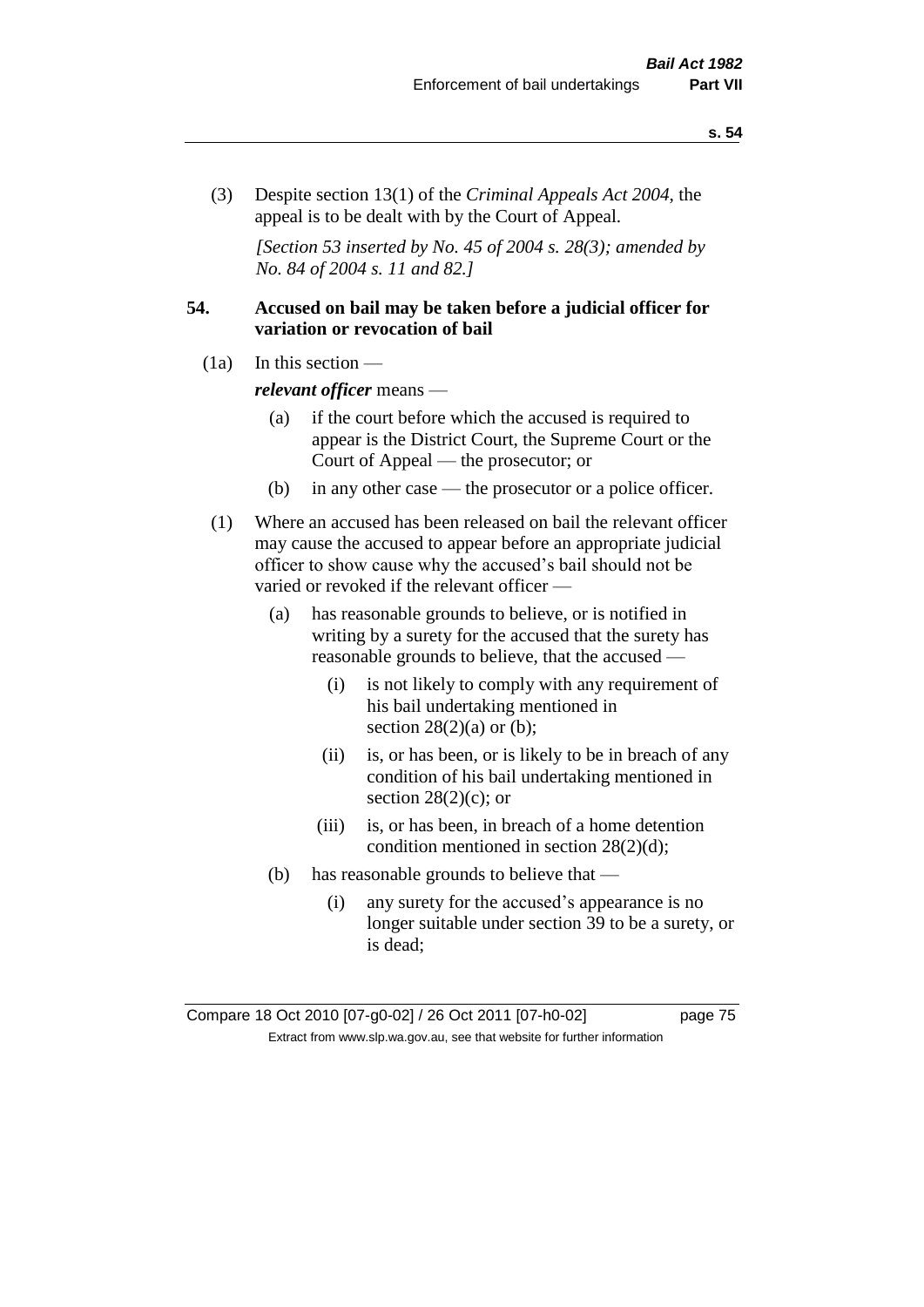| (11)  | for any reason any security required under Part D<br>of Schedule 1 is no longer sufficient; or                                                                                     |
|-------|------------------------------------------------------------------------------------------------------------------------------------------------------------------------------------|
| (111) | in a case where the accused has been granted bail<br>for the purposes of an appeal, the accused has<br>discontinued the appeal or has not prosecuted it<br>with all due diligence. |

- (2) For the purposes of causing an accused to appear before an appropriate judicial officer as provided in subsection  $(1)$  –
	- (a) a police officer may arrest the accused without warrant and bring the accused before an appropriate judicial officer; or
	- (b) the relevant officer may apply to an appropriate judicial officer for a summons or warrant on any ground specified in subsection  $(1)$ .
- (2a) A police officer shall not exercise the power conferred by subsection (2)(a) unless the police officer is the relevant officer or is requested in writing to do so by the relevant officer.
- (3) An application under subsection (2)(b) must be made, and proceedings on it are to be conducted —
	- (a) in a court of summary jurisdiction in accordance with regulations made under the *Criminal Procedure Act 2004*;
	- (b) in the Supreme Court or the District Court in accordance with rules of court made under the *Criminal Procedure Act 2004*.
- (4) An accused arrested under this section shall be taken as soon as is practicable before an appropriate judicial officer unless he is arrested less than 24 hours before the time at which he is due to appear in accordance with his bail undertaking, in which case he shall be held in custody and brought before an appropriate judicial officer at that time.

page 76 Compare 18 Oct 2010 [07-g0-02] / 26 Oct 2011 [07-h0-02] Extract from www.slp.wa.gov.au, see that website for further information

**s. 54**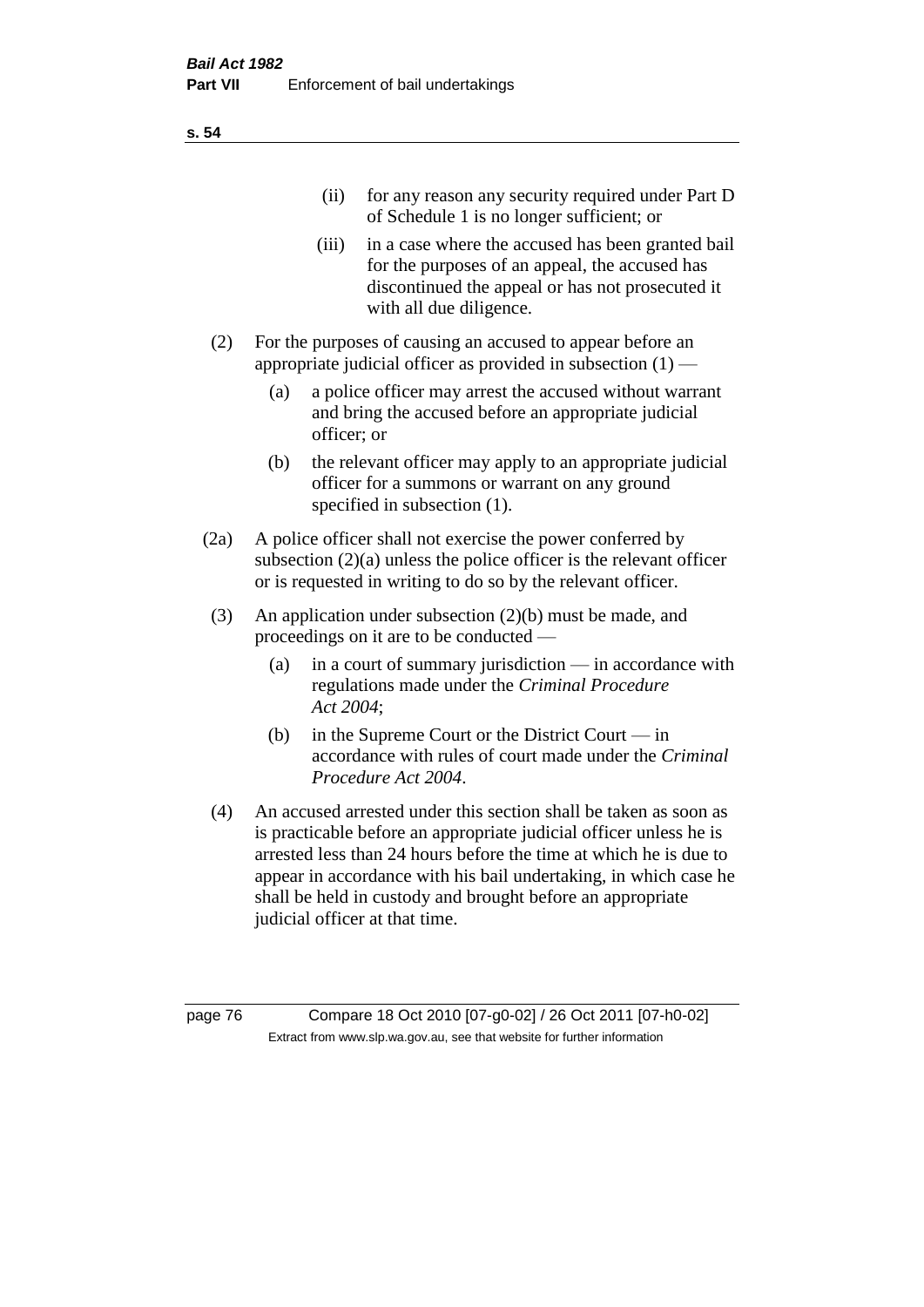- $(5)$  If
	- (a) the court before which the accused is required to appear is the District Court, the Supreme Court or the Court of Appeal; and
	- (b) a police officer is satisfied that because of the urgency of the case it is not practicable for the prosecutor to exercise the power conferred by subsection (1),

the police officer may exercise that power.

(6) If a police officer, acting under subsection (5), exercises the power conferred by subsection (1), the police officer is to be regarded as the relevant officer for the purposes of this section.

*[Section 54 amended by No. 33 of 1989 s. 18; No. 61 of 1990 s. 12; No. 45 of 1993 s. 12; No. 59 of 2004 s. 141; No. 84 of 2004 s. 9, 11 and 82; No. 6 of 2008 s. 33(1)-(4).]* 

# **54A. Accused on committal may be taken before court by which committed**

- (1) This section applies to an accused
	- (a) who has been released on bail following the accused's committal to the District Court or the Supreme Court to be tried (otherwise than for murder) or sentenced or otherwise dealt with; and
	- (b) who has not made an appearance in that court on the committal; and
	- (c) who, in the opinion of the relevant officer under section 54, should be made to show cause in terms of subsection (1) of that section.
- (2) The relevant officer may, under section 54, cause an accused to whom this section applies to appear before a judicial officer who is empowered to exercise jurisdiction in the court in which the committal order was made, instead of before an appropriate judicial officer.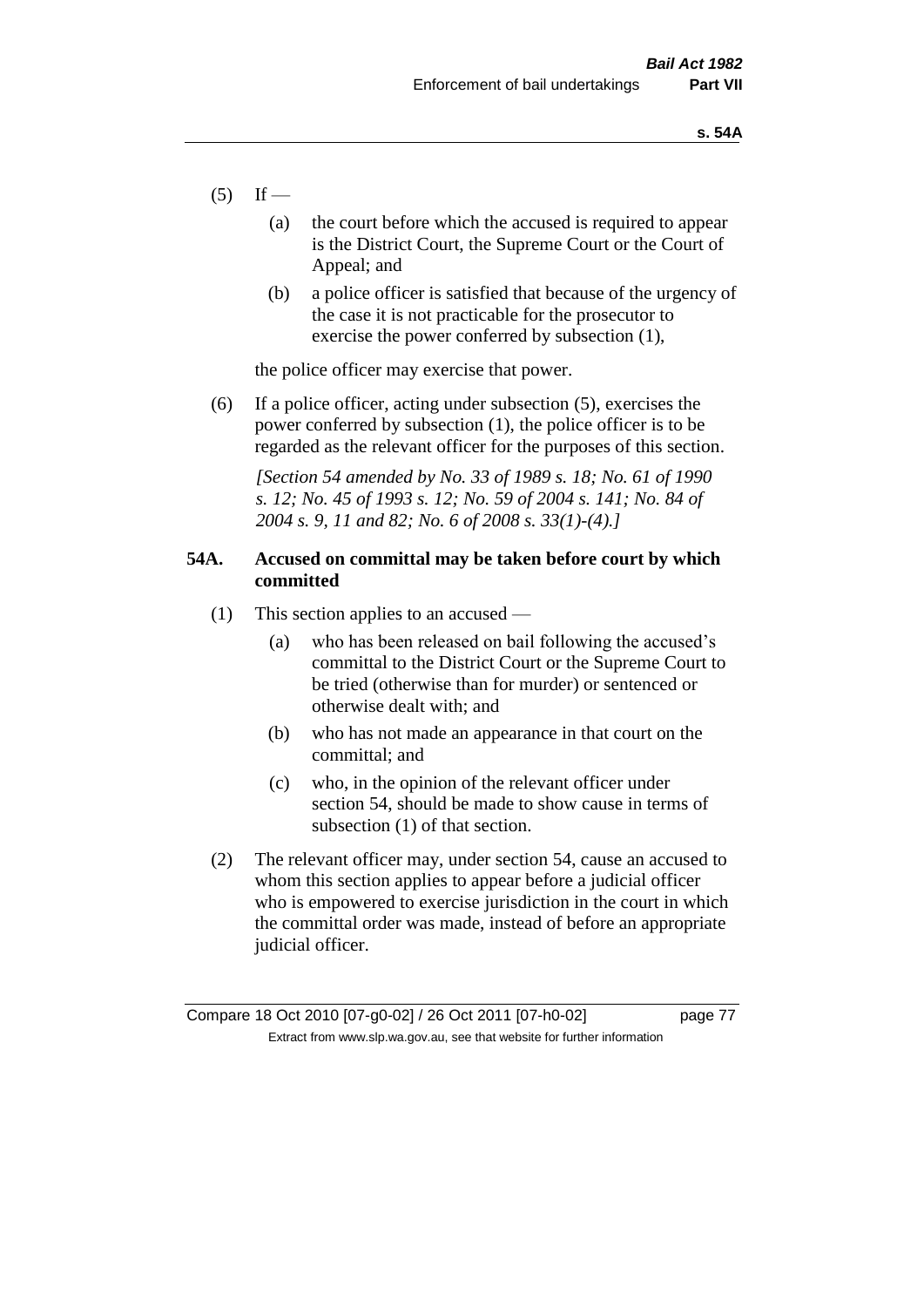(3) A judicial officer before whom an accused so appears is to be regarded as an appropriate judicial officer for the purposes of section 54(2).

- (4) A judicial officer before whom an accused so appears is not obliged to exercise any power conferred by section 55 but may refuse to do so and direct the relevant officer to cause the accused to appear before an appropriate judicial officer.
- (5) A relevant officer shall comply with a direction given to that officer under subsection (4).

*[Section 54A inserted by No. 6 of 2008 s. 34; amended by No. 29 of 2008 s. 24(6).]*

# **55. Powers of judicial officer to revoke or vary bail**

- (1) If the judicial officer before whom an accused appears under section 54 is satisfied that —
	- (a) the accused is not likely to comply with any requirement of his bail undertaking mentioned in section 28(2)(a) or (b);
	- (b) he is, or has been, or is likely to be, in breach of any condition of his bail undertaking mentioned in section  $28(2)(c)$ ;
	- (ba) he is, or has been, in breach of a home detention condition mentioned in section 28(2)(d); or
		- (c) any of the grounds set out in section  $54(1)(b)$  has been established,

# he may —

- (d) revoke the bail and remand the accused in custody to appear at the time and place specified, or deemed by section 31(3) to be specified, in his bail undertaking; or
- (e) revoke the bail and grant fresh bail to the accused in accordance with this Act, other than clause 2 of Part B of Schedule 1.

page 78 Compare 18 Oct 2010 [07-g0-02] / 26 Oct 2011 [07-h0-02] Extract from www.slp.wa.gov.au, see that website for further information

**s. 55**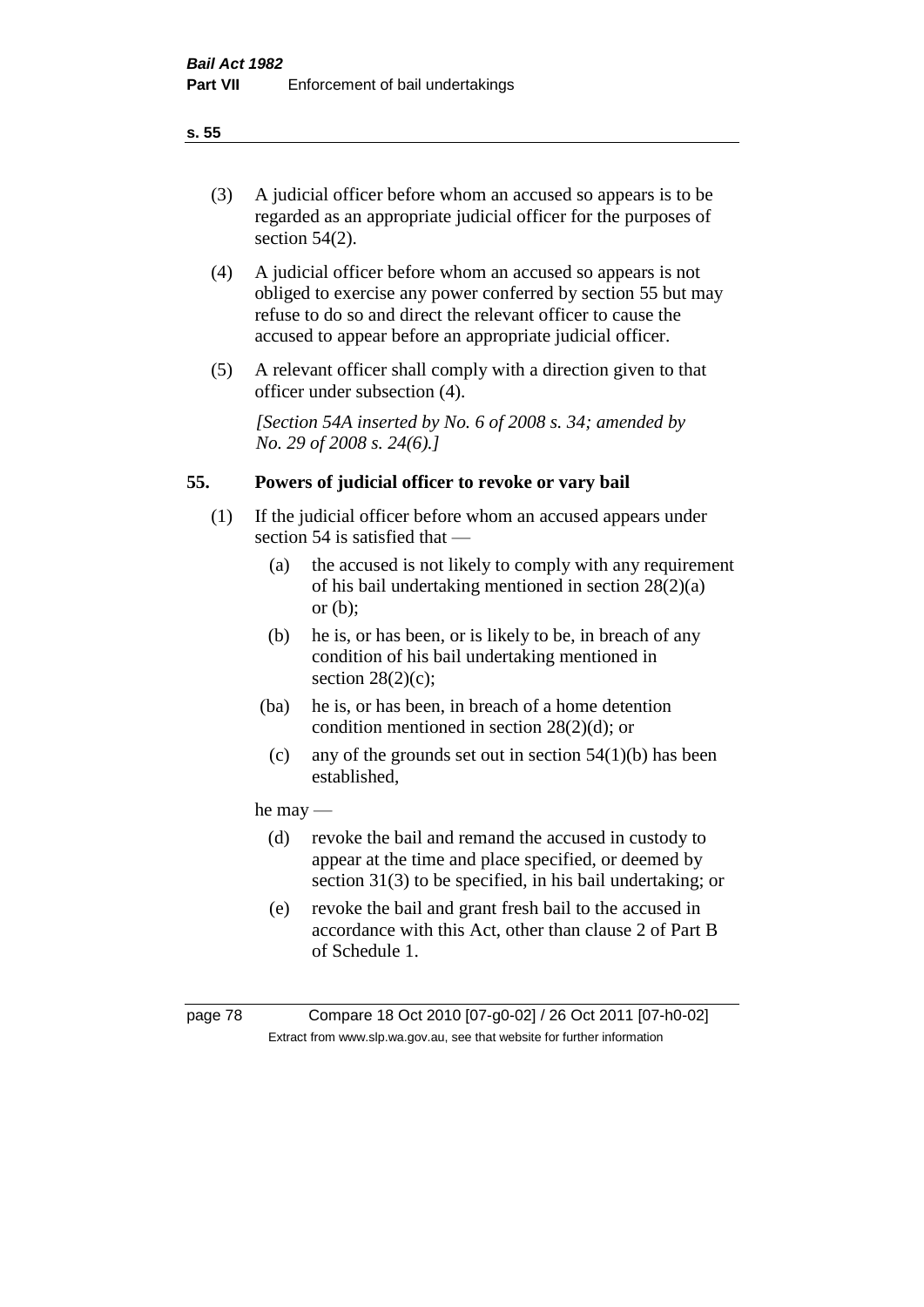(2) If the judicial officer before whom the accused so appears is not satisfied as to any of the matters mentioned in subsection (1)(a), (b), or (c) he shall release the accused on his existing bail undertaking and, with the consent in writing of the surety, on any existing surety undertaking.

*[Section 55 amended by No. 61 of 1990 s. 13; No. 45 of 1993 s. 12; No. 84 of 2004 s. 82.]* 

# *[56. Deleted by No. 6 of 2008 s. 35.]*

# **57. Forfeiture of money under bail undertaking**

- (1) Where an accused is convicted of an offence against section  $51(1)$ , (2) or (2a), the court by which he is convicted shall, whether or not an application is made therefor by the prosecutor, order that the full amount agreed to be forfeited, in the accused's bail undertaking, be forfeited to the State.
- (2) Notwithstanding subsection (1), the court may decline to make an order thereunder or may order forfeiture in part only where the accused shows to the satisfaction of the judicial officer —
	- (a) that, by reason of a change of circumstances since the bail undertaking was entered into, an order for forfeiture, or for forfeiture in full (as the case may be), would cause excessive hardship to the accused or his dependants; and
	- (b) that such hardship would not be relieved by the exercise of one of the powers conferred by section 59.
- (3) Without prejudice to the recovery of such an amount as a civil debt due to the State, any amount to be paid under an order made under this section is to be paid, and its payment may be enforced under Part 5 of the *Fines, Penalties and Infringement Notices Enforcement Act 1994*, unless an order has been made under subsection (4).
- (4) If under this section the Supreme Court or the District Court makes an order requiring the payment of money, the court may make an order under section 59 of the *Sentencing Act 1995* in

Compare 18 Oct 2010 [07-g0-02] / 26 Oct 2011 [07-h0-02] page 79 Extract from www.slp.wa.gov.au, see that website for further information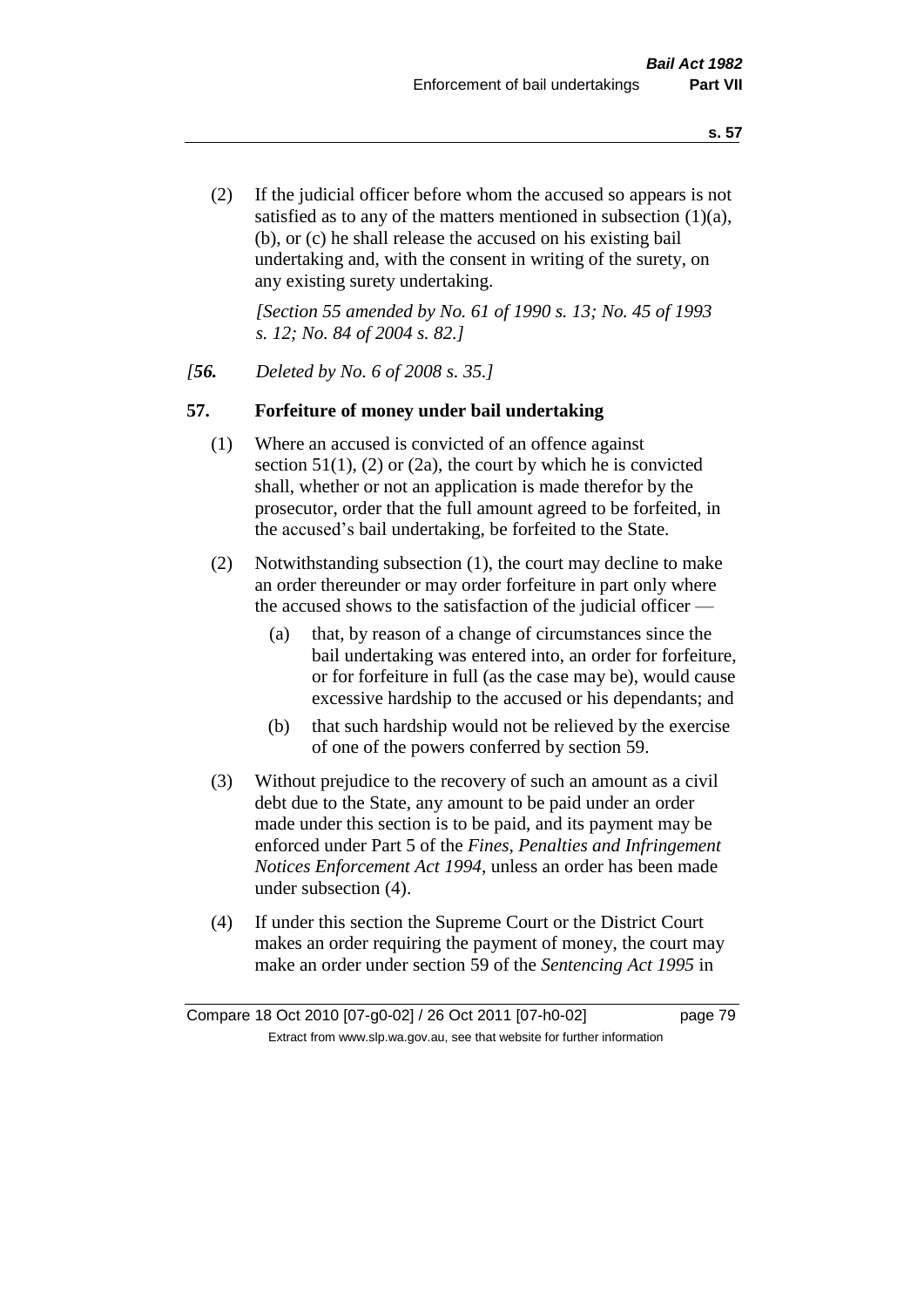respect of the amount payable and for that purpose that section, with any necessary changes, applies as if the amount were a fine imposed on the accused.

*[Section 57 amended by No. 74 of 1984 s. 19; No. 92 of 1994 s. 7; No. 78 of 1995 s. 8; No. 54 of 1998 s. 11; No. 65 of 2003 s. 121(3); No. 84 of 2004 s. 82.]* 

# **58. Automatic forfeiture on expiration of one year after absconding**

- (1) If after the expiration of one year from the day on which the accused is required to appear in court in accordance with the requirement of his bail undertaking mentioned in section  $28(2)(a)$  he has not —
	- (a) been arrested under section 59B; or
	- (b) appeared in court in accordance with the requirement of his bail undertaking mentioned in section 28(2)(b); or
	- (c) otherwise surrendered himself or been taken into custody to be dealt with on the charge or charges for which the bail undertaking was entered into,

the full amount specified in the bail undertaking shall, on the expiration of the said period, be forfeited to the State by virtue of this section without any order of the court or other formality.

(2) Upon the occurrence of a forfeiture under subsection (1) any security given by the accused may be resorted to by the State as if an order of forfeiture had been made under section 57(1).

*[Section 58 amended by No. 65 of 2003 s. 121(3); No. 84 of 2004 s. 82; No. 6 of 2008 s. 18(3) and 36(2).]*

page 80 Compare 18 Oct 2010 [07-g0-02] / 26 Oct 2011 [07-h0-02] Extract from www.slp.wa.gov.au, see that website for further information

#### **s. 58**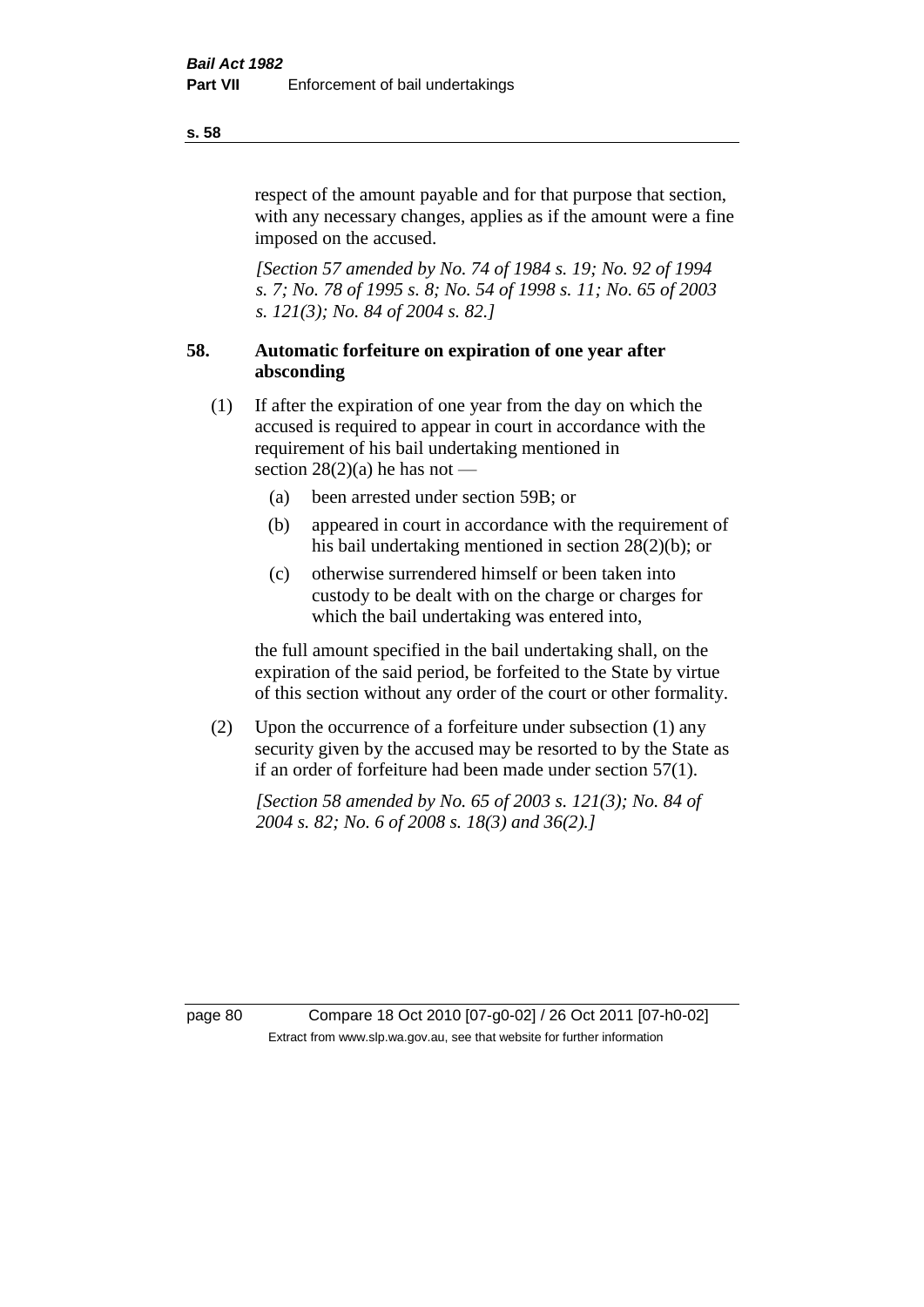# **Part VIII — Miscellaneous**

# **59. Further power of judicial officer in relation to enforcement of undertakings**

A court or an appropriate judicial officer who makes an order for forfeiture under section 49 or 57 may, when doing so, or at any time thereafter, further order —

- (a) that payment of any sum be made by specified instalments or be postponed to a specified date;
- (b) that any security given be applied in or towards payment of the sum forfeited; or
- (c) that the accused or the surety, as the case may be, do all such things and execute all such documents as may be necessary, or as may be specified in the order, for the purpose of vesting any security in the State or enabling the State to realize the same or to resort thereto to recover the sum forfeited,

and the court or an appropriate judicial officer may at any time vary or revoke an order made under paragraph (a), (b), or (c).

*[Section 59 amended by No. 65 of 2003 s. 121(3); No. 84 of 2004 s. 82.]*

# **59A. Where bail dispensed with, accused may be taken before judicial officer for reconsideration of matter**

- $(1)$  In this section *relevant officer* has the meaning given in section 54(1a).
- (2) Where the requirement for bail has been dispensed with for an accused under section 7A, the relevant officer may cause the accused to appear before an appropriate judicial officer for reconsideration of the matter, if the relevant officer has reasonable grounds to believe that the accused is not likely to appear at the time and place specified in a notice under section 13A(3).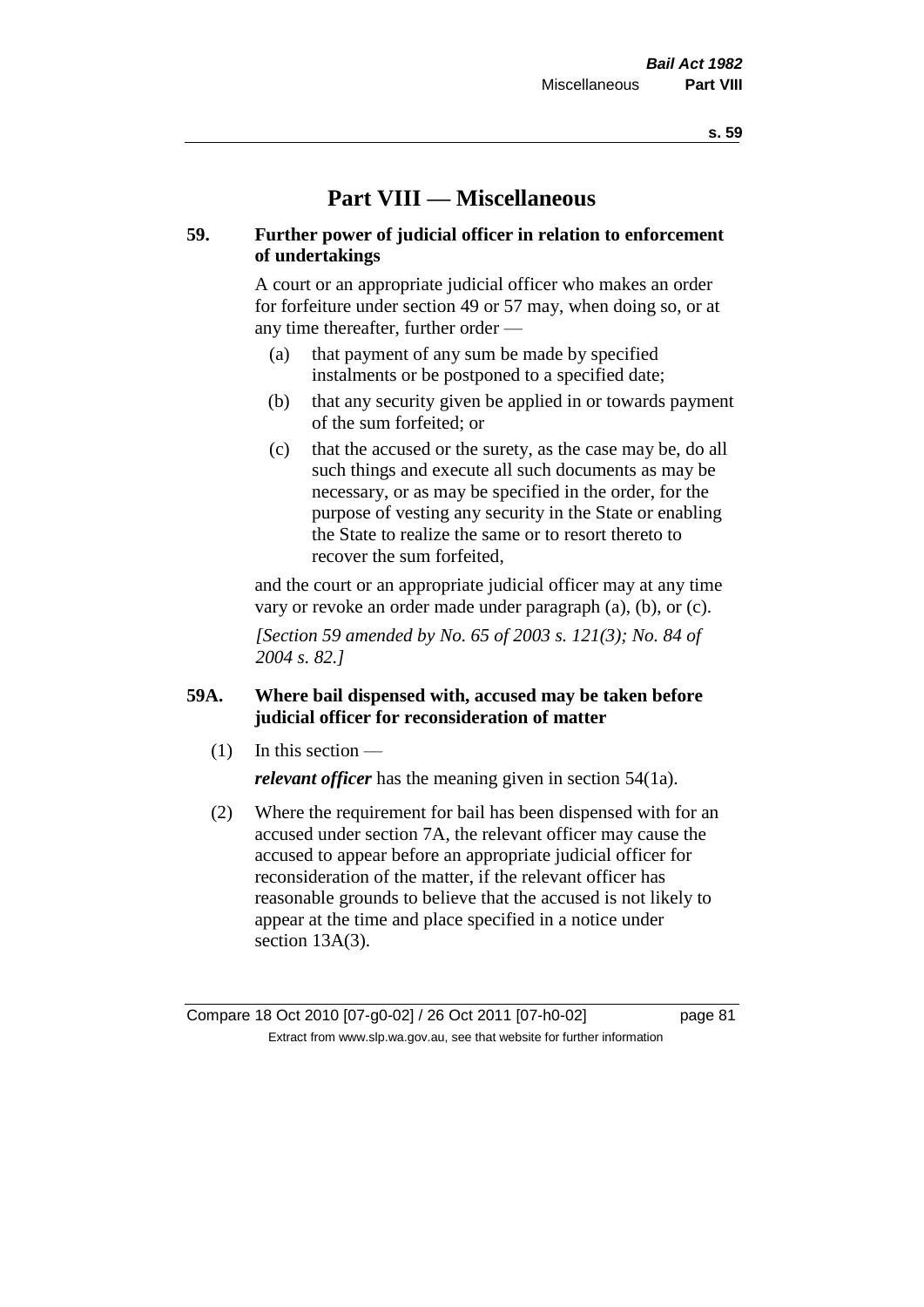- (3) Section 54(2), (2a), (3) and (4) apply, with necessary modifications, for the purposes of subsection (2).
- (4) The judicial officer before whom an accused appears under subsection (2) shall reconsider the accused's case and may, notwithstanding section 13 —
	- (a) again dispense with the requirement for bail; or
	- (b) grant bail; or
	- (c) refuse to grant bail,

in accordance with this Act, for the accused's appearance in court.

- $(5)$  If
	- (a) the court before which the accused is required to appear is the District Court, the Supreme Court or the Court of Appeal; and
	- (b) a police officer is satisfied that because of the urgency of the case it is not practicable for the prosecutor to exercise the power conferred by subsection (2),

the police officer may exercise that power.

(6) If a police officer, acting under subsection (5), exercises the power conferred by subsection (2), the police officer is to be regarded as the relevant officer for the purposes of this section.

*[Section 59A inserted by No. 6 of 2008 s. 36(1).]*

# **59B. Warrant for arrest of absconding accused**

Where —

(a) at any time after that specified in an accused's bail undertaking for an accused's appearance the accused has failed to comply with the requirements of the accused's bail undertaking mentioned in section 28(2)(a) or (b); or

page 82 Compare 18 Oct 2010 [07-g0-02] / 26 Oct 2011 [07-h0-02] Extract from www.slp.wa.gov.au, see that website for further information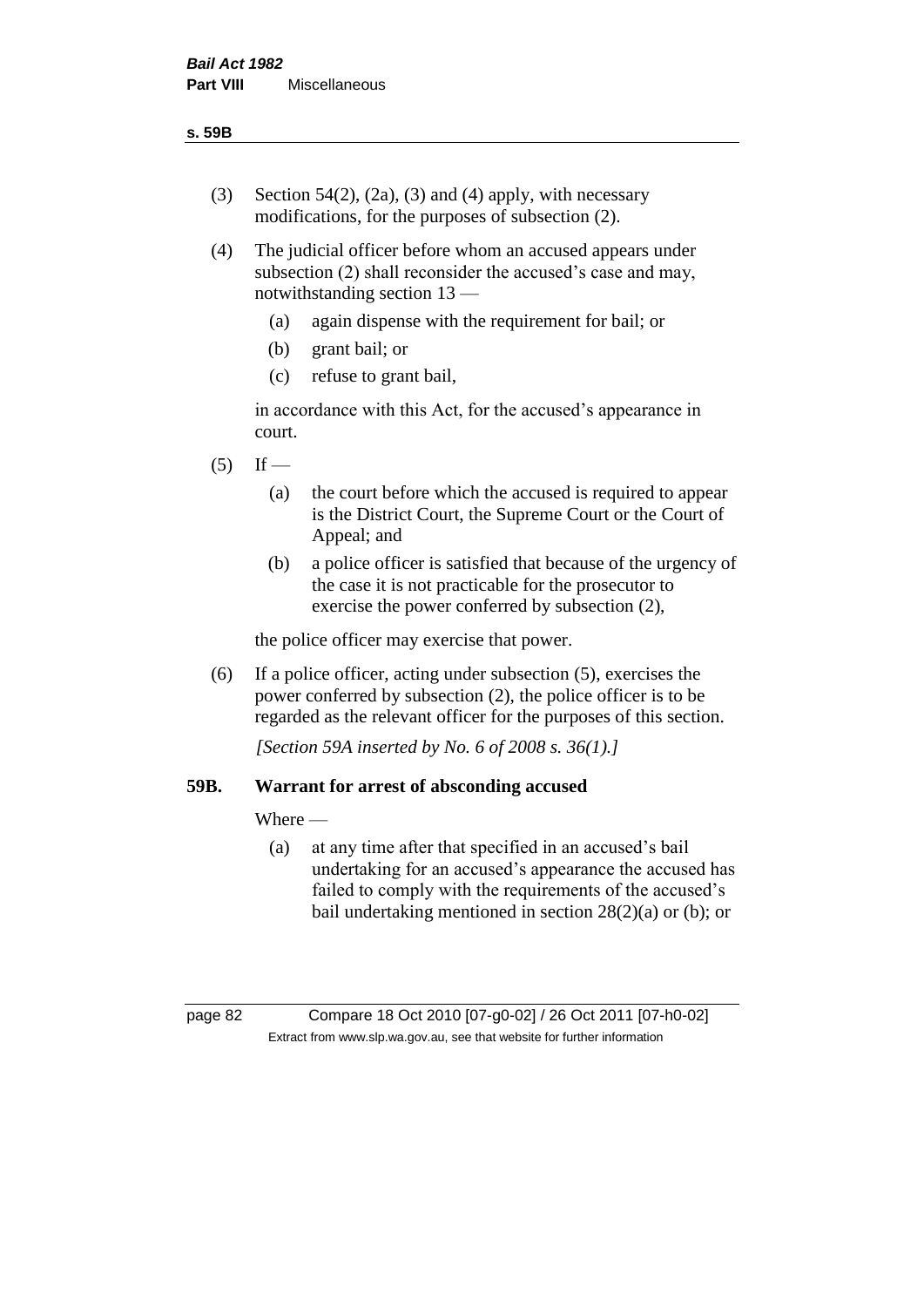(b) an accused has failed to appear at the time and place specified in a notice under section 13A(3).

the court before which the accused was required to appear may issue a warrant to arrest the accused and bring the accused before that court or a court of like jurisdiction.

*[Section 59B inserted by No. 6 of 2008 s. 36(1).]*

# **60. Accused and surety to notify any change of address**

Where the residential address of —

- (a) an accused who has been released on bail or for whom the requirement for bail has been dispensed with; or
- (b) a surety,

changes from that appearing on his bail undertaking, surety undertaking or notice under section 13A(3), as the case may be, he shall forthwith, in writing, notify details of the change to the registrar of the court before which, at the time when the change occurs, the accused is required to appear, and if without reasonable cause he fails to do so he commits an offence.

# Penalty: \$1 000.

*[Section 60 amended by No. 50 of 2003 s. 37(5); No. 59 of 2004 s. 141; No. 84 of 2004 s. 82; No. 6 of 2008 s. 37.]*

# **61. Offence of failing to bring arrested person before court or person able to grant bail**

- (1) A person to whom this section applies commits an offence if, having arrested another for an offence, he wilfully and without reasonable excuse fails to take that other person, or cause him to be taken, as soon as is practicable —
	- (a) before an authorised officer or judicial officer empowered by this Act to grant bail for that offence; or
	- (b) before a court.

Penalty: \$1 000 or imprisonment for 12 months or both.

Compare 18 Oct 2010 [07-g0-02] / 26 Oct 2011 [07-h0-02] page 83 Extract from www.slp.wa.gov.au, see that website for further information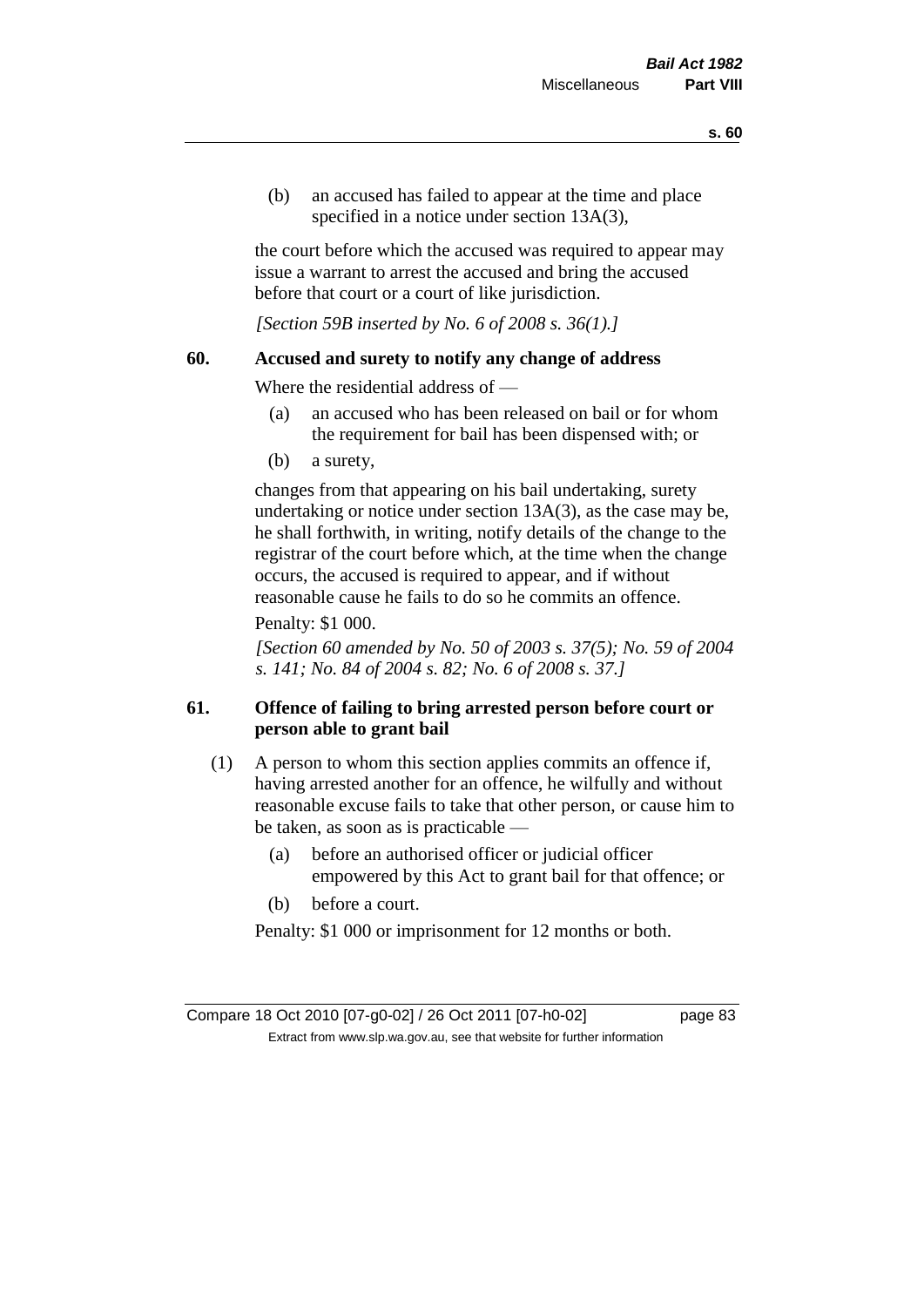#### **s. 62**

- (2) This section applies to a person who
	- (a) is not empowered by this Act to grant bail for the offence; or
	- (b) being so empowered, elects to act under section 6(7).

*[Section 61 amended by No. 15 of 1988 s. 17; No. 59 of 2006 s. 4(4); No. 6 of 2008 s. 38.]* 

# **62. Offence to give false information for bail purposes**

A person who for the purpose of obtaining —

- (a) a grant of bail for himself or a variation of the terms and conditions thereof; or
- (b) approval of himself as a surety,

makes any statement which he knows is false in a material particular, or recklessly makes any statement which is false in a material particular, commits an offence.

Penalty: \$1 000 or imprisonment for 12 months or both.

### **63. Protection of persons carrying out this Act**

A person shall not be liable in civil proceedings on account of anything done, or omitted to be done, by him in good faith in the course of carrying out any provision of this Act, or purporting to be so done or omitted; but the liability (if any) of any other person (including the State or the Commonwealth) as his employer is not affected by this section and shall be determined as if it had not been passed.

*[Section 63 amended by No. 65 of 2003 s. 121(4).]*

# **64. Evidence of non-appearance etc. by an accused**

Where it is required for the purposes of this Act to prove —

(a) that an accused did not appear before a particular court, at a particular place, on a particular day, at a particular time or during a particular period; or

page 84 Compare 18 Oct 2010 [07-g0-02] / 26 Oct 2011 [07-h0-02] Extract from www.slp.wa.gov.au, see that website for further information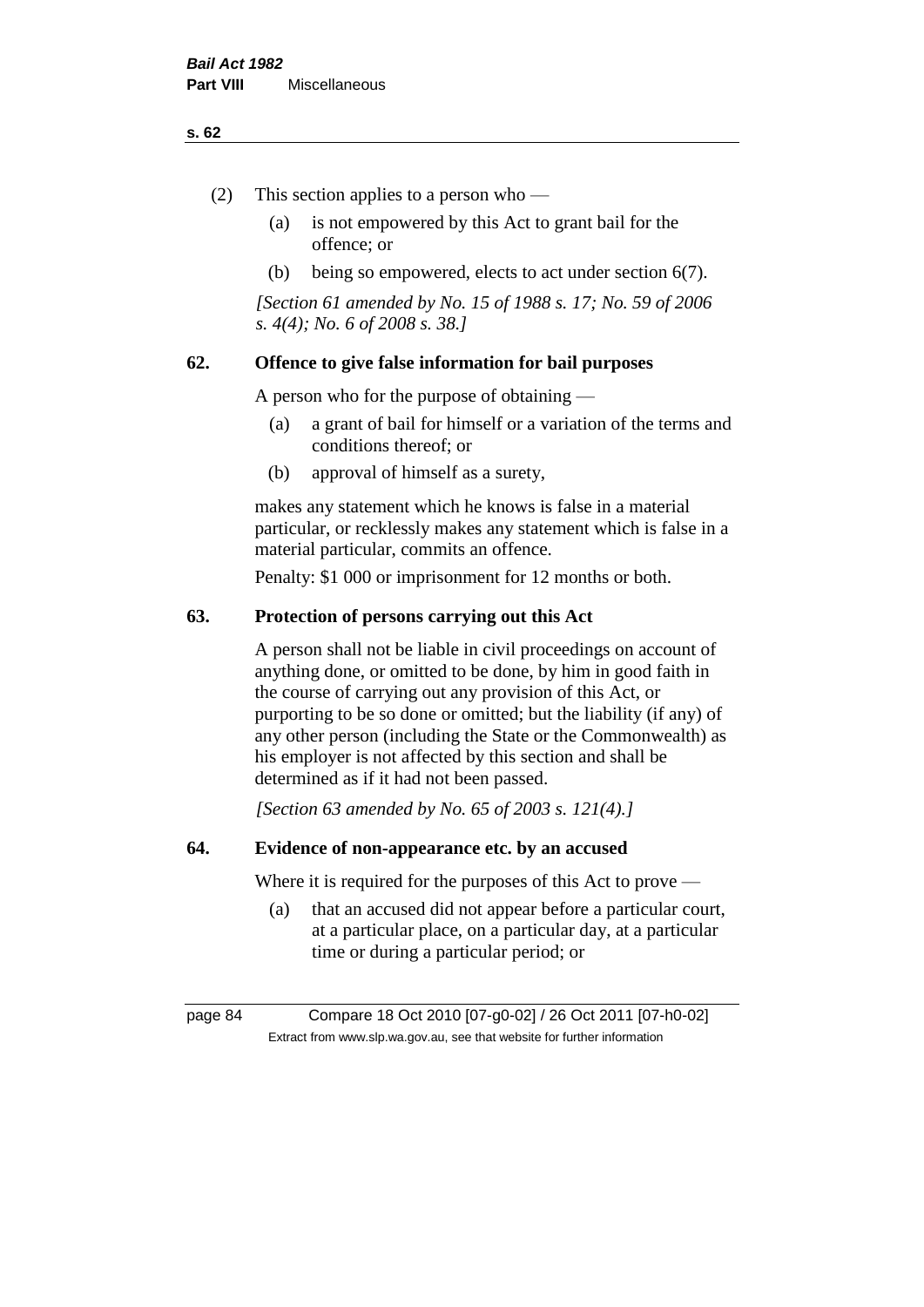(b) the day, time or period when or during which an accused did appear before a particular court at a particular place,

a certificate as to any such matter, purporting to be signed by a judicial officer or registrar of the court before which the accused was required to appear, shall be evidence of the matter so certified.

*[Section 64 amended by No. 59 of 2004 s. 141; No. 84 of 2004 s. 82.]* 

# **65. Bail undertakings by minors**

A bail undertaking entered into by a person who is under the age of 18 years shall bind him as if he were of full age.

# **66. Abolition of other powers to grant bail**

- (1) Any power or duty that, at the commencement of this Act, exists apart from statute to grant bail to an accused awaiting an appearance in court for an offence, is abolished.
- (2) Subsection (1) has effect notwithstanding anything in section 16 of the *Supreme Court Act 1935*.
- (3) In subsection (1) *statute* means an Act of the Parliament of Western Australia, other than the *Supreme Court Act 1935*.

*[Section 66 amended by No. 84 of 2004 s. 82.]*

# **66A. Delegation by registrar**

- (1) The registrar of a court may, either generally or as otherwise provided by the instrument of delegation, by instrument signed by him, delegate to an officer of that court any function conferred on him by or under this Act other than —
	- (a) this power of delegation; or
	- (aa) a function conferred by section  $11(3)$  or  $36(1)(a)$ ; or
	- (b) any function that a judicial officer has required him to perform personally.

Compare 18 Oct 2010 [07-g0-02] / 26 Oct 2011 [07-h0-02] page 85 Extract from www.slp.wa.gov.au, see that website for further information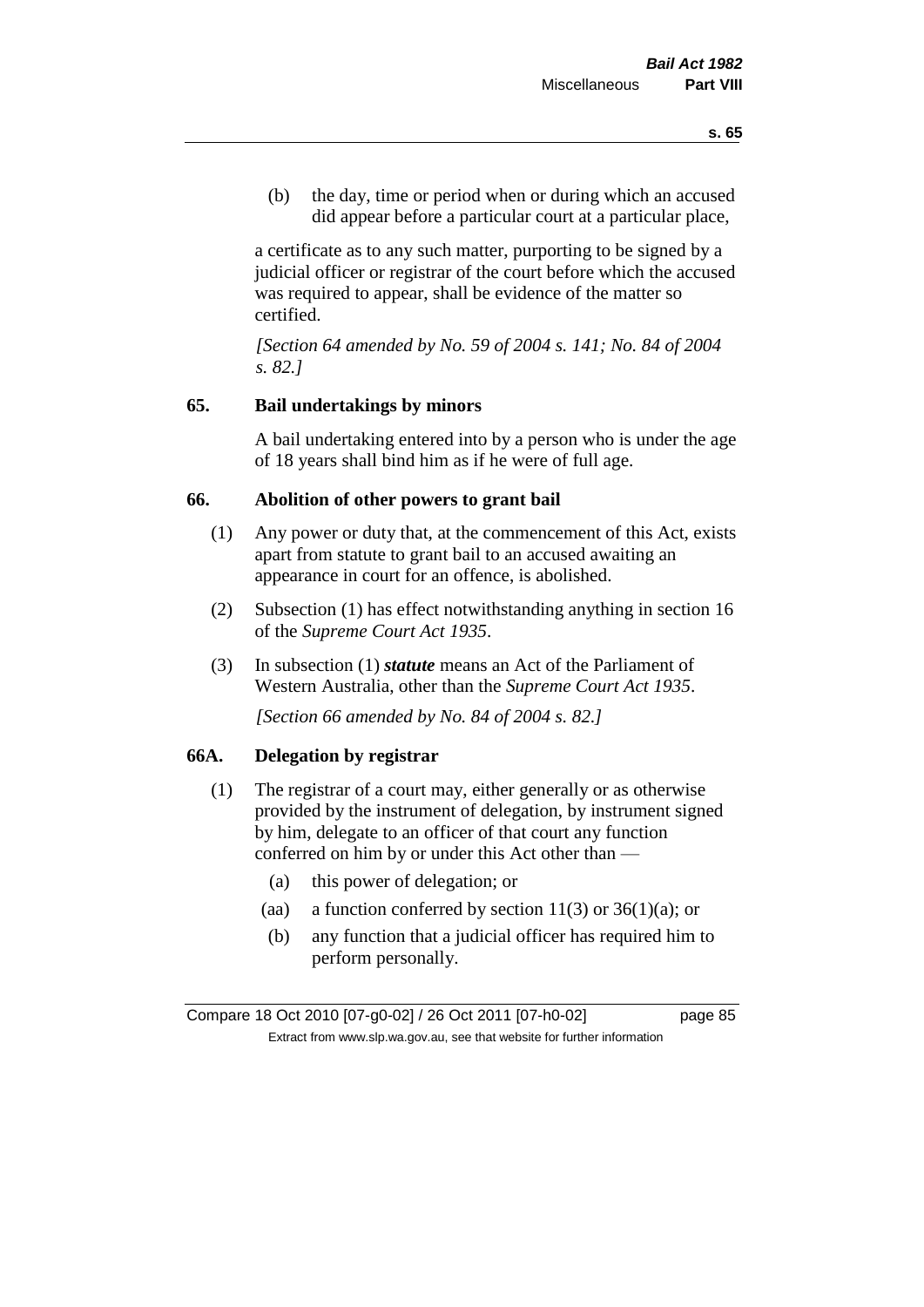**s. 66B**

(2) The superintendent of a detention centre under the *Young Offenders Act 1994* may, either generally or as otherwise provided by the instrument of delegation, by instrument signed by him, delegate to an officer of the Public Sector agency principally assisting the Minister administering that Act in its administration any function conferred on him by or under this Act, other than this power of delegation.

*[Section 66A inserted by No. 15 of 1988 s. 18; amended by No. 49 of 1988 s. 89; No. 31 of 1993 s. 8; No. 59 of 2004 s. 141; No. 65 of 2006 s. 52; No. 6 of 2008 s. 39.]* 

# **66B. Use of video link or audio link**

(1) In this section —

*audio link* means facilities (including telephone) that enable, at the same time, a judicial officer or authorised officer at one place to hear the accused at another place and vice versa;

*bail proceedings* means any proceedings under this Act including —

- (a) proceedings on a case for bail;
- (b) proceedings relating to the variation or revocation of bail;
- (c) proceedings on an application under section 48 or 49;
- (d) proceedings on an appeal under section 15A or 53;

*video link* means facilities (including closed circuit television) that enable, at the same time, a judicial officer or authorised officer at one place to see and hear the accused at another place and vice versa.

- (2) Bail proceedings may be conducted by means of a video link or an audio link.
- (3) Without limiting subsection (2), if a provision of this Act requires or authorises an accused to be brought before, or appear before, a court, judicial officer or authorised officer, the accused

page 86 Compare 18 Oct 2010 [07-g0-02] / 26 Oct 2011 [07-h0-02] Extract from www.slp.wa.gov.au, see that website for further information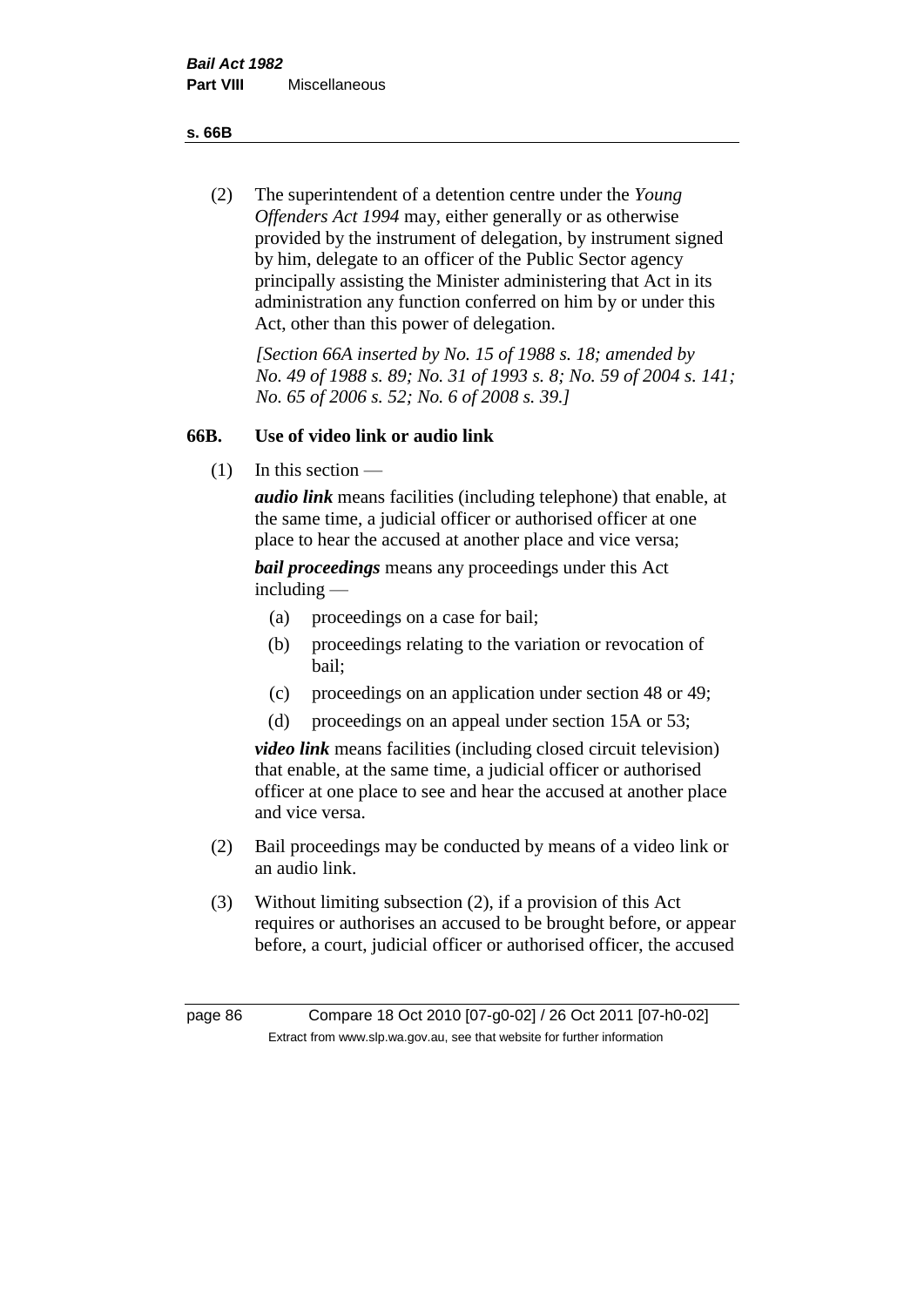may be brought before, or appear before, the court or officer by means of a video link or an audio link.

- (4) An audio link is not to be used under this section unless a video link is not available and cannot reasonably be made available.
- (5) Nothing in this section prevents a court, judicial officer or authorised officer from requiring that an accused be brought before, or appear before, the court or officer in person for the purposes of bail proceedings.

*[Section 66B inserted by No. 6 of 2008 s. 40(1).]*

# **67. Regulations**

- (1) The Governor may make regulations, not inconsistent with this Act, prescribing such things as are required or permitted by this Act to be prescribed or as it is necessary or expedient to prescribe for the purposes thereof.
- (2) Without limiting the generality of subsection (1) regulations  $\text{max}$  —
	- (a) make provision for or with respect to the making of applications —
		- (i) for or in relation to bail;
		- (ii) for the approval of sureties;
		- (iii) for the approval of security to be given by accused persons and sureties;
		- (iv) for the cancellation of a surety undertaking;
		- (v) for an order under section 49,

and for the manner in which such applications are to be made and the procedure to be followed on such applications;

(b) for the purposes of clause 5 of Part A of Schedule 1, prescribe the officer or officers who may grant bail for any prescribed appearance or class of appearance in court by an accused who is in custody;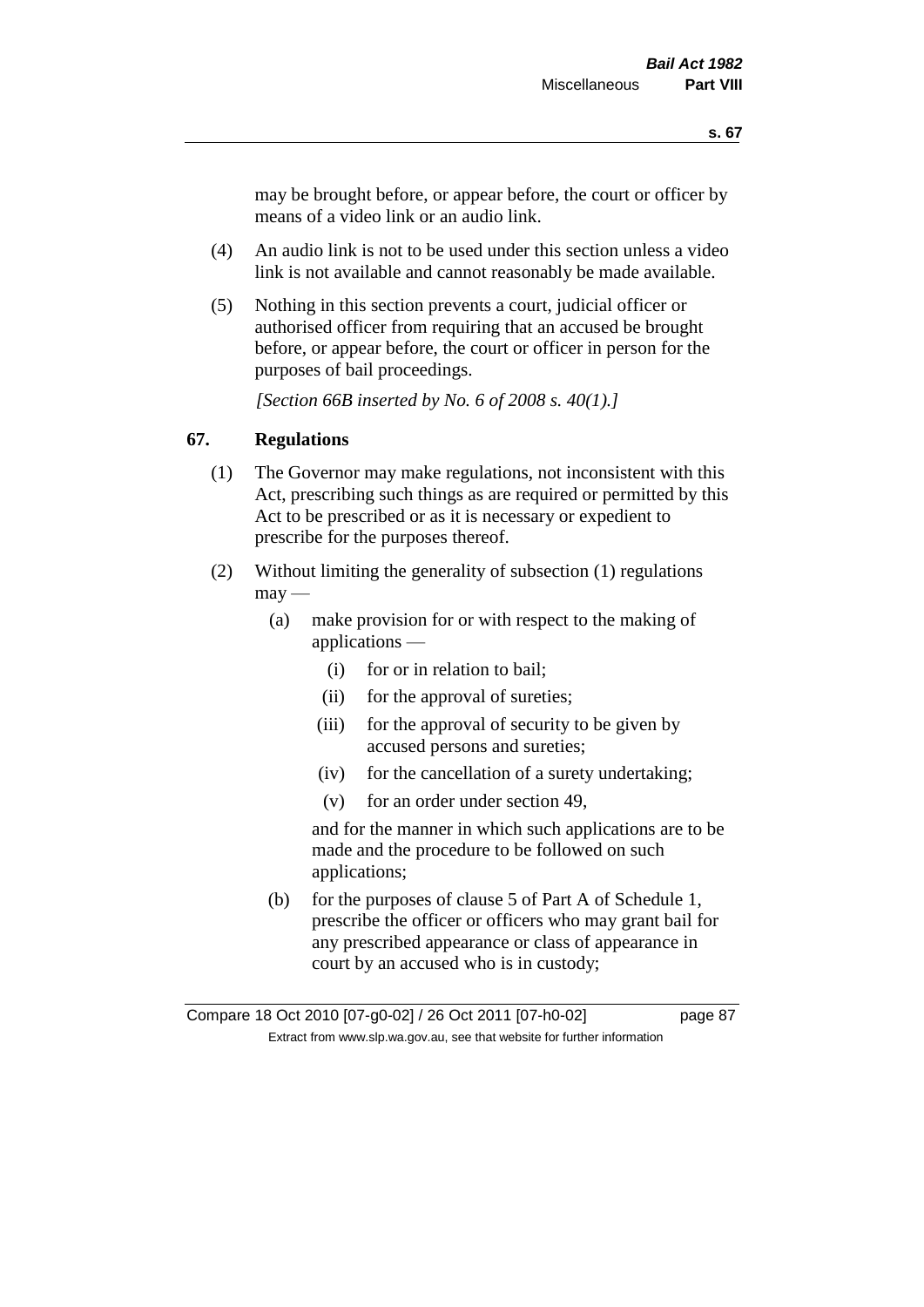**s. 67**

- (c) make provision for, or with respect to the management, control, supervision and good order of premises established for the accommodation of persons to whom bail has been granted.
- (3) Regulations made under this section may provide that a contravention or failure to comply with a regulation constitutes an offence and may provide for penalties not exceeding a fine of \$500 for offences against the regulations.

*[Section 67 amended by No. 45 of 1993 s. 12; No. 84 of 2004 s. 83(3); No. 2 of 2008 s. 56(6); No. 6 of 2008 s. 30(3).]* 

*[68. Omitted under the Reprints Act 1984 s. 7(4)(g).]*

page 88 Compare 18 Oct 2010 [07-g0-02] / 26 Oct 2011 [07-h0-02] Extract from www.slp.wa.gov.au, see that website for further information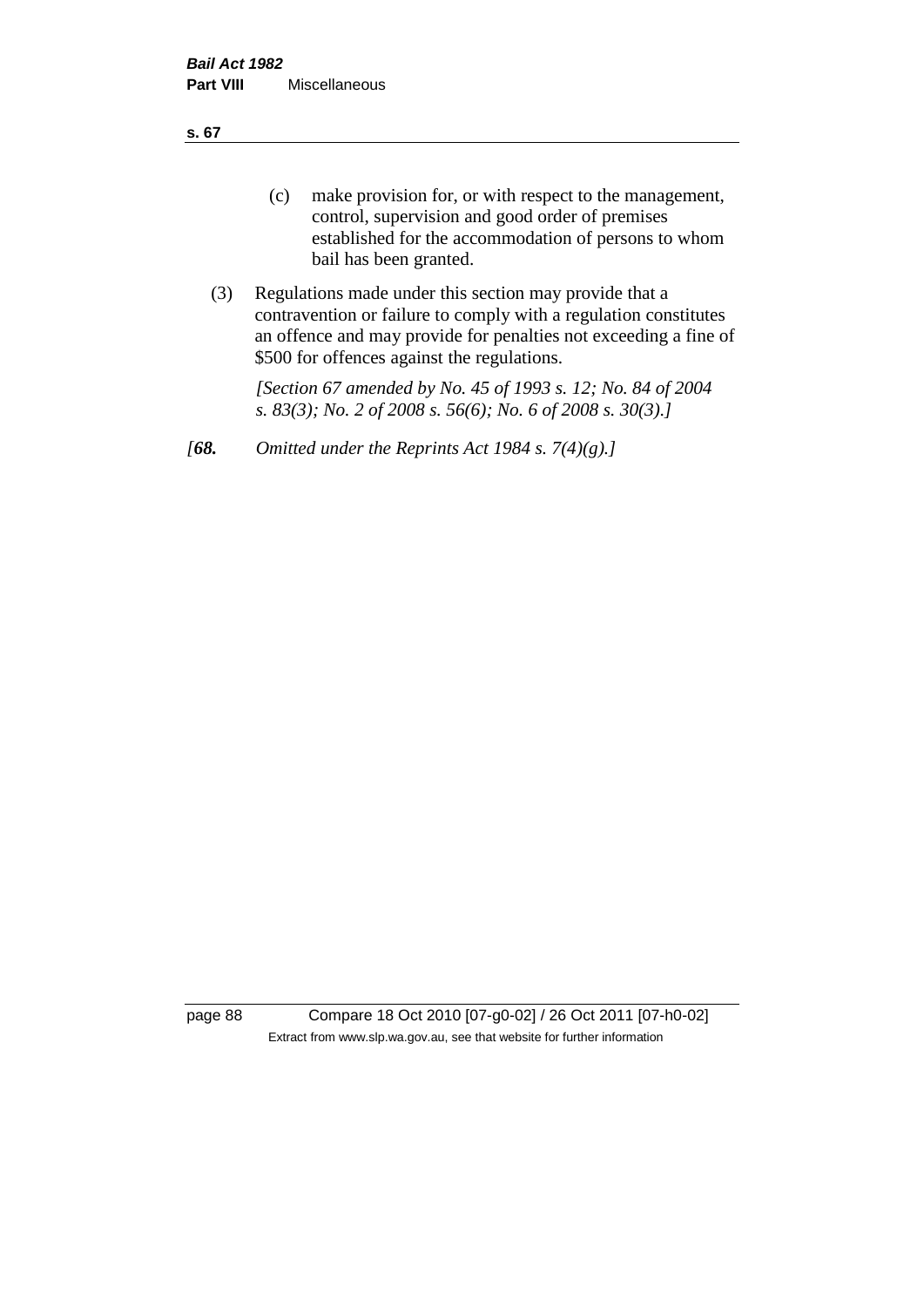# **Schedule 1 — Jurisdiction as to bail and related matters**

[s. 13, 17]

*[Heading inserted by No. 6 of 2008 s. 41(1).]*

### **Part A** — **Jurisdiction relating to bail**

*[Heading inserted by No. 6 of 2008 s. 41(2)(a).]*

**First Column** *Appearances in court* 

#### **Second Column**

*By whom bail may be granted or (where applicable) dispensed with*

*[Heading amended by No. 6 of 2008 s. 41(2)(b) and (c).]*

# **1. Initial appearance**

| (1) | The initial appearance in a<br>court of summary<br>jurisdiction or the Children's<br>Court by an accused in, or in<br>connection with,<br>proceedings for an offence. | (a)<br>(b) | In any case $-$<br>a justice; or<br>an authorised police<br>officer; and<br>in addition, in the case of a child,<br>an authorised community<br>services officer. |
|-----|-----------------------------------------------------------------------------------------------------------------------------------------------------------------------|------------|------------------------------------------------------------------------------------------------------------------------------------------------------------------|
|     | The initial ennearance in the $\Lambda$ indee of the District Court or a                                                                                              |            |                                                                                                                                                                  |

(2) The initial appearance in the A judge of the District Court or a District Court or the Supreme Court, not being the initial appearance to which clause 3 applies. judge of the Supreme Court, as the case requires.

*[Clause 1 amended by No. 15 of 1988 s. 19; No. 49 of 1988 s. 90(a)(i); No. 59 of 2004 s. 141; No. 84 of 2004 s. 10(1) and 82.]*

**2. Appearance after adjournment** Appearance in any court or before a judicial officer by an accused after any adjournment of proceedings for an offence, not being a committal under clause 3. The judicial officer who orders the adjournment. *[Clause 2 amended by No. 84 of 2004 s. 82.]*

Compare 18 Oct 2010 [07-g0-02] / 26 Oct 2011 [07-h0-02] page 89 Extract from www.slp.wa.gov.au, see that website for further information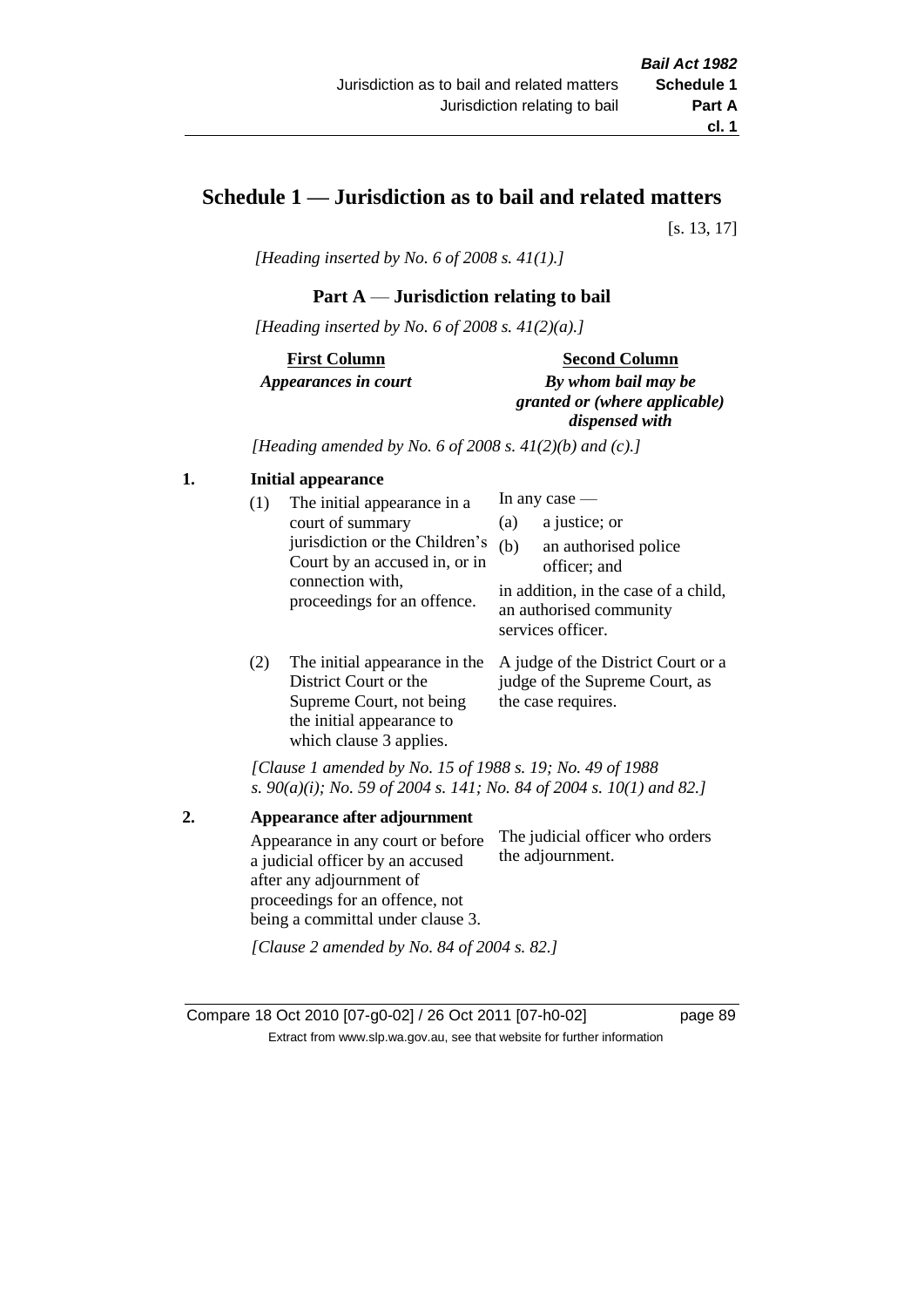|    |                                                                   | <b>First Column</b><br>Appearances in court                                                                                                                                                    | <b>Second Column</b><br>By whom bail may be<br>granted or (where applicable)<br>dispensed with                                                               |  |  |  |
|----|-------------------------------------------------------------------|------------------------------------------------------------------------------------------------------------------------------------------------------------------------------------------------|--------------------------------------------------------------------------------------------------------------------------------------------------------------|--|--|--|
| 3. | <b>Appearance on committal to Supreme Court or District Court</b> |                                                                                                                                                                                                |                                                                                                                                                              |  |  |  |
|    |                                                                   | The initial appearance by an<br>accused in the Supreme Court or<br>District Court after he has been<br>committed thereto under any Act to<br>be tried or sentenced or otherwise<br>dealt with. | The judicial officer who orders<br>the committal.                                                                                                            |  |  |  |
|    |                                                                   | [Clause 3 amended by No. 84 of 2004 s. 82.]                                                                                                                                                    |                                                                                                                                                              |  |  |  |
| 4. | Appearance in connection with appeal etc.                         |                                                                                                                                                                                                |                                                                                                                                                              |  |  |  |
|    | (1)                                                               | Appearance in connection<br>with an application or appeal<br>made under the Criminal<br>Appeals Act 2004 or with<br>any order made in                                                          | If the appeal is being determined<br>by a single judge of the Supreme<br>Court, a single judge of the<br>Supreme Court;<br>If the appeal is being determined |  |  |  |
|    |                                                                   | determining the application<br>or appeal.                                                                                                                                                      | by the Court of Appeal, the Court<br>of Appeal or a single judge of<br>appeal.                                                                               |  |  |  |
|    | (2)                                                               | Appearance in connection<br>with a rehearing of<br>proceedings ordered under<br>section 28 of the Children's<br>Court of Western Australia<br>Act 1988.                                        | The Children's Court.                                                                                                                                        |  |  |  |
|    | (3)                                                               | Appearance in connection<br>with the reconsideration of<br>an order under section 40 of<br>the Children's Court of<br>Western Australia Act 1988.                                              | The Children's Court constituted<br>by the President.                                                                                                        |  |  |  |

*[Clause 4 inserted by No. 84 of 2004 s. 10(2).]*

page 90 Compare 18 Oct 2010 [07-g0-02] / 26 Oct 2011 [07-h0-02] Extract from www.slp.wa.gov.au, see that website for further information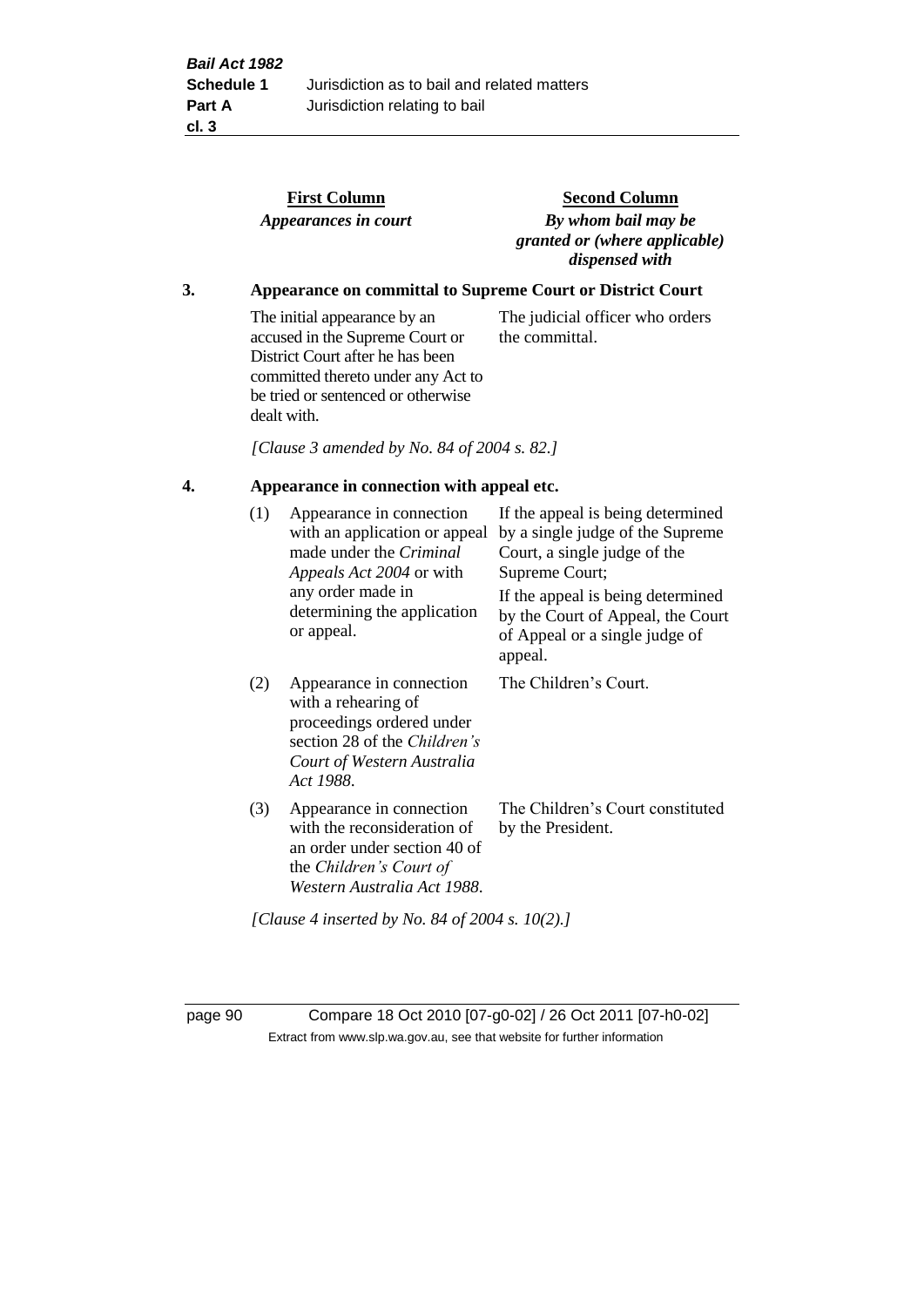| <b>First Column</b>  |  |
|----------------------|--|
| Appearances in court |  |

**Second Column** *By whom bail may be granted or (where applicable) dispensed with*

### **5. Appearance prescribed by regulation**

Appearance in a court for any other purpose or following any other occurrence prescribed by regulations under this Act. The judicial or other officer prescribed by such regulations.

#### **6. Appearances not otherwise provided for**

Any appearance in a court not otherwise provided for in this Part or by regulations under this Act. The judicial officer who, or court which, orders the appearance.

### **7. Term used: proceedings for an offence**

In this Part, unless the contrary intention appears —

*proceedings for an offence* in clause 2 (but not in clause 1) includes any of the following proceedings relating to that offence —

- (a) appeal proceedings;
- (b) proceedings on a writ of *habeas corpus*; and
- (c) proceedings on the re-appearance of an offender under section 50 of the *Sentencing Act 1995*.

*[Clause 7 inserted by No. 84 of 2004 s. 10(3).]*

### **Part B** — **Cessation of powers relating to bail**

*[Heading inserted by No. 6 of 2008 s. 41(3)(a).]*

### **1. Upon decision by judge, power of other officers ceases**

(1) In this clause —

*judge* means a judge of the Supreme Court, the Children's Court or the District Court.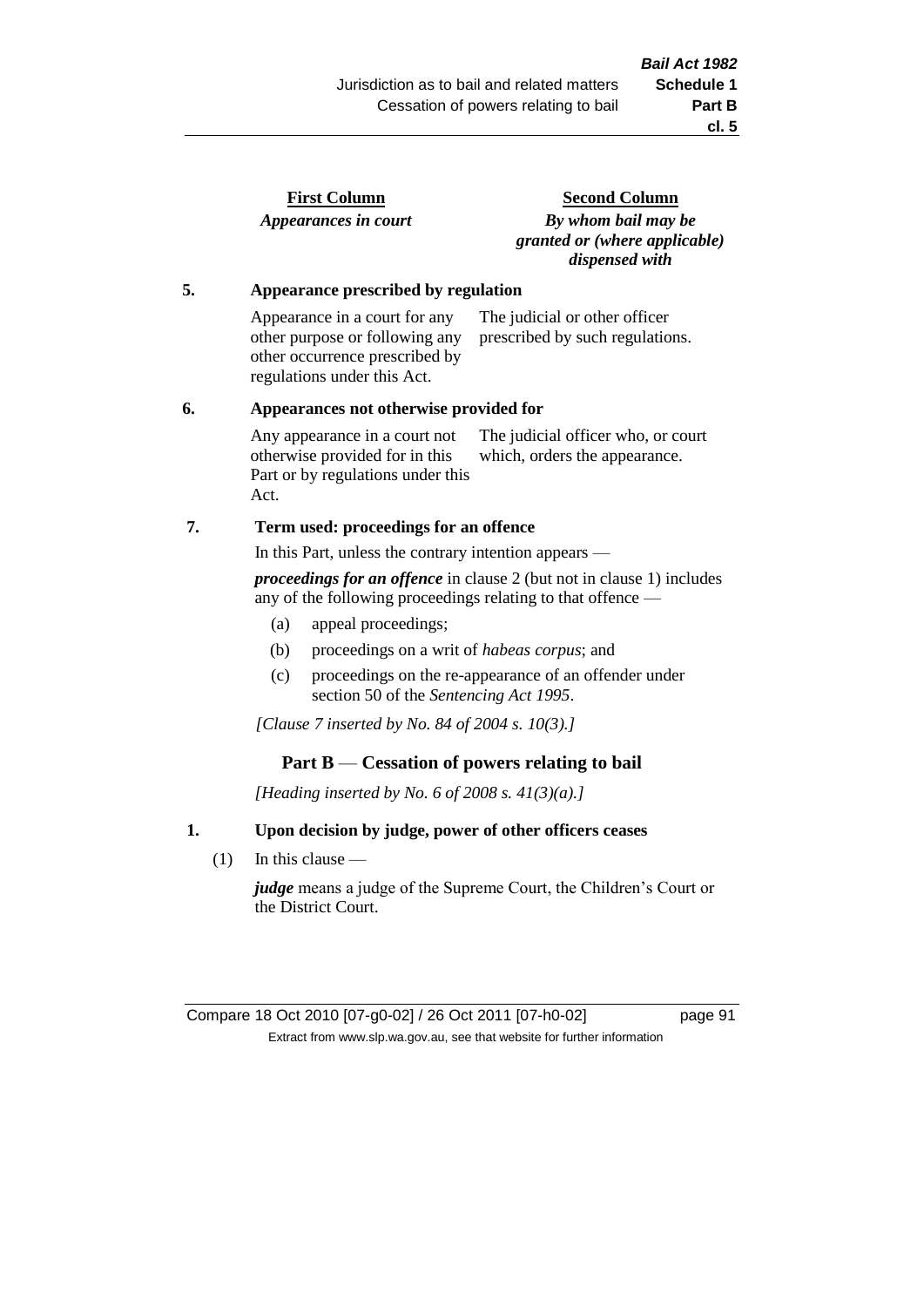- (2) After a judge has granted or refused bail for an appearance by an accused the power to grant bail for that appearance ceases to be vested  $in -$ 
	- (a) any judicial officer whose jurisdiction is inferior to that of the judge; or
	- (b) any authorised officer.
- (3) After a judge has dispensed with the requirement for bail for an appearance by an accused the power to grant or refuse bail for that appearance ceases to be vested in any officer referred to in subclause  $(2)(a)$  or  $(b)$ .

*[Clause 1 inserted by No. 6 of 2008 s. 41(3)(b).]*

#### **1A. Upon decision by Court of Appeal, other powers cease**

After the Court of Appeal on an appeal under section 15A —

- (a) has granted or refused bail for an appearance by an accused, the power to grant or refuse bail for that appearance; or
- (b) has dispensed with the requirement for bail for an appearance by an accused, the power to grant or refuse bail for that appearance,

ceases to be vested in any judicial officer or in any authorised officer.

*[Clause 1A inserted by No. 6 of 2008 s. 41(3)(b).]*

### **2. Upon decision by judicial officer, his power and that of his peers ceases**

Except where clause 4 applies, the power to grant, refuse or dispense with bail for an appearance by an accused ceases to be vested in any judicial officer (including a judge of the Supreme Court) after he, or another judicial officer whose jurisdiction is co-extensive with his, has granted, refused or dispensed with bail for that appearance.

*[Clause 2 amended by No. 84 of 2004 s. 82; No. 6 of 2008 s. 41(3)(c) and (d).]*

page 92 Compare 18 Oct 2010 [07-g0-02] / 26 Oct 2011 [07-h0-02] Extract from www.slp.wa.gov.au, see that website for further information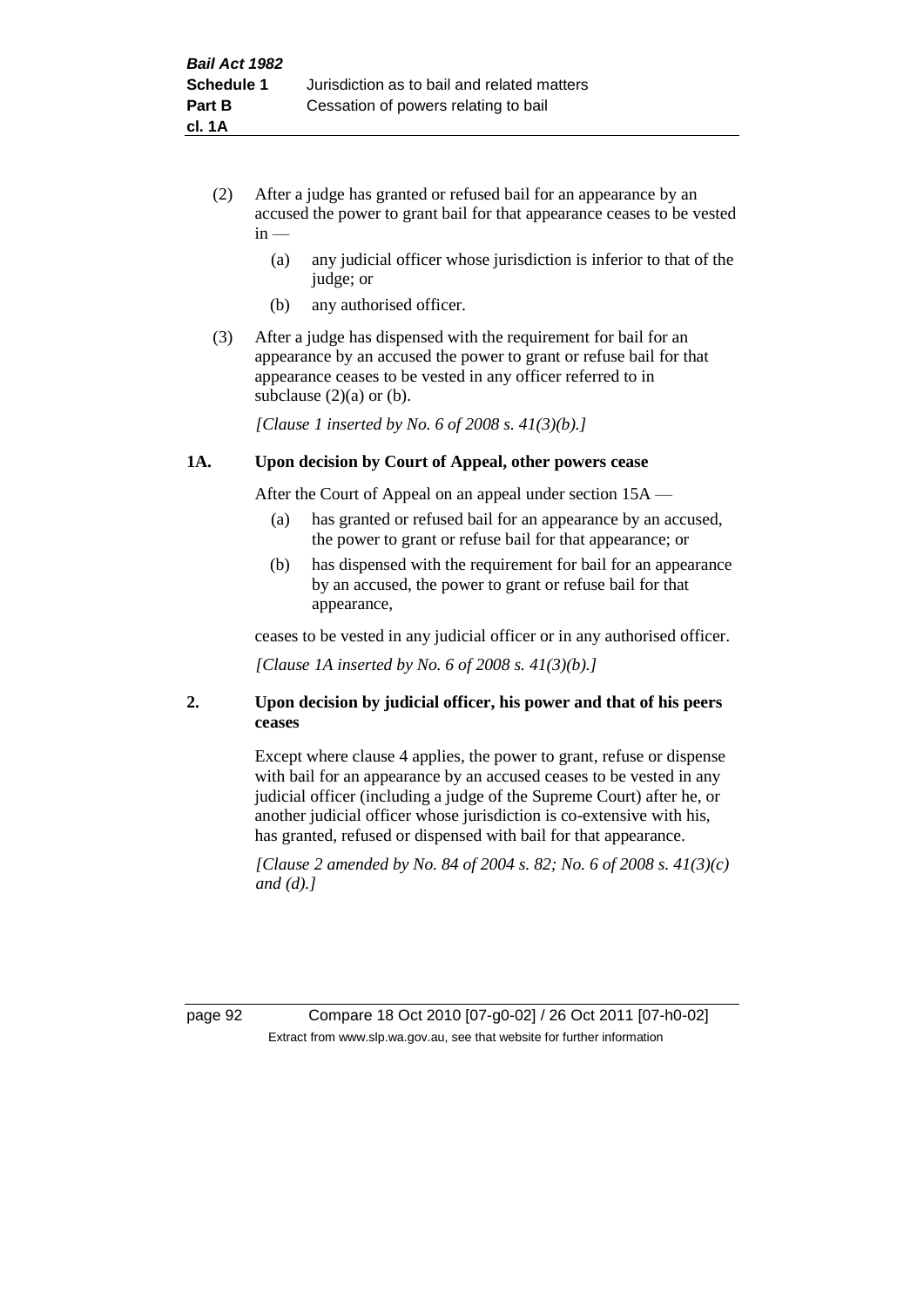### **3. Cessation of power upon refusal of bail for initial appearance**

- (1) After an authorised officer has refused bail for an initial appearance by an accused, the power to grant bail for that appearance ceases to be vested in another authorised officer, but a justice may nevertheless grant bail for that appearance.
- (2) After a justice has refused bail for an initial appearance by an accused, the power to grant bail for that appearance ceases to be vested in an authorised officer or another justice.

*[Clause 3 inserted by No. 6 of 2008 s. 41(3)(e).]*

### **4. Judicial officer's powers where accused proves new facts or changed circumstances**

Notwithstanding clause 2, where an accused has been refused bail for an appearance or has been granted bail therefor on terms or conditions with which he is unable or unwilling to comply, the judicial officer who granted or refused bail or another judicial officer whose jurisdiction is co-extensive with his has power to grant bail for that appearance or to vary the terms or conditions of bail previously granted therefor if the accused makes application and satisfies him  $that -$ 

- (a) new facts have been discovered, new circumstances have arisen or the circumstances have changed since bail was previously granted or refused for that appearance;
- (b) he failed to adequately present his case for bail on the previous occasion when it was considered; or
- (c) where bail was granted subject to a home detention condition, he has, since the previous occasion when his case for bail was considered, complied with the home detention condition for a period of one month or more.

*[Clause 4 amended by No. 61 of 1990 s. 14; No. 84 of 2004 s. 82.]*

# **Part C — Manner in which jurisdiction to be exercised**

*[Heading deleted by No. 6 of 2008 s. 41(4)(a).]*

Compare 18 Oct 2010 [07-g0-02] / 26 Oct 2011 [07-h0-02] page 93 Extract from www.slp.wa.gov.au, see that website for further information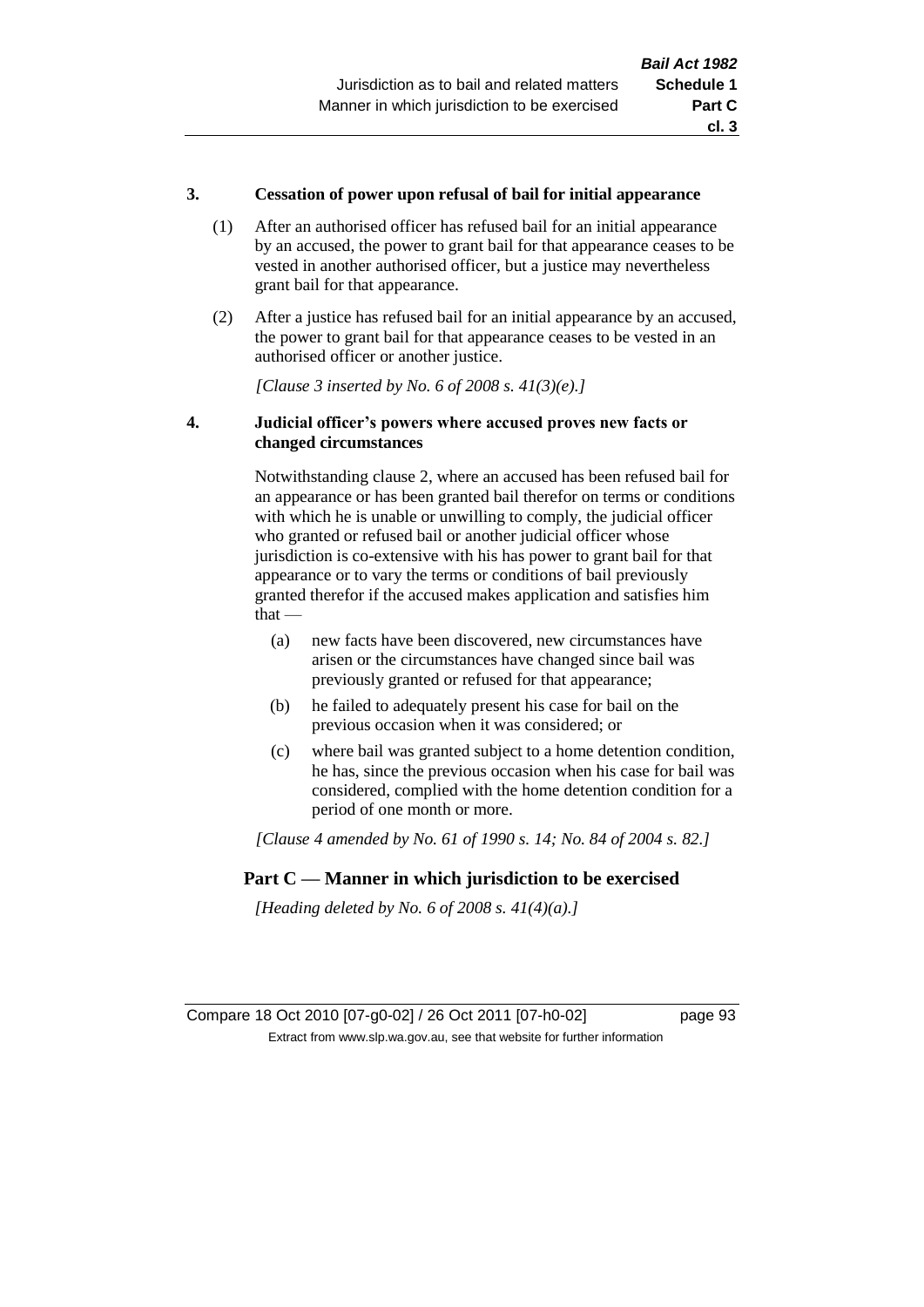# **1. Bail before conviction to be at discretion of bail authority, except for a child**

Subject to clauses 3A and 3C, the grant or refusal of bail to an accused, other than a child, who is in custody awaiting an appearance in court before conviction for an offence shall be at the discretion of the judicial officer or authorised officer in whom jurisdiction is vested, and that discretion shall be exercised having regard to the following questions as well as to any others which he considers relevant —

- (a) whether, if the accused is not kept in custody, he may
	- (i) fail to appear in court in accordance with his bail undertaking;
	- (ii) commit an offence;
	- (iii) endanger the safety, welfare, or property of any person; or
	- (iv) interfere with witnesses or otherwise obstruct the course of justice, whether in relation to himself or any other person;
- (b) whether the accused needs to be held in custody for his own protection;
- (c) whether the prosecutor has put forward grounds for opposing the grant of bail;
- (d) whether, as regards the period when the accused is on trial, there are grounds for believing that, if he is not kept in custody, the proper conduct of the trial may be prejudiced;
- (e) whether there is any condition which could reasonably be imposed under Part D which would —
	- (i) sufficiently remove the possibility referred to in paragraphs (a) and (d);
	- (ii) obviate the need referred to in paragraph (b); or
	- (iii) remove the grounds for opposition referred to in paragraph (c);
- (f) where the accused is charged with an offence that is alleged to have been committed in respect of a child, whether a condition should be imposed under Part D requiring the

page 94 Compare 18 Oct 2010 [07-g0-02] / 26 Oct 2011 [07-h0-02] Extract from www.slp.wa.gov.au, see that website for further information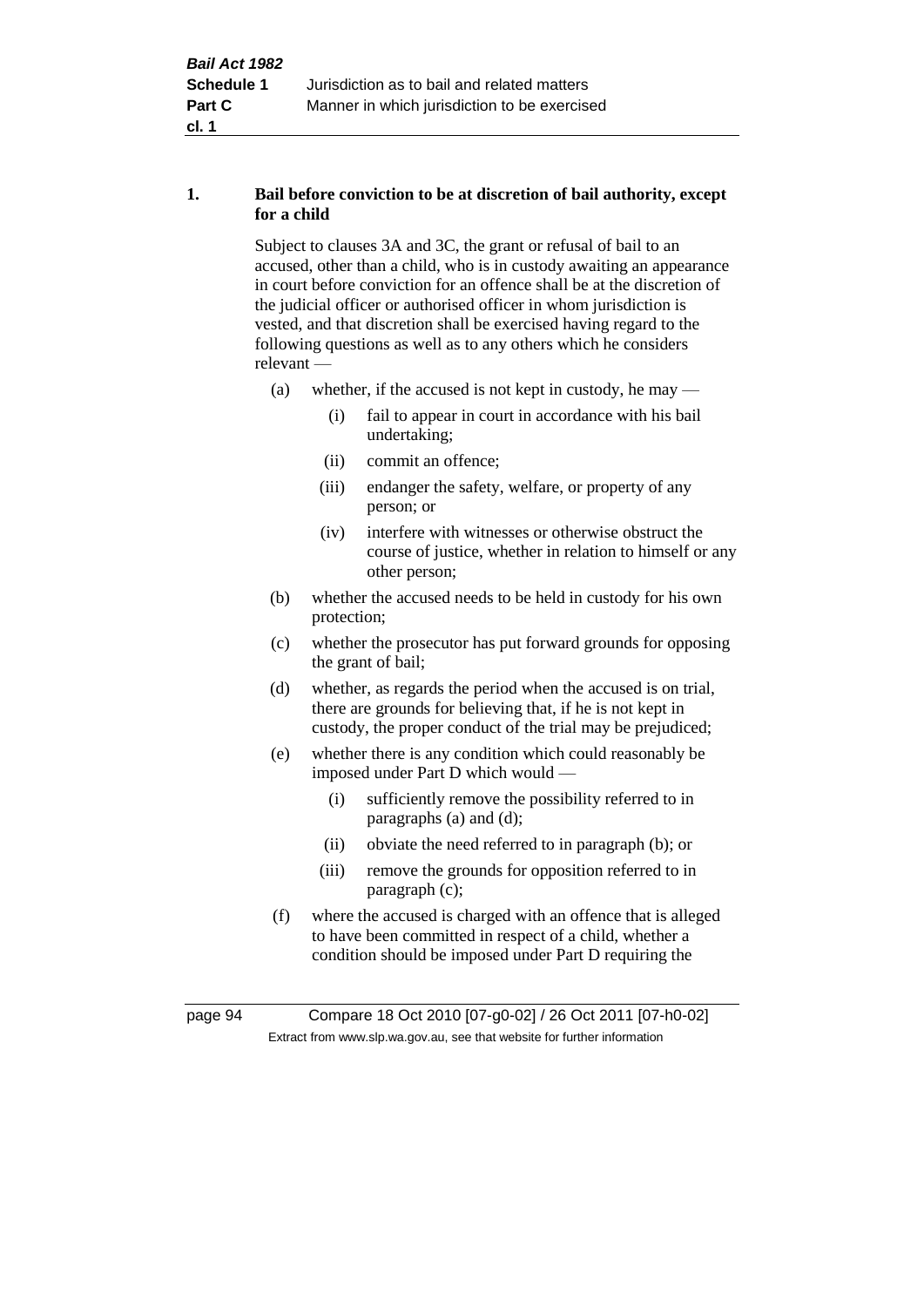accused to reside at a place other than the place where the child resides;

(g) whether the alleged circumstances of the offence or offences amount to wrongdoing of such a serious nature as to make a grant of bail inappropriate.

*[Clause 1 amended by No. 14 of 1992 s. 11; No. 45 of 1993 s. 10(2)(a); No. 54 of 1998 s. 8(a) and (b); No. 84 of 2004 s. 82; No. 6 of 2008 s. 41(4)(b).]*

#### **2. Child to have qualified right to bail**

 $(1)$  In this clause —

*responsible person* means a parent, relative, employer or other person who, in the opinion of the judicial officer or authorised officer, is in a position to both influence the conduct of the child and provide the child with support and direction.

- (2) Subject to subclause (3), a child accused who is in custody awaiting an appearance in court before conviction for an offence has a right to be granted bail unless —
	- (a) in the opinion of the judicial officer or authorised officer in whom jurisdiction is vested —
		- (i) one or more of the questions set out in clause  $1(a)$ , (b), (d) and (g) must be answered in the affirmative; and
		- (ii) there is no condition which he could reasonably impose under Part D which would satisfy the relevant provision of clause 1(e);
		- or
	- (b) there is no responsible person willing to enter into an undertaking of the kind described in subclause  $(3)(c)$ ,

and if the child is refused bail he shall be dealt with in accordance with section 19(2) of the *Young Offenders Act 1994*.

- (3) The right of a child accused under subclause (2) is subject to
	- (a) clauses 3A and 3C; and
	- *[(b) deleted]*

Compare 18 Oct 2010 [07-g0-02] / 26 Oct 2011 [07-h0-02] page 95 Extract from www.slp.wa.gov.au, see that website for further information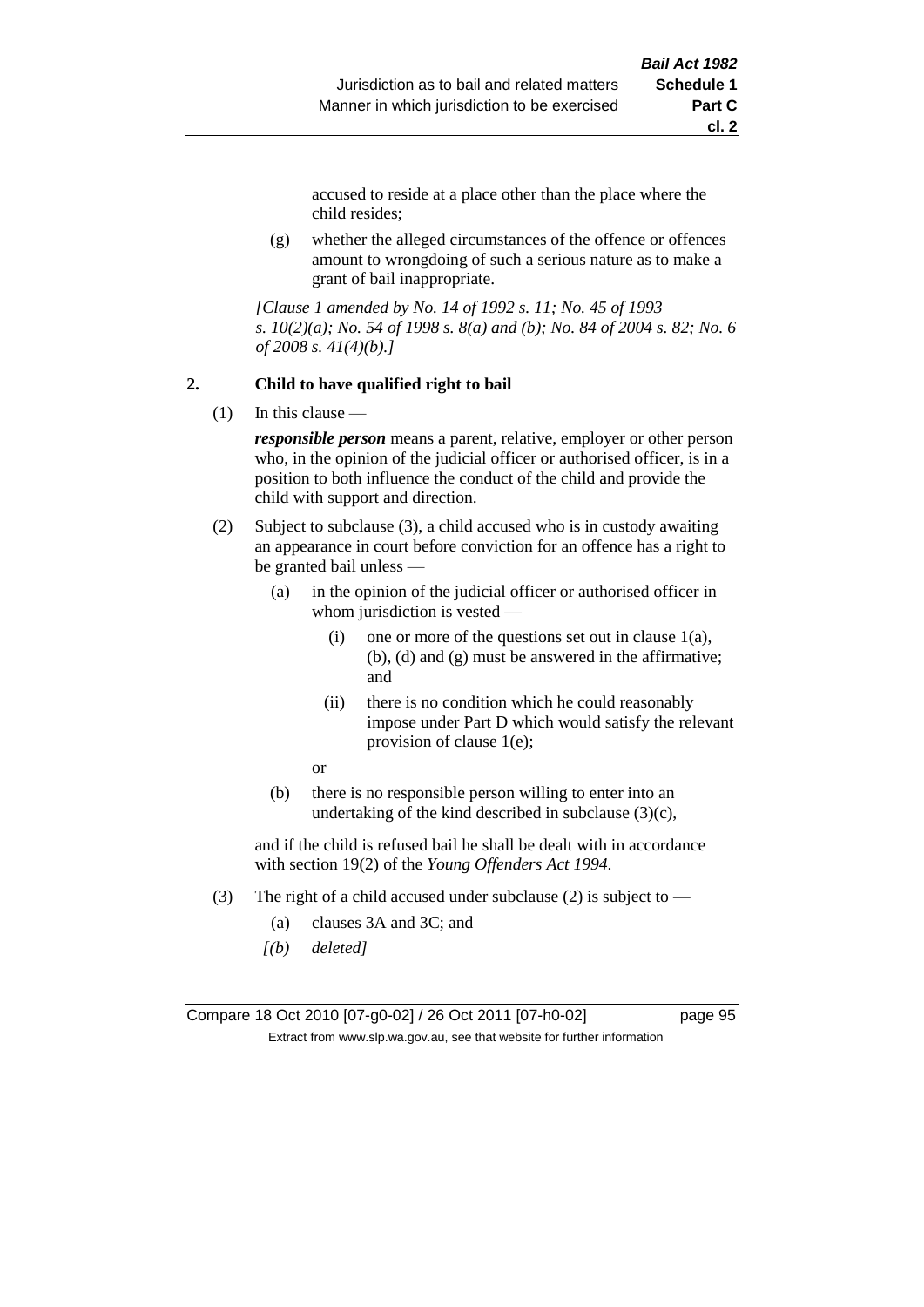|     | (c)    | there being imposed as a condition on the grant of bail a<br>requirement that before the release of the child on bail a<br>responsible person undertakes in writing in the approved form<br>to ensure that the child complies with any requirement of his<br>bail undertaking mentioned in section $28(2)(a)$ , (b), (c)<br>and $(d)$ . |
|-----|--------|-----------------------------------------------------------------------------------------------------------------------------------------------------------------------------------------------------------------------------------------------------------------------------------------------------------------------------------------|
| (4) |        | Subclauses $(2)(b)$ and $(3)(c)$ do not apply to a child accused if it<br>appears to the judicial officer or authorised officer that the accused -                                                                                                                                                                                      |
|     | (a)    | is over the age of 17 years; and                                                                                                                                                                                                                                                                                                        |
|     | (b)    | has sufficient maturity to live independently without the<br>guidance or control of a parent or guardian.                                                                                                                                                                                                                               |
| (5) | $if -$ | For the purposes of this clause, the provisions of sections 46, 47, 48,<br>54, 55(2), 60 and $67(2)(a)(iv)$ apply with all necessary changes as                                                                                                                                                                                         |
|     | (a)    | references in those provisions to a surety and a surety<br>undertaking were references to a responsible person and to an<br>undertaking referred to in subclause $(3)(c)$ respectively; and                                                                                                                                             |
|     | (b)    | section $54(1)(b)(i)$ read as follows —                                                                                                                                                                                                                                                                                                 |
|     |        | $\zeta$ $\zeta$                                                                                                                                                                                                                                                                                                                         |
|     |        | (i)<br>a person who has entered into an undertaking<br>referred to in clause $2(3)(c)$ of Part C of<br>Schedule 1 should no longer be regarded as a<br>responsible person for the purposes of that<br>clause, or is dead;<br>$\ddot{\phantom{0}}$                                                                                       |
| (6) |        | Where a child accused is released on bail his right to be at liberty is<br>subject to the exercise of the powers in section 17A.                                                                                                                                                                                                        |
|     |        | [Clause 2 inserted by No. 45 of 1993 s. $10(2)(b)$ ; amended by No. 57<br>of 1997 s. 21(3)(a); No. 54 of 1998 s. 8(c); No. 34 of 2004 s. 251;<br>No. 84 of 2004 s. 82; No. 6 of 2008 s. $41(4)(c)$ and $43(4)$ .]                                                                                                                       |
| 3.  |        | Matters relevant to consideration of clause 1(a)                                                                                                                                                                                                                                                                                        |

In considering whether an accused may do any of the things mentioned in clause 1(a), the judicial officer or authorised officer

page 96 Compare 18 Oct 2010 [07-g0-02] / 26 Oct 2011 [07-h0-02] Extract from www.slp.wa.gov.au, see that website for further information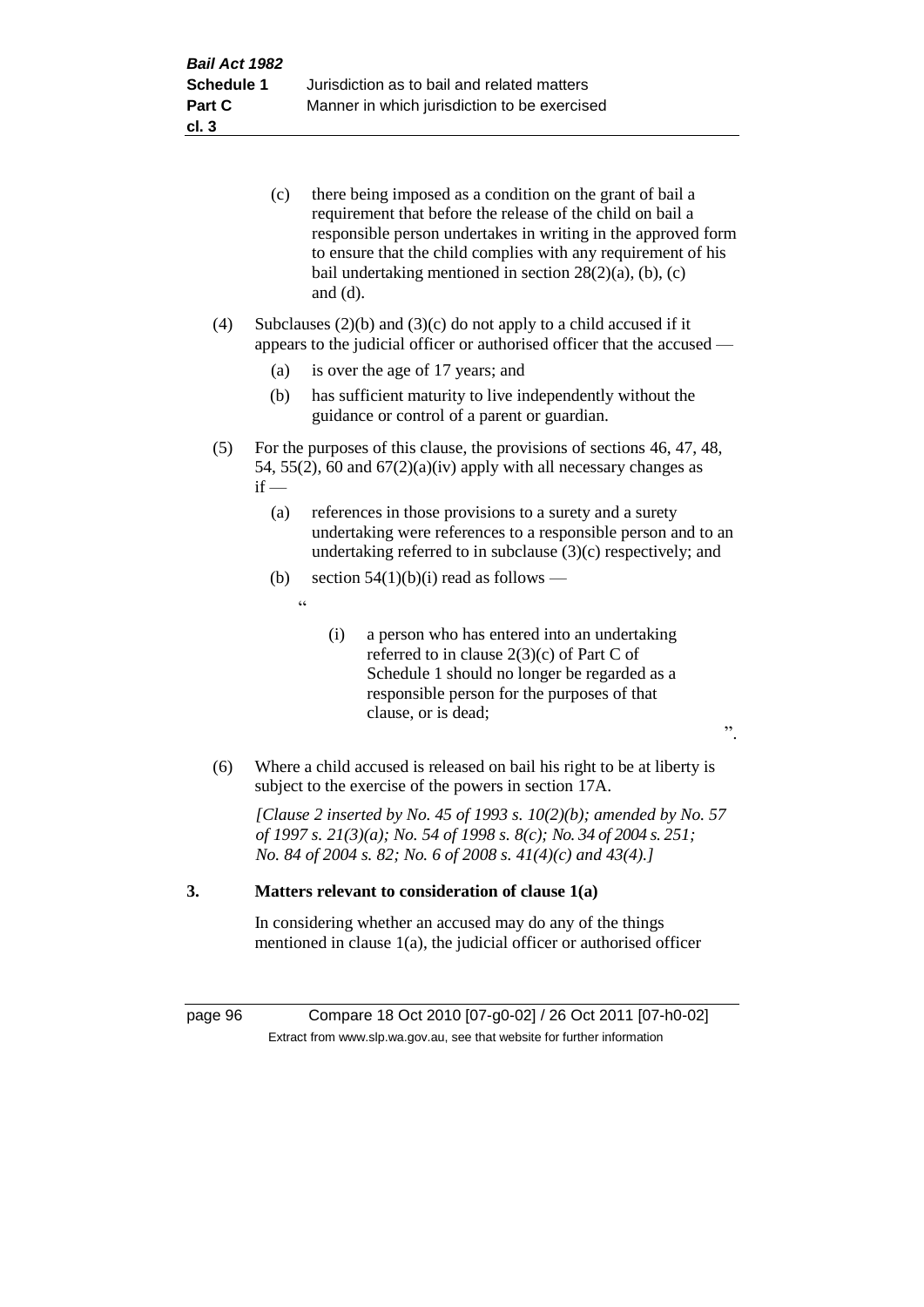shall have regard to the following matters, as well as to any others which he considers relevant —

- (a) the nature and seriousness of the offence or offences (including any other offence or offences for which he is awaiting trial) and the probable method of dealing with the accused for it or them, if he is convicted;
- (b) the character, previous convictions, antecedents, associations, home environment, background, place of residence, and financial position of the accused;
- (c) the history of any previous grants of bail to him; and
- (d) the strength of the evidence against him.

*[Clause 3 amended by No. 84 of 2004 s. 82.]*

#### **3A. Bail where serious offence committed while accused on bail for another serious offence**

- (1) Notwithstanding clause 1, 2 or 4 or any other provision of this Act, where —
	- (a) an accused is in custody
		- (i) awaiting an appearance in court before conviction for a serious offence; or
		- (ii) waiting to be sentenced or otherwise dealt with for a serious offence of which the accused has been convicted;

and

- (b) the serious offence is alleged to have been committed while the accused was —
	- (i) on bail for; or
	- (ii) at liberty under an early release order made in respect of,

another serious offence,

the judicial officer or (if section 16A does not apply) the authorised officer in whom jurisdiction is vested shall refuse to grant bail for the serious offence referred to in paragraph (a) unless the judicial officer or authorised officer —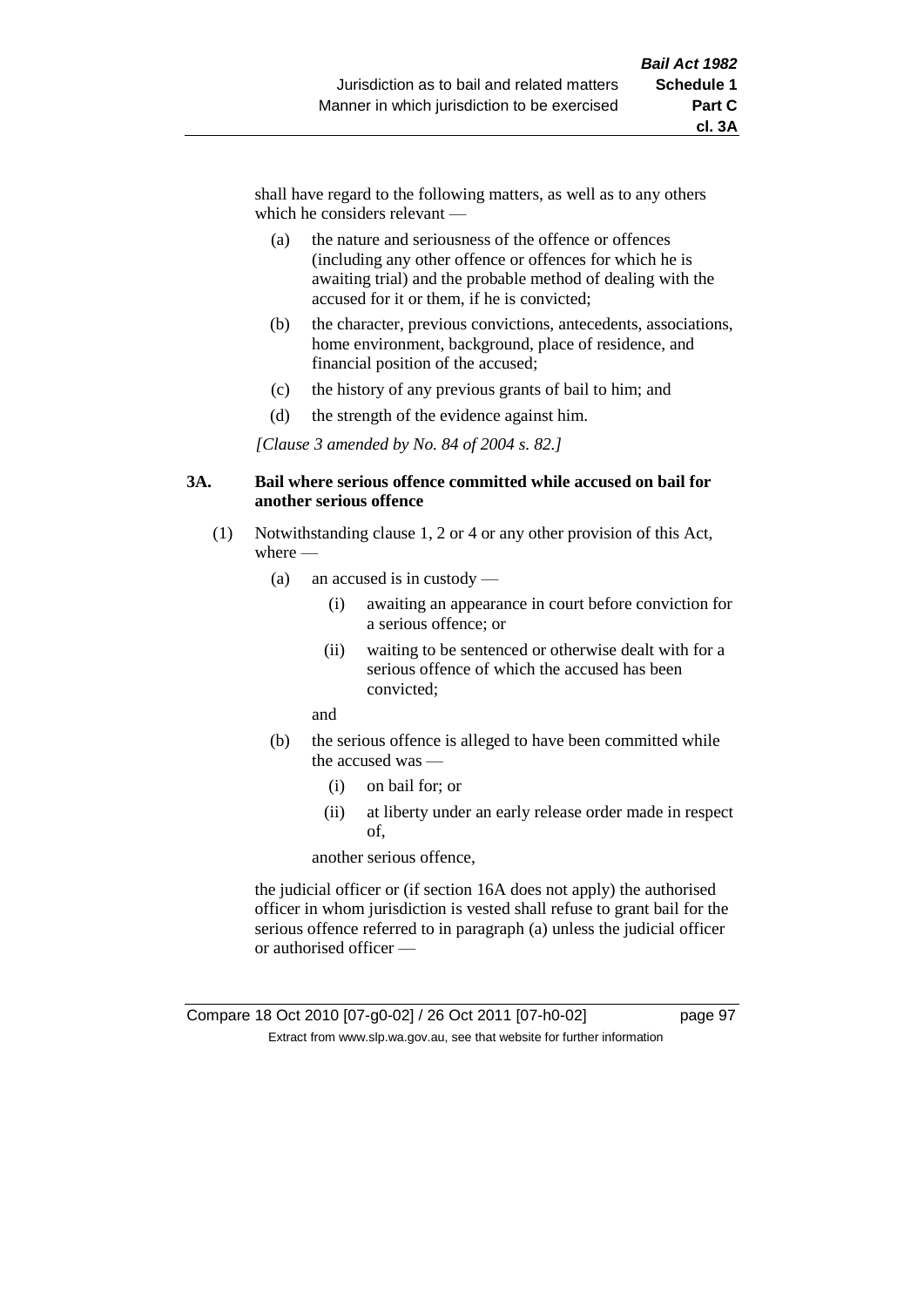- (c) is satisfied that there are exceptional reasons why the accused should not be kept in custody and, if clause 3B applies, is so satisfied only after complying with that clause; and
- (d) is also satisfied that bail may properly be granted having regard to the provisions of clauses 1 and 3 or, in the case of a child accused, clauses 2 and 3.
- (2) Notwithstanding section 7(1), where an accused is refused bail under subclause (1) for an appearance for a serious offence his case for bail need not be considered again under that subsection for an appearance for that offence unless he satisfies the judicial officer who may order his detention that —
	- (a) new facts have been discovered, new circumstances have arisen or the circumstances have changed since bail was refused; or
	- (b) he failed to adequately present his case for bail on the occasion of that refusal.
- (3) Where a child accused is refused bail under subclause (1) he shall be dealt with in accordance with section 19(2) of the *Young Offenders Act 1994*.

*[Clause 3A inserted by No. 45 of 1993 s. 10(2)(c); amended by No. 57 of 1997 s. 21(3)(b); No. 54 of 1998 s. 7 and 13(1); No. 84 of 2004 s. 82; No. 6 of 2008 s. 41(4)(d).]*

# **3B. Determination of exceptional reasons under clause 3A(1)**

- (1) This clause applies where it appears to the judicial officer or (if section 16A does not apply) the authorised officer that all or any of the acts alleged to constitute a serious offence referred to in clause 3A(1)(b) would, if proved in the appropriate proceedings, amount to a breach by the accused of a protective condition or order.
- (2) The judicial officer or authorised officer shall, before making a decision that there are exceptional reasons for the purposes of clause  $3A(1)(c)$ , make enquiry, or cause enquiry to be made, whether there has already been —
	- (a) any breach by the accused of the protective condition or order that has been proved in proceedings;

page 98 Compare 18 Oct 2010 [07-g0-02] / 26 Oct 2011 [07-h0-02] Extract from www.slp.wa.gov.au, see that website for further information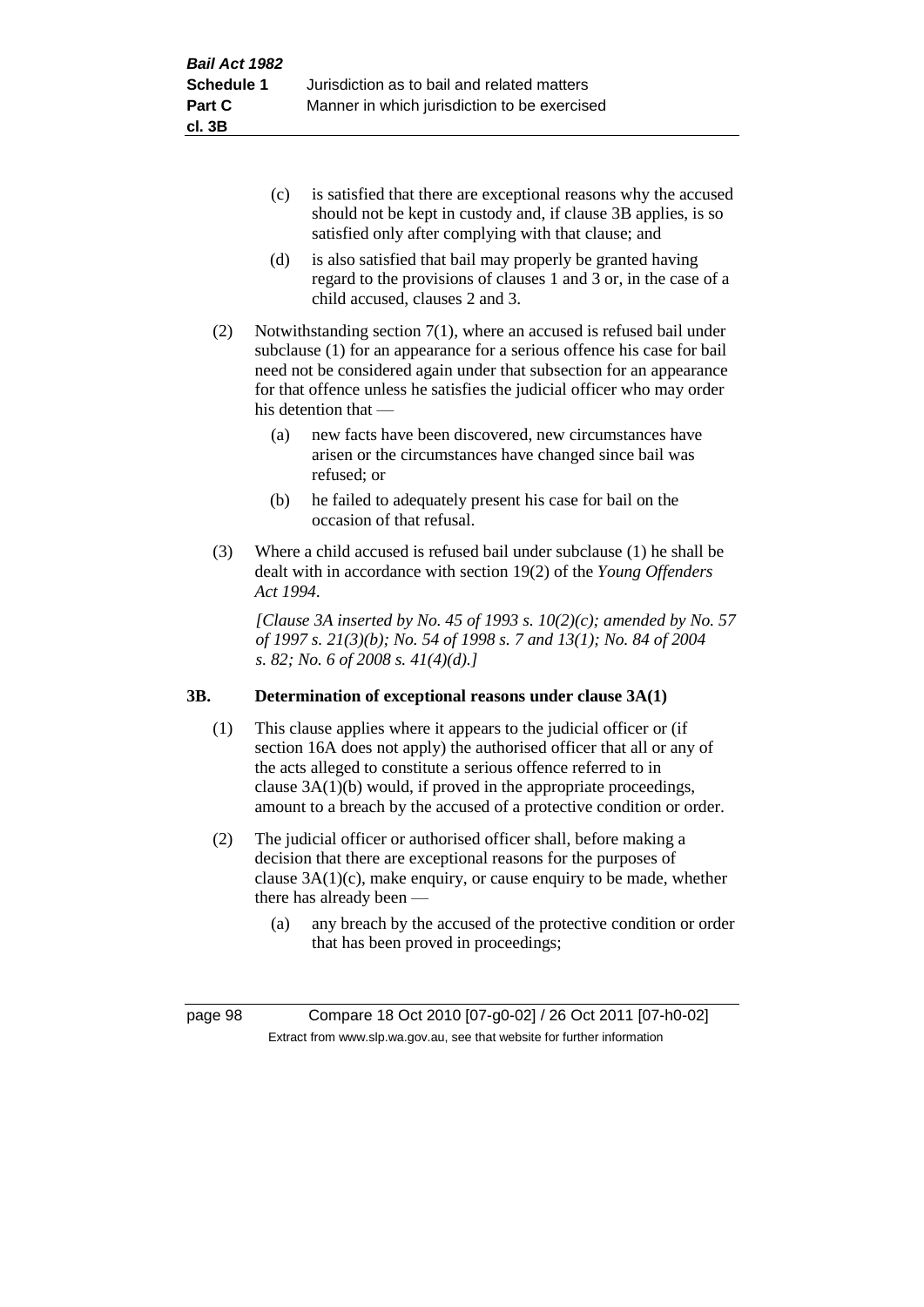- (b) any alleged breach by the accused of the protective condition or order that has not been so proved, including an allegation that has not been the subject of a prosecution or any other communication to any relevant official; or
- (c) any alleged breach by the accused of any other protective condition or order that has been the subject of a prosecution.
- (3) On becoming aware of any such alleged breach, the judicial officer or authorised officer shall give each person for whose protection a protective condition or order referred to in subclause (2) was imposed or made (a *relevant person*) a reasonable opportunity to give evidence by affidavit on matters relating to that protective condition or order.
- (4) The judicial officer or authorised officer shall in making any decision for the purposes of clause  $3A(1)(c)$  —
	- (a) give due weight to  $-$ 
		- (i) any evidence given under subclause (3);
		- (ii) any adverse effect that a grant of bail to the accused would have on a relevant person; and
		- (iii) any difficulty that a relevant person might have in proving any future breach of a protective condition or order;
	- (b) consider whether it would be appropriate to refuse bail and make a hospital order under section 5 of the *Criminal Law (Mentally Impaired Accused) Act 1996*;
	- (c) in the case of a condition imposed for a purpose mentioned in clause  $2(2)(c)$  or (d) of Part D, treat any alleged breach of the condition as a serious matter even if the conduct alleged to amount to the breach in itself appears to be trivial; and
	- (d) consider whether any alleged breach of a protective condition or order that has occurred shows that the purpose of the condition or order has not been achieved and that the accused should be kept in custody.
- (5) The provisions of this clause do not limit the matters that the judicial officer or authorised officer may take into account for the purposes of clause  $3A(1)(c)$ .
- (6) In this clause —

**cl. 3B**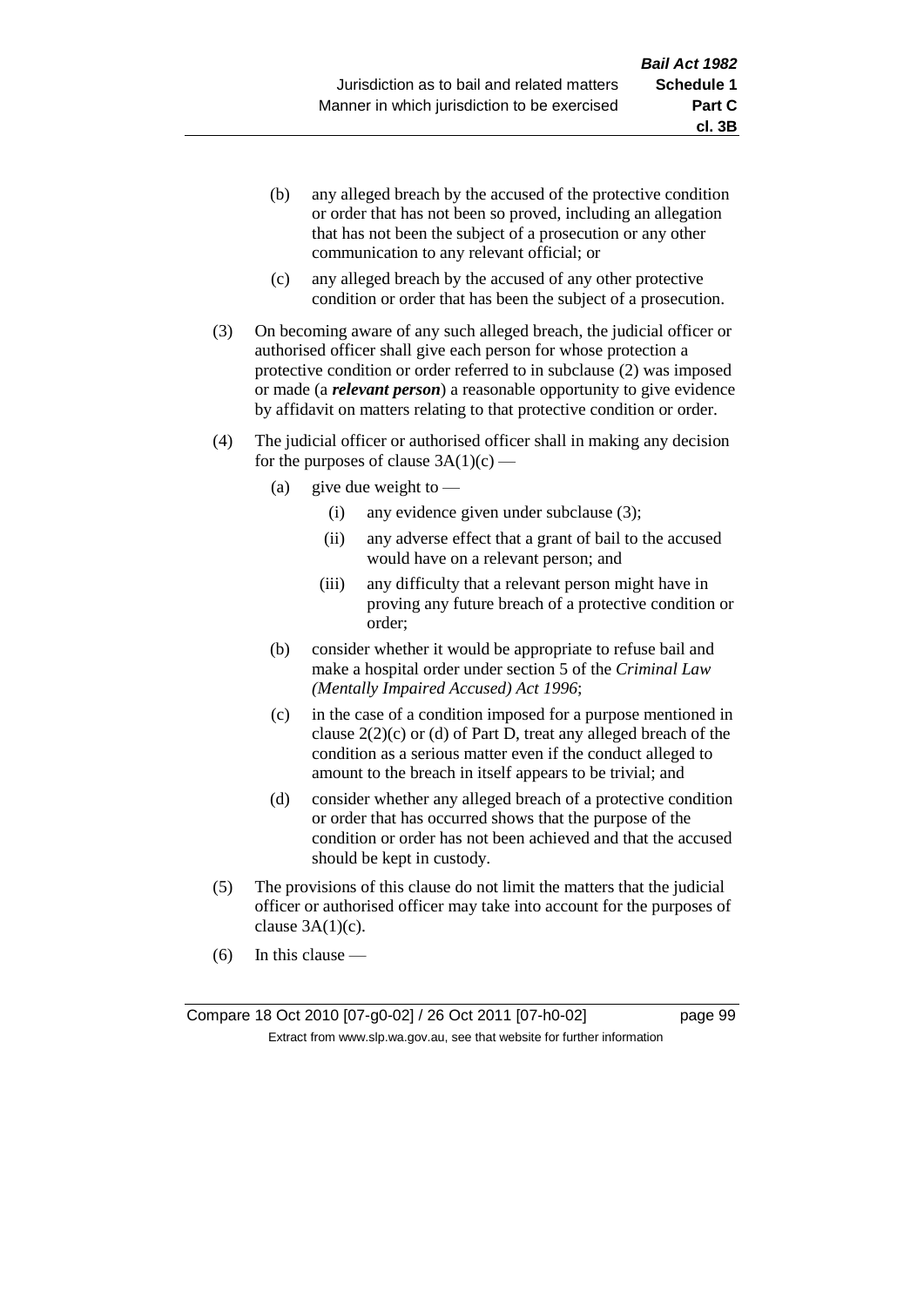*protective condition or order* means —

- (a) a condition imposed for a purpose mentioned in clause  $2(2)(c)$  or (d) of Part D;
- (b) a violence restraining order or a police order under the *Restraining Orders Act 1997*; or
- (c) a Part VII order under the *Justices Act 1902* <sup>3</sup>
	- (i) that under section 86 of the *Restraining Orders Act 1997* is taken to be a misconduct restraining order under that Act; and
	- (ii) that shows on the face of the order that the causing or threatening of personal injury by the accused was a ground for the making of the order.

*[Clause 3B inserted by No. 54 of 1998 s. 13(2); amended by No. 38 of 2004 s. 60; No. 59 of 2004 s. 141; No. 84 of 2004 s. 11 and 82.]*

### **3C. Bail in murder cases**

Notwithstanding clause 1, 2 or 4 or any other provision of this Act, where an accused is in custody —

- (a) awaiting an appearance in court before conviction for an offence of murder; or
- (b) waiting to be sentenced or otherwise dealt with for an offence of murder of which the accused has been convicted,

the judicial officer in whom jurisdiction is vested shall refuse to grant bail for the offence unless the judicial officer is satisfied that —

- (c) there are exceptional reasons why the accused should not be kept in custody; and
- (d) bail may properly be granted having regard to the provisions of clauses 1 and 3 or, in the case of a child, clauses 2 and 3.

*[Clause 3C inserted by No. 6 of 2008 s. 41(4)(e); amended by No. 29 of 2008 s. 24(7).]*

### **4. Bail after conviction: accused awaiting sentence**

(1) Subject to clauses 3A and 3C, the grant or refusal of bail to an accused, other than a child, who is in custody waiting to be sentenced or otherwise dealt with for an offence of which the accused has been

page 100 Compare 18 Oct 2010 [07-g0-02] / 26 Oct 2011 [07-h0-02] Extract from www.slp.wa.gov.au, see that website for further information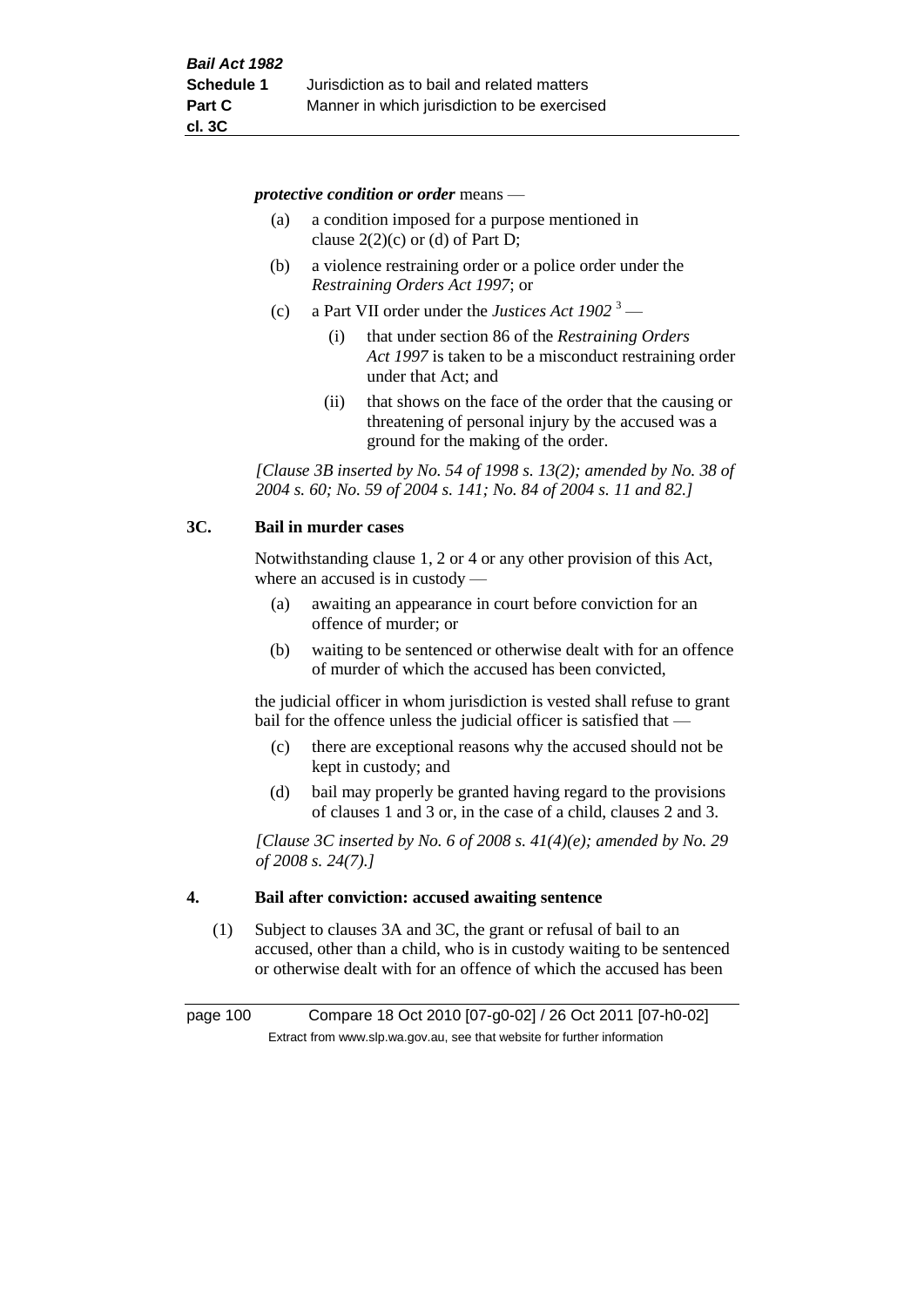**cl. 4A**

convicted shall be at the discretion of the judicial officer in whom jurisdiction is vested, and that discretion shall be exercised having regard to the questions set out in clause 1 as well as to any others which the judicial officer considers relevant.

(2) A child accused who is in custody waiting to be sentenced or otherwise dealt with for an offence of which the child accused has been convicted has the same right to be granted bail as a child accused referred to in clause 2(2), and the provisions of clause 2 apply accordingly.

*[Clause 4 inserted by No. 6 of 2008 s. 41(4)(f).]*

# **4A. Bail after conviction: accused awaiting disposal of appeal**

In deciding whether or not to grant bail to an accused who is in custody waiting for the disposal of appeal proceedings, the judicial officer shall consider whether there are exceptional reasons why the accused should not be kept in custody, and shall only grant bail to the accused if satisfied that —

- (a) exceptional reasons exist; and
- (b) it is proper to do so having regard to the provisions of clauses 1 and 3 or, in the case of a child, clauses 2 and 3.

*[Clause 4A inserted by No. 6 of 2008 s. 41(4)(f).]*

# **5. Exception for bail for an appeal under the** *Criminal Appeals Act 2004* **Part 2**

Clause 4A does not apply to the bail of a person who is awaiting the disposal of appeal proceedings under Part 2 of the *Criminal Appeals Act 2004*; such a person shall be deemed for the purposes of this Part to be awaiting an appearance in court before conviction for an offence.

*[Clause 5 inserted by No. 33 of 1989 s. 18; amended by No. 59 of 2004 s. 141; No. 84 of 2004 s. 11; No. 6 of 2008 s. 41(4)(g).]*

Compare 18 Oct 2010 [07-g0-02] / 26 Oct 2011 [07-h0-02] page 101 Extract from www.slp.wa.gov.au, see that website for further information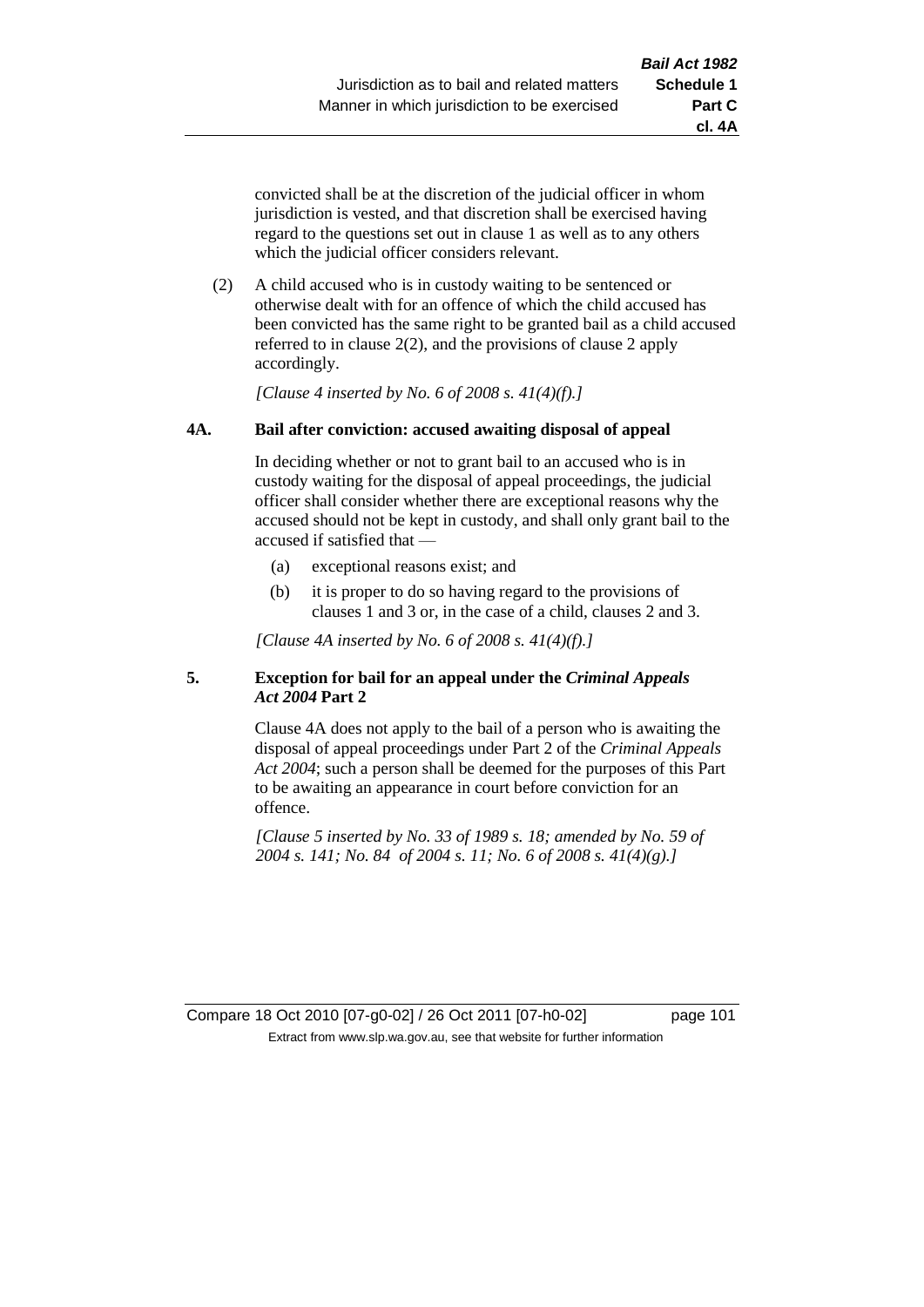### **6. Bail of people on community orders etc.**

For the purpose of determining whether clause 4 applies, a person in custody —

- (a) under section 50, 79, 84E, 128, 129 or 132 of the *Sentencing Act 1995* in connection with a possible breach of a conditional release order, a sentence of suspended imprisonment or conditional suspended imprisonment or a community order imposed under that Act; or
- (b) under section 43 of the *Young Offenders Act 1994* in respect of an alleged breach of a youth community based order, an intensive youth supervision order or a conditional release order made under that Act,

is to be taken as not having been convicted of the offence for which the sentence was imposed.

*[Clause 6 inserted by No. 78 of 1995 s. 8; amended by No. 27 of 2004 s. 13(3).]*

*[Heading deleted by No. 6 of 2008 s. 41(4)(h).]*

# **7. Bail for initial appearance to be for not more than 30 days**

In fixing the terms of bail of an accused for his initial appearance in court for an offence, a justice or an authorised officer shall require him to make the appearance within the period of 30 days commencing on and including the day on which the accused was arrested for the offence.

*[Clause 7 amended by No. 84 of 2004 s. 82; No. 6 of 2008 s. 41(4)(i).]*

# **8. Bail on adjournment in court of summary jurisdiction to be for not more than 30 days except by consent**

In fixing the terms of bail of an accused for an appearance in court after an adjournment of proceedings for an offence, a judicial officer sitting as a court of summary jurisdiction shall require him to make the appearance within the period of 30 days commencing on and including the day on which the proceedings are adjourned, unless the accused consents to appear on a later day.

page 102 Compare 18 Oct 2010 [07-g0-02] / 26 Oct 2011 [07-h0-02] Extract from www.slp.wa.gov.au, see that website for further information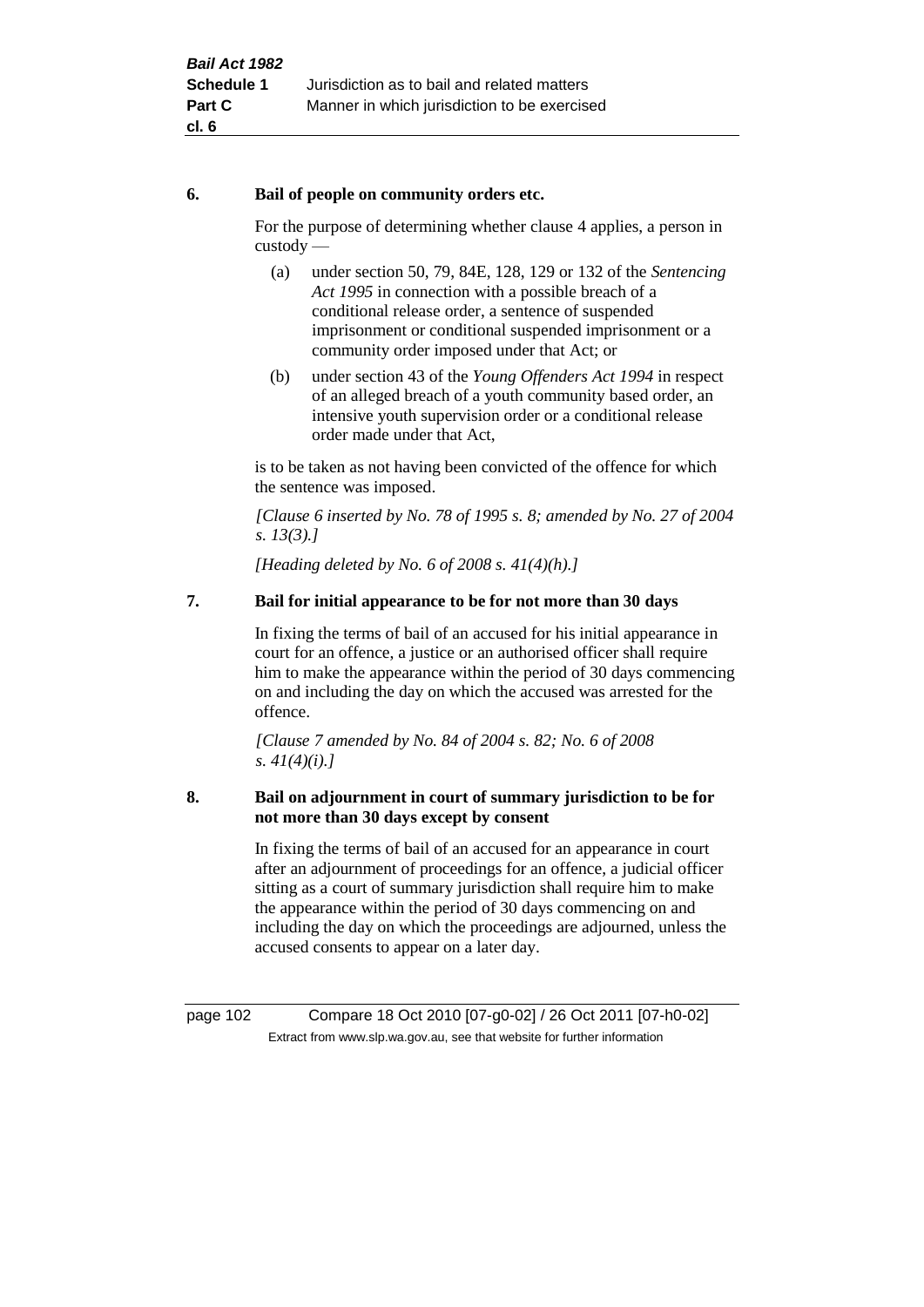*[Clause 8 amended by No. 49 of 1988 s. 90(c); No. 59 of 2004 s. 141; No. 84 of 2004 s. 82.]*

# **9. Provision as to calculation of time**

The periods specified in clauses 7 and 8 shall be calculated to include any Sunday or public holiday.

# **Part D — Conditions which may be imposed on a grant of bail**

# **1. Conditions as to forfeiture and giving security may be imposed on the accused and sureties**

- (1) A judicial officer or authorised officer, on a grant of bail, may impose conditions under this clause if he considers that it is desirable to do so to ensure the performance of the accused's bail undertaking.
- (2) If a judicial officer or authorised officer considers that it is desirable as mentioned in subclause (1), he may in addition to releasing the accused on his bail undertaking impose any one or more of the following conditions —
	- (a) that the accused in his bail undertaking agree to forfeit a specified amount of money if he fails to comply with any requirement of his bail undertaking mentioned in section  $28(2)(a)$  or (b);
	- (b) that a surety or a specified number of sureties enter into a surety undertaking or surety undertakings whereby he or they agree to forfeit a specified amount or specified amounts of money if the accused fails to comply with any requirement of his bail undertaking mentioned in section 28(2)(a) or (b);
	- (c) that any of them the accused and the surety or sureties give security of a specified value, including the deposit of a specified amount of cash, for the performance of their respective obligations;
	- (d) that any of them the accused and the surety or sureties deposit with a specified officer any specified passbook or document relating to the title to, or ownership of, any account or other asset offered as security for the performance of their respective obligations; or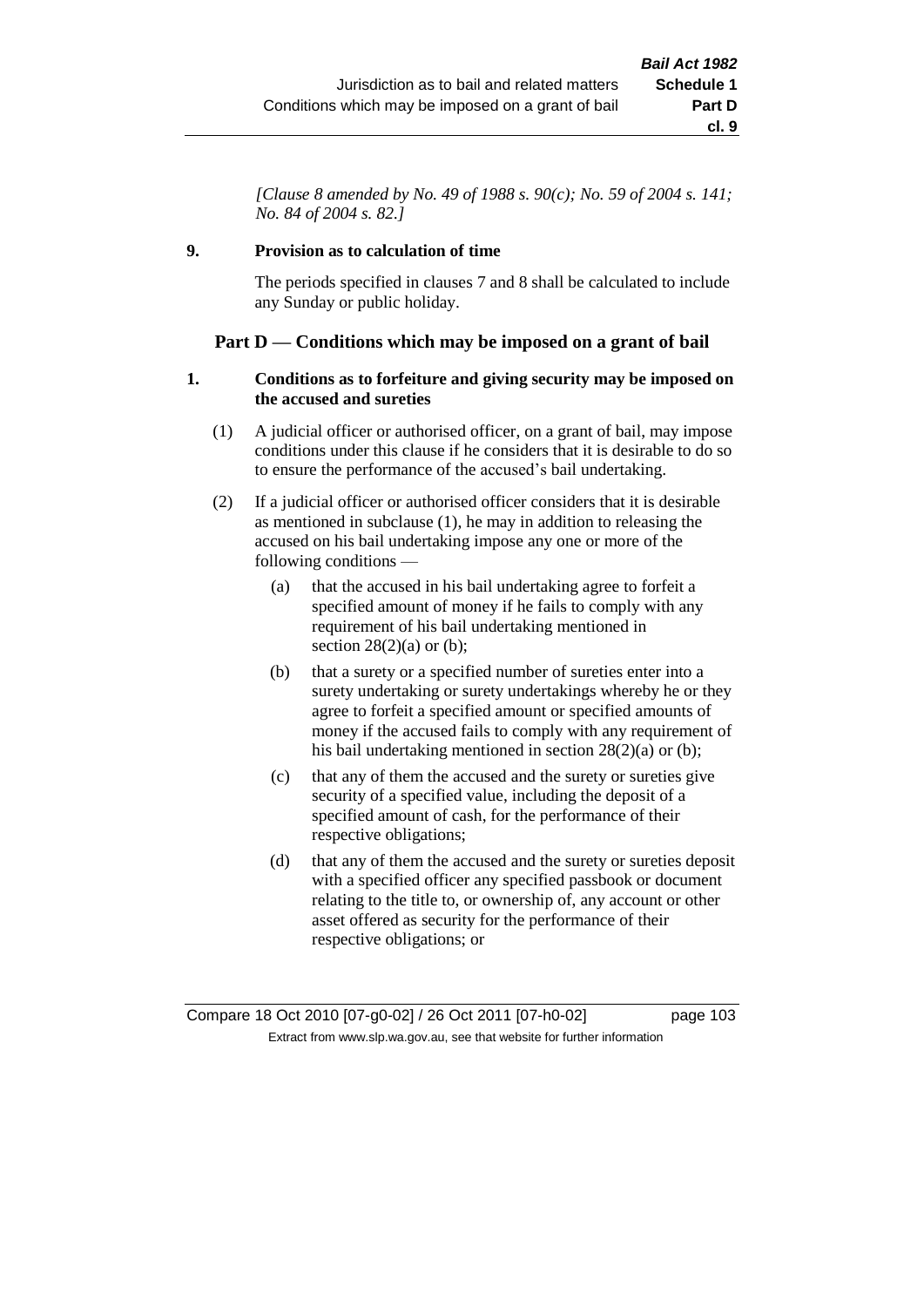- (e) that any of them the accused and the surety or sureties, at his or their own expense or otherwise, enter into such mortgage, charge, assignment or other transaction, or take such other step, as may be required, including completion of the necessary documents, to render any security effective and enforceable by the State.
- (3) The nature and sufficiency of any security, and the documentation therefor, required under subclause (2) shall be determined by the judicial officer or authorised officer who imposed the condition or, if no determination is so made —
	- (a) by the person before whom the bail undertaking is entered into, where the security is to be given by the accused; and
	- (b) where the security is to be given by a surety, by any person authorised under section 36 to approve the surety or before whom the surety undertaking is entered into.
- (4) When a bail undertaking ceases to have effect as provided in section 34(a) to (d), or upon an accused being acquitted of a charge under section  $51(1)$  or (2) or discharged from further proceedings therefor, each of them the accused, or where section 34(b) applies his personal representative, and any surety is entitled to have returned to him any security given under subclause (2).
- (5) When a surety undertaking ceases to have effect as provided in section  $47(a)$  to (f), a surety is entitled to have returned to him any security given under subclause (2).

*[Clause 1 amended by No. 65 of 2003 s. 121(3); No. 84 of 2004 s. 82; No. 6 of 2008 s. 18(3).]*

# **2. Other conditions which may be imposed**

- (1) A judicial officer or authorised officer, on a grant of bail, may impose conditions —
	- (a) to be complied with before the accused is released on bail or while the accused is on bail;
	- (b) as to the accused's conduct while on bail; or
	- (c) as to where the accused shall reside while on bail,

page 104 Compare 18 Oct 2010 [07-g0-02] / 26 Oct 2011 [07-h0-02] Extract from www.slp.wa.gov.au, see that website for further information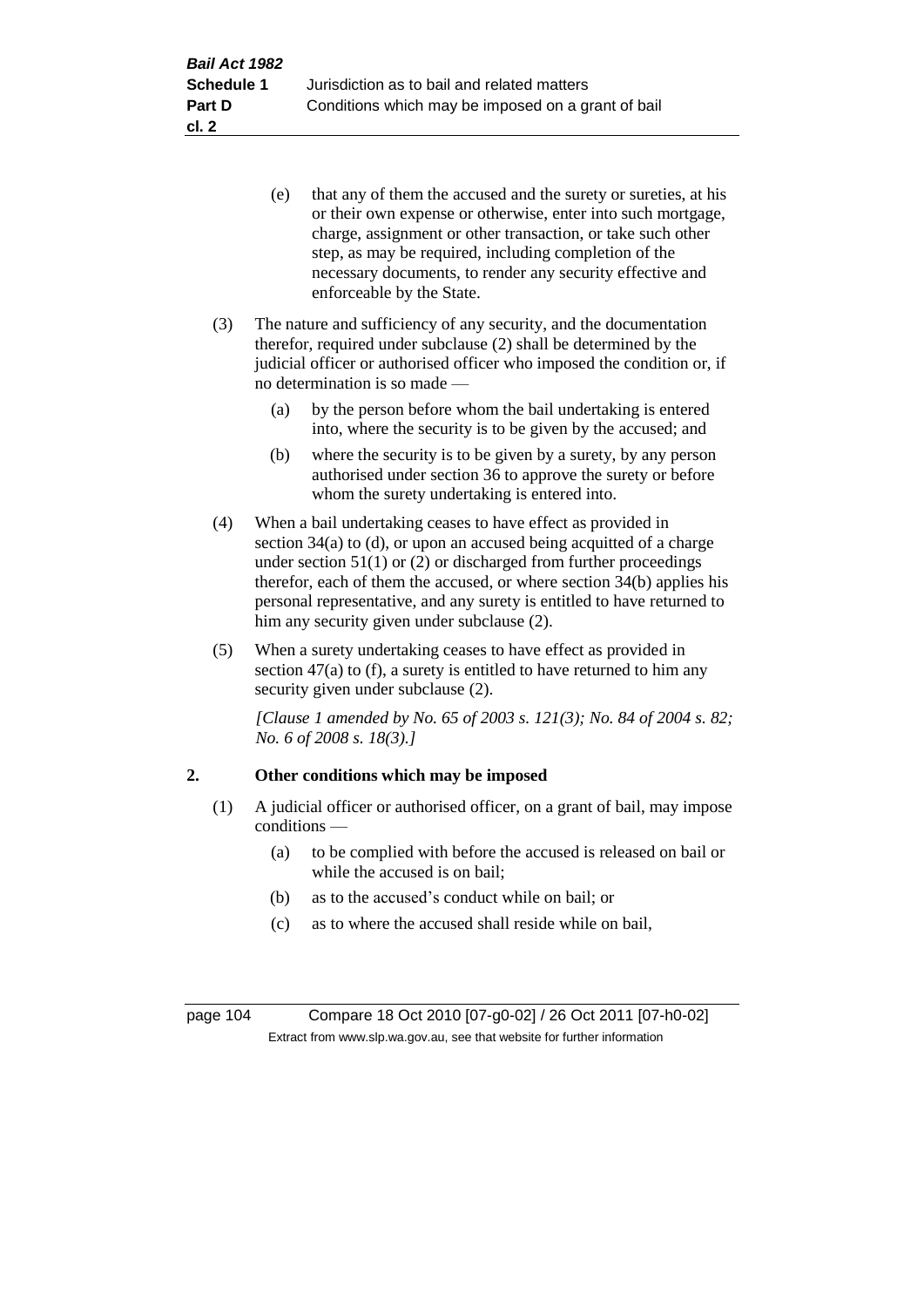if he considers that it is desirable for any purpose mentioned in subclause (2), (2b), (3) or (4).

(1a) Without limiting subclause (1), a judicial officer or authorised officer shall, on a grant of bail to a child accused, consider whether it is desirable for any purpose mentioned in subclause (2) to impose a condition as to —

- (a) any period in each day during which the child is to remain at a particular place;
- (b) any person with whom the child is not to associate or communicate;
- (c) any place that the child is not to frequent;
- (d) the attendance by the child at a school or other educational institution; or
- (e) any other matter,

and the judicial officer or authorised officer may impose any such condition.

- (2) Any condition may be imposed under subclause (1) or (1a) to ensure that an accused —
	- (a) appears in court in accordance with his bail undertaking;
	- (b) does not while on bail commit an offence;
	- (c) does not endanger the safety, welfare or property of any person;
	- (d) does not interfere with witnesses or otherwise obstruct the course of justice, whether in relation to himself or any other person; or
	- (e) as regards the period when the accused is on trial, does not prejudice the proper conduct of the trial.
- (2a) Before imposing a condition on a grant of bail for a purpose mentioned in subclause  $(2)(c)$  or  $(d)$  a judicial officer or authorised officer is to consider whether that purpose would be better served, or could be better assisted, by a restraining order made under the *Restraining Orders Act 1997* and whether, in the case of a judicial officer, to exercise the power in section 63 of that Act or, in the case of an authorised officer, to make a telephone application under that Act.

Compare 18 Oct 2010 [07-g0-02] / 26 Oct 2011 [07-h0-02] page 105 Extract from www.slp.wa.gov.au, see that website for further information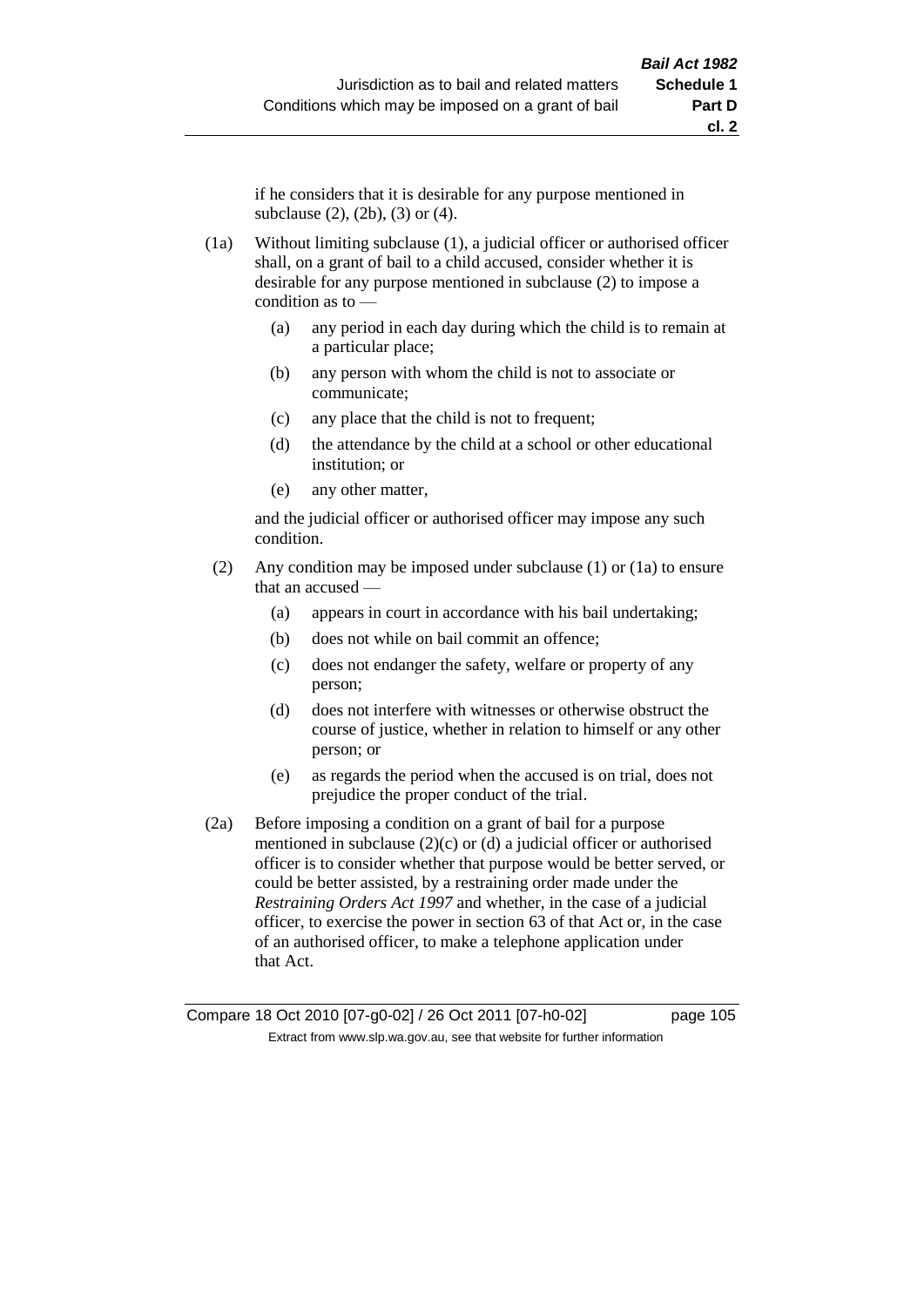- (2b) Where a judicial officer is of the opinion that the accused should while on bail —
	- (a) be counselled for a behavioural problem; or
	- (b) attend a course or programme that may assist with such a problem,

the judicial officer may under subclause (1) impose a condition for that purpose that requires the accused to —

- (c) attend a prescribed person to be counselled; or
- (d) attend a prescribed course or programme,

that is specified by the judicial officer in the condition.

- (3) Where a judicial officer who grants bail to an accused is of the opinion that the accused's physical condition ought to be examined the officer may, under subclause (1), impose any condition which the officer considers desirable for the purpose of ensuring that the accused is examined by a medical practitioner.
- (3a) Where a judicial officer who grants bail to an accused is of the opinion that the accused's mental condition ought to be examined the officer may, under subclause (1), impose any condition which the officer considers desirable for the purpose of ensuring that the accused's mental condition is examined including a condition —
	- (a) that the accused be examined by a medical practitioner or an authorised mental health practitioner (as defined in the *Mental Health Act 1996*) for the purpose of deciding whether to make a referral under section 29 of that Act;
	- (b) that the accused be admitted to an authorised hospital (as defined in the *Mental Health Act 1996*);
	- (c) that the accused be examined by a psychiatrist.
- (4) Where a judicial officer is of the opinion that an accused is suffering from alcohol or drug abuse and is in need of care or treatment either on that account, or to enable him to be prepared for his trial, the judicial officer may, under subclause (1), impose any condition which he considers desirable for the purpose of ensuring that the accused receives such care or treatment, including that he lives in, or from time to time attends at, a specified institution or place in order to receive such care or treatment.

page 106 Compare 18 Oct 2010 [07-g0-02] / 26 Oct 2011 [07-h0-02] Extract from www.slp.wa.gov.au, see that website for further information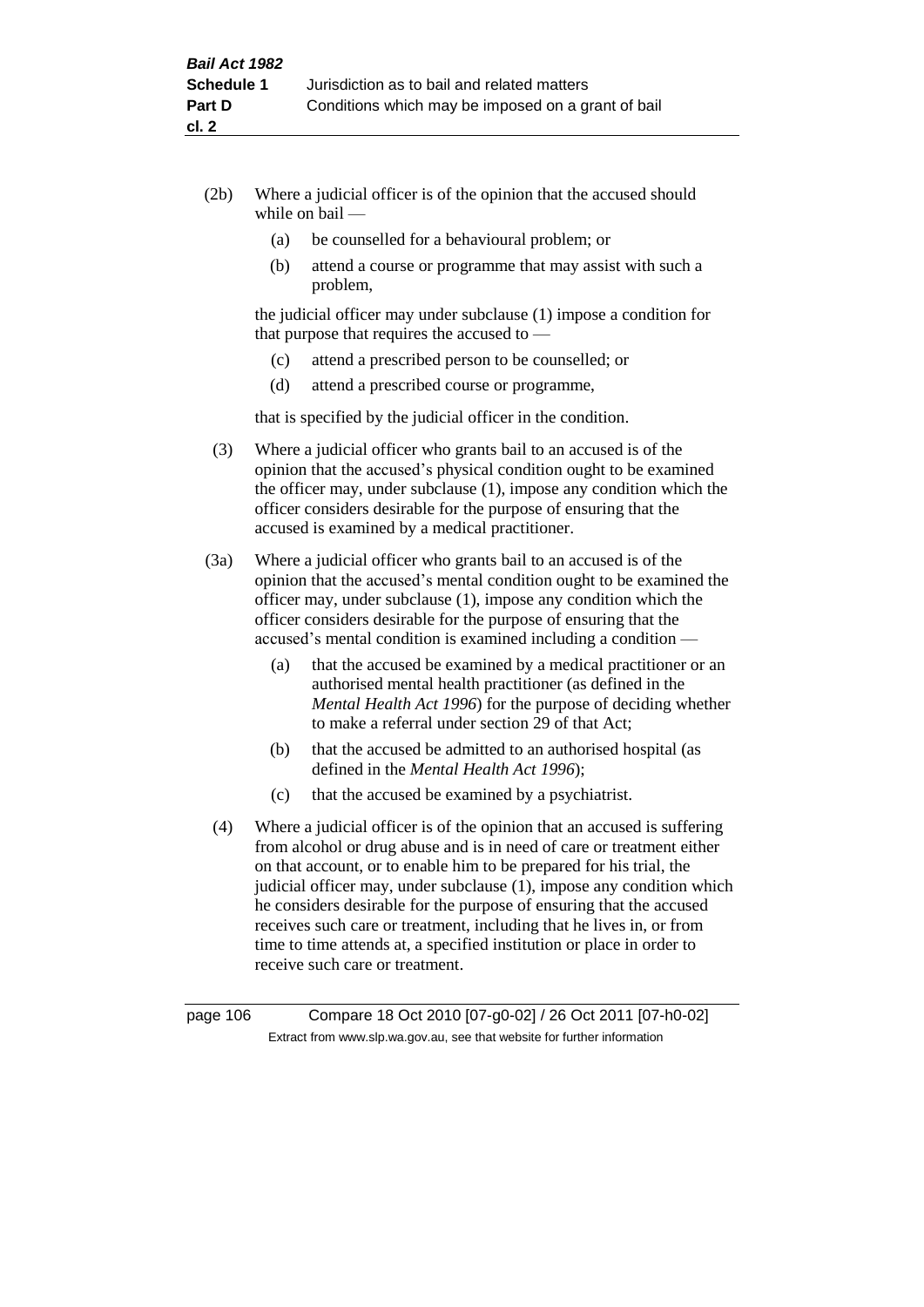- (5) Where a judicial officer imposes a condition for a purpose mentioned in subclause (2b), (3), (3a) or (4), the judicial officer shall cause to be sent to the person who is to counsel or examine the accused, or the place at which the accused is to attend, a statement of the reasons for imposing the condition.
- (6) Where a condition is imposed under this clause that an accused shall reside in premises established for the accommodation of persons to whom bail has been granted, that condition shall be deemed to include a further condition that the accused shall comply with such rules as are for the time being laid down for the maintenance of the good order of those premises, whether such rules are made under section 67 or by the authority responsible for the good order of the premises.
- (7) In this clause —

*medical practitioner* means a person registered under the *Health Practitioner Regulation National Law (Western Australia)* in the medical profession;

*psychiatrist* has the same meaning as it has in the *Mental Health Act 1996*.

*[Clause 2 amended by No. 45 of 1993 s. 10(3); No. 69 of 1996 s. 3; No. 54 of 1998 s. 12; No. 84 of 2004 s. 82; No. 22 of 2008 Sch. 3 cl. 4; No. 35 of 2010 s. 29.]*

*[Clause 2. Modifications to be applied in order to give effect to Cross-border Justice Act 2008: clause altered 1 Nov 2009. See endnote 1M.]*

# **3. Home detention condition may be imposed**

- (1) A judicial officer may, subject to this clause, impose a home detention condition as a condition on a grant of bail.
- (2) A home detention condition shall not be imposed unless the accused is over the age of 17 years and the judicial officer is satisfied —
	- (a) after considering a report from a community corrections officer about the accused and his circumstances, that the accused is suitable to be subject to a home detention condition;

**cl. 3**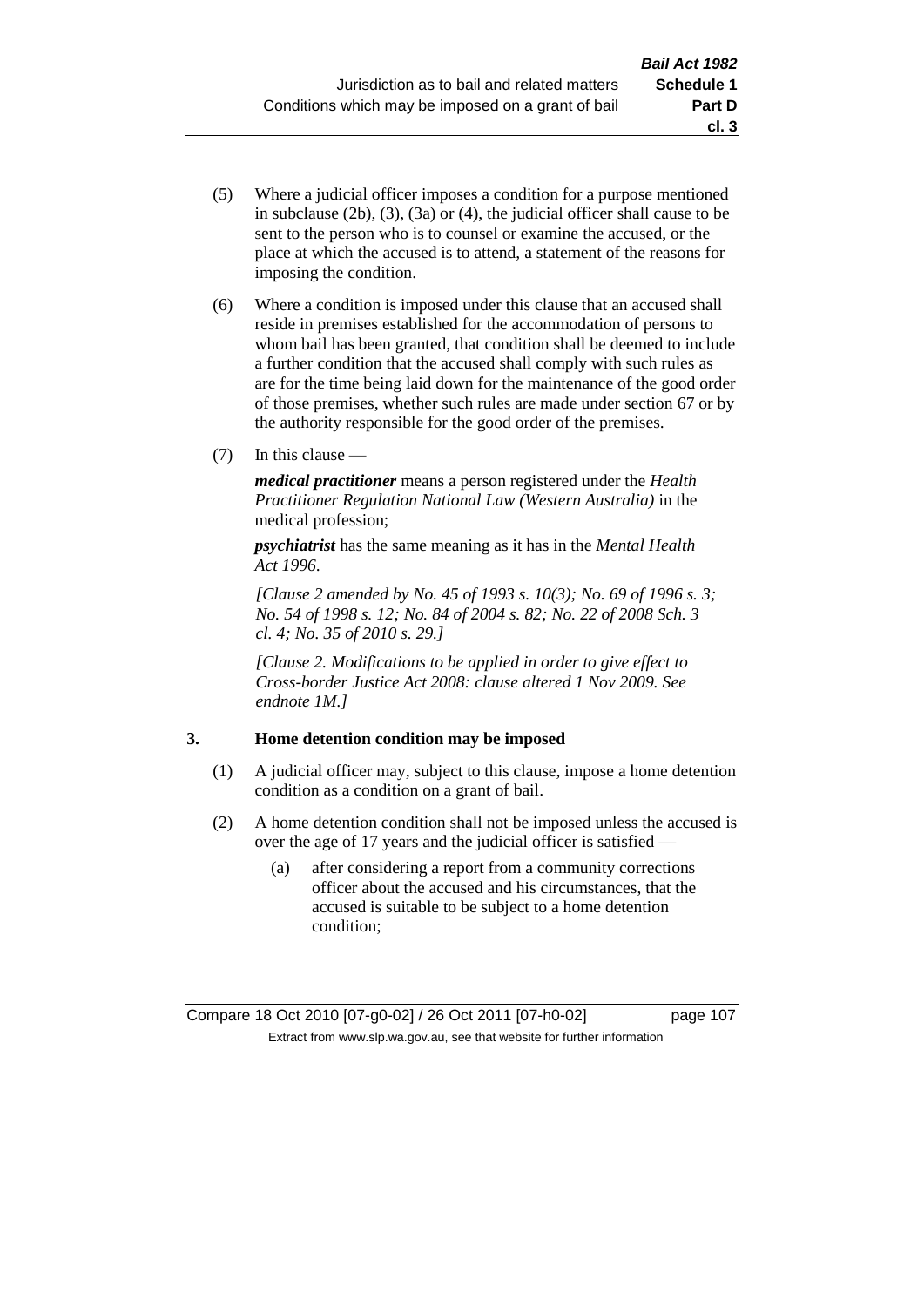- (b) that the place where it is proposed the accused will remain while subject to the home detention condition is a suitable place; and
- (c) that unless a home detention condition is imposed, the accused will not be released on bail.
- (3) A home detention condition is a condition that while the accused is on bail the accused shall —
	- (a) remain at and not leave the place specified in the bail record form and in the bail undertaking (or in a notice under section 50E) until the time specified, or deemed by section 31(3) to be specified, in the bail undertaking except —
		- (i) to work in gainful employment approved by a community corrections officer;
		- (ii) with the approval of a community corrections officer, to seek gainful employment;
		- (iii) to obtain urgent medical or dental treatment for the accused;
		- (iv) for the purpose of averting or minimizing a serious risk of death or injury to the accused or to another person;
		- (v) to obey an order issued under a written law (such as a summons) requiring the accused's presence elsewhere;
		- (vi) for a purpose approved of by a community corrections officer; or
		- (vii) on the direction of a community corrections officer;
	- (b) not leave the State;
	- (c) comply with every reasonable direction of a community corrections officer;
	- (d) comply with such of the conditions specified in the list provided under section 24A(4) as may be specified in a notice given under section 50E(b); and
	- (e) when requested to do so, produce a copy of his bail undertaking and any notice by the CEO (corrections) under

page 108 Compare 18 Oct 2010 [07-g0-02] / 26 Oct 2011 [07-h0-02] Extract from www.slp.wa.gov.au, see that website for further information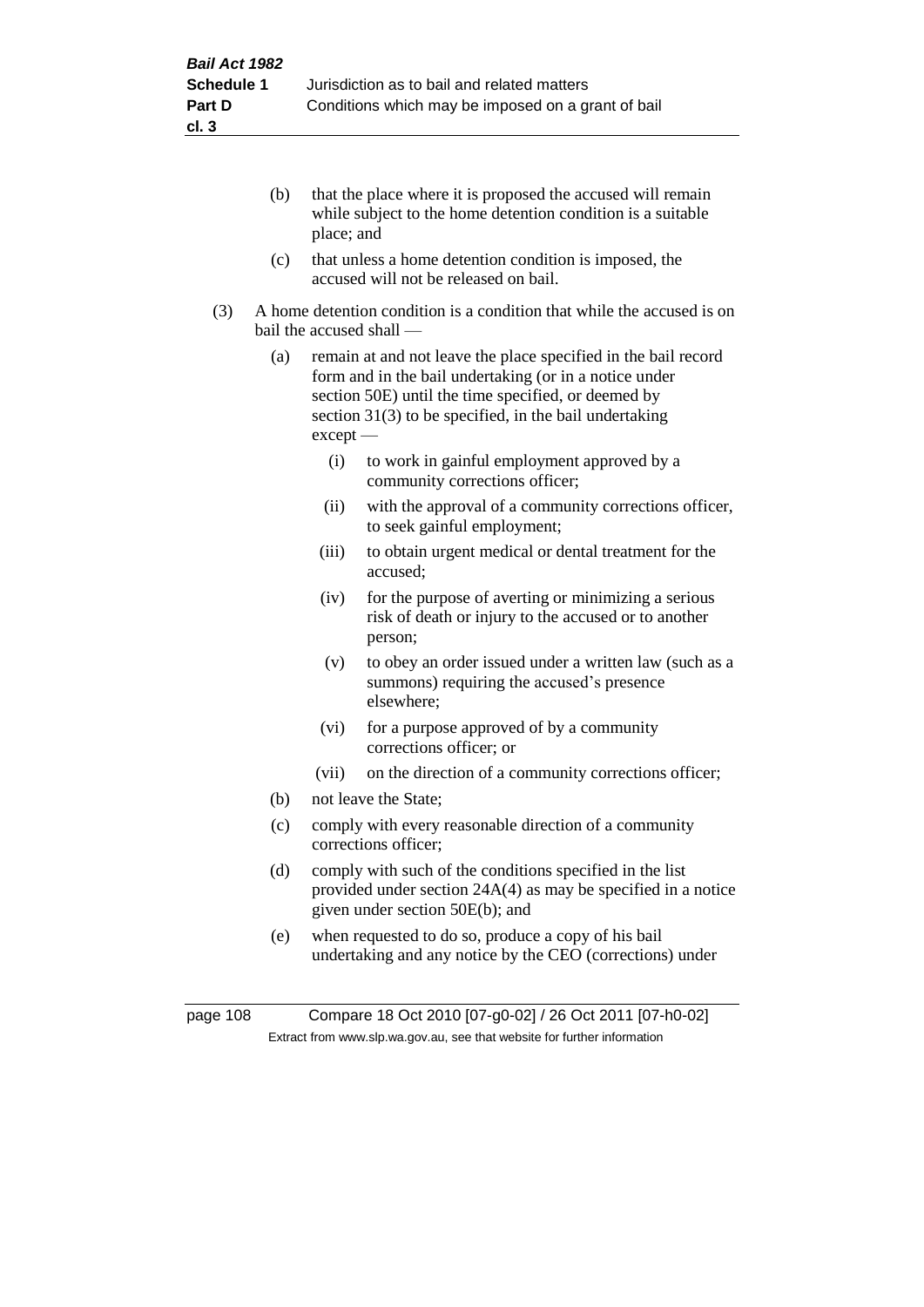section 50E for inspection by a community corrections officer or a member of the Police Force.

*[Clause 3 inserted by No. 61 of 1990 s. 15; amended by No. 31 of 1993 s. 9; No. 84 of 2004 s. 82; No. 65 of 2006 s. 53.]*

*[Clause 3. Modifications to be applied in order to give effect to Cross-border Justice Act 2008: clause altered 1 Nov 2009. See endnote 1M.]*

Compare 18 Oct 2010 [07-g0-02] / 26 Oct 2011 [07-h0-02] page 109 Extract from www.slp.wa.gov.au, see that website for further information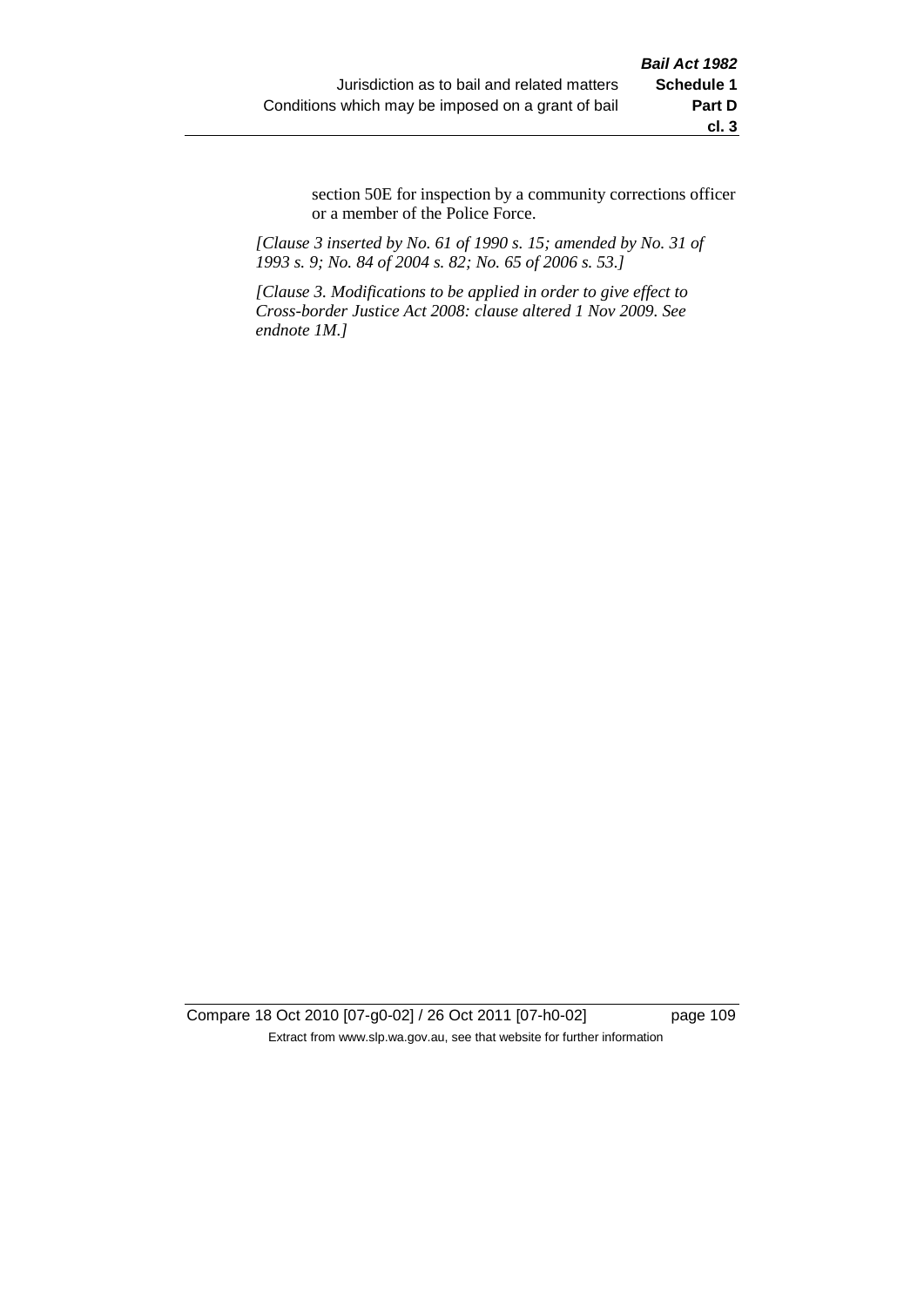**cl. 1**

# **Schedule 2 — Serious offences**

 $[s. 3(1)]$ 

*[Heading inserted by No. 6 of 2008 s. 42(1).]*

|    | <b>Enactment</b>         | <b>Description of offence</b>                                                    |
|----|--------------------------|----------------------------------------------------------------------------------|
| 1. | <b>The Criminal Code</b> |                                                                                  |
|    | s. 279                   | Murder                                                                           |
|    | s. 280                   | Manslaughter                                                                     |
|    | s.283                    | Attempt to murder                                                                |
|    | s. 281                   | Unlawful assault causing death                                                   |
|    | <u>s. 283</u>            | <b>Attempt to murder</b>                                                         |
|    | s. 292                   | Disabling in order to commit<br>indictable offence                               |
|    | s. 294                   | Acts intended to cause grievous<br>bodily harm or to resist or prevent<br>arrest |
|    | s. 297                   | Grievous bodily harm                                                             |
|    | s. 301                   | Wounding and similar acts                                                        |
|    | s. $304(2)$              | Acts or omissions, with intent to<br>harm, causing bodily harm or<br>danger      |
|    | s. 317                   | Assault occasioning bodily harm                                                  |
|    | s. $317A(a)$             | Assault with intent to commit or<br>facilitate a crime                           |
|    | s. $317A(b)$             | Assault with intent to do grievous<br>bodily harm                                |
|    | s. 318                   | Serious assaults                                                                 |
|    | s. 323                   | Indecent assault                                                                 |
|    | s. 324                   | Aggravated indecent assault                                                      |
|    | s. 325                   | Sexual penetration without consent                                               |

page 110 Compare 18 Oct 2010 [07-g0-02] / 26 Oct 2011 [07-h0-02] Extract from www.slp.wa.gov.au, see that website for further information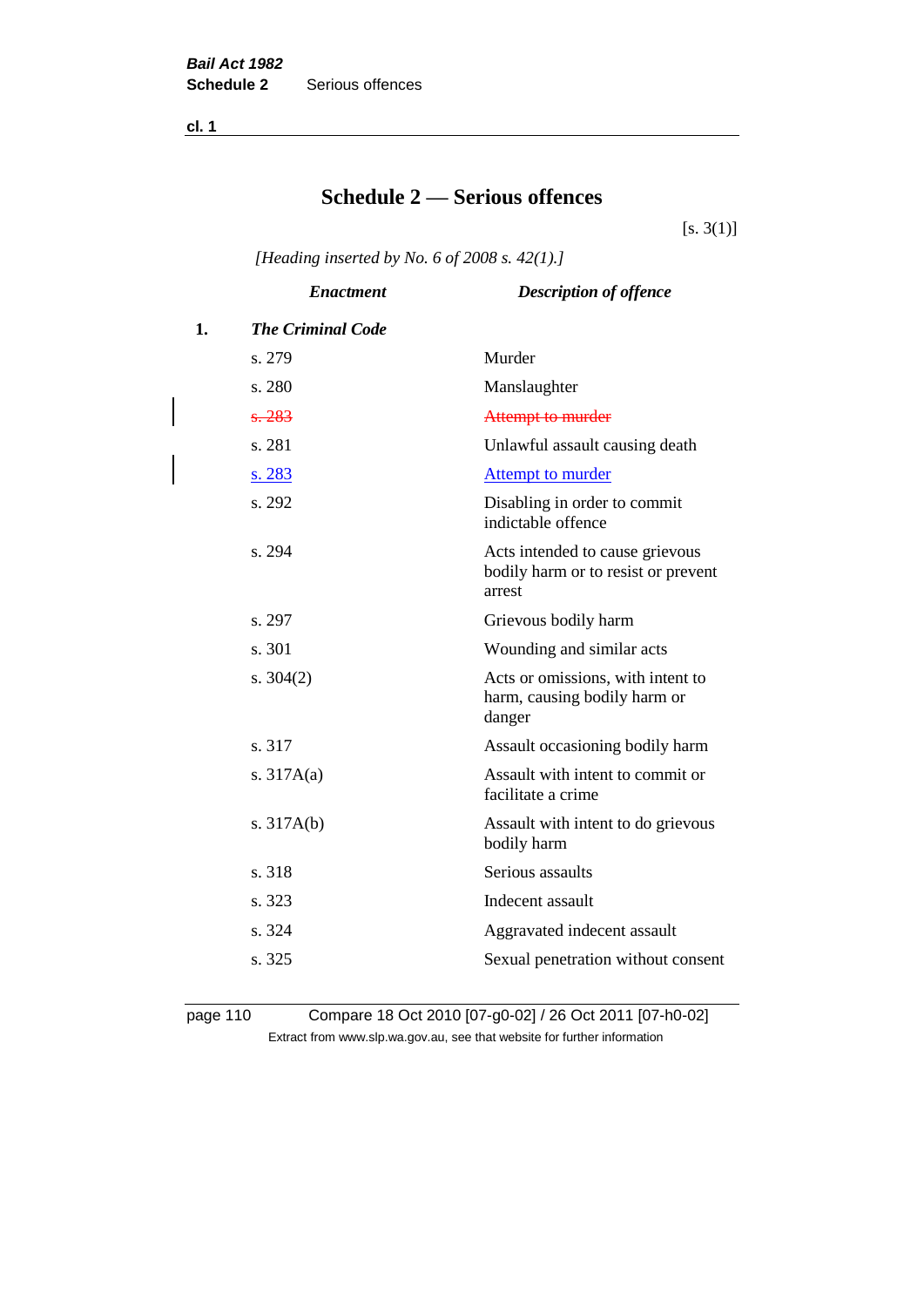|     | <b>Enactment</b>                | <b>Description of offence</b>                                                                                                                      |
|-----|---------------------------------|----------------------------------------------------------------------------------------------------------------------------------------------------|
|     | s.326                           | Aggravated sexual penetration<br>without consent                                                                                                   |
|     | s. 331B                         | Sexual servitude                                                                                                                                   |
|     | s. 331C                         | Conducting business involving<br>sexual servitude                                                                                                  |
|     | s. 331D                         | Deceptive recruiting for<br>commercial sexual services                                                                                             |
|     | s. 332                          | Kidnapping                                                                                                                                         |
|     | s. 333                          | Deprivation of liberty                                                                                                                             |
|     | s. 338E                         | Stalking                                                                                                                                           |
|     | s. 378                          | Stealing a motor vehicle                                                                                                                           |
|     | s. 392                          | Robbery                                                                                                                                            |
|     | s. 393                          | Assault with intent to rob                                                                                                                         |
|     | s. 401                          | <b>Burglary</b>                                                                                                                                    |
|     | s. 444                          | Criminal damage, if the property is<br>destroyed or damaged by fire                                                                                |
| 2.  | <b>Bush Fires Act 1954</b>      |                                                                                                                                                    |
|     | s. 32                           | Wilfully lighting a fire or causing a<br>fire to be lit under such<br>circumstances as to be likely to<br>injure or damage a person or<br>property |
| 2a. | <b>Misuse of Drugs Act 1981</b> |                                                                                                                                                    |
|     | s. $6(1)$                       | Offences concerned with<br>prohibited drugs generally                                                                                              |
|     | s. $7(1)$                       | Offences concerned with<br>prohibited plants generally                                                                                             |
|     | s. $33(1)(a)$                   | Attempting to commit an offence<br>under section $6(1)$ or $7(1)$                                                                                  |

Compare 18 Oct 2010 [07-g0-02] / 26 Oct 2011 [07-h0-02] page 111 Extract from www.slp.wa.gov.au, see that website for further information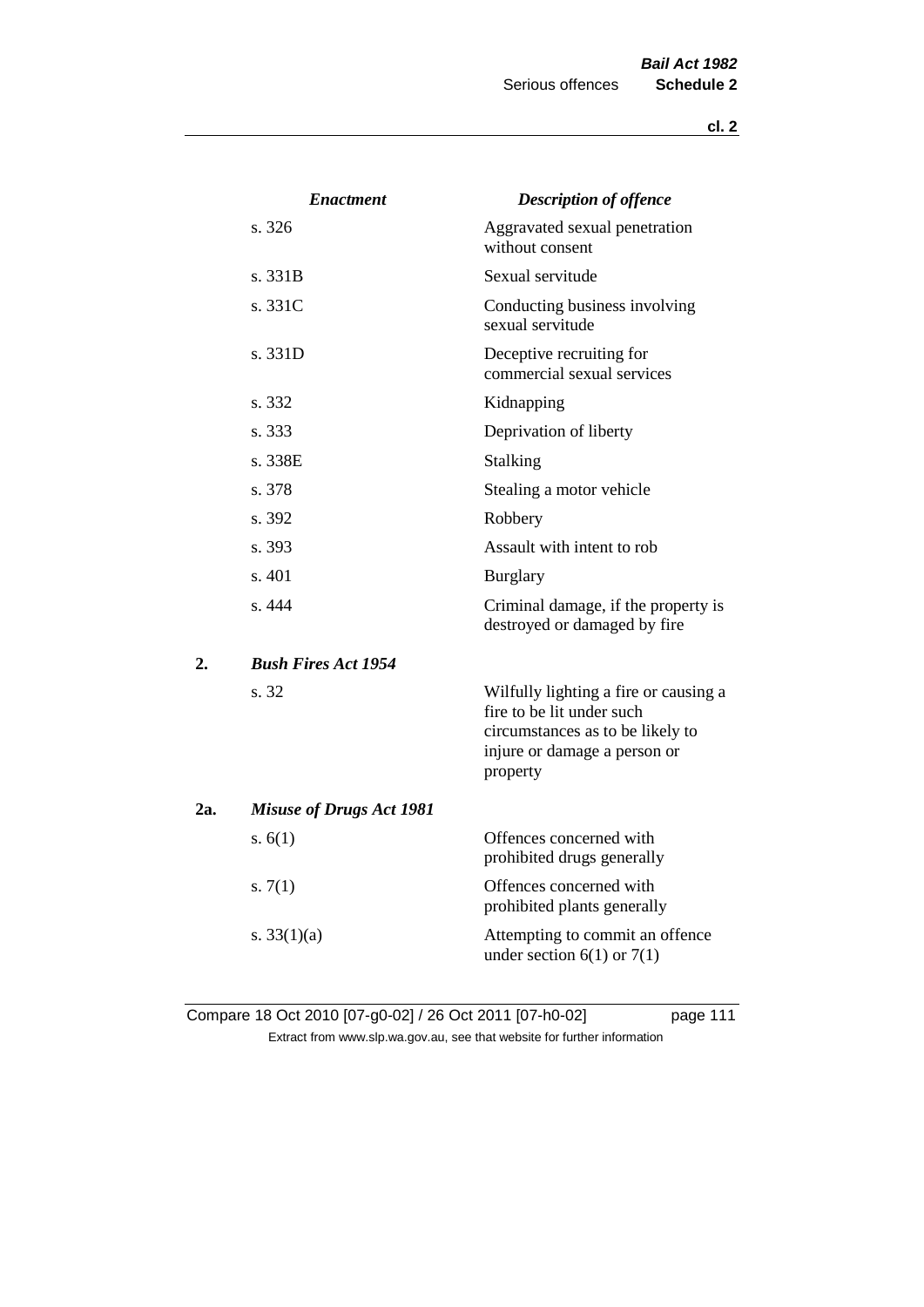**cl. 2b**

|     | <b>Enactment</b><br>s. $33(2)(a)$  |                                                                          | <b>Description of offence</b><br>Conspiracy to commit an offence<br>under s. $6(1)$ or $7(1)$                                                                                                                 |  |  |
|-----|------------------------------------|--------------------------------------------------------------------------|---------------------------------------------------------------------------------------------------------------------------------------------------------------------------------------------------------------|--|--|
|     |                                    |                                                                          |                                                                                                                                                                                                               |  |  |
| 2b. | <b>Restraining Orders Act 1997</b> |                                                                          |                                                                                                                                                                                                               |  |  |
|     | s. $61(1)$                         | order                                                                    | Breach of a violence restraining                                                                                                                                                                              |  |  |
|     | s. $61(2a)$                        |                                                                          | Breach of a police order                                                                                                                                                                                      |  |  |
|     | s. $86(2)$                         | Breach of a Part VII order under<br>the Justices Act 1902 <sup>3</sup> — |                                                                                                                                                                                                               |  |  |
|     |                                    | (a)                                                                      | that under section 86 of the<br><b>Restraining Orders Act 1997</b><br>is taken to be a misconduct<br>restraining order under that<br>Act; and                                                                 |  |  |
|     |                                    | (b)                                                                      | that shows on the face of the<br>order that the causing or<br>threatening of personal<br>injury by the accused was a<br>ground for the making of the<br>order.                                                |  |  |
| 3.  | <b>Road Traffic Act 1974</b>       |                                                                          |                                                                                                                                                                                                               |  |  |
|     | s. 59                              |                                                                          | Dangerous driving causing death,<br>injury, etc.                                                                                                                                                              |  |  |
|     | s. 59A                             | harm                                                                     | Dangerous driving causing bodily                                                                                                                                                                              |  |  |
|     |                                    |                                                                          | [Schedule 2 inserted by No. 45 of 1993 s. 11; amended by No. 82 of<br>1994 s. 13; No. 38 of 1998 s. 4(2); No. 54 of 1998 s. 15; No. 23 of<br>2001 s. 10(1); No. 4 of 2004 s. 24 and 26; No. 38 of 2004 s. 61; |  |  |

*No. 62 of 2004 s. 9(1); No. 84 of 2004 s. 82; No. 6 of 2008 s. 42(2); No. 29 of 2008 s. 24(8).]); No. 47 of 2011 s. 19.]*

page 112 Compare 18 Oct 2010 [07-g0-02] / 26 Oct 2011 [07-h0-02] Extract from www.slp.wa.gov.au, see that website for further information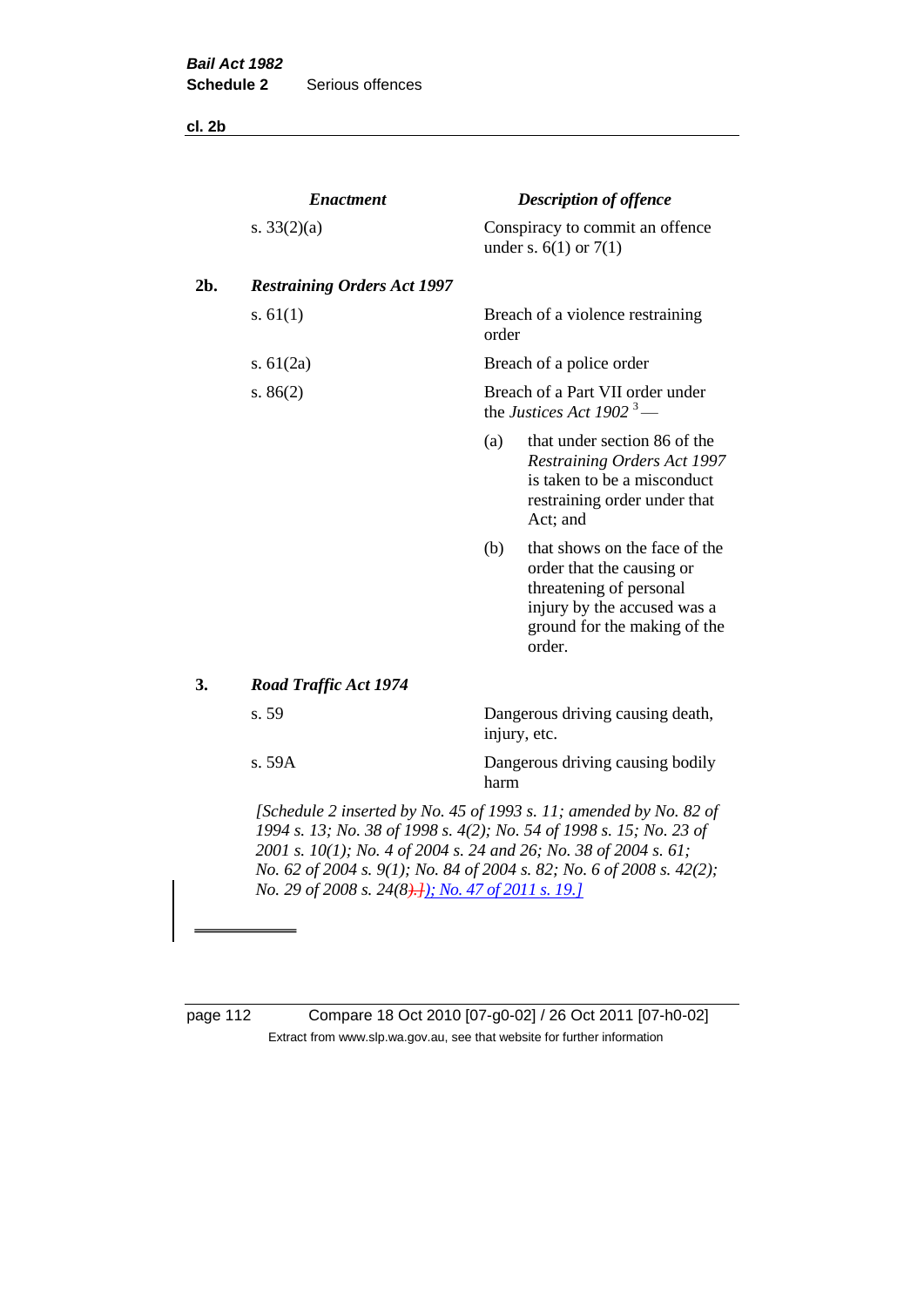$\overline{\phantom{a}}$ 

# **Notes**

<sup>1</sup> This is a compilation of the *Bail Act 1982* and includes the amendments made by the other written laws referred to in the following table  $1M$ ,  $1a$ ,  $4$ ,  $13$ . The table also contains information about any reprint.

# **Compilation table**

| <b>Short title</b>                                                                                                                                   | <b>Number</b><br>and year | Assent     | <b>Commencement</b>                                                              |  |
|------------------------------------------------------------------------------------------------------------------------------------------------------|---------------------------|------------|----------------------------------------------------------------------------------|--|
| <b>Bail Act 1982</b>                                                                                                                                 | 86 of 1982                |            | 18 Nov 1982 6 Feb 1989 (see s. 2 and<br><i>Gazette</i> 27 Jan 1989 p. 263)       |  |
| Acts Amendment<br>(Abolition of Capital)<br>Punishment) Act 1984<br>Pt. III                                                                          | 52 of 1984                | 5 Sep 1984 | 3 Oct 1984                                                                       |  |
| Bail Amendment<br>Act 1984 <sup>5</sup>                                                                                                              | 74 of 1984                |            | 29 Nov 1984 6 Feb 1989 (see s. 2 and<br><i>Gazette</i> 27 Jan 1989 p. 263)       |  |
| <b>Bail Amendment</b><br>Act 1988                                                                                                                    | 15 of 1988                | 6 Sep 1988 | 6 Feb 1989 (see s. 2 and<br><i>Gazette</i> 27 Jan 1989 p. 263)                   |  |
| Reprint of the Bail Act 1982 under the Reprints Act 1984 and s. 21 of the Bail<br>Amendment Act 1988 <sup>6</sup> (includes amendments listed above) |                           |            |                                                                                  |  |
| Criminal Law<br>Amendment Act 1988                                                                                                                   | 70 of 1988                |            | 15 Dec 1988 6 Feb 1989 (see s. 2(2)(b) and<br><i>Gazette</i> 27 Jan 1989 p. 263) |  |

| Amendment Act 1988<br>Pt.4                                                        |            |             | Gazette 27 Jan 1989 p. 263)                                     |
|-----------------------------------------------------------------------------------|------------|-------------|-----------------------------------------------------------------|
| Acts Amendment<br>(Children's Court)<br>Act 1988 Pt. 13                           | 49 of 1988 | 22 Dec 1988 | 1 Dec 1989 (see s. 2 and<br>Gazette 24 Nov 1989 p. 4327)        |
| Justices Amendment<br>Act 1989 s. 18                                              | 33 of 1989 | 22 Dec 1989 | 1 Jun 1991 (see s. 2 and<br><i>Gazette</i> 17 May 1991 p. 2455) |
| <b>Community Corrections</b><br><b>Legislation Amendment</b><br>Act 1990 Pt. 2    | 61 of 1990 | 17 Dec 1990 | 3 Apr 1991 (see s. 2 and<br><i>Gazette</i> 22 Mar 1991 p. 1209) |
| Child Welfare<br>Amendment Act<br>$(No. 2)$ 1990 s. 15                            | 83 of 1990 | 22 Dec 1990 | 1 Aug 1991 (see s. 2 and<br>Gazette 1 Aug 1991 p. 3983)         |
| Children's Court of<br>Western Australia<br>Amendment Act<br>$(No. 2)$ 1991 s. 21 | 15 of 1991 | 21 Jun 1991 | 9 Aug 1991 (see s. 2(2) and<br>Gazette 9 Aug 1991 p. 4101)      |

**Reprint of the** *Bail Act 1982* **as at 17 Oct 1991** (includes amendments listed above)

Compare 18 Oct 2010 [07-g0-02] / 26 Oct 2011 [07-h0-02] page 113 Extract from www.slp.wa.gov.au, see that website for further information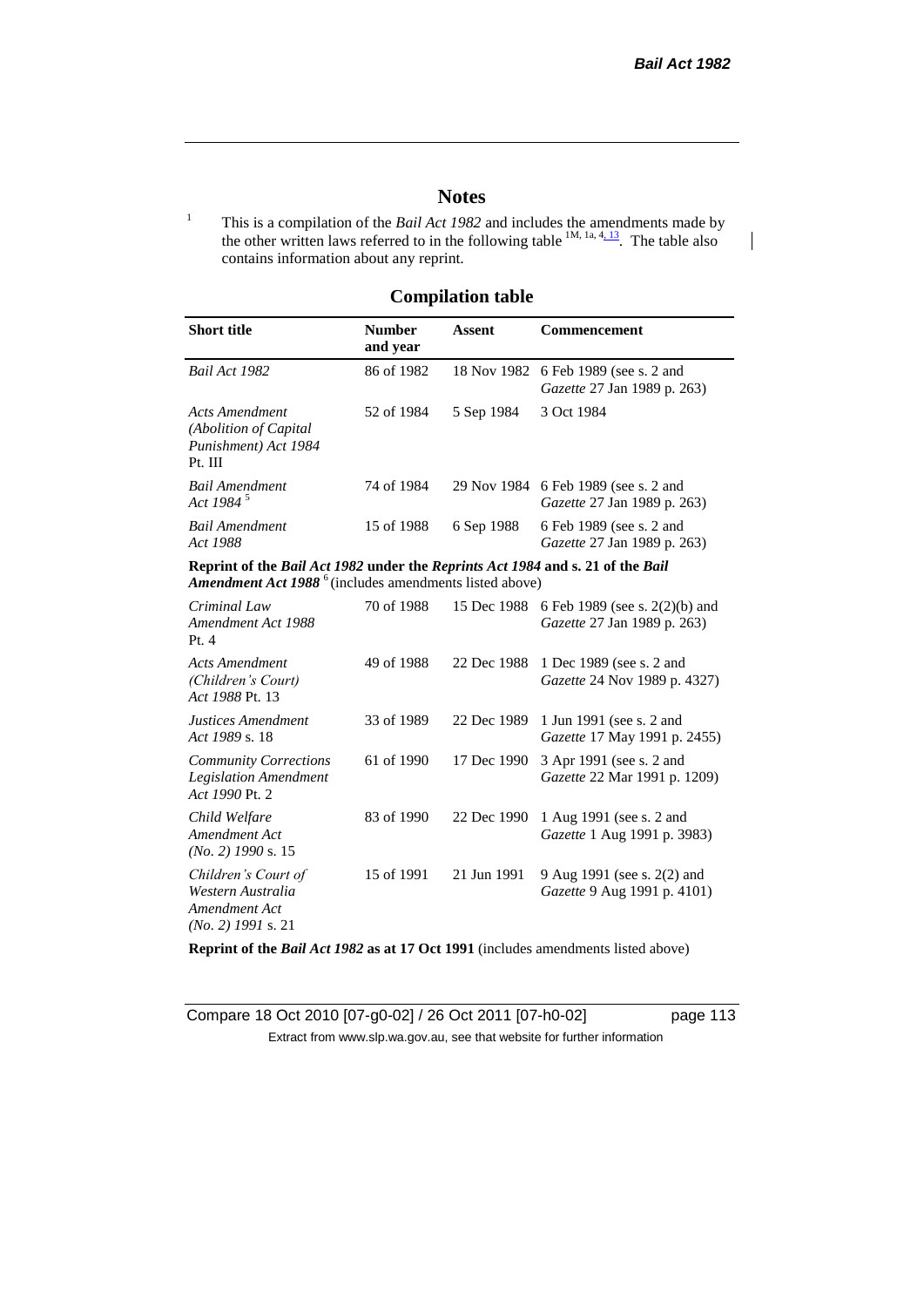| <b>Short title</b>                                                                         | <b>Number</b><br>and year | <b>Assent</b> | Commencement                                                                                                                                                               |
|--------------------------------------------------------------------------------------------|---------------------------|---------------|----------------------------------------------------------------------------------------------------------------------------------------------------------------------------|
| <b>Acts Amendment (Sexual</b><br>Offences) Act 1992 Pt. 3                                  | 14 of 1992                | 17 Jun 1992   | 1 Aug 1992 (see s. 2 and<br><i>Gazette</i> 28 Jul 1992 p. 3671)                                                                                                            |
| <b>Acts Amendment</b><br>(Ministry of Justice)<br>Act 1993 Pt. 3 <sup>7</sup>              | 31 of 1993                | 15 Dec 1993   | 1 Jul 1993 (see s. 2)                                                                                                                                                      |
| Criminal Procedure<br>Amendment Act 1993<br>Pt. $2^8$                                      | 45 of 1993                | 20 Dec 1993   | Act other than s. 7-9 and<br>$10(2)(b)$ : 17 Jan 1994 (see<br>s. $2(1)$ :<br>s. 7-9 and $10(2)(b)$ : 4 Mar 1994<br>(see s. $2(2)$ and <i>Gazette</i><br>4 Mar 1994 p. 915) |
| Criminal Law<br>Amendment Act 1994<br>s. $13(1)$ and $(2)$                                 | 82 of 1994                | 23 Dec 1994   | 20 Jan 1995 (see s. 2(2))                                                                                                                                                  |
| Acts Amendment (Fines,<br>Penalties and<br><b>Infringement Notices</b> )<br>Act 1994 Pt. 3 | 92 of 1994                | 23 Dec 1994   | 1 Jan 1995 (see s. 2(1) and<br>Gazette 30 Dec 1994 p. 7211)                                                                                                                |
| Sentencing<br>(Consequential<br>Provisions) Act 1995 Pt. 5                                 | 78 of 1995                | 16 Jan 1996   | 4 Nov 1996 (see s. 2 and<br>Gazette 25 Oct 1996 p. 5632)                                                                                                                   |
| Coroners Act 1996 s. 61                                                                    | 2 of 1996                 |               | 24 May 1996 7 Apr 1997 (see s. 2 and<br>Gazette 18 Mar 1997 p. 1529)                                                                                                       |
| <b>Mental Health</b><br>(Consequential<br>Provisions) Act 1996 Pt. 2                       | 69 of 1996                | 13 Nov 1996   | 13 Nov 1997 (see s. 2)                                                                                                                                                     |

**Reprint of the** *Bail Act 1982* **as at 13 Mar 1997** (includes amendments listed above except those in the *Coroners Act 1996* and the *Mental Health (Consequential Provisions) Act 1996*) (corrections in *Gazette* 25 Jul 1997 p. 3909 and 14 Nov 1997 p. 6426)

*Statutes (Repeals and Minor Amendments) Act 1997* s. 21 57 of 1997 15 Dec 1997 15 Dec 1997 (see s. 2(1)) *Criminal Law Amendment Act (No. 1) 1998* s. 4(2) 38 of 1998 25 Sep 1998 23 Oct 1998

page 114 Compare 18 Oct 2010 [07-g0-02] / 26 Oct 2011 [07-h0-02] Extract from www.slp.wa.gov.au, see that website for further information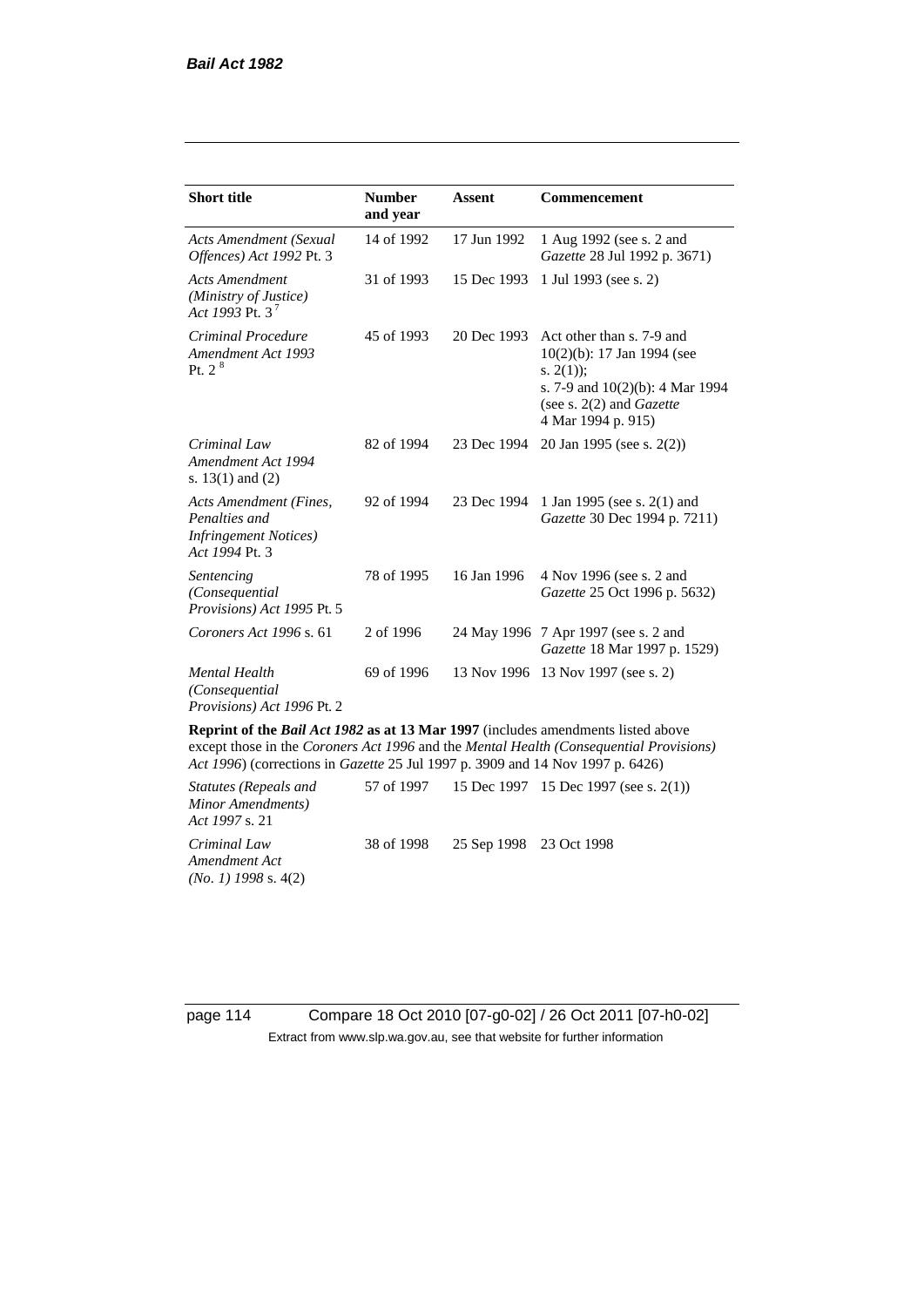| <b>Short title</b>                                                                                                                                 | <b>Number</b><br>and year                                                                               | Assent      | <b>Commencement</b>                                                                                                                                                                                                                                              |  |
|----------------------------------------------------------------------------------------------------------------------------------------------------|---------------------------------------------------------------------------------------------------------|-------------|------------------------------------------------------------------------------------------------------------------------------------------------------------------------------------------------------------------------------------------------------------------|--|
| <b>Bail Amendment</b><br>Act 1998 <sup>9</sup>                                                                                                     | 54 of 1998<br>11 Jan 1999<br>s. 1 and 2: 11 Jan 1999;<br>(see s. 2 and Gazette<br>11 May 1999 p. 1905); |             | Pt. 4 and 7: 15 May 1999<br>Pt. 2, 3 and 5 (other than s. 12):<br>8 Mar 2000 (see s. 2 and<br>Gazette 7 Mar 2000 p. 1039);<br>s. 12: 1 Sep 2000 (see s. 2 and<br>Gazette 29 Aug 2000 p. 4985);<br>Pt. 6: 4 Dec 2000 (see s. 2 and<br>Gazette 4 Dec 2000 p. 6799) |  |
| Reprint of the Bail Act 1982 as at 27 Aug 1999 (includes amendments listed above<br>except those in the Bail Amendment Act 1998 Pt. 2, 3, 5 and 6) |                                                                                                         |             |                                                                                                                                                                                                                                                                  |  |
| Court Security and<br><b>Custodial Services</b><br>(Consequential<br>Provisions) Act 1999 Pt. 3                                                    | 47 of 1999                                                                                              | 8 Dec 1999  | 18 Dec 1999 (see s. 2 and<br>Gazette 17 Dec 1999 p. 6175-6)                                                                                                                                                                                                      |  |
| Criminal Law Amendment<br>Act 2001 s. $10(1)$                                                                                                      | 23 of 2001                                                                                              | 26 Nov 2001 | 24 Dec 2001                                                                                                                                                                                                                                                      |  |
| Criminal Investigation<br>(Identifying People)<br>Act 2002 s. 96                                                                                   | 6 of 2002                                                                                               | 4 Jun 2002  | 20 Nov 2002 (see s. 2 and<br>Gazette 19 Nov 2002 p. 5505)                                                                                                                                                                                                        |  |
| Criminal Law (Procedure)<br>Amendment Act 2002 Pt. 4<br>Div. 1                                                                                     | 27 of 2002                                                                                              | 25 Sep 2002 | 27 Sep 2002 (see s. 2 and<br>Gazette 27 Sep 2002 p. 4875)                                                                                                                                                                                                        |  |
| Sentencing Legislation<br>Amendment and Repeal<br>Act 2003 s. 29(3) and 37                                                                         | 50 of 2003                                                                                              | 9 Jul 2003  | s. 29(3): 31 Aug 2003 (see s. 2<br>and Gazette 29 Aug 2003<br>p. 3833);<br>s. 37: 15 May 2004 (see s. 2 and<br>Gazette 14 May 2004 p. 1445)                                                                                                                      |  |
| Acts Amendment and<br>Repeal (Courts and Legal<br>Practice) Act 2003 s. 88<br>and 121 <sup>10</sup>                                                | 65 of 2003                                                                                              | 4 Dec 2003  | 1 Jan 2004 (see s. 2 and <i>Gazette</i><br>30 Dec 2003 p. 5722)                                                                                                                                                                                                  |  |
| Statutes (Repeals and<br>Minor Amendments)<br>Act 2003 s. 29                                                                                       | 74 of 2003                                                                                              | 15 Dec 2003 | 15 Dec 2003 (see s. 2)                                                                                                                                                                                                                                           |  |
| Criminal Code Amendment<br>Act 2004 s. 24, 26 and 58                                                                                               | 4 of 2004                                                                                               | 23 Apr 2004 | 21 May 2004 (see s. 2)                                                                                                                                                                                                                                           |  |

Compare 18 Oct 2010 [07-g0-02] / 26 Oct 2011 [07-h0-02] page 115 Extract from www.slp.wa.gov.au, see that website for further information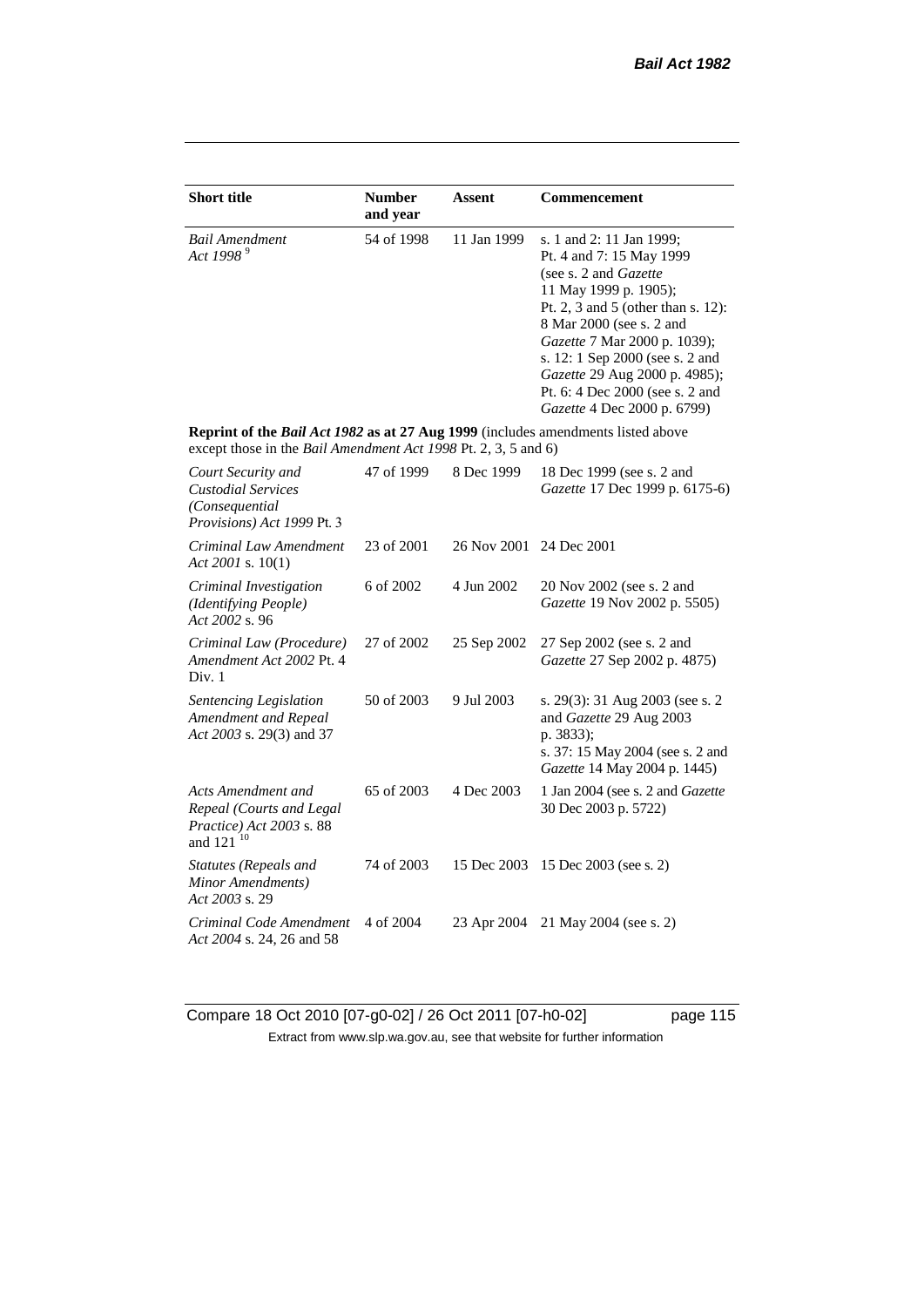*Act 2006* Pt. 2

| <b>Short title</b>                                                                                                                                                   | <b>Number</b><br>Assent<br>and year |             | <b>Commencement</b>                                                                                                                                                                                                                                                     |  |
|----------------------------------------------------------------------------------------------------------------------------------------------------------------------|-------------------------------------|-------------|-------------------------------------------------------------------------------------------------------------------------------------------------------------------------------------------------------------------------------------------------------------------------|--|
| Sentencing Legislation<br>Amendment Act 2004 s. 13                                                                                                                   | 27 of 2004                          | 14 Oct 2004 | 31 May 2006 (see s. 2 and<br>Gazette 30 May 2006 p. 1965)                                                                                                                                                                                                               |  |
| Children and Community<br><i>Services Act 2004 s. 251</i>                                                                                                            | 34 of 2004                          | 20 Oct 2004 | 1 Mar 2006 (see s. 2 and<br>Gazette 14 Feb 2006 p. 695)                                                                                                                                                                                                                 |  |
| <b>Acts Amendment (Family</b><br>and Domestic Violence)<br>Act 2004 Pt. 3                                                                                            | 38 of 2004                          | 9 Nov 2004  | 1 Dec 2004 (see s. 2 and<br>Gazette 26 Nov 2004 p. 5309)                                                                                                                                                                                                                |  |
| Acts Amendment (Court of<br>Appeal) Act 2004 s. 28                                                                                                                   | 45 of 2004                          | 9 Nov 2004  | s. $28(1)$ , (2) and (4) (other than<br>the amendment to s. $7A(1)$ :<br>1 Feb 2005 (see. s. 2 and<br>Gazette 14 Jan 2005 p. 163);<br>s. 28(3) and (4) (the<br>amendment to s. $7A(1)$ :<br>2 May 2005 (see. s. 2 and<br>Gazette 14 Jan 2005 p. 163)                    |  |
| <b>Courts Legislation</b><br>Amendment and Repeal<br>Act 2004 s. 141 <sup>11</sup>                                                                                   | 59 of 2004                          | 23 Nov 2004 | 1 May 2005 (see s. 2 and<br>Gazette 31 Dec 2004 p. 7128)                                                                                                                                                                                                                |  |
| Misuse of Drugs<br>Amendment Act 2004 s. 9(1)                                                                                                                        | 62 of 2004                          | 24 Nov 2004 | 1 Jan 2005 (see s. 2 and Gazette<br>10 Dec 2004 p. 5965)                                                                                                                                                                                                                |  |
| Criminal Procedure and<br>Appeals (Consequential and<br>Other Provisions) Act 2004<br>Pt. 3 and s. 82 and 83                                                         | 84 of 2004                          | 16 Dec 2004 | 2 May 2005 (see s. 2 and<br>Gazette 31 Dec 2004 p. 7129<br>(correction in Gazette<br>7 Jan 2005 p. 53))                                                                                                                                                                 |  |
| Appeal) Act 2004 s. 28(3) and (4) (the amendment to s. 7A(1)), the Children and<br>Community Services Act 2004, the Courts Legislation Amendment and Repeal Act 2004 |                                     |             | Reprint 5: The Bail Act 1982 as at 1 Apr 2005 (includes amendments listed above except<br>those in the Sentencing Legislation Amendment Act 2004, the Acts Amendment (Court of<br>and the Criminal Procedure and Appeals (Consequential and Other Provisions) Act 2004) |  |
| Planning and Development<br>(Consequential and<br><b>Transitional Provisions)</b><br>Act 2005 s. 15                                                                  | 38 of 2005                          | 12 Dec 2005 | 9 Apr 2006 (see s. 2 and<br>Gazette 21 Mar 2006 p. 1078)                                                                                                                                                                                                                |  |
| Criminal Investigation<br>(Consequential Provisions)                                                                                                                 | 59 of 2006<br>16 Nov 2006           |             | 1 Jul 2007 (see s. 2 and Gazette<br>22 Jun 2007 p. 2838)                                                                                                                                                                                                                |  |

*Prisons and Sentencing Legislation Amendment Act 2006* Pt. 5 65 of 2006 8 Dec 2006 4 Apr 2007 (see s. 2 and *Gazette* 3 Apr 2007 p. 1491)

**Reprint 6: The** *Bail Act 1982* **as at 14 Sep 2007** (includes amendments listed above)

page 116 Compare 18 Oct 2010 [07-g0-02] / 26 Oct 2011 [07-h0-02] Extract from www.slp.wa.gov.au, see that website for further information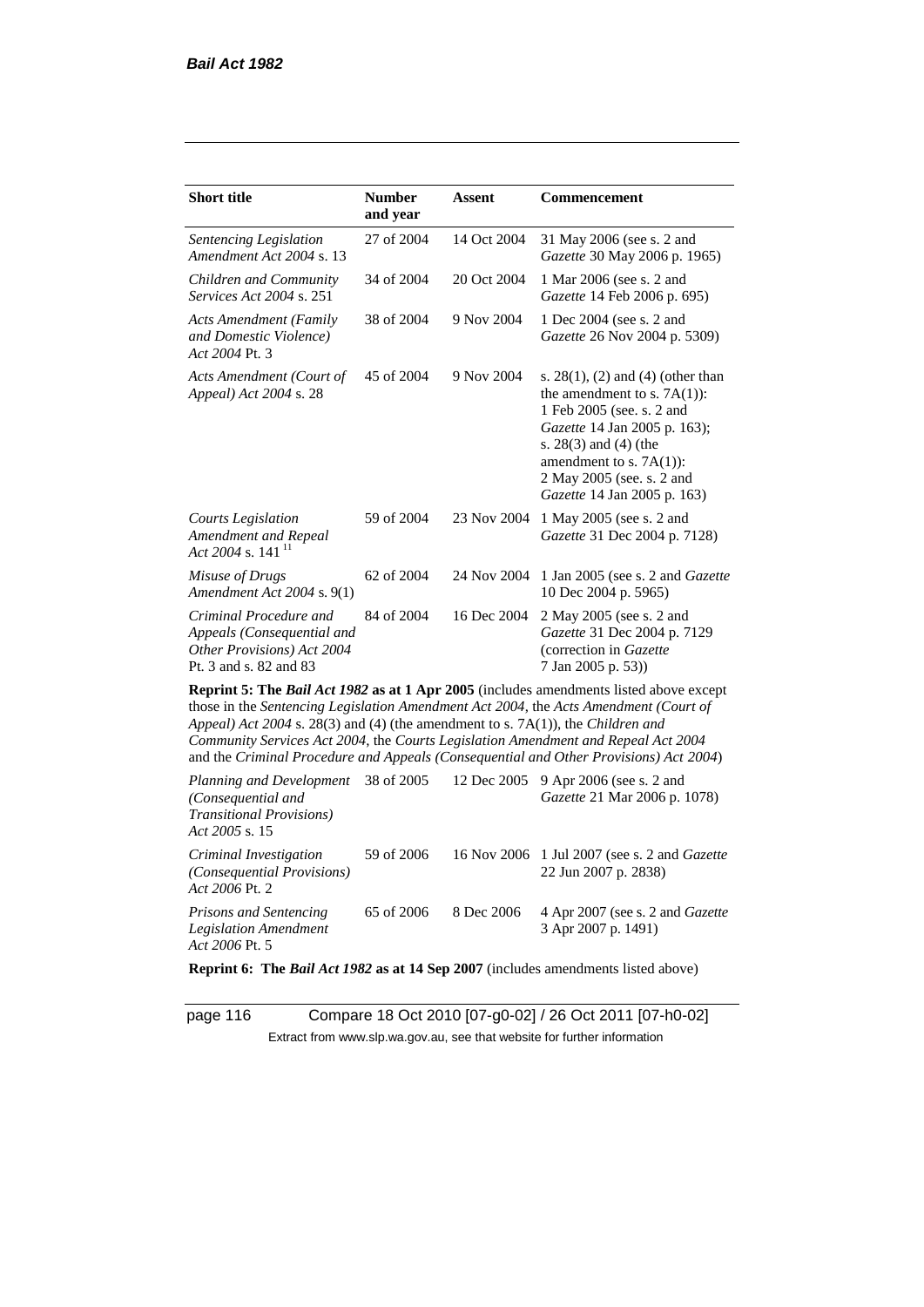| Short title                                                                                  | <b>Number</b><br>and year                                                               | Assent      | <b>Commencement</b>                                                  |  |
|----------------------------------------------------------------------------------------------|-----------------------------------------------------------------------------------------|-------------|----------------------------------------------------------------------|--|
| Criminal Law and Evidence<br>Amendment Act 2008 s. 56                                        | 2 of 2008                                                                               | 12 Mar 2008 | 27 Apr 2008 (see s. 2 and<br><i>Gazette</i> 24 Apr 2008 p. 1559)     |  |
| <b>Bail Amendment Act 2008</b><br>Pt. $2^{12}$                                               | 6 of 2008                                                                               | 31 Mar 2008 | 1 Mar 2009 (see s. 2(b) and<br>Gazette 27 Feb 2009 p. 511)           |  |
| <b>Medical Practitioners</b><br>Act 2008 Sch. 3 cl. 4                                        | 22 of 2008                                                                              |             | 27 May 2008 1 Dec 2008 (see s. 2 and Gazette<br>25 Nov 2008 p. 4989) |  |
| Criminal Law Amendment<br>$(Homicide)$ Act 2008 s. 24                                        | 29 of 2008                                                                              | 27 Jun 2008 | 1 Aug 2008 (see s. 2(d) and<br>Gazette 22 Jul 2008 p. 3353)          |  |
|                                                                                              | <b>Reprint 7: The Bail Act 1982 as at 6 Mar 2009</b> (includes amendments listed above) |             |                                                                      |  |
| Police Amendment<br>Act $2009$ s. 12.                                                        | 42 of 2009                                                                              | 3 Dec 2009  | 13 Mar 2010 (see s. 2(b) and<br><i>Gazette</i> 12 Mar 2010 p. 941)   |  |
| <b>Health Practitioner</b><br><b>Regulation National Law</b><br>$(WA)$ Act 2010 Pt. 5 Div. 4 | 35 of 2010                                                                              | 30 Aug 2010 | 18 Oct 2010 (see s. 2(b) and<br>Gazette 1 Oct 2010 p. 5075-6)        |  |
| <b>Statutes (Repeals and</b><br><b>Minor Amendments</b> )<br>Act 2011 s. 19                  | 47 of 2011                                                                              | 25 Oct 2011 | $26$ Oct $2011$ (see s. $2(b)$ )                                     |  |

<sup>1M</sup> Under the *Cross-border Justice Act 2008* section 14, in order to give effect to that Act, this Act must be applied with the modifications prescribed by the *Crossborder Justice Regulations 2009* Part 3 Division 3 as if this Act had been altered in that way. If a modification is to replace or insert a numbered provision, the new provision is identified by the superscript 1M appearing after the provision number. If a modification is to replace or insert a definition, the new definition is identified by the superscript 1M appearing after the defined term.

<sup>1a</sup> On the date as at which this compilation was prepared, provisions referred to in the following table had not come into operation and were therefore not included in this compilation. For the text of the provisions see the endnotes referred to in the table.

| Provisions that have not come into operation |  |
|----------------------------------------------|--|
|----------------------------------------------|--|

| <b>Short title</b>                                                                                                                                                       | <b>Number</b><br>and year | Assent     | <b>Commencement</b>                                                          |
|--------------------------------------------------------------------------------------------------------------------------------------------------------------------------|---------------------------|------------|------------------------------------------------------------------------------|
| <b>Machinery of Government</b><br>(Miscellaneous<br><del>Amendments) Act 2006 Pt. 3</del><br>$Div. +$ <sup>43</sup> <i>Electronic</i><br><i>Transactions Act 2011 s.</i> | $2846$ of<br>20062011     | 5 Oct 2011 | $\frac{26 \text{ Jun } 20062}{26 \text{ U}}$ To be proclaimed (see s. 2)(c)) |

Compare 18 Oct 2010 [07-g0-02] / 26 Oct 2011 [07-h0-02] page 117

Extract from www.slp.wa.gov.au, see that website for further information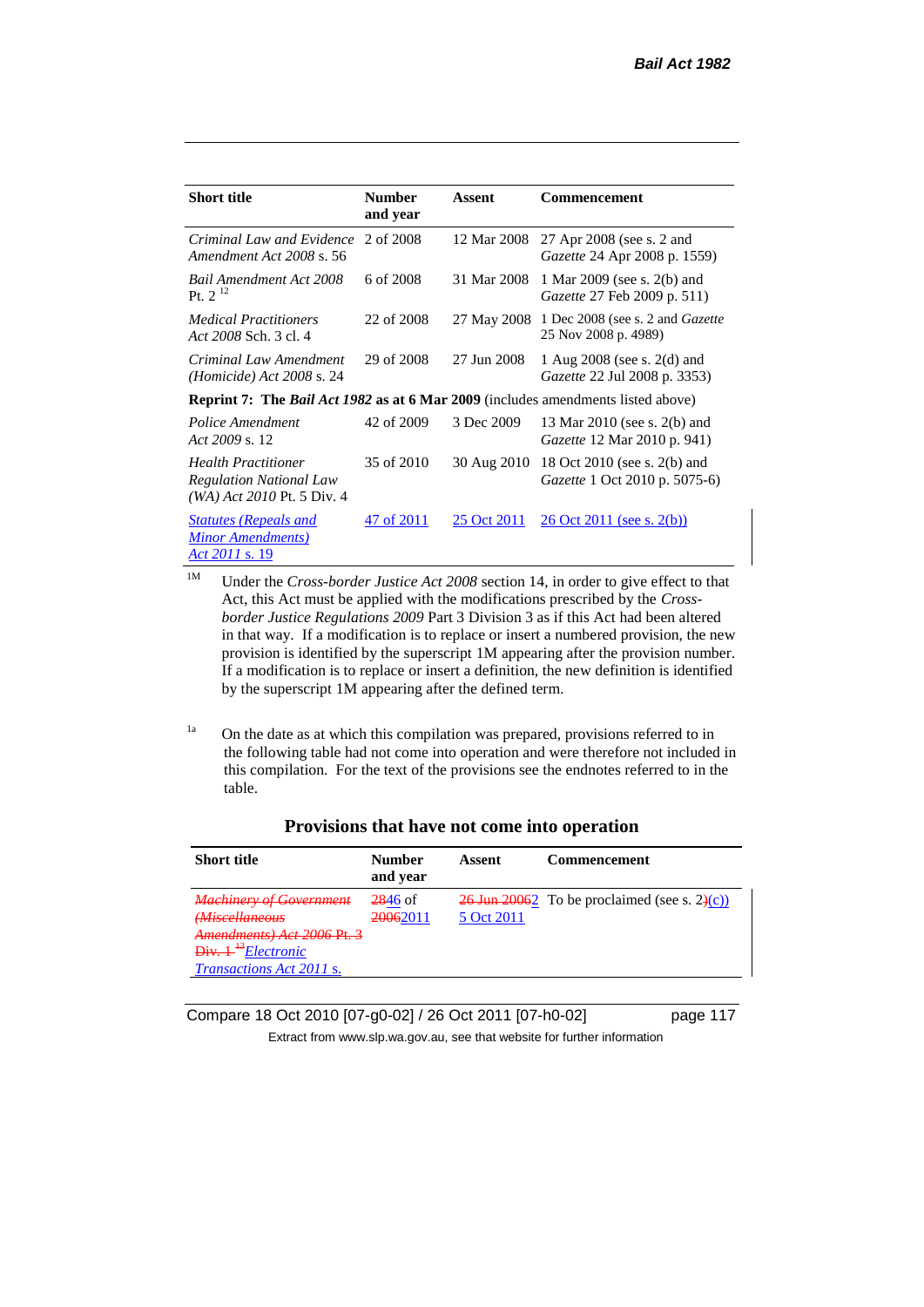# $25^{14}$

- <sup>2</sup> Repealed by the *Sentencing Legislation Amendment and Repeal Act 2003*.
- <sup>3</sup> The short title of the *Justices Act 1902* was changed to the *Criminal Procedure (Summary) Act 1902* by the *Courts Legislation Amendment and Repeal Act 2004*  s. 25. The Act was then repealed by the *Criminal Procedure and Appeal (Consequential and Other Provisions) Act 2004.*
- <sup>4</sup> The amendment in the *Sentencing Legislation Amendment and Repeal Act 1999* s. 26 had not come into operation when it was repealed by the *Sentencing Legislation Amendment and Repeal Act 2003* s. 31.
- <sup>5</sup> The *Bail Amendment Act 1984* s. 10 and 11 were repealed by the *Bail Amendment Act 1988* s. 20.
- 6 The *Bail Act 1982* was not in operation at the time when the reprint was compiled, but the reprinting was authorised by the *Bail Amendment Act 1988* s. 21.
- <sup>7</sup> The *Acts Amendment (Ministry of Justice) Act 1993* Pt. 19 is a transitional provision that is of no further effect.
- <sup>8</sup> The *Criminal Procedure Amendment Act 1993* s. 13 is a transitional provision that is of no further effect.
- <sup>9</sup> The *Bail Amendment Act 1998* s. 6(2) is a transitional provision that is of no further effect.
- <sup>10</sup> The *Acts Amendment and Repeal (Courts and Legal Practice) Act 2003* s. 97 reads as follows:
- "

#### **97. References to Crown Solicitor**

If in a written law or other document or instrument there is a reference to the Crown Solicitor that reference may, where the context so requires, be read as if it had been amended to be a reference to the State Solicitor.

".

- <sup>11</sup> The amendment in the *Courts Legislation Amendment and Repeal Act 2004* s. 141 (amending Sch. 1 Pt. A cl. 4) is not included because the clause it sought to amend had been amended by the *Acts Amendment (Court of Appeal) Act 2004* s. 28(4) before the amendment purported to come into operation.
- <sup>12</sup> The *Bail Amendment Act 2008* s. 6(2), 9(4)-(11), 10(2), 11(3), 15(5)-(8), 16(2), 18(4)-(5), 21(3), 22(2), 23(4), 24(6)-(7), 27(2)-(3), 28(6), 30(4)-(5), 31(2)-(3), 32(3)-(4), 33(6), 40(2), 41(5)-(9), 42(3) and 44 read as follows:

page 118 Compare 18 Oct 2010 [07-g0-02] / 26 Oct 2011 [07-h0-02] Extract from www.slp.wa.gov.au, see that website for further information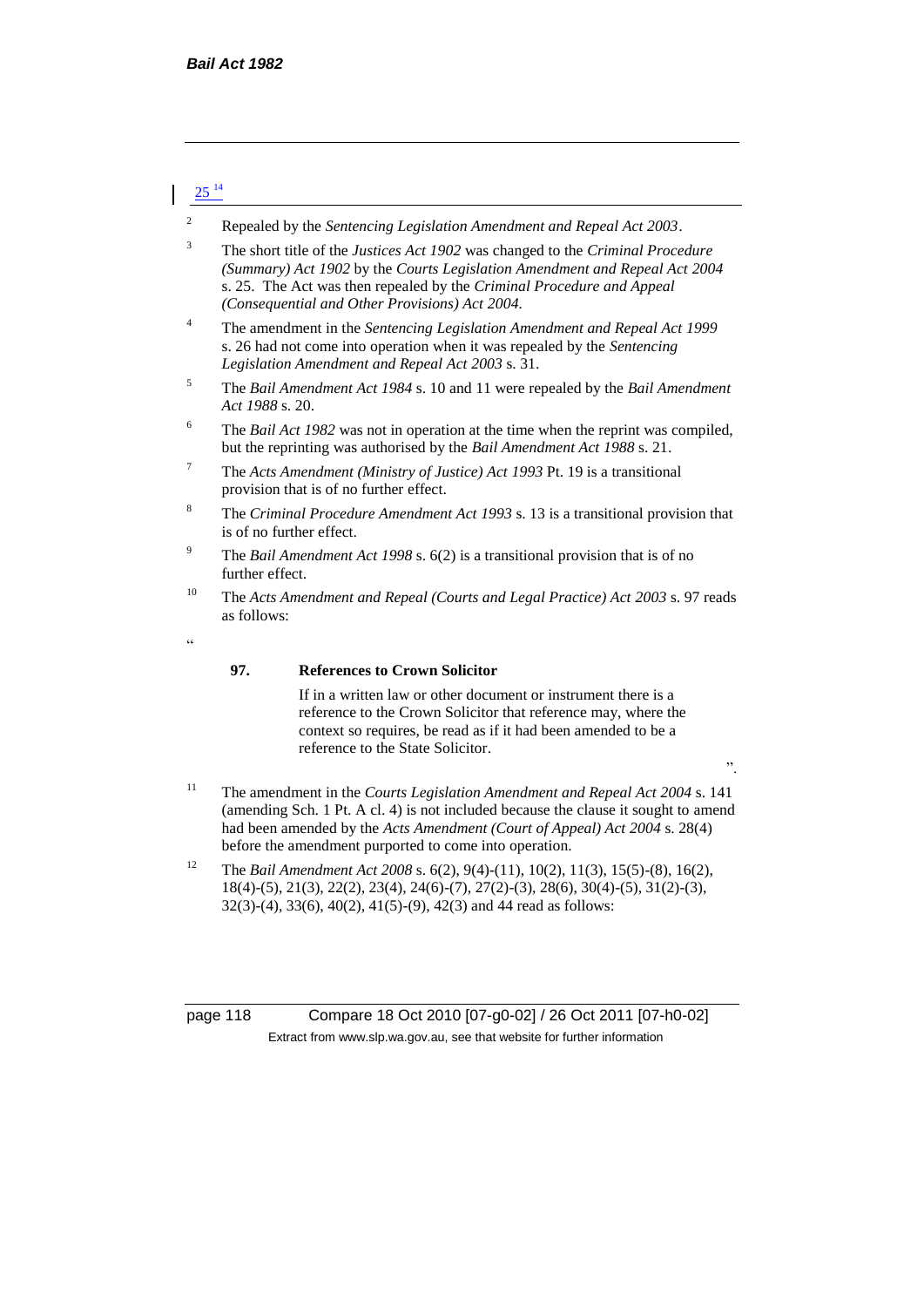#### **6. Section 4A inserted and transitional provision**

- (2) The *Bail Act 1982* section 4A as inserted by subsection (1) applies to appearances in court referred to in subsection  $(1)(a)$  of that section that occur after the commencement of this section.
- **9. Section 7A replaced by sections 7A to 7F, related amendments to sections 8 and 21 and transitional provisions**
	- (4) The *Bail Act 1982* section 7A as inserted by subsection (1) applies in relation to appearances in court coming within the *Bail Act 1982* section 7(1) that occur after the commencement of this section.
	- (5) The *Bail Act 1982* section 7B(3) as inserted by subsection (1) applies so as to enable an accused who is detained in custody after the commencement of this section to make an application allowed for by that subsection.
	- (6) The *Bail Act 1982* section 7B(4) as inserted by subsection (1) applies in relation to appearances in court coming within that subsection that occur after the commencement of this section.
	- (7) The *Bail Act 1982* section 7B(5) as inserted by subsection (1) applies in relation to an accused who is in custody on the commencement of this section as if the reference in section 7B(5)(a) to an application under subsection (3) included a reference to an application under the *Bail Act 1982* as in force immediately before the commencement of this section.
	- (8) The *Bail Act 1982* section 7C(2) as inserted by subsection (1) applies in relation to appearances in court coming within that subsection that occur after the commencement of this section.
	- (9) The *Bail Act 1982* section 7D as inserted by subsection (1) applies to any subsequent consideration of bail referred to in section 7D(1) that occurs after the commencement of this section.
	- (10) The *Bail Act 1982* section 7E as inserted by subsection (1) applies to any trial as defined in section 7E(2), or part of a trial, that takes place after the commencement of this section.
	- (11) The *Bail Act 1982* section 7F(2) as inserted by subsection (1) applies in relation to a pending application for bail under the *Bail Act 1982* section 7A(1), as in force immediately before the commencement of this section, as if it were an application for bail under the *Bail Act 1982* section 7F(1) as inserted by subsection  $(1)$ .

 $\alpha$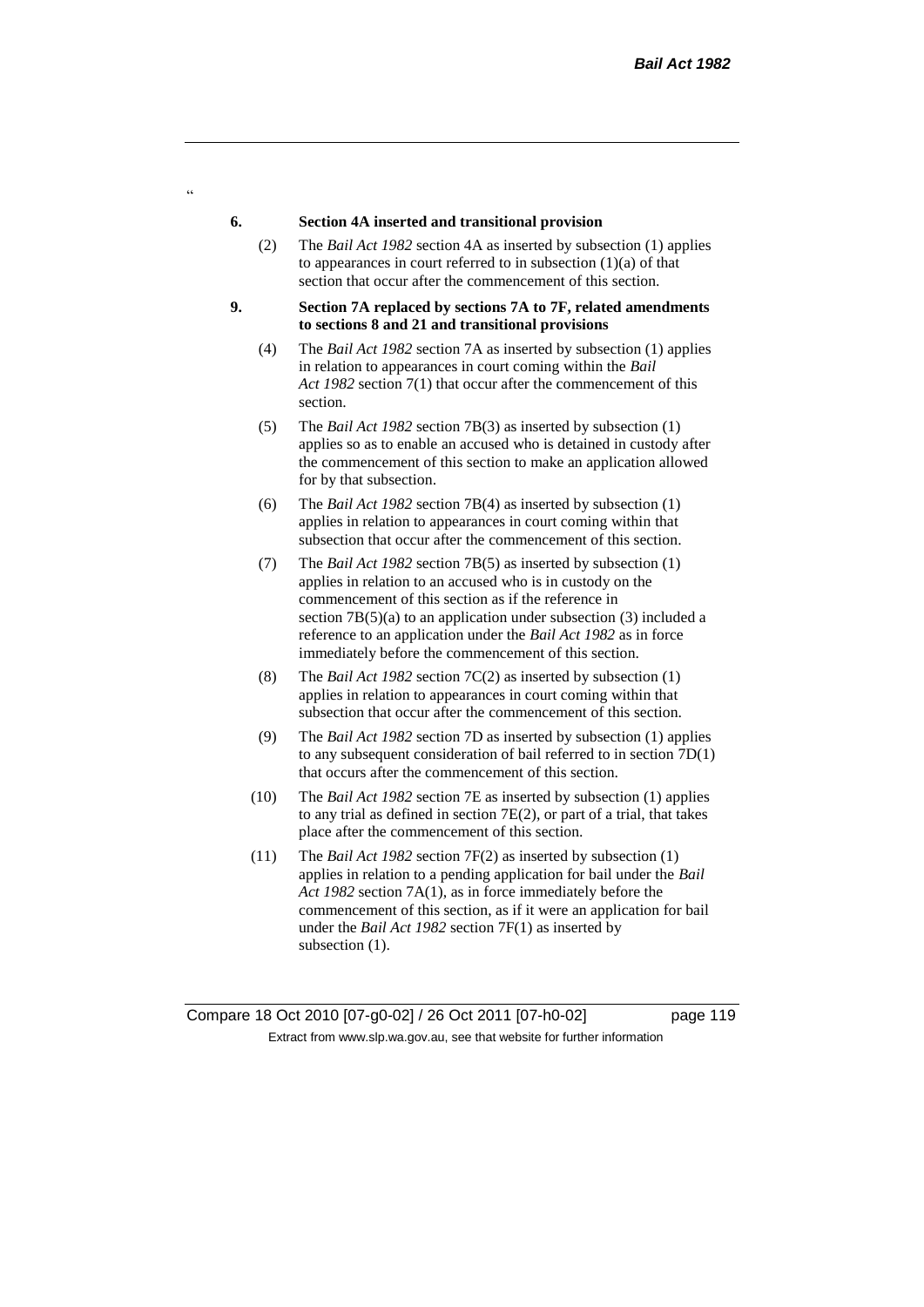# **10. Section 9 amended and transitional provision**

(2) The *Bail Act 1982* section 9(1)(b) as amended by subsection (1) applies to any consideration of a case for bail that occurs after the commencement of this section.

# **11. Section 11 amended and transitional provision**

(3) A certificate under the *Bail Act 1982* section 11(2) as in force immediately before the commencement of this section that has not been fully acted upon is to be treated after that commencement as a certificate under the *Bail Act 1982* section 11(3) as inserted by subsection (2).

# **15. Section 14 amended and transitional provisions**

- (5) The *Bail Act 1982* section 14(4)(a)(i) as inserted by subsection (4) applies in respect of a child charged with an offence on or after the commencement.
- (6) The *Bail Act 1982* section 14(4)(a)(ii) as inserted by subsection (4) applies in respect of an accused committed to the District Court on or after the commencement for trial or sentence.
- (7) The *Bail Act 1982* section 14(4)(b) as inserted by subsection (4) applies in respect of any power referred to in the *Bail Act 1982* section 14(1) that is exercised, or could be exercised, on or after the commencement by any other judicial officer as defined in that paragraph.
- (8) In subsections (5), (6) and (7) *commencement* means the commencement of subsection (4).

# **16. Sections 15A and 15B inserted and transitional provision**

(2) The *Bail Act 1982* sections 15A and 15B as inserted by subsection (1) apply to a bail decision, as defined in section 15A(1), made after the commencement of this section by a judge referred to in section 15A(2).

## **18. Section 28 amended, related amendments to sections 35, 49, 51 and 58 and Schedule 1 and transitional provisions**

- (4) A bail undertaking that has effect under the *Bail Act 1982* immediately before the commencement of this section continues to have effect, on and after that commencement, as if it were a bail undertaking described in the *Bail Act 1982* section 28(2) as amended by subsection (1).
- (5) A surety undertaking that has effect under the *Bail Act 1982* immediately before the commencement of this section continues to have effect, on and after that commencement, as if it were a surety

page 120 Compare 18 Oct 2010 [07-g0-02] / 26 Oct 2011 [07-h0-02] Extract from www.slp.wa.gov.au, see that website for further information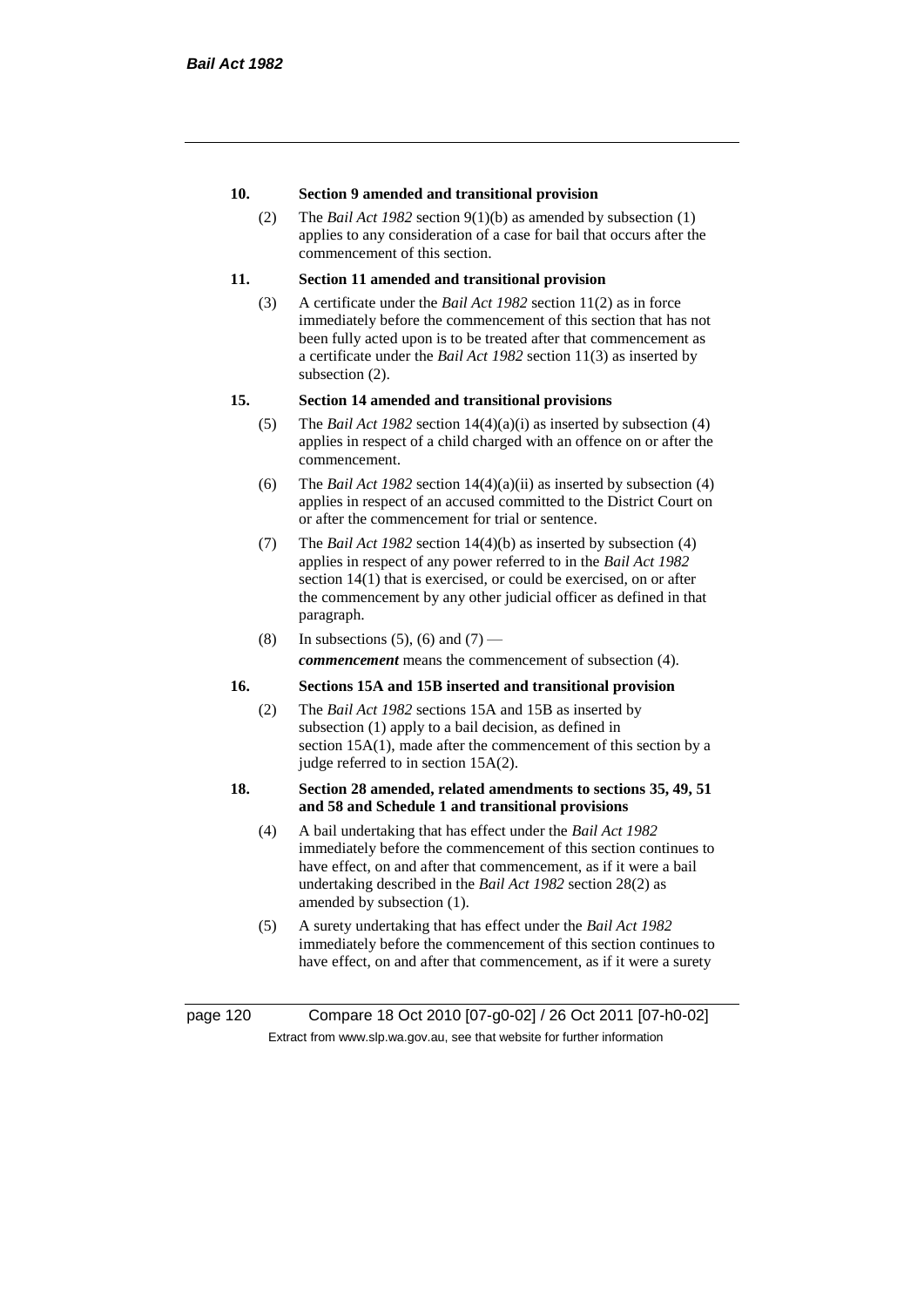undertaking within the meaning of the *Bail Act 1982* section 35(1) as amended by subsection (3).

#### **21. Section 31 amended and transitional provision**

(3) The *Bail Act 1982* section 31 as amended by this section applies in relation to any adjournment or committal to which it refers that occurs after the commencement of this section.

#### **22. Section 31A inserted and transitional provision**

(2) The *Bail Act 1982* section 31A as inserted by subsection (1) applies to any trial as defined in section 31A(1), or part of a trial, that takes place after the commencement of this section.

#### **23. Section 32 amended and transitional provision**

(4) The *Bail Act 1982* section 32 as amended by this section applies in relation to oral notifications given, and written notices given or sent, after the commencement of this section.

#### **24. Section 36 replaced, related amendments to sections 3, 37, 39, 40, 41 and 42 and transitional provisions**

- (6) The *Bail Act 1982* section 36(1) as inserted by subsection (1) applies to any decision as to whether a person should be approved as a surety that has to be made after the commencement of this section.
- (7) The *Bail Act 1982* section 36(2) as inserted by subsection (1) applies to any grant of bail that occurs after the commencement of this section.

#### **27. Section 44 replaced and transitional provisions**

- (2) The *Bail Act 1982* section 44 as inserted by subsection (1) applies to a surety undertaking whether entered into before or after the commencement of this section.
- (3) For the purposes of subsection (2), if a surety undertaking entered into before the commencement of this section contains a provision of the kind referred to in the *Bail Act 1982* section 44(2) as in force before that commencement, the provision is to be taken to be a provision of the kind referred to in the *Bail Act 1982*  section 44(5) as inserted by subsection (1).

# **28. Section 45 amended and transitional provision**

(6) The *Bail Act 1982* section 45 as amended by subsection (1) applies to notices given for the purposes of the *Bail Act 1982* section 44(5) after the commencement of this section.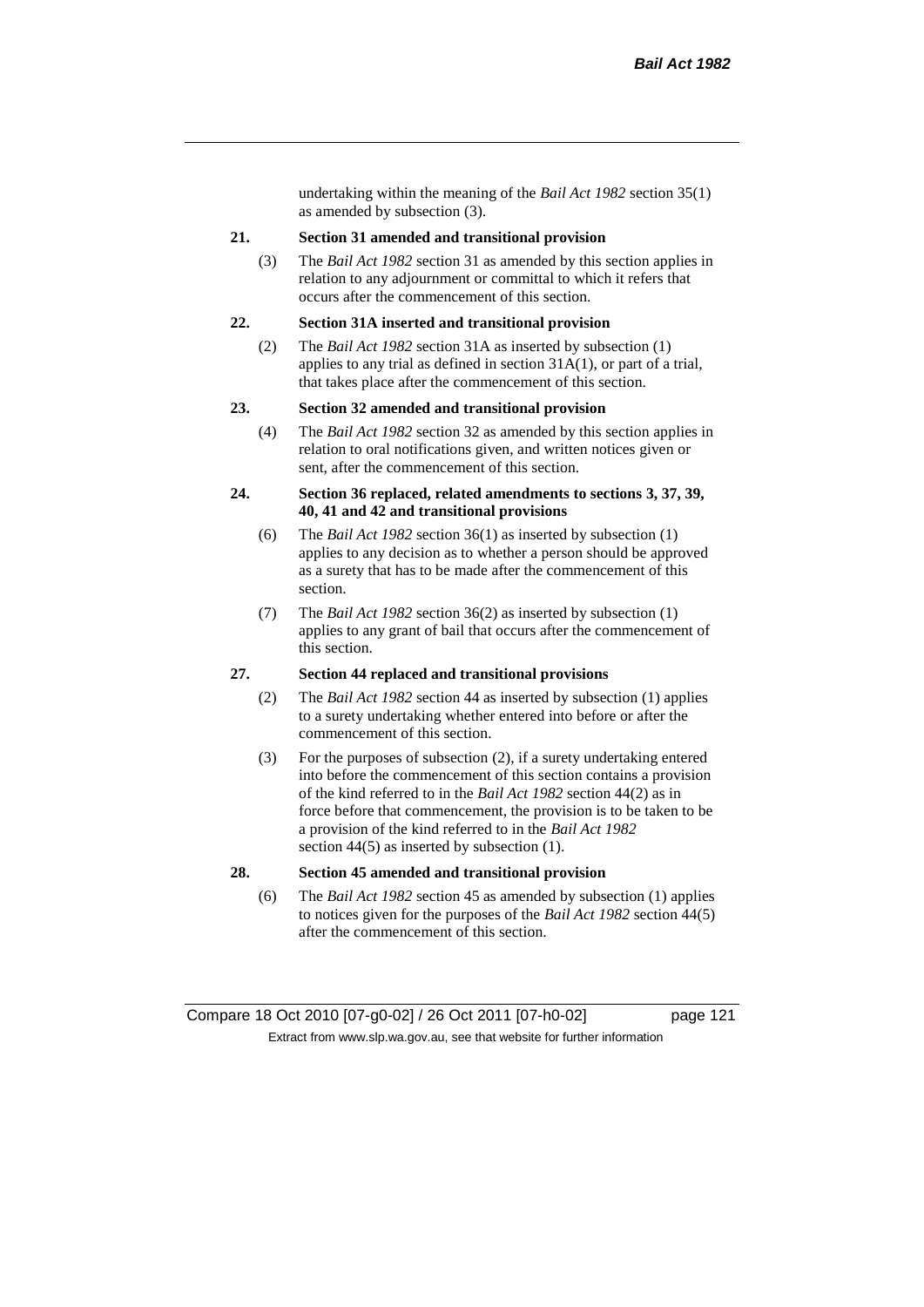#### **30. Section 49 amended, related amendment to section 67 and transitional provisions**

- (4) Subject to subsection (5), the *Bail Act 1982* section 49 as amended by this section applies in relation to a failure by an accused to comply with any requirement of the accused's bail undertaking irrespective of when the failure occurred.
- (5) Any proceedings under the *Bail Act 1982* section 49 in progress immediately before the commencement of this section may be continued after that commencement as if this section had not come into operation.

#### **31. Section 51A inserted and transitional provisions**

- (2) Subject to subsection (3), the *Bail Act 1982* section 51A as inserted by this section applies for the purpose of prosecuting an offence described in subsection (1) of that section irrespective of when the offence occurred.
- (3) Any prosecution for an offence referred to in subsection (2) in progress immediately before the commencement of this section may be continued after that commencement as if this section had not come into operation.

# **32. Section 52 amended and transitional provisions**

- (3) Subject to subsection (4), the *Bail Act 1982* section 52 as amended by this section applies for the purpose of prosecuting an offence described in subsection (1) of that section irrespective of when the offence occurred.
- (4) Any prosecution for an offence referred to in subsection (3) in progress immediately before the commencement of this section may be continued after that commencement as if this section had not come into operation.

# **33. Section 54 amended, related amendment to section 46 and transitional provision**

- (6) Despite the amendments made by subsections (1) to (4), the *Bail Act 1982* section 54 as in force immediately before the
	- commencement of this section continues to apply in relation to
		- (a) an accused arrested under subsection  $(2)(a)$  of that section; and
		- (b) an application made under subsection (2)(b) of that section,

before that commencement.

page 122 Compare 18 Oct 2010 [07-g0-02] / 26 Oct 2011 [07-h0-02] Extract from www.slp.wa.gov.au, see that website for further information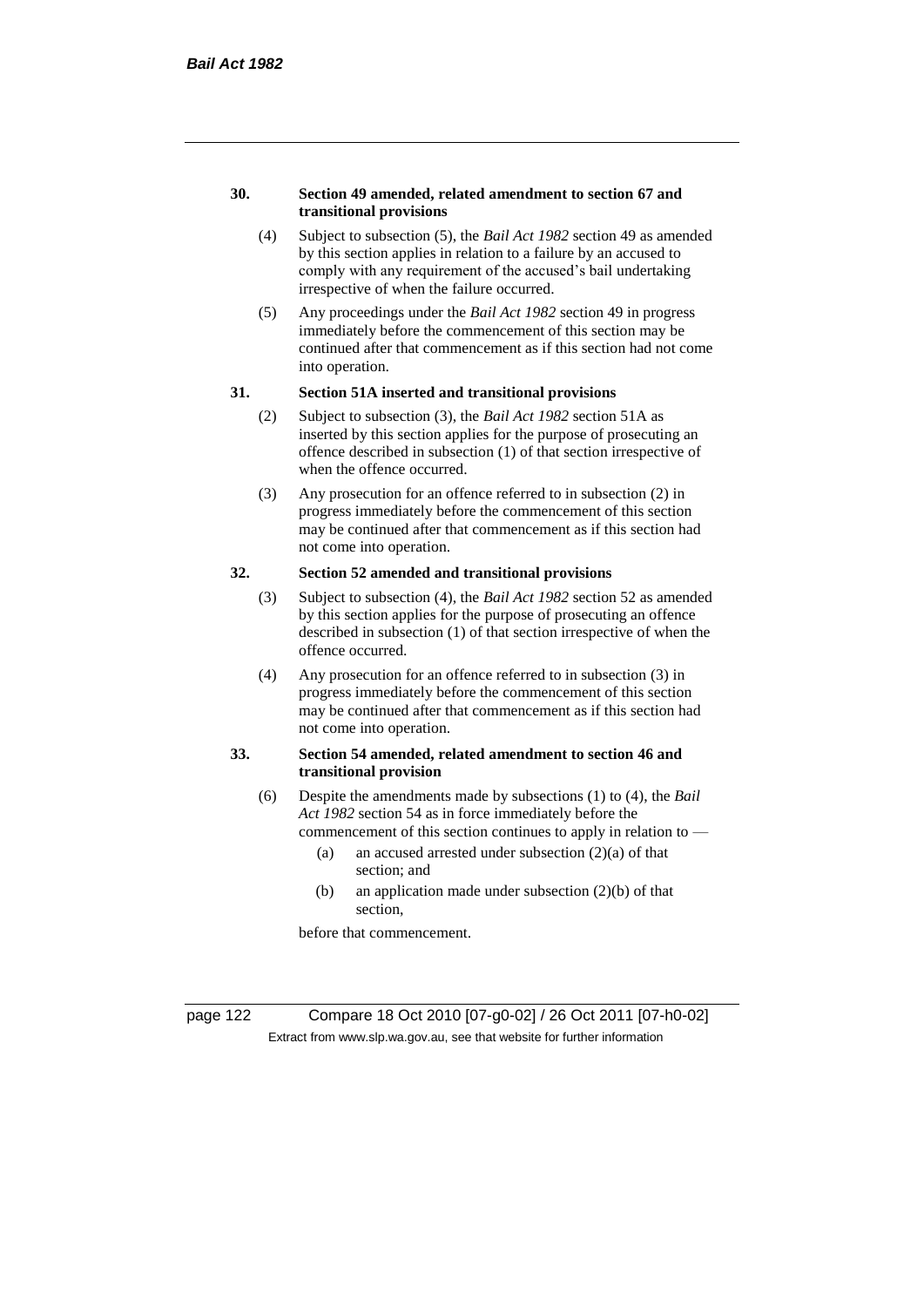## **40. Section 66B inserted and transitional provision**

(2) The *Bail Act 1982* section 66B as inserted by subsection (1) applies in relation to any bail proceedings, as defined in section 66B, conducted after the commencement of this section irrespective of when those proceedings were initiated.

## **41. Schedule 1 amended and transitional provisions**

- (5) The *Bail Act 1982* Schedule 1 Part B clause 1A as inserted by subsection  $(3)(b)$  applies in respect of —
	- (a) a grant or refusal of bail; or
	- (b) a dispensation from the requirement for bail,

coming within that clause that occurs after the commencement of subsection (3)(b).

- (6) The *Bail Act 1982* Schedule 1 Part B clause 3 as inserted by subsection (3)(e) applies in relation to a refusal of bail for an initial appearance that occurs after the commencement of subsection (3)(e).
- (7) The *Bail Act 1982* Schedule 1 Part C clause 3C as inserted by subsection (4)(e) applies to any consideration of a case for bail that occurs after the commencement of subsection (4)(e).
- (8) The *Bail Act 1982* Schedule 1 Part C clauses 4 and 4A as inserted by subsection (4)(f) apply to any consideration of a case for bail that occurs after the commencement of subsection (4)(f).
- (9) The *Bail Act 1982* Schedule 1 Part C clause 7 as amended by subsection (4)(i) applies to any grant of bail that occurs after the commencement of subsection (4)(i).

## **42. Schedule 2 amended and transitional provision**

- (3) A reference in  $-$ 
	- (a) the *Bail Act 1982* section 16A; or
	- (b) the *Bail Act 1982* Schedule 1 Part C clause 3A or 3B,

to a serious offence includes a reference to an offence against *The Criminal Code* section 283 committed, or alleged to have been committed, before the commencement of this section.

# **44. Transitional regulations**

(1) If this Part does not provide sufficiently for a matter or issue of a transitional nature that arises as a result of the amendments made to the *Bail Act 1982* by this Part, the Governor may make regulations (the *transitional regulations*) prescribing all matters that are required, necessary or convenient to be prescribed for providing for the matter or issue.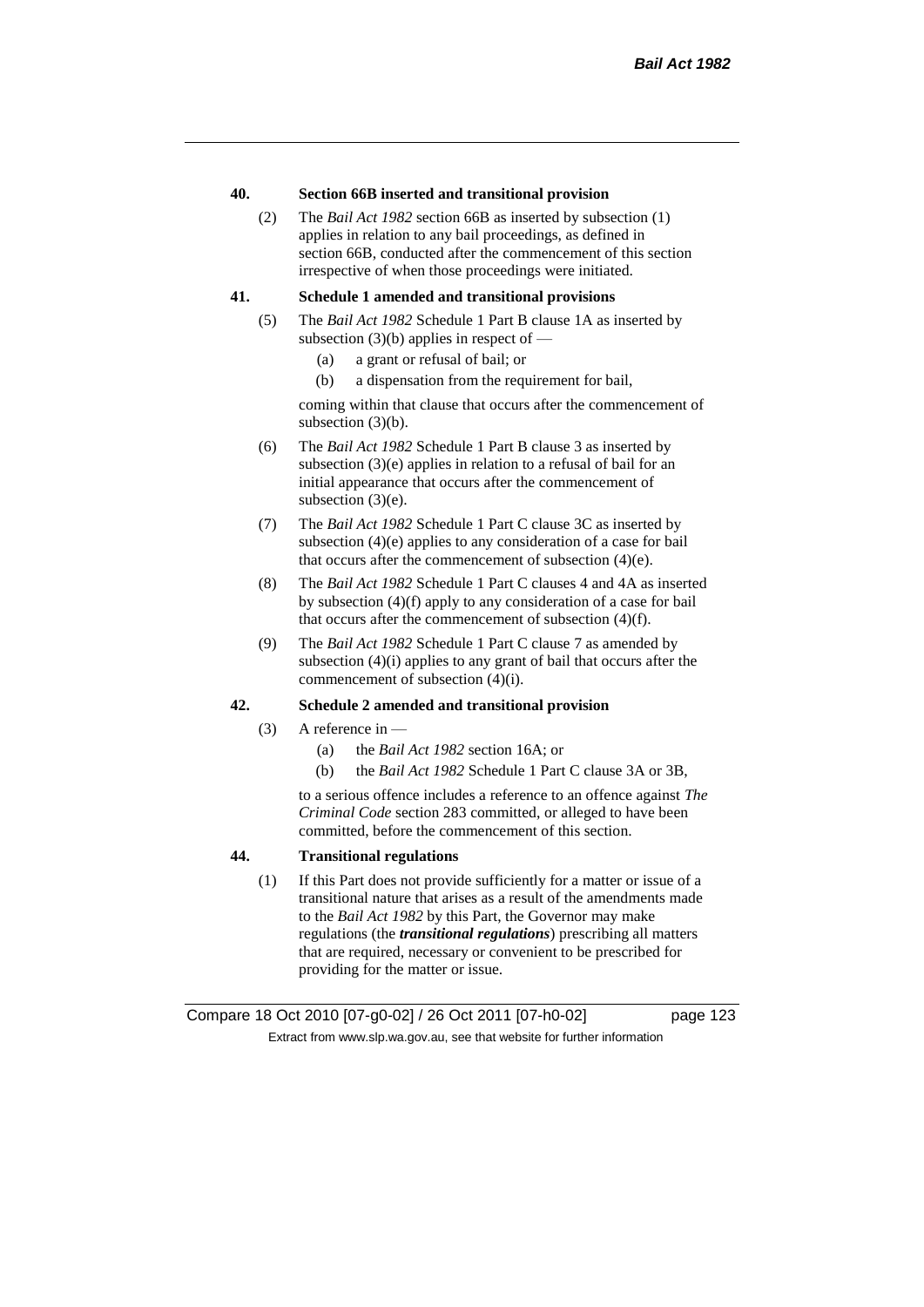

| page 124 |  |
|----------|--|
|          |  |

page 124 Compare 18 Oct 2010 [07-g0-02] / 26 Oct 2011 [07-h0-02] Extract from www.slp.wa.gov.au, see that website for further information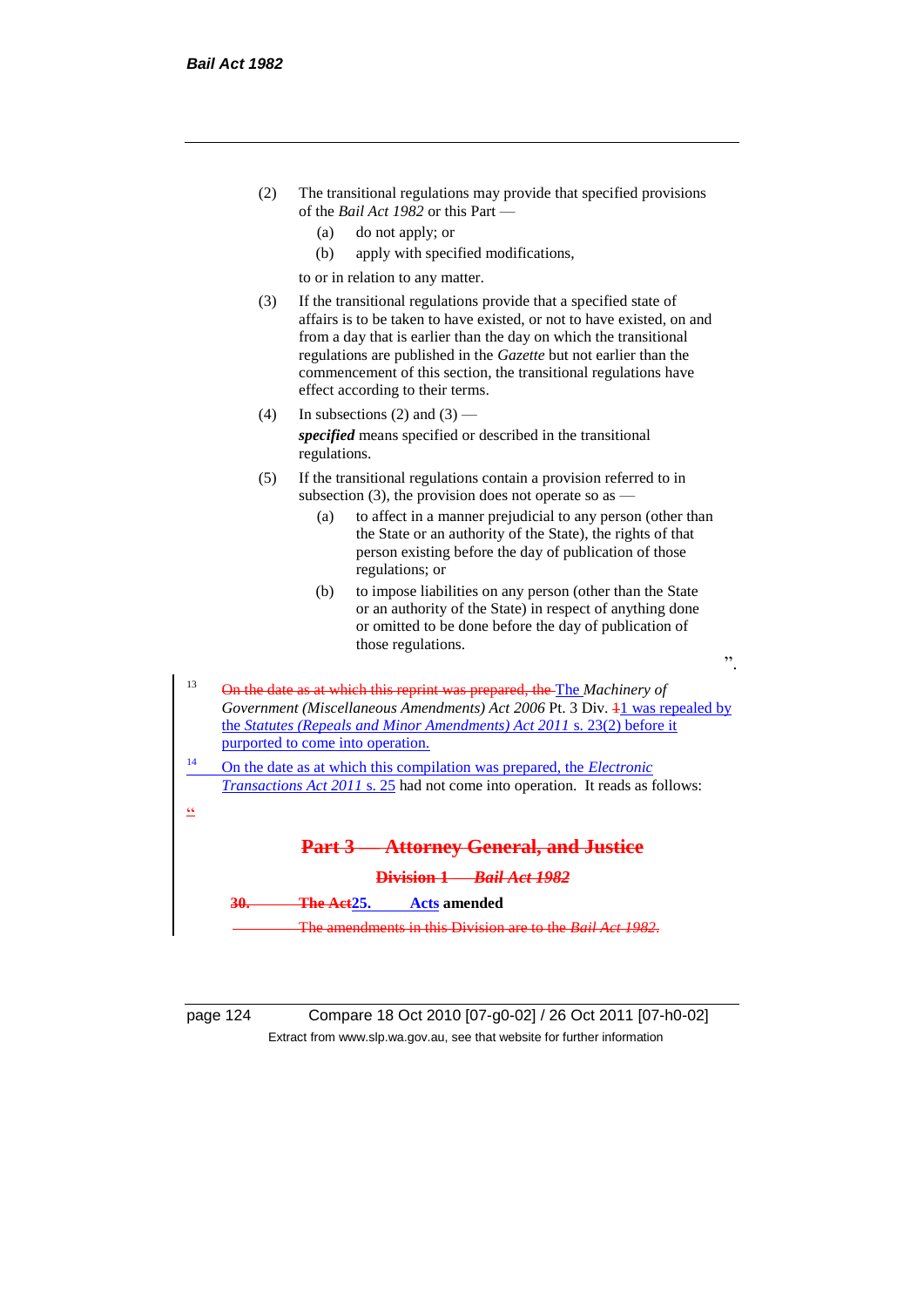

Compare 18 Oct 2010 [07-g0-02] / 26 Oct 2011 [07-h0-02] page 125 Extract from www.slp.wa.gov.au, see that website for further information